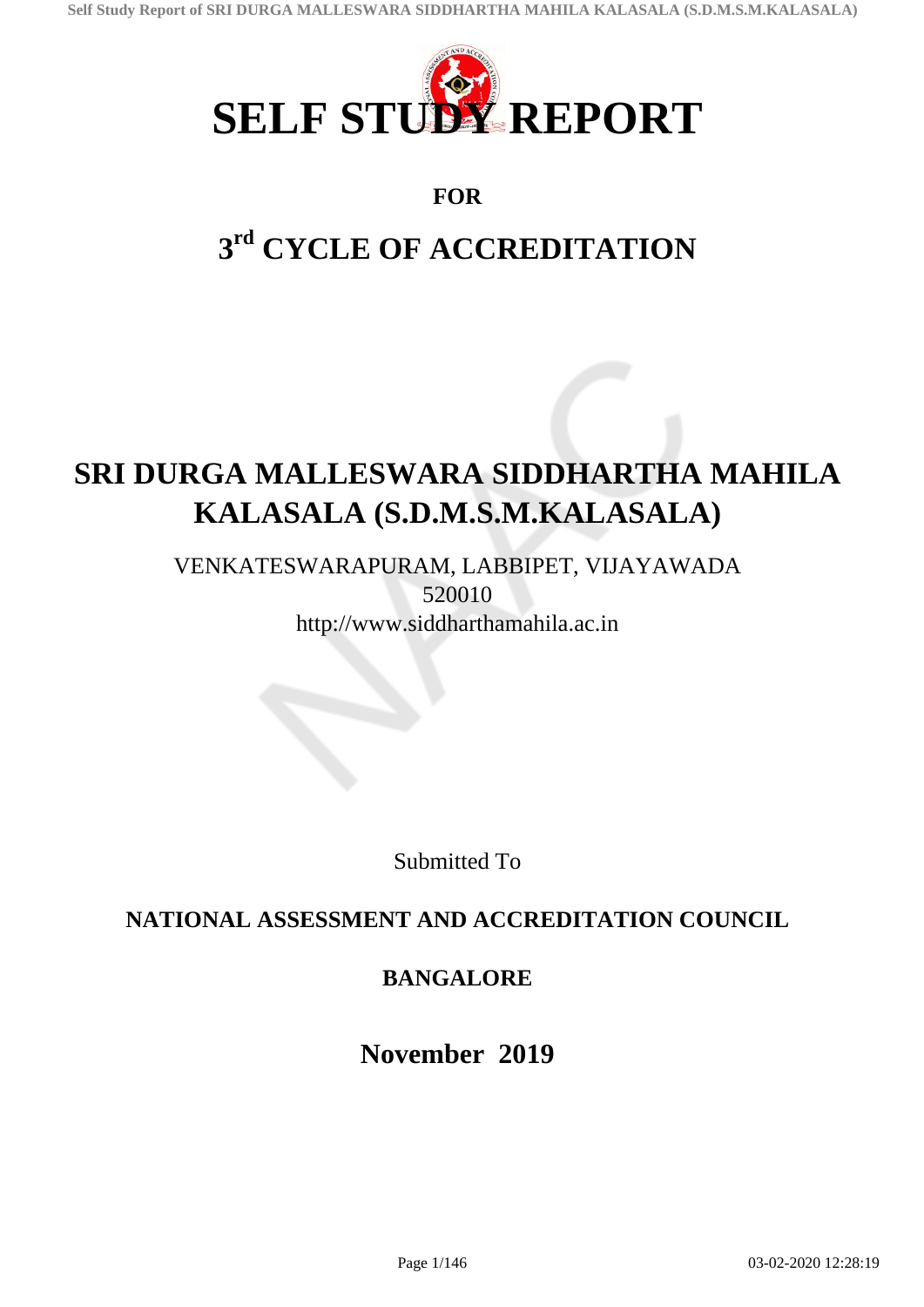# **1. EXECUTIVE SUMMARY**

# **1.1 INTRODUCTION**

Sri Durga Malleswara Siddhartha Mahila Kalasala was established in 1983 by the Siddhartha Academy of General and Technical Education, Vijayawada. The motto of the college is 'Atma Deepobhava' - the guiding force for all the activities taken up by the institution. The institution provides holistic education to the women of urban and rural areas of Krishna District. It also caters to the needs of the students who hail from economically and socially disadvantaged sections of the society. Learner - centric teaching practices, credits given to extra-curricular activities, emphasis on personality development programmes and numerous extension activities have been the hallmarks of the college. The Siddhartha Mahila Kalasala is an embodiment of academic excellence, service mindedness, all round development and proves to be an asset to the society as well as the nation.

 The Autonomy conferred in 2003- 04 paved the way for the introduction of Choice Based Credit System in 2005. In 2013 the college was re-accredited at 'A' grade by NAAC. The College also received the 'College with Potential for Excellence' status from UGC, was certified by ISO 9001: 2015 and secured 79th Rank in Indian Rankings - 2017 conducted by NIRF.

The institution instils in faculty and students a thirst for new frontiers of knowledge through research and community oriented activities. In addition to these, internships and on-the-job training are provided to the students to emerge as confident and competent young women to face the challenges of the job market and life.

 The institution is blessed with a scholastic ambience that pervades every nook & corner and is visible in the activities of the highly disciplined student body and dedicated faculty. Well-equipped labs, smart classrooms, ample rooms for recreation & leisure, a well maintained sports complex, well maintained gardens and a well-equipped library are the assets of the institution.

 Need - based programmes, Add-on Courses and courses which generate self-employment have been introduced to meet the modern demands. With all the above mentioned programmes the college has been functioning successfully and striving hard to produce integrated women leaders.

### **Vision**

To transform the young women into integrated, empowered and holistic women leaders with sound physical, mental and spiritual faculties who are service oriented, environment conscious and proactive to the development of family, society and nation.

#### **Mission**

1. To impart quality education through effective pedagogy for **exploration** of knowledge reflecting innovation, creativity and lateral thinking.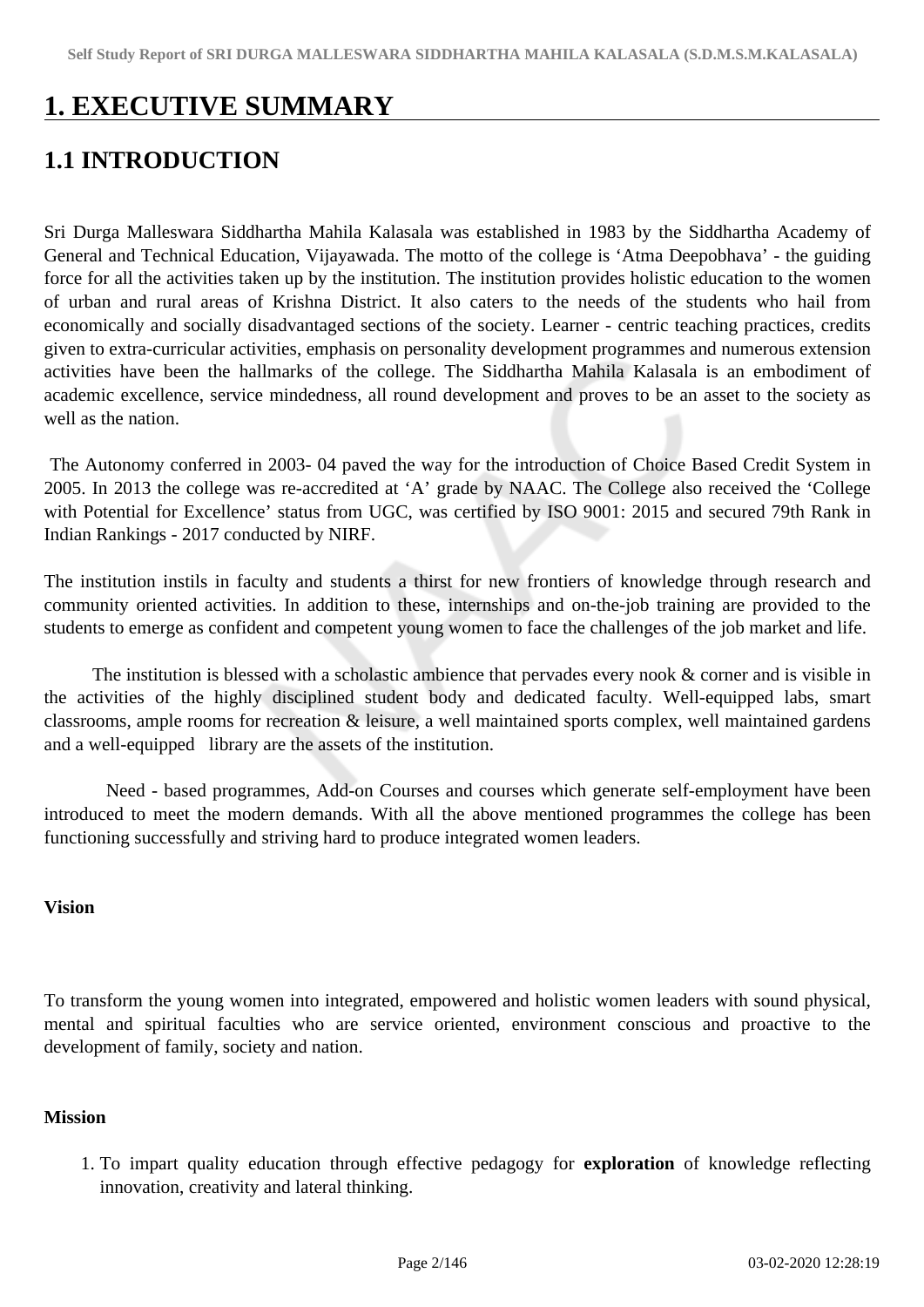- 2. To promote technological **empowerment** for nation building and develop global competencies through skill development.
- 3. To create a sense of **empathy** for tolerance and co-operation towards the upliftment of less privileged sections of the society through community oriented activities.
- 4. To sensitize the young girls towards **expansion** and concern for the preservation of our heritage and culture and conservation of environment.

Keywords of Mission:

- Explore
- Empower
- Empathize
- Expand

#### **OBJECTIVES:**

- To provide academic programmes that create women leaders who are fit for career and life.
- To impart Value System based on principles of service, love, discipline & hard work.
- To design academic programmes promoting lateral thinking and innovation.
- To transform women into holistic individuals with sound physical, mental & spiritual faculties

# **1.2 Strength, Weakness, Opportunity and Challenges(SWOC)**

#### **Institutional Strength**

- State of the art Infrastructure, central geographical location in the city with easy connectivity.
- Pro-active visionary Management.
- Ambience conducive for quality education.
- Well-equipped Laboratory Facilities.
- Indoor Stadium with 6 wooden shuttle courts of International Standards and SAAP adopted college (Pilot project) for sports.
- Availability of two hostels with safe and secure environment.
- Green environment with Green Practices.
- Wi-fi Campus with CCTV surveillance and LAN facility.
- Two Reverse Osmosis Plants for Drinking water with water coolers at every floor.
- Best Cultural team with National and International reputation.
- Student centric activities such as N.S.S, N.C.C, Eco-club, EDC, Skill Development Courses and enrolment in MOOCs.
- More than 50% Campus Placements.
- Efficient Mentoring system.
- LMS with ICT pedagogy.
- Timely conduct of examinations and declaration of results.
- Well-equipped library with 46175 books, 1000 reference books and reputed journals.
- An active tutor-ward system that mentors and guides students.
- Excellent outreach programme under the 'No More Tears'.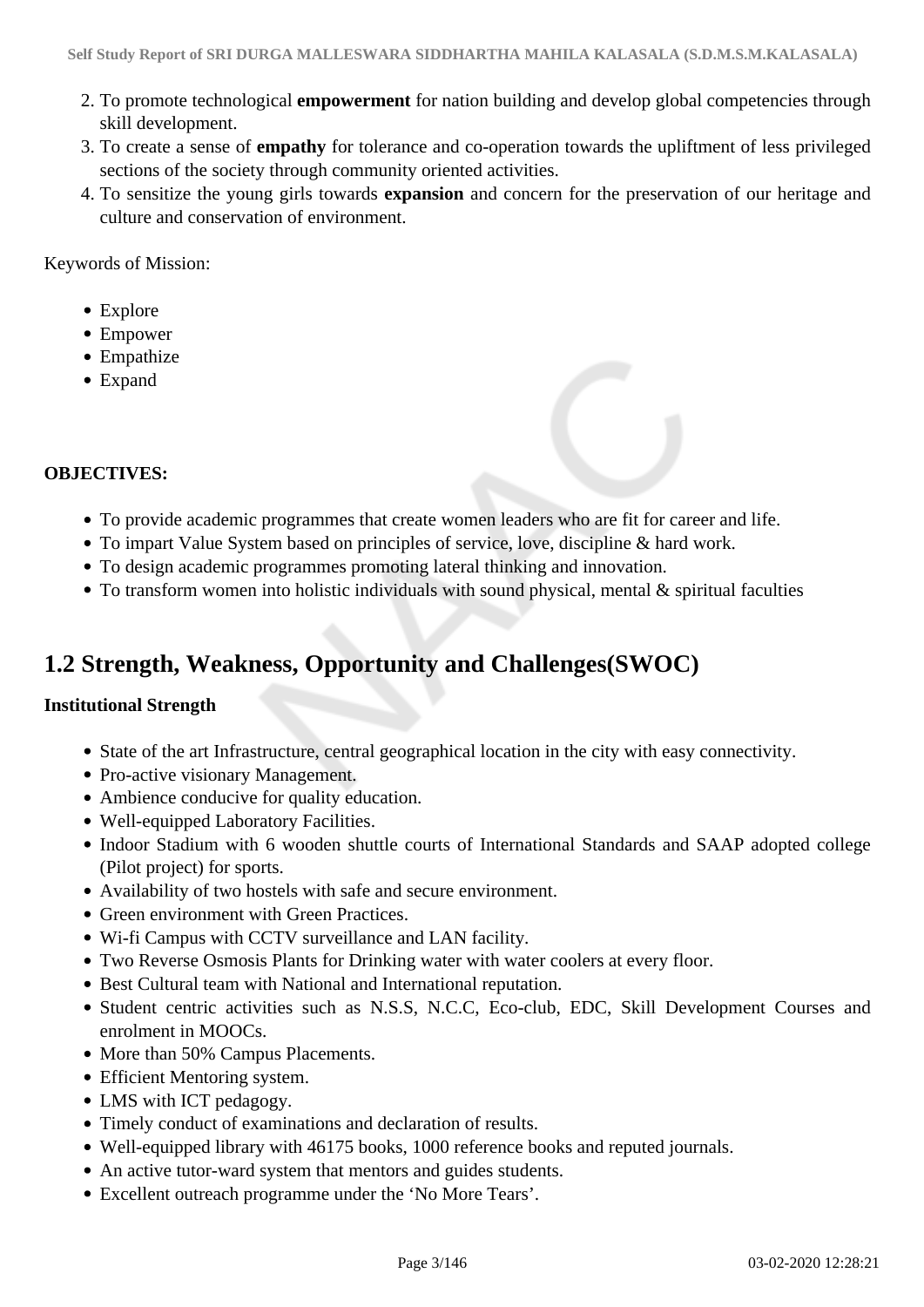Optimum Skill Development training under Entrepreneur Development Cell (EDC), APSSDC programme and Ability Enhancement Foundation Courses.

#### **Institutional Weakness**

- Majority students in the college are first generation learners.
- Lack of proficiency in Communication Skills among students majority hailing from illiterate parents.
- Absence of Patent Rights.
- Time constraint for the faculty for research.
- Difficulty in tracing alumni.
- Limited revenue generated through Consultancy projects.
- Power requirement not totally met by means of renewable energy sources and LED light facilities as they are in the initial stages of implementation.

#### **Institutional Opportunity**

- The college being awarded the 79th rank by NIRF (2017) with CPE status offers a great opportunity to become one of the top colleges to promote women's education.
- The institution has conducive ambience for learning with all the pre requisites to conduct research and high quality academic pursuits.
- There are ample opportunities to introduce new tailor-made and need based courses which generate employability.
- By using ICT enabled learning environment, scope to enhance learning skills and creative abilities to meet global needs.
- Mutual exchange of ideas innovation and research among the students and faculty of the institutions under the same management. There is a scope to identify possible ways to enhance research projects and consultancies through incubation centres.
- Promotion of student and faculty exchange programmes with Universities overseas.

#### **Institutional Challenge**

- Admission of National/ International Students.
- Lack of Government funding such as UGC for Research.
- It is a challenge to recruit and retain quality faculty and providing better amenities with the existing low fee structure.
- The institution requires more MOUs with reputed Universities and industries to share global knowledge, research and expertise.
- Lack of adequate time and resources to encourage generation of quality research leading to patent acquisition.
- Lack of governmental support to aid faculty salaries.

Sustaining B.A programme with low rate of admissions.

# **1.3 CRITERIA WISE SUMMARY**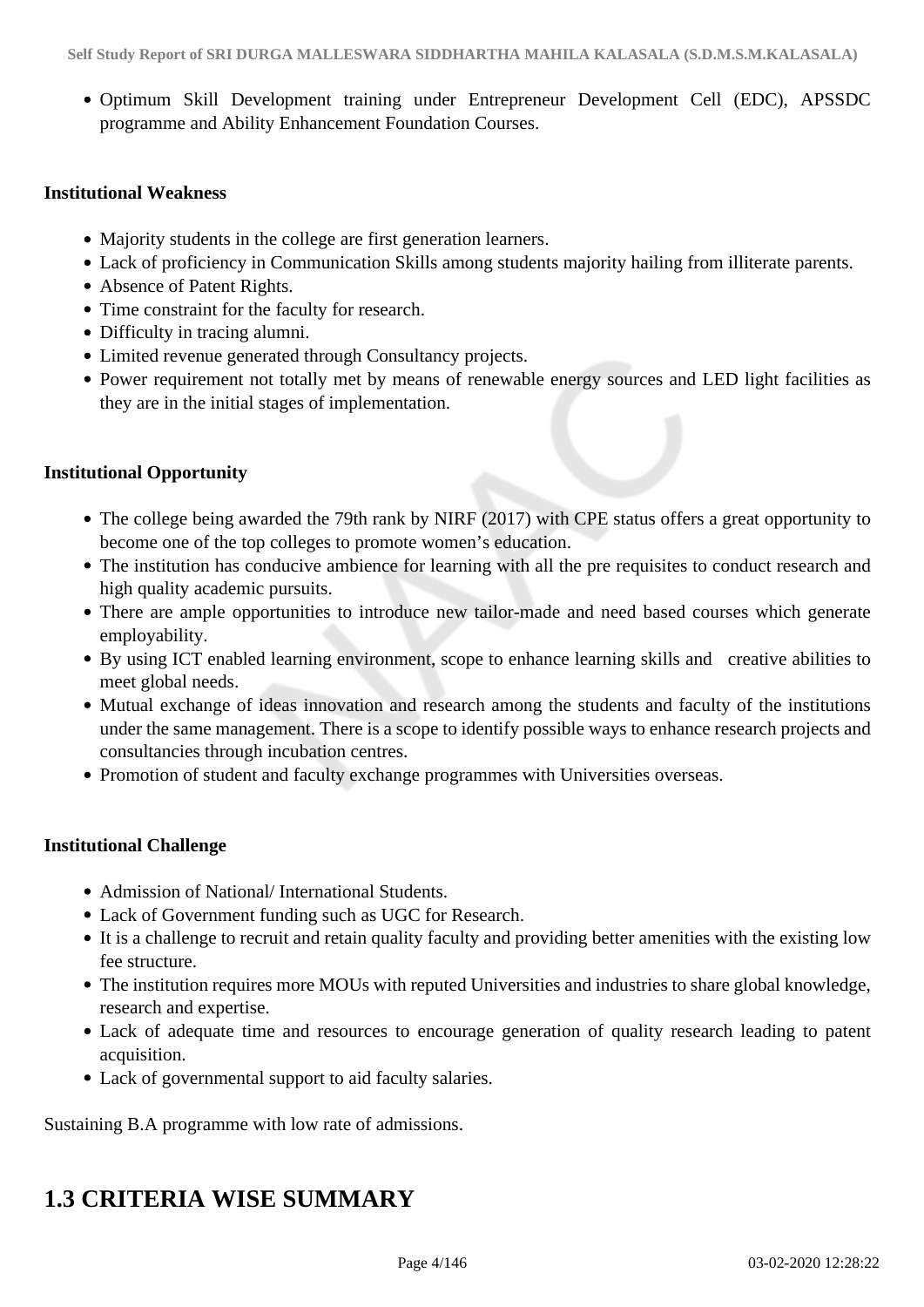#### **Curricular Aspects**

The college has implemented Choice Based Credit System in all its programmes for attaining academic flexibility. It updates periodically the curricula of all its programmes as recommended by the stakeholders from industry, academicians, parents, employers and alumnae. Major and minor changes are made to incorporate emerging technologies in to the curriculum to keep in pace with the current trends and also to achieve the national goal of empowering youth. Autonomy in curriculum design helped to introduce the topics with relevance to local and global needs. The 18 UG programmes with 140 credits are designed in harmony with POs, PSOs and COs to cater to the needs of the students to empower them with multi-skills and enhance their employability.

The students have the option to choose electives and add-on courses according to their aptitude and aspiration. The curriculum is tailored to focus the students' potential to the fullest on issues relevant to Environmental Science and Gender Equity - today's major concerns of the country.

Appropriate changes are initiated in the syllabus after analysing the feedback from the students to facilitate learning effectiveness. Further, the curriculum is designed with a vision to expose students to additional learning through lectures and seminars by eminent personalities and also by providing experimental learning by involving them in workshops, projects and internships to incite their spirit of research. Field Visits, Study Tours, Industrial Trips and Hands-on-training are also made part of the curriculum to enrich the experiential learning of the students.

 Introduction of cluster electives paved way for enriching the curriculum with skill development courses for better career opportunities. On line certificate courses through MOOCs, NPTEL and Swayam add better edge to the existing programmes for higher progression.

Ability Enhancement Courses like Human Values, Professional Ethics, Entrepreneur Development Courses, Environmental Studies, Communication and Soft Skills, Entrepreneurship, Leadership and Analytical Skills are introduced in relevance with societal needs and modern demands. The learning outcomes of these courses enable students to acquire life skills, cultivate moral values and critical thinking to emerge as wholesome personalities.

#### **Teaching-learning and Evaluation**

Admissions are operated with transparency by strictly adhering to the norms and regulations of the Government. Bridge Course is conducted to strengthen the basic concepts and create awareness about the new course structure. The college streamlines the students of diverse socio-economic backgrounds, different skills and knowledge levels into slow, moderate and advanced learners. Remedial coaching is provided to slow learners. Moderate and advanced learners are assigned peer group teaching, projects, seminars, Quiz, Group Discussions, Brain Storming sessions and research projects. They are also trained in developing basic mobile applications.

 The faculty are qualified, competent, experienced and highly dedicated who spare no effort in making teaching and learning process a meaningful experience to students. Continuous up gradation of the quality of teaching is ensured by providing opportunity to the faculty by arranging Faculty Development Programmes. They are also exposed to the latest methodologies such as - use of Open Educational Resources (OER) - Plickers, Kahoot, Edmodo, and Slide and Tell in teaching and evaluation in addition to the use of ICT. 18 staff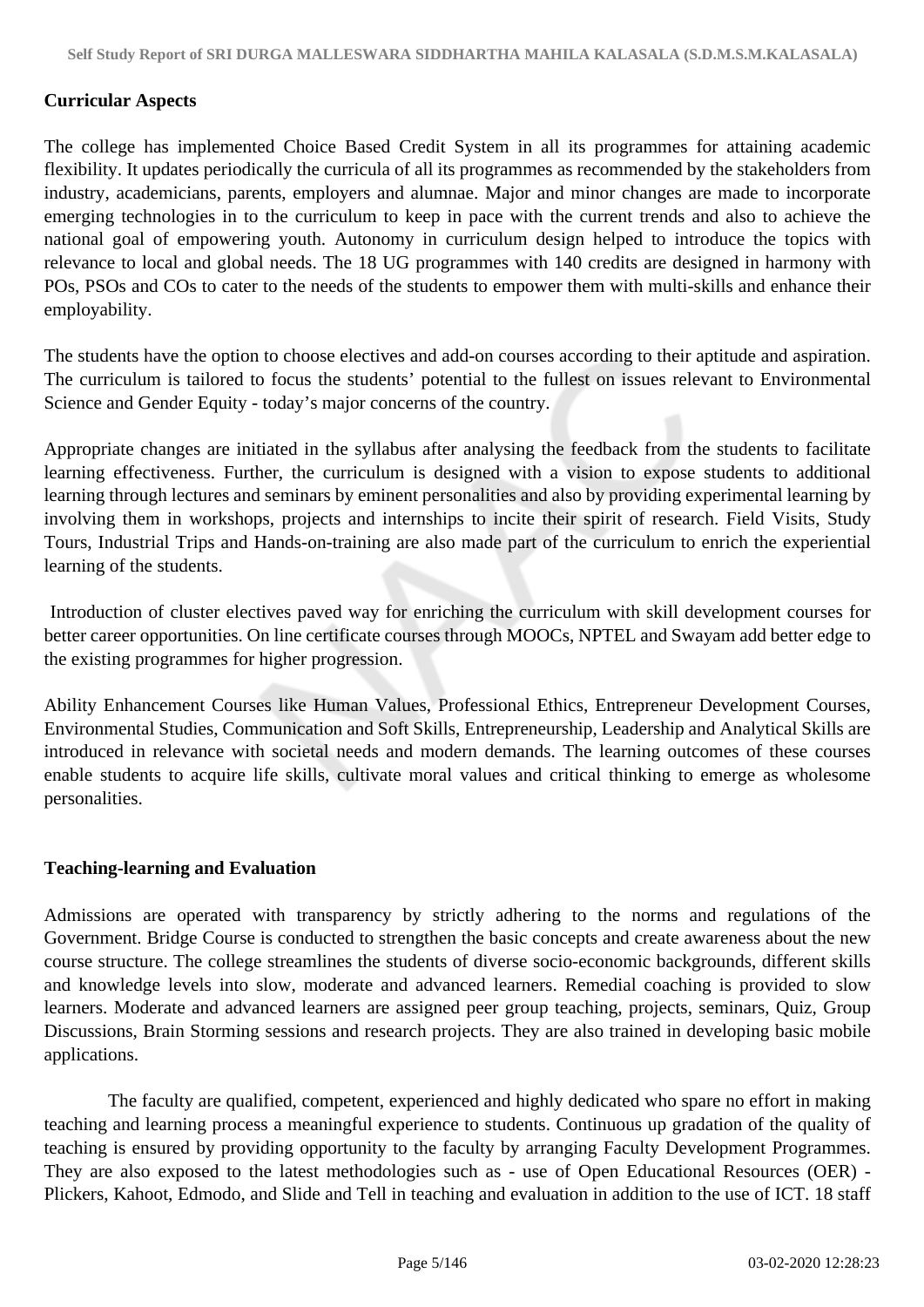members and 300 students have completed NPTEL courses. The Faculty Forum encourages staff to present research papers in National/International Seminars and publish articles in research journals.

The college adopts student centric teaching methods. Experiential and collaborative learning is practised through allocating project works, assignments, viva-voce, field trips, industrial visits, internships and earnwhile-you-learn programmes. ICT learning is made effective through the use of OHPs, LCDs, Audio - Visual Aids, CDs, Models, YouTube and MANA TV programmes. The staff and students use INFLIBNET and DELNET for reference. The Grievance Redressal Cell promptly deals with the problems of students. Feedback from different stakeholders is used to address the issues related to assessment of teaching, learning and evaluative processes.

The Examination System of the college is automated. The students' performance is analysed through formative and summative assessments and results are declared within 30 working days after the examination. The pass percentage of the students is usually above 85%.

The learning outcomes (POs, PSOs and Cos) are clearly stated for all academic programmes and courses.

#### **Research, Innovations and Extension**

The Research Cell promotes aptitude for quality research adhering strictly to the code of ethics and policies. It also encourages innovation and extension activities through forming MOUs with industries and academic institutions and facilitates knowledge skills and hands-on experience. The faculty actively participate and organize National, International Seminars and Workshops and publish papers in peer reviewed journals. The management encourages professional development of teachers through providing registration fee to the faculty who present papers in State, National and International Seminars/Conferences organised by other institutions. Seed money is given to the teachers to take up research projects. Cash incentives are provided to the faculty who publish papers in peer reviewed journals. Awareness on Intellectual Property Rights is created among faculty and students through workshops. Faculty and Student Exchange Programmes are also encouraged by the institution.

 The Incubation Cell and Faculty Forum promote inter - departmental research in a conducive environment. The college encourages innovative projects/ideas of students such as 'Eradication and Mosquito Management through Eco-friendly Methods', 'Recycling of e-waste' and 'Construction of Sit-outs use Disposed Plastic Bottles'.

 Adequate efforts are taken to strengthen Consultancy through collaborative activities. The faculty share their expertise by providing free services and training to Banks, Schools, Colleges, Hospitals, DWACRA self-help groups of women and farmers. The faculty also provide Tax Assessment to colleagues.

The two NSS units of the institution have adopted six villages and conduct Awareness Programmes, Medical Camps, Literacy Programmes, Voter Enrolment Programmes, ODF, etc. The Women Empowerment Cell and Entrepreneur Development Cell impart vocational skills to empower women. The N.C.C cadets regularly participate in various camps like VMC, TSC, RDC, Para sailing, Basic Mountaineering, Swachh Bharat and conduct awareness programmes on rescue operations in the case of fire accidents. Red Ribbon Club promotes healthy life styles through awareness programmes on Health and Care, HIV and Blood Donation. Youth Red Cross cultivates Humanitarian principles and Disaster Management. Some Departments and local organizations provide food, clothing, medicines, books and stationery to the street-dwellers; senior citizens of old age homes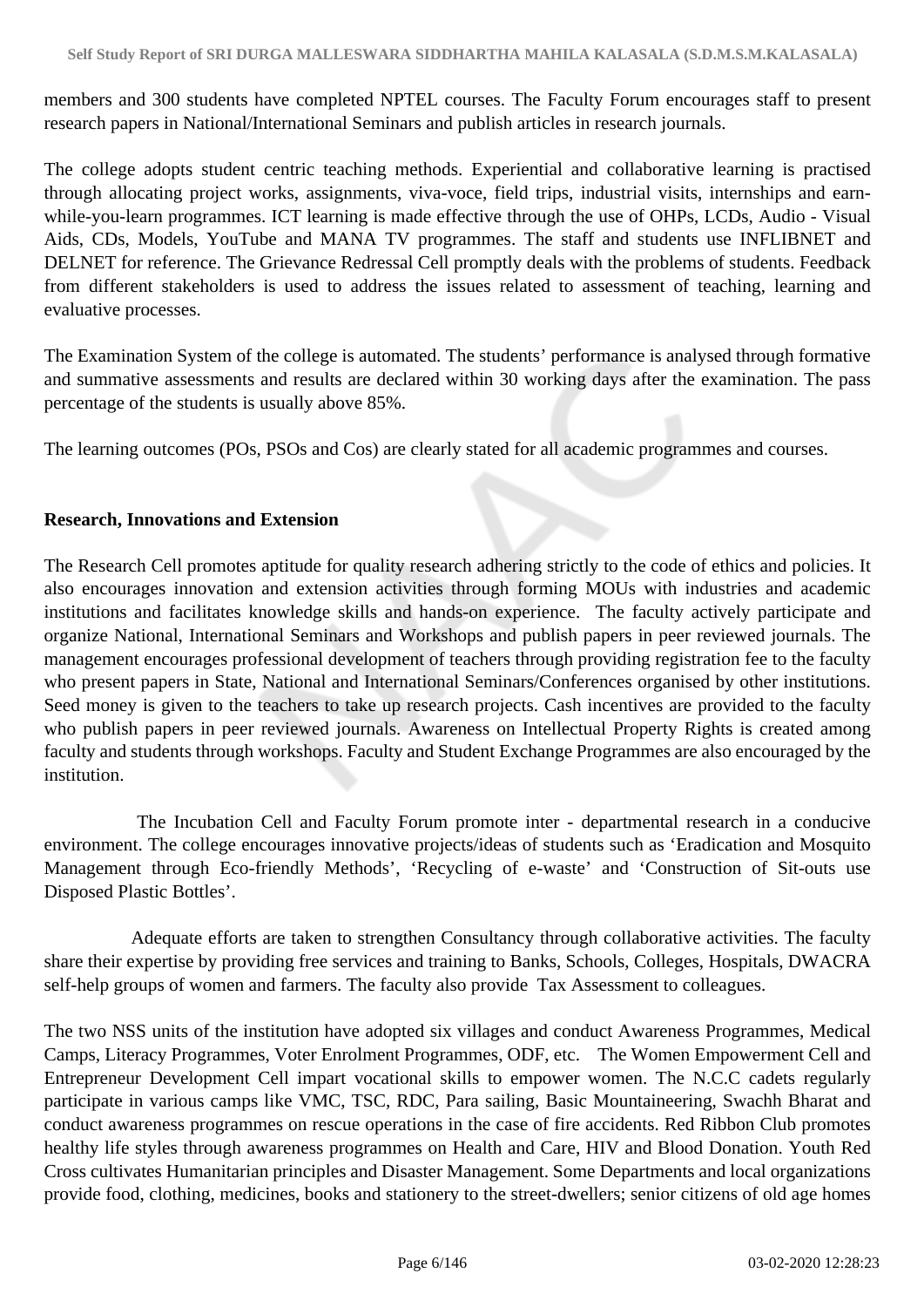and orphanages.

#### **Infrastructure and Learning Resources**

The majestic three-storeyed, **U-**shaped College building which spreads over 8.22 acres with three blocks attracts the entrants with its eco- friendly ambience. There are 62 furnished class rooms with good ventilation. The well maintained Greenhouse, Animal house, Vermi Compost plant and an attractive garden with labelled plants and trees lend additional charm to the institution.

 A Seminar Hall with a seating capacity of 400, a Webinar Hall and a MANA TV Room, an automated Examination Cell, Book stall and a hygienic Canteen cater to the needs of the students. Two sheds are provided to park the vehicles of both staff and students. The college has modernised infrastructure with Wi-Fi facility, well-equipped laboratories, Central Instrumentation Lab and a Language Lab. The campus is monitored through C.C. cameras and is equipped with Public Address System. Lift facility funded by Alumnae 'Durga Priya' is an immense relief to the senior staff and differently abled students. The Health Centre provides first aid to the injured.

The well-stacked Library housed with National / International Journals, Magazines and Rare Books is registered with N- LIST, NDL and DELLNET provide e- resources. The Entrepreneur Development Cell imparts necessary skills to promote employability and empowerment. The Incubation Cell promotes research orientation by encouraging advanced learners with innovative ideas to grow academically.

The two Hostels provide quality food and drinking water by Reverse Osmosis Process to 500 students in a hygienic atmosphere. The College has two generators with 120KV and 8 KV and a Digital Notice Board to display current events of the college.

The college has a sizeable playground with separate courts for Basketball, Handball, Volleyball, Throwball, Tennikoit, Ball badminton, Kabaddi, and Kho-kho. A well-built Indoor Stadium with six wooden Badminton courts, Table Tennis hall, a fully equipped Gymnasium, and two open auditoriums exist on the campus. Facility for indoor games like Chess, Caroms and Weightlifting is also available. A prestigious cultural wing strengthened with a gallery of varied musical instruments and rich costumes adds elegance to the institution.

#### **Student Support and Progression**

The college continuously monitors academic activities to supports through orientation programmes, bridge courses, career guidance programmes and provides employability through training in soft skills and communication skills. NSS, NCC, Red Ribbon Club, No More Tears, Women Empowerment Cell and Eco-Club relentlessly involve students in service-oriented activities to attain holistic development, through social responsibility and environmental consciousness. Yoga and meditation accord them physical and mental fitness.

Grievance Redressal and Anti-Ragging cell function to boost students' confidence. Sports, Cultural and Literary Clubs sharpen students' inherent talents. Leadership traits are developed by involving students in various cells, clubs, committees and National/ International Seminars/ Workshops. Student Centric methods like projects, field trips, surveys, industrial visits, Internships form an important component of curricular aspects. The college FETE, an annual practice, cultivates entrepreneurial skills among students and the amount raised is disbursed to the Poor Students' Aid Fund. The amount is utilised to the economically backward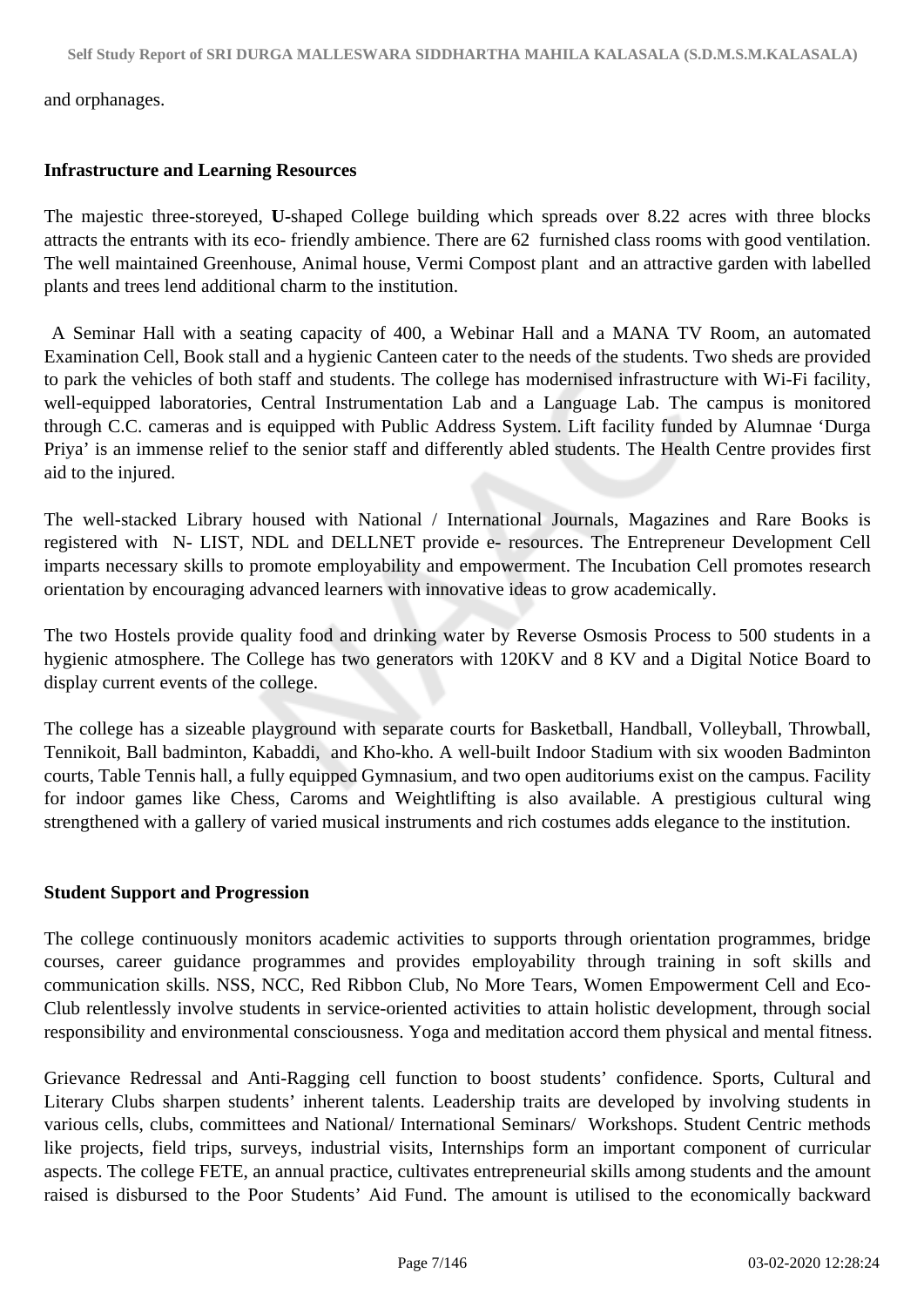students identified by the tutor in charge. Student Welfare Measures such as Group Insurance facility and Government scholarships are also available for the benefit of the students. The institution allots free-ships besides Government scholarships for the welfare of deserving students. The Alumnae play a key role in the Board of Studies, provision of feedback and in mobilizing funds.

The academic and non-academic activities are closely monitored through ward counselling, remedial coaching and Parent Teacher Meet regularly. Add-on Courses, LMS and Moodles cater to the needs of enthusiastic advanced learners. The institution has scaled great heights in Academics, Sports and Cultural activities with students bringing scores of laurels in National, International, Inter Collegiate Competitions and Tournaments. Entrepreneur Development Cell (EDC) and Andhra Pradesh State Skill Development Corporation (APSSDC) render vocational guidance to impart skills for employability. Career Guidance Cell provides counselling to aspirants of higher studies and special coaching for various competitive examinations. Placement Cell organises campus drive to provide employment opportunity.

Earn while you learn programmes facilitate to develop various skills and competencies required for selfemployment.

#### **Governance, Leadership and Management**

SDMSMK, under the patronage of Siddhartha Academy of General & Technical Education, serves the community with a quest for academic excellence, innovation and follows student centric methods, encourages team work and adoption to change.

The college has a well-developed structure of Governance under the guidance of statutory bodies comprising of Governing Body, Finance Committee, and Academic Council & Board of Studies with participative management through decentralisation. The management promotes transparency in hierarchy, decision making and implementation of programmes and policies. It facilitates a congenial atmosphere for intellectual competence and helps create morally responsible and socially committed citizens of our country.

The administration involves all faculty and stake holders at all levels of decision making and implementation. Faculty development programmes and welfare schemes are provided both to the teaching and non-teaching staff to enhance their knowledge and competency.

 The Management encourages the faculty to pursue quality research by providing financial support. It motivates the staff to actively participate in National and International Seminars/work shops and to publish papers. Selfappraisals of faculty are prepared to assess their knowledge, behavioural aspects, punctuality, work culture and inter personal relationships. Student achievements in sports are recognised by providing financial assistance, sport kits and uniforms to the national level players. The cultural team bagged huge amounts of sponsorships from the management and other philanthropists over the years and especially when they were invited by TANA (2015) at Detroit, USA.

The institution ensures transparency with a clear budgeting, auditing and accounting system in financial management. It also conducts annual internal and external audits. Internal Quality Assurance Cell frames necessary policies to enhance quality in all academic aspects of the institution and prepares action agenda based on the report of individual departments, adhering to the vision and mission of the college.

Feedback from the HODs of the departments, Students and Alumni is analysed and curricula and future plans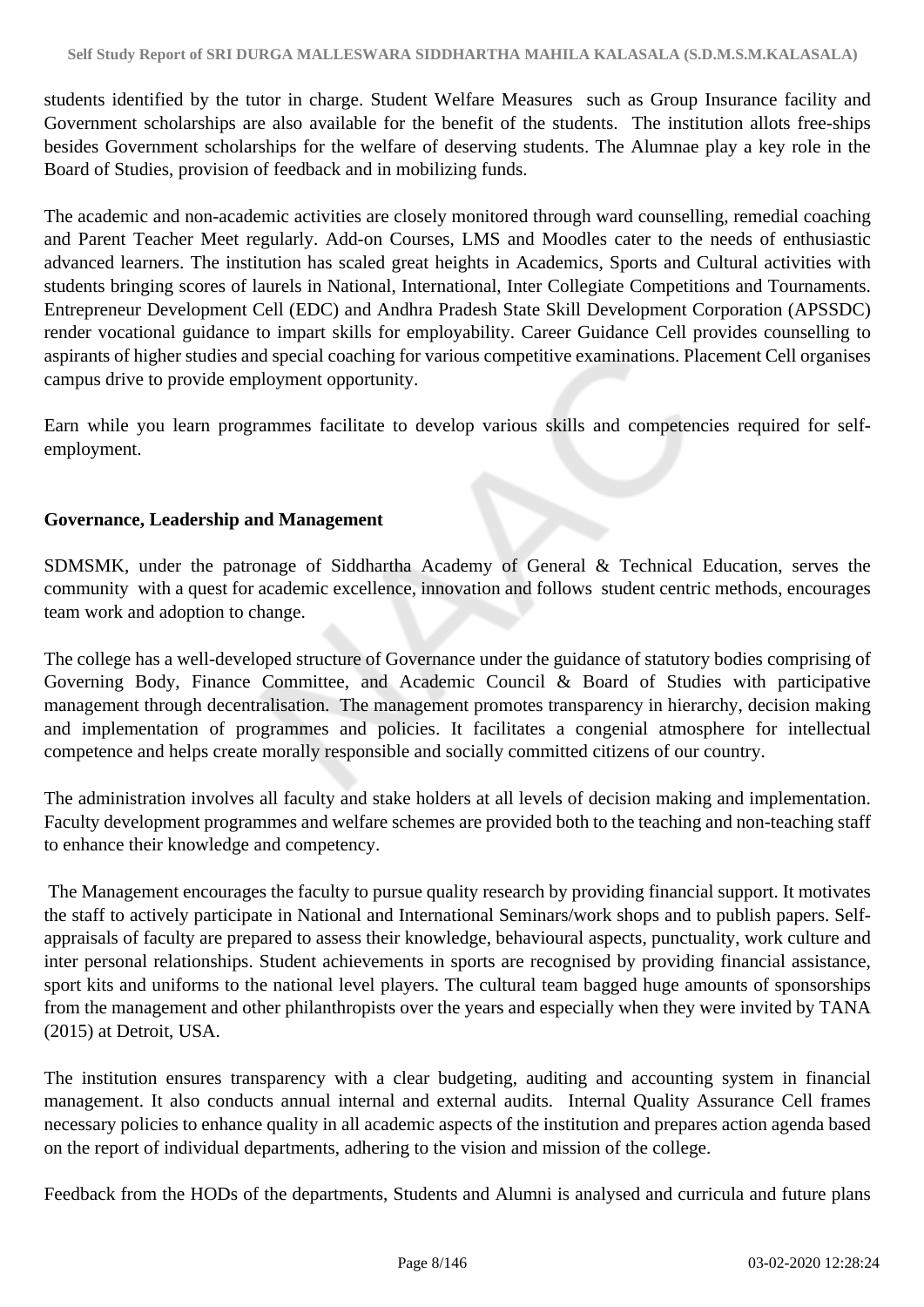are formulated accordingly.

#### **Institutional Values and Best Practices**

The code of conduct is strictly followed on the college campus. Human Values and Professional Ethics are given importance in the curriculum. The college prioritizes dignity and safety of the girl students. Celebration of National Festivals, programmes on culture and heritage promote National Integration. Various 'Go Green' activities are conducted to sensitize students towards environmental consciousness and a green life style. For identification of flora on the campus QR codes are generated. The faculty render helping hand to the State hand loom weavers by wearing handloom sarees every Saturday .

 Women Empowerment Cell strives to achieve gender equity and cultivate social responsibility. The grievances are addressed through counselling and creating awareness about legal rights. Keeping in view of the vision of empowering women through holistic education the young girls are empowered through social, cultural, sports and academic activities.

Best practices of the institution include Green Drive striving to reduce the carbon foot print, Green greetings,seed balls, Vermi composting, Solid waste management, usage of Renewable Energy Resource, using low power consuming devises like LED bulbs, rewiring to prevent transmission loss of energy, using modern devises like star rated refrigerators, air conditioners. By community outreach activities like mobile laboratory, educational support to the children of HIV affected families and adoption of villages the college provides a platform to enhance students' understanding about various communities and helps them identify themselves as responsible citizens. Annual FETE aims at developing Entrepreneurial skills among students and Tutor-Ward System monitors their progress. Every academic year begins with a Faculty Development Programme initiated by the IQAC to refresh the faculty. The institution is prompt in submitting AQAR every year. Academic audit conducted by CCE every year keeps the activities updated. To encourage women empowerment the selfemployable courses are extended to outsiders during the summer vacation by the Entrepreneur Development Cell. The cultural team of the college scaled great heights through their performances at National and International platforms making the institution distinctive from the other institutions.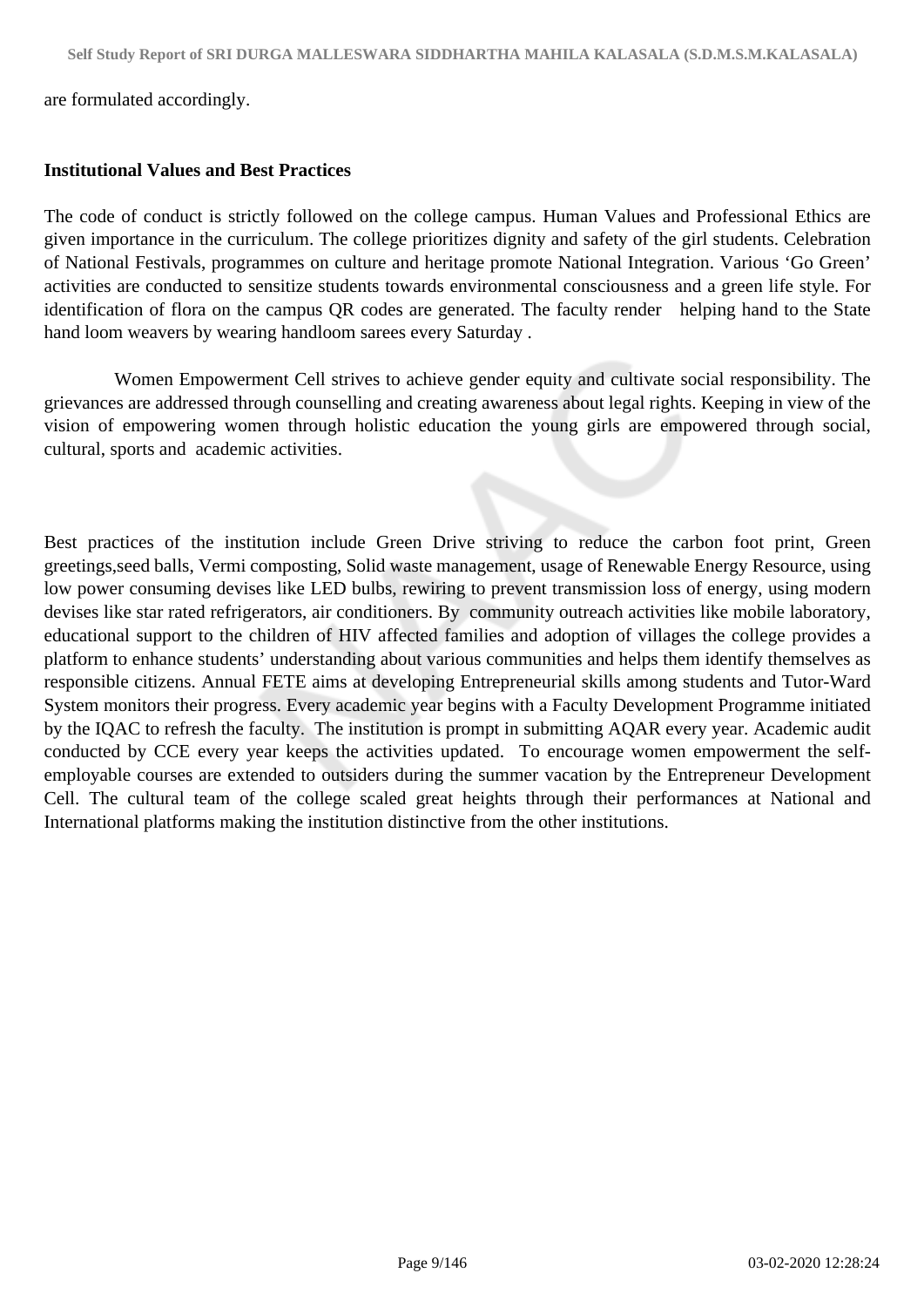# **2. PROFILE**

# **2.1 BASIC INFORMATION**

| Name and Address of the College |                                                                         |
|---------------------------------|-------------------------------------------------------------------------|
| Name                            | SRI DURGA MALLESWARA SIDDHARTHA<br>MAHILA KALASALA (S.D.M.S.M.KALASALA) |
| Address                         | Venkateswarapuram, Labbipet, Vijayawada                                 |
| City                            | Vijayawada                                                              |
| <b>State</b>                    | Andhra Pradesh                                                          |
| Pin                             | 520010                                                                  |
| Website                         | http://www.siddharthamahila.ac.in                                       |

|                                   | <b>Contacts for Communication</b>  |                                          |               |                     |                                    |  |  |  |  |  |
|-----------------------------------|------------------------------------|------------------------------------------|---------------|---------------------|------------------------------------|--|--|--|--|--|
| <b>Designation</b><br><b>Name</b> |                                    | <b>Telephone with</b><br><b>STD Code</b> | <b>Mobile</b> | Fax                 | <b>Email</b>                       |  |  |  |  |  |
| Principal(in-<br>charge)          | <b>M.NALINI</b>                    | 0866-2470912                             | 9849578332    | 0866-249271         | sdmsmk@yahoo.c<br>o.in             |  |  |  |  |  |
| Professor                         | <b>T. VIJAYA</b><br><b>LAKSHMI</b> | 0866-2471088                             | 9908244356    | 0866-866249<br>2717 | vijayalakshmi_448<br>8@yahoo.co.in |  |  |  |  |  |

| <b>Status of the Institution</b> |                          |
|----------------------------------|--------------------------|
| Institution Status               | Private and Grant-in-aid |

| Type of Institution |           |
|---------------------|-----------|
| By Gender           | For Women |
| $\perp$ By Shift    | Regular   |

| <b>Recognized Minority institution</b>     |    |  |  |  |  |  |
|--------------------------------------------|----|--|--|--|--|--|
| If it is a recognized minroity institution | No |  |  |  |  |  |

| <b>Establishment Details</b>                 |            |
|----------------------------------------------|------------|
| Date of Establishment, Prior to the Grant of | 23-09-1983 |
| 'Autonomy'                                   |            |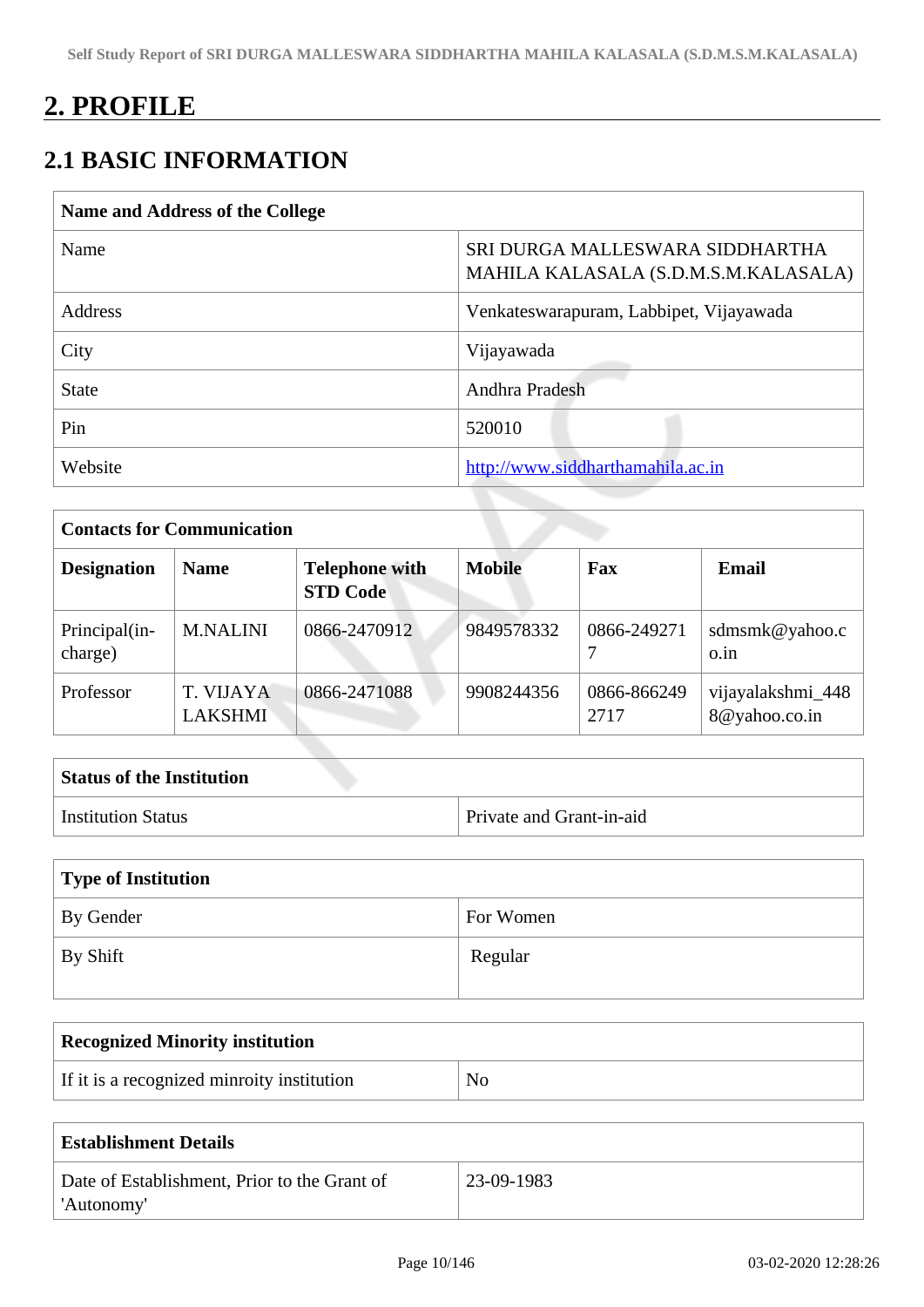|                                                           | University to which the college is affiliated                                    |             |                                                                                                                                                                       |                              |                      |  |  |
|-----------------------------------------------------------|----------------------------------------------------------------------------------|-------------|-----------------------------------------------------------------------------------------------------------------------------------------------------------------------|------------------------------|----------------------|--|--|
| <b>State</b>                                              |                                                                                  |             | <b>University name</b>                                                                                                                                                |                              | <b>Document</b>      |  |  |
| Andhra Pradesh                                            |                                                                                  |             | Krishna University                                                                                                                                                    |                              | <b>View Document</b> |  |  |
| <b>Details of UGC recognition</b>                         |                                                                                  |             |                                                                                                                                                                       |                              |                      |  |  |
| <b>Under Section</b>                                      |                                                                                  | <b>Date</b> |                                                                                                                                                                       |                              | <b>View Document</b> |  |  |
| 2f of UGC                                                 |                                                                                  | 16-12-1988  |                                                                                                                                                                       | <b>View Document</b>         |                      |  |  |
| 12B of UGC                                                |                                                                                  | 16-12-1988  |                                                                                                                                                                       |                              | <b>View Document</b> |  |  |
| <b>Statutory</b><br><b>Regulatory</b><br><b>Authority</b> | <b>Recognition/App</b><br>roval details Inst<br>itution/Departme<br>nt programme |             | Details of recognition/approval by stationary/regulatory bodies like<br>AICTE, NCTE, MCI, DCI, PCI, RCI etc(other than UGC)<br>Day, Month and<br>year(dd-mm-<br>yyyy) | <b>Validity in</b><br>months | <b>Remarks</b>       |  |  |
|                                                           |                                                                                  |             |                                                                                                                                                                       |                              |                      |  |  |

| Is the College recognized by UGC as a College<br>with Potential for Excellence (CPE)? | Yes                                                                 |
|---------------------------------------------------------------------------------------|---------------------------------------------------------------------|
| If yes, date of recognition?                                                          | 27-05-2016                                                          |
| Is the College recognized for its performance by<br>any other governmental agency?    | <b>Yes</b>                                                          |
| If yes, name of the agency                                                            | Andhra Pradesh State Skill Devleopment<br><b>Corporation APSSDC</b> |
| Date of recognition                                                                   | 14-07-2017                                                          |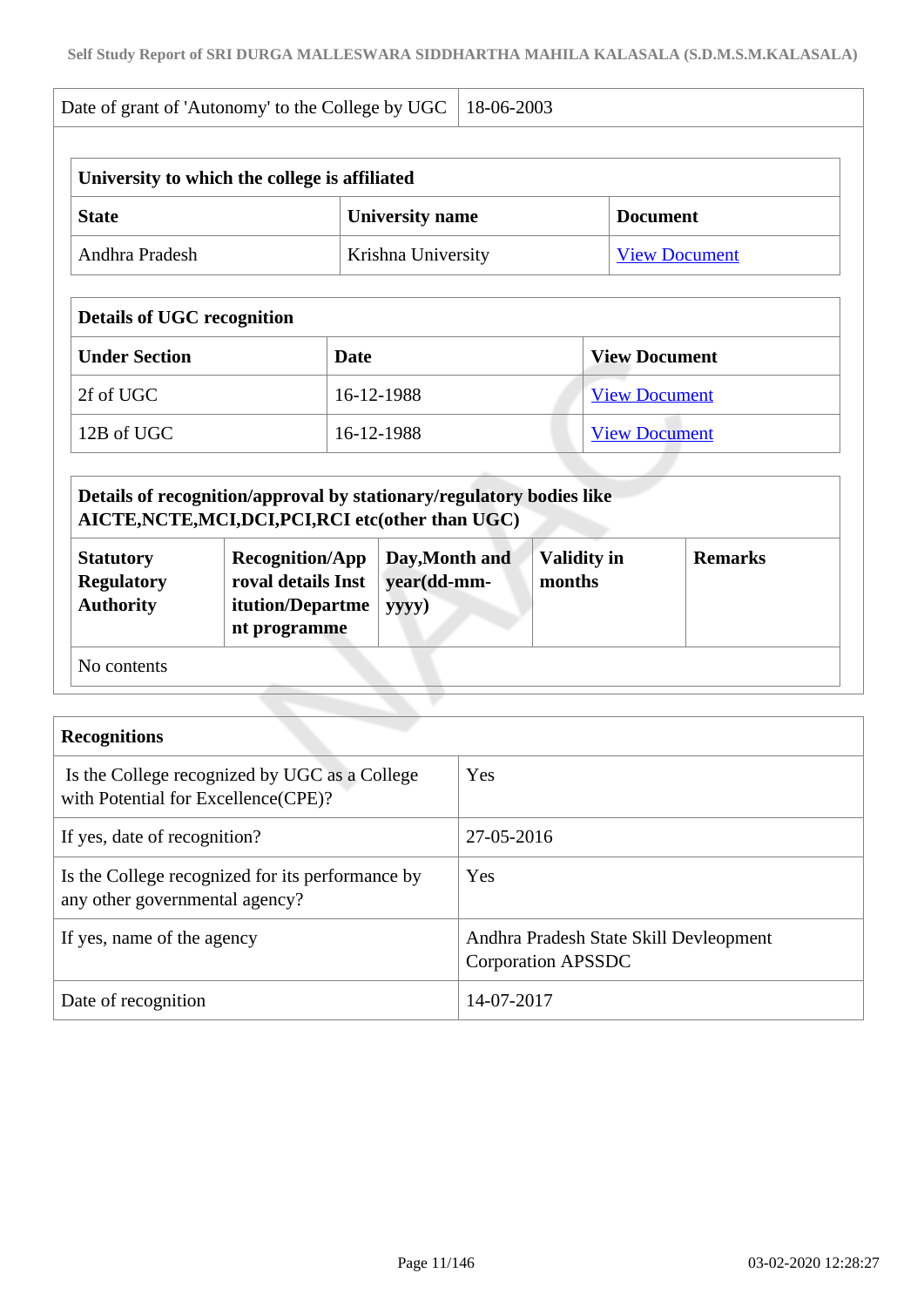| <b>Location and Area of Campus</b>   |                                            |           |                                |                             |  |  |  |  |  |
|--------------------------------------|--------------------------------------------|-----------|--------------------------------|-----------------------------|--|--|--|--|--|
| <b>Campus Type</b><br><b>Address</b> |                                            | Location* | <b>Campus Area</b><br>in Acres | Built up Area in<br>sq.mts. |  |  |  |  |  |
| Main campus<br>area                  | Venkateswarapuram,<br>Labbipet, Vijayawada | Urban     | 8.22                           | 22224.09                    |  |  |  |  |  |

# **2.2 ACADEMIC INFORMATION**

|                    | Details of Programmes Offered by the College (Give Data for Current Academic year) |    |                                                                                    |         |                                      |                                             |  |  |  |  |
|--------------------|------------------------------------------------------------------------------------|----|------------------------------------------------------------------------------------|---------|--------------------------------------|---------------------------------------------|--|--|--|--|
| Programme<br>Level | <b>Name of Pr</b><br>ogramme/C<br>ourse                                            |    | <b>Duration</b> in<br><b>Entry</b><br><b>Months</b><br>Qualificatio<br>$\mathbf n$ |         | <b>Sanctioned</b><br><b>Strength</b> | No.of<br><b>Students</b><br><b>Admitted</b> |  |  |  |  |
| <b>UG</b>          | <b>BA, Arts</b>                                                                    | 36 | Intermediate                                                                       | Telugu  | 60                                   | 20                                          |  |  |  |  |
| <b>UG</b>          | BCom,Com<br>merce                                                                  | 36 | Intermediate                                                                       | English | 72                                   | 72                                          |  |  |  |  |
| <b>UG</b>          | BCom,Com<br>merce                                                                  | 36 | Intermediate                                                                       | English | 67                                   | 67                                          |  |  |  |  |
| <b>UG</b>          | BCom,Com<br>merce                                                                  | 36 | Intermediate                                                                       | Telugu  | 60                                   | 60                                          |  |  |  |  |
| <b>UG</b>          | BCom,Com<br>merce                                                                  | 36 | Intermediate                                                                       | English | 60                                   | 38                                          |  |  |  |  |
| <b>UG</b>          | BBA,Comm<br>erce                                                                   | 36 | Intermediate                                                                       | English | 60                                   | 53                                          |  |  |  |  |
| <b>UG</b>          | BCom,Com<br>merce                                                                  | 36 | Intermediate                                                                       | English | 60                                   | 47                                          |  |  |  |  |
| <b>UG</b>          | BSc, Physical<br>Sciences                                                          | 36 | Intermediate                                                                       | English | 60                                   | 60                                          |  |  |  |  |
| <b>UG</b>          | BSc, Physical<br>Sciences                                                          | 36 | Intermediate                                                                       | English | 60                                   | 60                                          |  |  |  |  |
| <b>UG</b>          | <b>BSc, Physical</b><br>Sciences                                                   | 36 | Intermediate                                                                       | English | 60                                   | 60                                          |  |  |  |  |
| <b>UG</b>          | <b>BSc, Physical</b><br>Sciences                                                   | 36 | Intermediate                                                                       | English | 60                                   | 60                                          |  |  |  |  |
| <b>UG</b>          | BSc, Physical<br>Sciences                                                          | 36 | Intermediate                                                                       | English | 60                                   | 60                                          |  |  |  |  |
| <b>UG</b>          | BSc, Physical                                                                      | 36 | Intermediate                                                                       | English | 50                                   | 41                                          |  |  |  |  |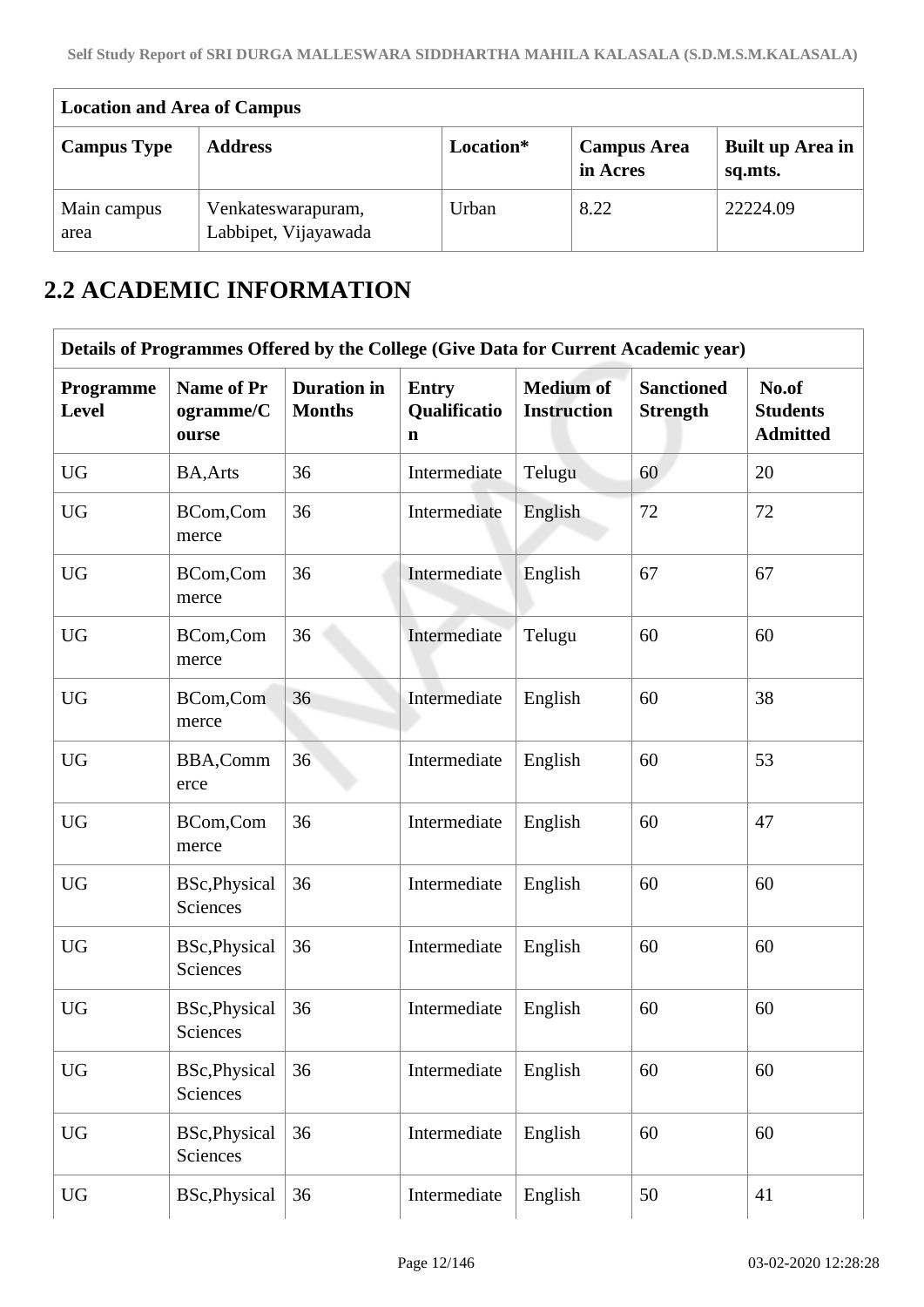|           | <b>Sciences</b>                  |    |              |         |    |    |
|-----------|----------------------------------|----|--------------|---------|----|----|
| <b>UG</b> | BSc, Physical<br>Sciences        | 36 | Intermediate | English | 60 | 60 |
| <b>UG</b> | BSc, Physical<br><b>Sciences</b> | 36 | Intermediate | English | 60 | 60 |
| <b>UG</b> | BSc, Life<br>Sciences            | 36 | Intermediate | English | 60 | 60 |
| <b>UG</b> | BSc, Life<br><b>Sciences</b>     | 36 | Intermediate | English | 50 | 38 |
| <b>UG</b> | BSc,Life<br><b>Sciences</b>      | 36 | Intermediate | English | 60 | 60 |
| <b>UG</b> | BSc,Life<br><b>Sciences</b>      | 36 | Intermediate | English | 60 | 60 |

### **Position Details of Faculty & Staff in the College**

| <b>Teaching Faculty</b>                                                             |                |                  |                |                  |                            |                |                  |                            |                  |                  |                  |                |
|-------------------------------------------------------------------------------------|----------------|------------------|----------------|------------------|----------------------------|----------------|------------------|----------------------------|------------------|------------------|------------------|----------------|
|                                                                                     |                | <b>Professor</b> |                |                  | <b>Associate Professor</b> |                |                  | <b>Assistant Professor</b> |                  |                  |                  |                |
|                                                                                     | Male           | Female           | Others         | Total            | Male                       | Female         | Others           | Total                      | Male             | Female           | Others           | Total          |
| Sanctioned by the<br>UGC /University<br><b>State</b><br>Government                  |                |                  |                | $\overline{0}$   |                            |                |                  | $\overline{2}$             |                  |                  |                  | $\overline{0}$ |
| Recruited                                                                           | $\overline{0}$ | $\mathbf{0}$     | $\overline{0}$ | $\boldsymbol{0}$ | $\overline{0}$             | $\overline{2}$ | $\boldsymbol{0}$ | $\overline{2}$             | $\boldsymbol{0}$ | $\boldsymbol{0}$ | $\boldsymbol{0}$ | $\overline{0}$ |
| Yet to Recruit                                                                      |                |                  |                | $\overline{0}$   |                            |                |                  | $\overline{0}$             |                  |                  |                  | $\overline{0}$ |
| Sanctioned by the<br>Management/Soci<br>ety or Other<br>Authorized<br><b>Bodies</b> |                |                  |                | $\overline{0}$   |                            |                |                  | 12                         |                  |                  |                  | 96             |
| Recruited                                                                           | $\overline{0}$ | $\overline{0}$   | $\overline{0}$ | $\overline{0}$   | $\overline{0}$             | 12             | $\overline{0}$   | 12                         | 3                | 93               | $\overline{0}$   | 96             |
| Yet to Recruit                                                                      |                |                  |                | $\overline{0}$   |                            |                |                  | $\overline{0}$             |                  |                  |                  | $\overline{0}$ |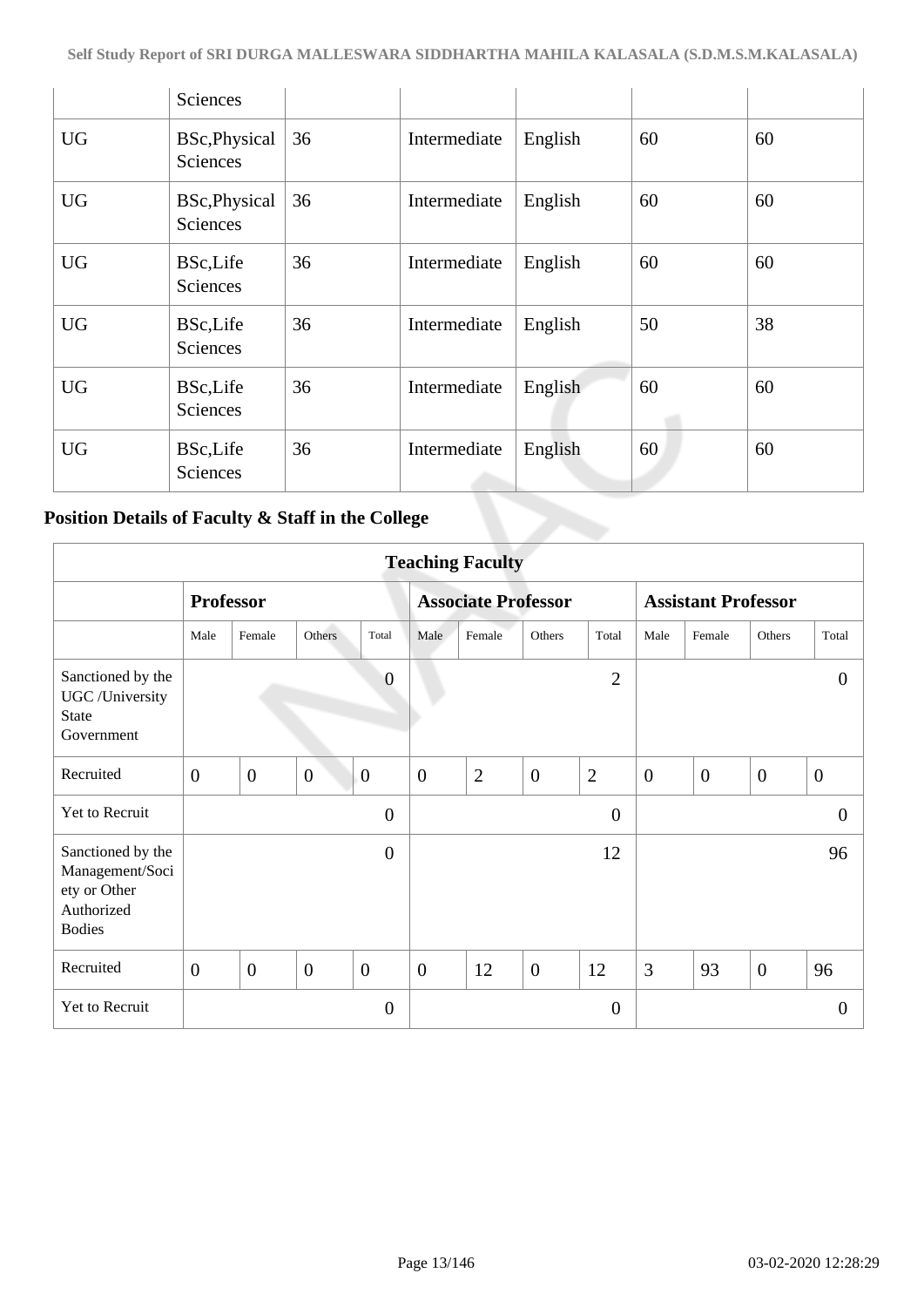|                                                                                 |             | <b>Non-Teaching Staff</b> |                  |                |
|---------------------------------------------------------------------------------|-------------|---------------------------|------------------|----------------|
|                                                                                 | <b>Male</b> | Female                    | <b>Others</b>    | <b>Total</b>   |
| Sanctioned by the<br><b>UGC</b> / University State<br>Government                |             |                           |                  | 11             |
| Recruited                                                                       | 5           | 6                         | $\boldsymbol{0}$ | 11             |
| Yet to Recruit                                                                  |             |                           |                  | $\overline{0}$ |
| Sanctioned by the<br>Management/Society<br>or Other Authorized<br><b>Bodies</b> |             |                           |                  | 30             |
| Recruited                                                                       | 13          | 17                        | $\overline{0}$   | 30             |
| Yet to Recruit                                                                  |             |                           |                  | $\overline{0}$ |

|                                                                                 |                | <b>Technical Staff</b> |                |                  |
|---------------------------------------------------------------------------------|----------------|------------------------|----------------|------------------|
|                                                                                 | <b>Male</b>    | Female                 | <b>Others</b>  | <b>Total</b>     |
| Sanctioned by the<br><b>UGC</b> / University State<br>Government                |                |                        |                | $\overline{0}$   |
| Recruited                                                                       | $\overline{0}$ | $\overline{0}$         | $\overline{0}$ | $\boldsymbol{0}$ |
| Yet to Recruit                                                                  |                |                        |                | $\theta$         |
| Sanctioned by the<br>Management/Society<br>or Other Authorized<br><b>Bodies</b> |                |                        |                | 11               |
| Recruited                                                                       | $\overline{2}$ | 9                      | $\overline{0}$ | 11               |
| Yet to Recruit                                                                  |                |                        |                | $\overline{0}$   |

## **Qualification Details of the Teaching Staff**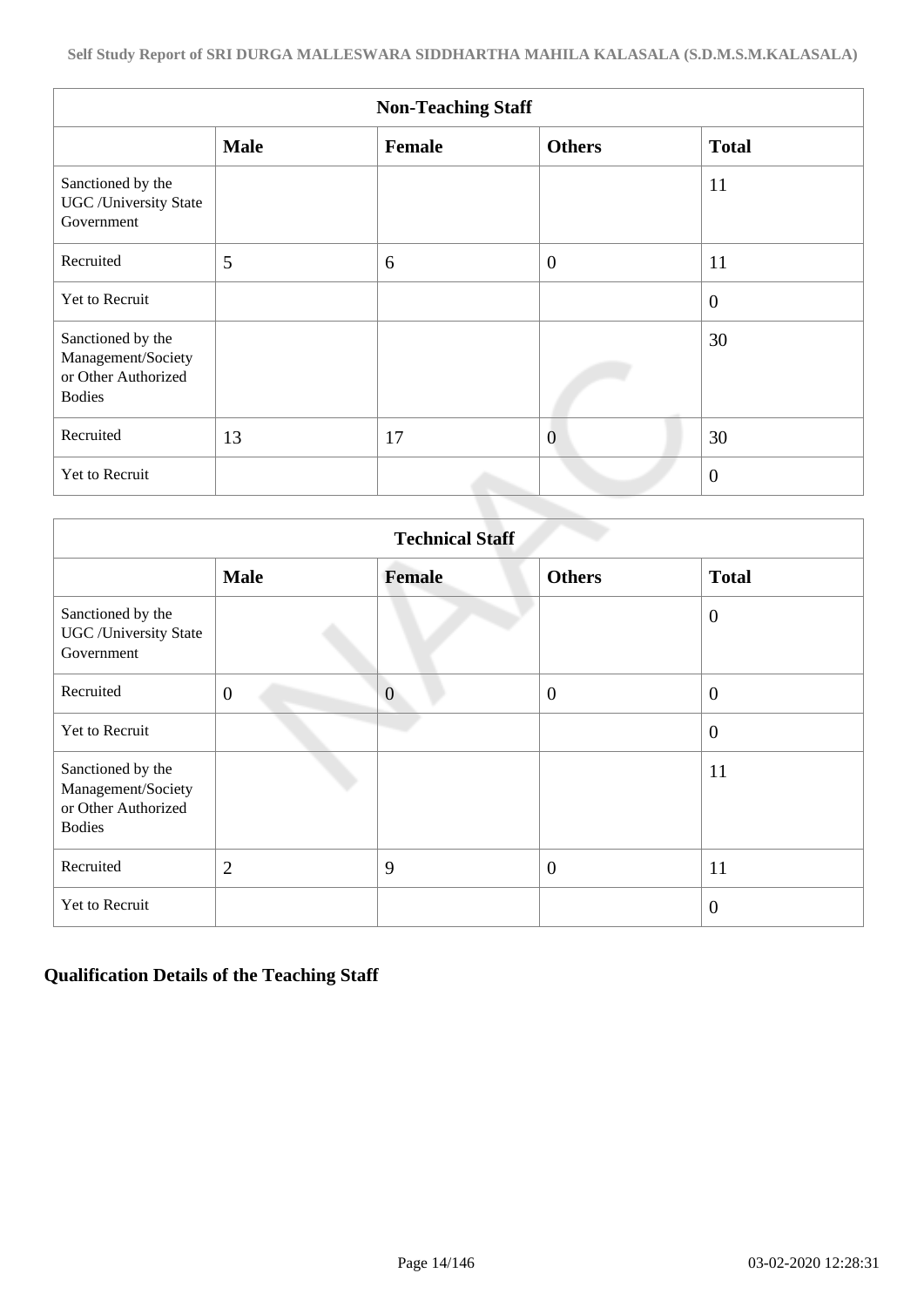| <b>Permanent Teachers</b>                     |                  |                |                            |                |                |                            |                |          |                |          |
|-----------------------------------------------|------------------|----------------|----------------------------|----------------|----------------|----------------------------|----------------|----------|----------------|----------|
| <b>Highest</b><br>Qualificatio<br>$\mathbf n$ | <b>Professor</b> |                | <b>Associate Professor</b> |                |                | <b>Assistant Professor</b> |                |          |                |          |
|                                               | Male             | Female         | Others                     | Male           | Female         | Others                     | Male           | Female   | Others         | Total    |
| D.sc/D.Litt.                                  | $\overline{0}$   | $\overline{0}$ | $\overline{0}$             | $\overline{0}$ | $\overline{0}$ | $\theta$                   | $\theta$       | $\theta$ | $\theta$       | $\theta$ |
| Ph.D.                                         | $\theta$         | $\overline{0}$ | $\boldsymbol{0}$           | $\mathbf{1}$   | 14             | $\overline{0}$             | $\overline{0}$ | $\theta$ | $\theta$       | 15       |
| M.Phil.                                       | $\overline{0}$   | $\overline{0}$ | $\overline{0}$             | $\overline{0}$ | $\overline{0}$ | $\overline{0}$             | $\overline{0}$ | 28       | $\overline{0}$ | 28       |
| PG                                            | $\overline{0}$   | $\overline{0}$ | $\boldsymbol{0}$           | $\theta$       | $\overline{0}$ | $\theta$                   | $\mathbf{0}$   | 67       | $\overline{0}$ | 67       |

|                                     | <b>Temporary Teachers</b> |                |                |                            |                |                |                            |                |                  |                |
|-------------------------------------|---------------------------|----------------|----------------|----------------------------|----------------|----------------|----------------------------|----------------|------------------|----------------|
| <b>Highest</b><br>Qualificatio<br>n | <b>Professor</b>          |                |                | <b>Associate Professor</b> |                |                | <b>Assistant Professor</b> |                |                  |                |
|                                     | Male                      | Female         | Others         | Male                       | Female         | Others         | Male                       | Female         | Others           | Total          |
| D.sc/D.Litt.                        | $\overline{0}$            | $\overline{0}$ | $\overline{0}$ | $\overline{0}$             | $\overline{0}$ | $\overline{0}$ | $\overline{0}$             | $\overline{0}$ | $\overline{0}$   | $\theta$       |
| Ph.D.                               | $\theta$                  | $\overline{0}$ | $\overline{0}$ | $\overline{0}$             | $\overline{0}$ | $\overline{0}$ | $\overline{0}$             | $\overline{0}$ | $\overline{0}$   | $\overline{0}$ |
| M.Phil.                             | $\overline{0}$            | $\overline{0}$ | $\overline{0}$ | $\overline{0}$             | $\overline{0}$ | $\overline{0}$ | $\overline{0}$             | $\overline{0}$ | $\overline{0}$   | $\overline{0}$ |
| PG                                  | $\theta$                  | $\mathbf{0}$   | $\overline{0}$ | $\overline{0}$             | $\overline{0}$ | $\overline{0}$ | $\overline{0}$             | $\theta$       | $\boldsymbol{0}$ | $\theta$       |

| <b>Part Time Teachers</b>           |                  |                |                            |                |                |                            |                |                |                |          |
|-------------------------------------|------------------|----------------|----------------------------|----------------|----------------|----------------------------|----------------|----------------|----------------|----------|
| <b>Highest</b><br>Qualificatio<br>n | <b>Professor</b> |                | <b>Associate Professor</b> |                |                | <b>Assistant Professor</b> |                |                |                |          |
|                                     | Male             | Female         | Others                     | Male           | Female         | Others                     | Male           | Female         | Others         | Total    |
| D.sc/D.Litt.                        | $\overline{0}$   | $\overline{0}$ | $\overline{0}$             | $\overline{0}$ | $\overline{0}$ | $\overline{0}$             | $\theta$       | $\overline{0}$ | $\overline{0}$ | $\theta$ |
| Ph.D.                               | $\overline{0}$   | $\overline{0}$ | $\overline{0}$             | $\Omega$       | $\overline{0}$ | $\overline{0}$             | $\Omega$       | $\overline{0}$ | $\overline{0}$ | $\theta$ |
| M.Phil.                             | $\mathbf{0}$     | $\overline{0}$ | $\overline{0}$             | $\theta$       | $\overline{0}$ | $\boldsymbol{0}$           | $\theta$       | $\overline{0}$ | $\overline{0}$ | $\theta$ |
| PG                                  | $\overline{0}$   | $\overline{0}$ | $\overline{0}$             | $\theta$       | $\overline{0}$ | $\overline{0}$             | $\overline{0}$ | $\overline{0}$ | $\theta$       | $\theta$ |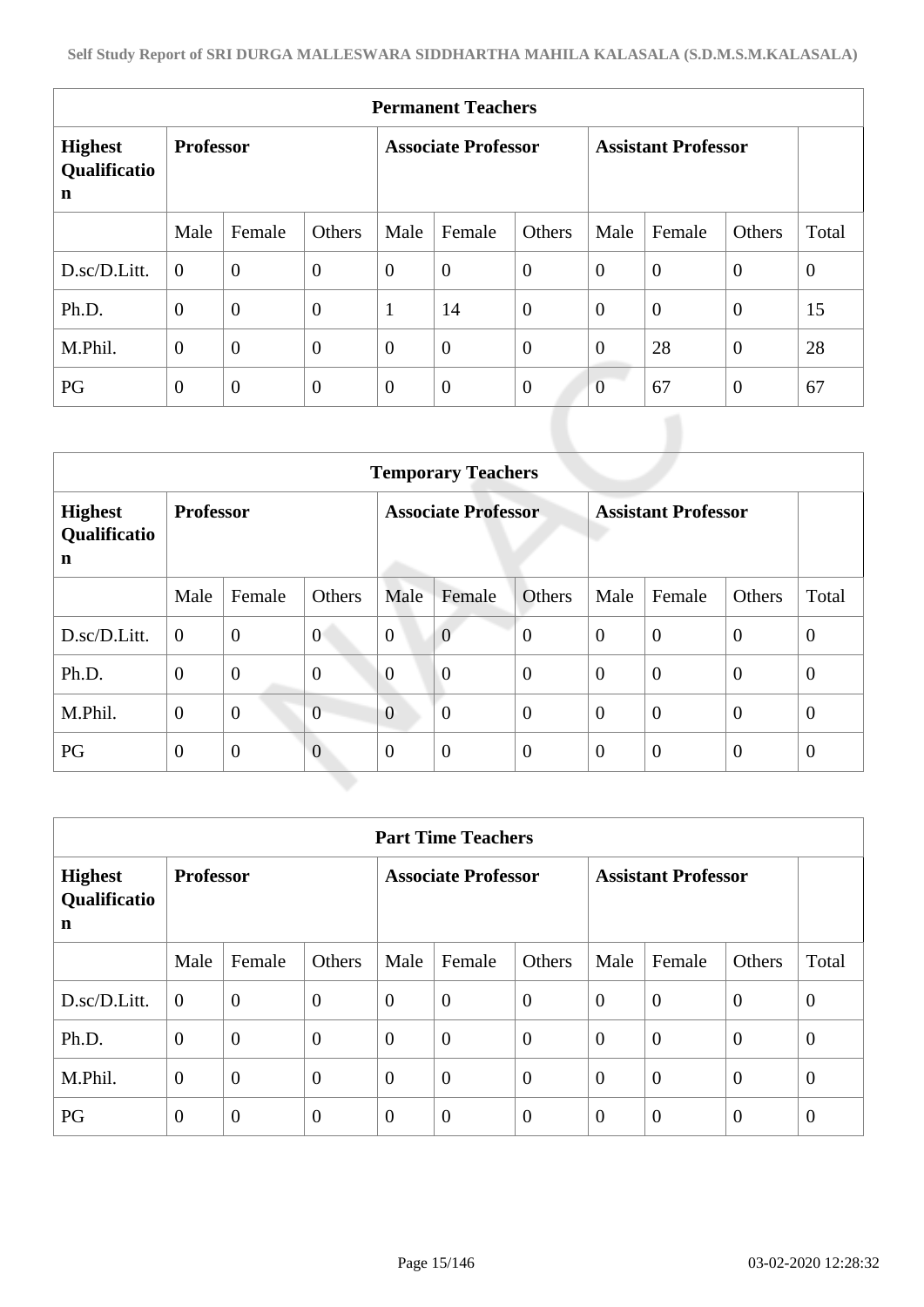| <b>Details of Visting/Guest Faculties</b> |             |               |               |              |  |  |  |
|-------------------------------------------|-------------|---------------|---------------|--------------|--|--|--|
| <b>Number of Visiting/Guest Faculty</b>   | <b>Male</b> | <b>Female</b> | <b>Others</b> | <b>Total</b> |  |  |  |
| engaged with the college?                 |             |               |               |              |  |  |  |

### **Provide the Following Details of Students Enrolled in the College During the Current Academic Year**

| <b>Programme</b> |        | <b>From the State</b><br><b>Where College</b><br>is Located | <b>From Other</b><br><b>States of India</b> | <b>NRI Students</b> | Foreign<br><b>Students</b> | <b>Total</b> |
|------------------|--------|-------------------------------------------------------------|---------------------------------------------|---------------------|----------------------------|--------------|
| <b>UG</b>        | Male   | $\theta$                                                    | $\theta$                                    | U                   | U                          | O            |
|                  | Female | 2782                                                        | 38                                          | U                   | 0                          | 2820         |
|                  | Others | $\overline{0}$                                              | 0                                           | $\mathbf{U}$        | U                          | $\theta$     |

 **Provide the Following Details of Students admitted to the College During the last four Academic Years**

| <b>Programme</b>   |        | Year 1           | Year 2           | Year 3           | Year 4           |
|--------------------|--------|------------------|------------------|------------------|------------------|
| SC                 | Male   | $\overline{0}$   | $\mathbf{0}$     | $\mathbf{0}$     | $\overline{0}$   |
|                    | Female | 96               | 107              | 82               | 82               |
|                    | Others | $\mathbf{0}$     | $\boldsymbol{0}$ | $\overline{0}$   | $\overline{0}$   |
| ${\cal S}{\cal T}$ | Male   | $\overline{0}$   | $\boldsymbol{0}$ | $\boldsymbol{0}$ | $\overline{0}$   |
|                    | Female | 20               | 22               | $20\,$           | 20               |
|                    | Others | $\overline{0}$   | $\boldsymbol{0}$ | $\boldsymbol{0}$ | $\overline{0}$   |
| <b>OBC</b>         | Male   | $\overline{0}$   | $\boldsymbol{0}$ | $\overline{0}$   | $\overline{0}$   |
|                    | Female | 393              | 381              | 301              | 269              |
|                    | Others | $\mathbf{0}$     | $\boldsymbol{0}$ | $\boldsymbol{0}$ | $\overline{0}$   |
| General            | Male   | $\overline{0}$   | $\overline{0}$   | $\overline{0}$   | $\overline{0}$   |
|                    | Female | 426              | 373              | 307              | 282              |
|                    | Others | $\boldsymbol{0}$ | $\boldsymbol{0}$ | $\boldsymbol{0}$ | $\overline{0}$   |
| Others             | Male   | $\overline{0}$   | $\boldsymbol{0}$ | $\overline{0}$   | $\boldsymbol{0}$ |
|                    | Female | 81               | 53               | 46               | 62               |
|                    | Others | $\overline{0}$   | $\boldsymbol{0}$ | $\boldsymbol{0}$ | $\boldsymbol{0}$ |
| Total              |        | 1016             | 936              | 756              | 715              |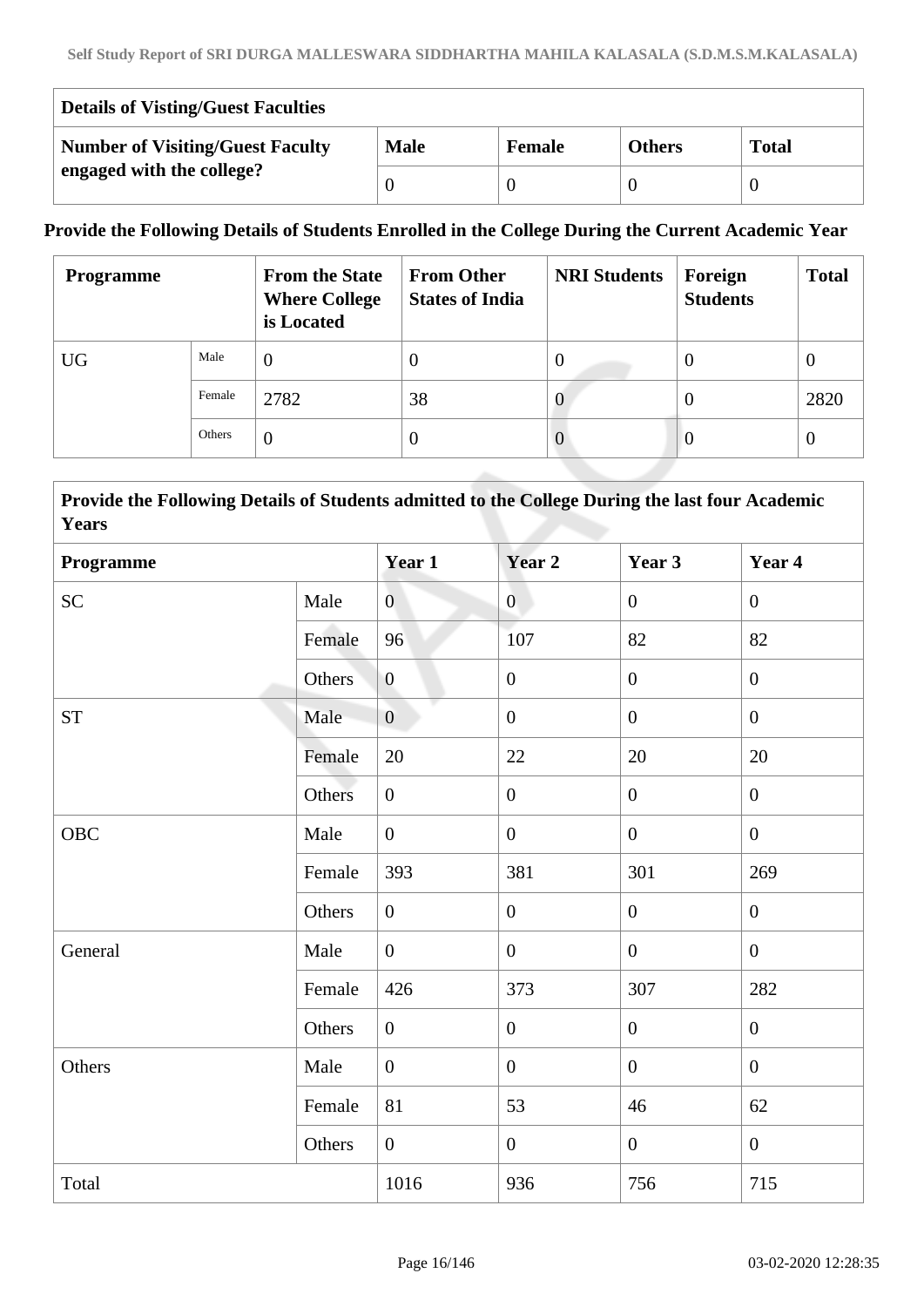# **2.3 EVALUATIVE REPORT OF THE DEPARTMENTS**

| <b>Department Name</b>   | <b>Upload Report</b> |
|--------------------------|----------------------|
| Arts                     | <b>View Document</b> |
| Commerce                 | <b>View Document</b> |
| Life Sciences            | <b>View Document</b> |
| <b>Physical Sciences</b> | <b>View Document</b> |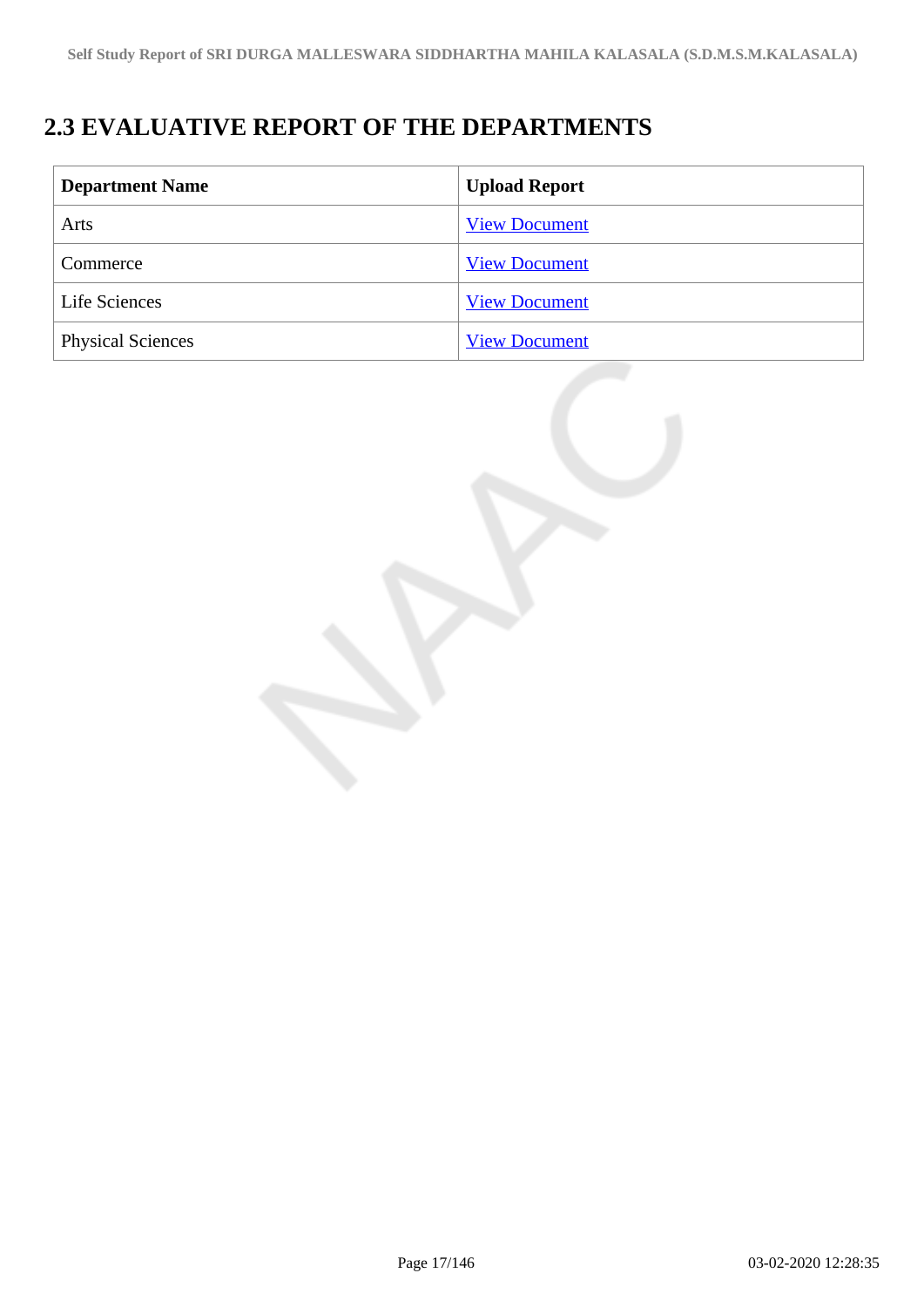# **3. Extended Profile**

# **3.1 Program**

#### **Number of programs offered year-wise for last five years**

| 2018-19                 | 2017-18                                 | 2016-17 |                      | 2015-16  | 2014-15 |  |
|-------------------------|-----------------------------------------|---------|----------------------|----------|---------|--|
| 16                      | 16                                      | 14      |                      | 14       | 14      |  |
| <b>File Description</b> |                                         |         |                      | Document |         |  |
|                         | Institutional Data in Prescribed Format |         | <b>View Document</b> |          |         |  |

# **3.2 Students**

#### **Number of students year-wise during the last five years**

| 2018-19                                 | 2017-18 | 2016-17 |                      | $2015 - 16$ | 2014-15 |  |
|-----------------------------------------|---------|---------|----------------------|-------------|---------|--|
| 2539                                    | 2260    | 1960    |                      | 1857        | 1710    |  |
| <b>File Description</b>                 |         |         | Document             |             |         |  |
| Institutional Data in Prescribed Format |         |         | <b>View Document</b> |             |         |  |

#### **Number of outgoing / final year students year-wise during the last five years**

| 2018-19                                        | 2017-18 | 2016-17 |                      | $2015 - 16$ | 2014-15 |  |  |
|------------------------------------------------|---------|---------|----------------------|-------------|---------|--|--|
| 656                                            | 604     | 531     |                      | 523         | 430     |  |  |
| <b>File Description</b>                        |         |         |                      | Document    |         |  |  |
| <b>Institutional Data in Prescribed Format</b> |         |         | <b>View Document</b> |             |         |  |  |

## **Number of students appeared in the examination conducted by the Institution, year-wise during the last five years**

| 2018-19                                 | 2017-18 | 2016-17  |                      | 2015-16 | 2014-15 |  |
|-----------------------------------------|---------|----------|----------------------|---------|---------|--|
| 2275                                    | 2135    | 1860     |                      | 1733    | 1573    |  |
| <b>File Description</b>                 |         | Document |                      |         |         |  |
| Institutional Data in Prescribed Format |         |          | <b>View Document</b> |         |         |  |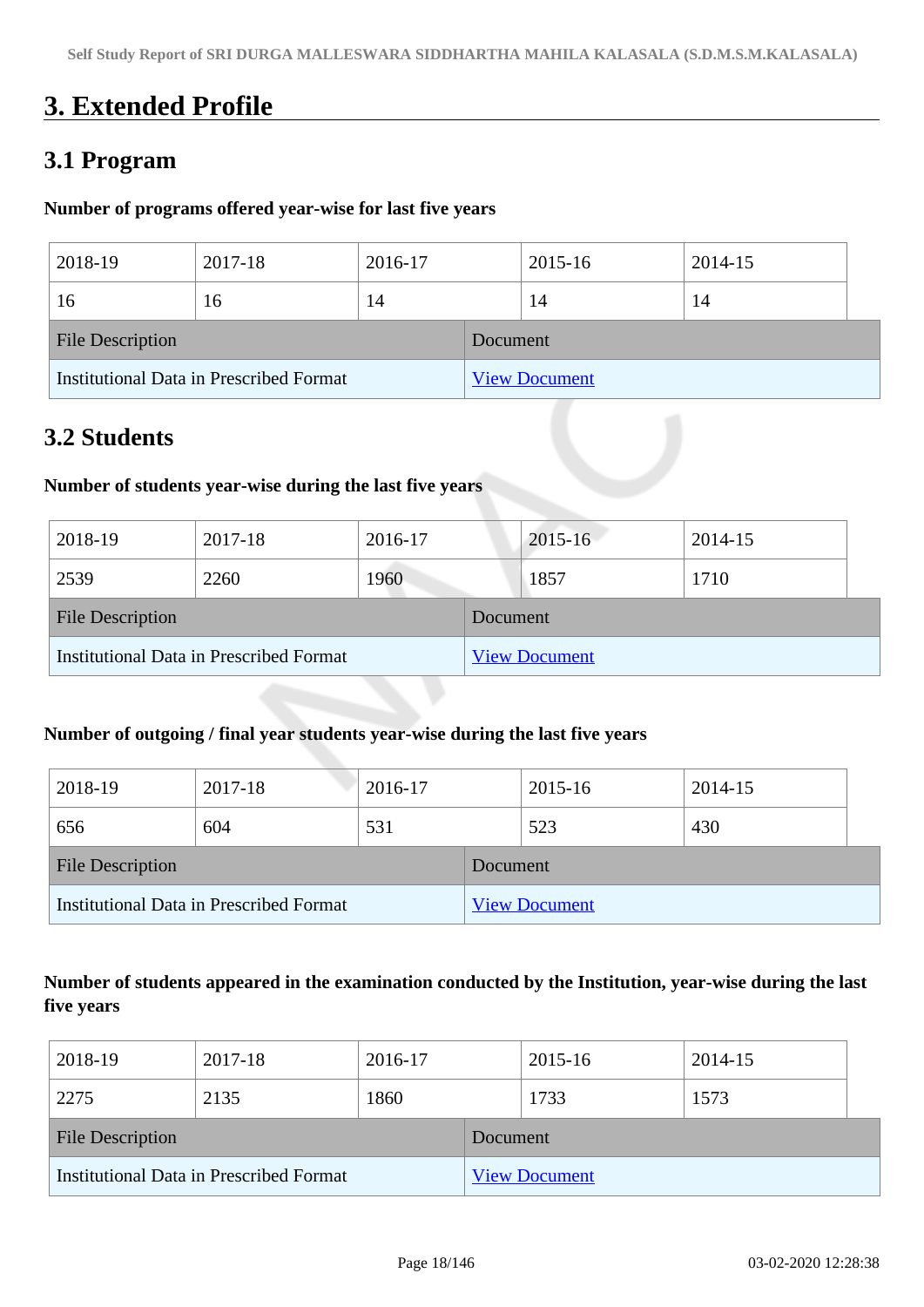#### **Number of revaluation applications year-wise during the last 5 years**

| 2018-19 | 2017-18      | 2016-17 | 2015-16 | 2014-15 |
|---------|--------------|---------|---------|---------|
| 62      | $\mathbf{z}$ | 50      | 69      | 45      |

# **3.3 Teachers**

#### **Number of courses in all programs year-wise during the last five years**

| 2018-19                                        | 2017-18 | 2016-17 |                      | 2015-16 | 2014-15 |  |
|------------------------------------------------|---------|---------|----------------------|---------|---------|--|
| 433                                            | 403     | 263     |                      | 277     | 250     |  |
| <b>File Description</b>                        |         |         | Document             |         |         |  |
| <b>Institutional Data in Prescribed Format</b> |         |         | <b>View Document</b> |         |         |  |

## **Number of full time teachers year-wise during the last five years**

| 2018-19                                 | 2017-18 | 2016-17 |          | 2015-16              | 2014-15 |  |
|-----------------------------------------|---------|---------|----------|----------------------|---------|--|
| 94                                      | 78      | 79      |          | 75                   | 73      |  |
| <b>File Description</b>                 |         |         | Document |                      |         |  |
| Institutional Data in Prescribed Format |         |         |          | <b>View Document</b> |         |  |

#### **Number of sanctioned posts year-wise during the last five years**

| 2018-19                                 | 2017-18 | 2016-17  |                      | 2015-16 |  | 2014-15 |  |
|-----------------------------------------|---------|----------|----------------------|---------|--|---------|--|
| 94                                      | 78      | 79       |                      | 75      |  | 73      |  |
| <b>File Description</b>                 |         | Document |                      |         |  |         |  |
| Institutional Data in Prescribed Format |         |          | <b>View Document</b> |         |  |         |  |

# **3.4 Institution**

**Number of eligible applications received for admissions to all the programs year-wise during the last five years**

| 2018-19 | 2017-18      | 2016-17 | 2015-16 | 2014-15 |
|---------|--------------|---------|---------|---------|
| 2482    | 2172<br>2112 | 1825    | 1702    | 1551    |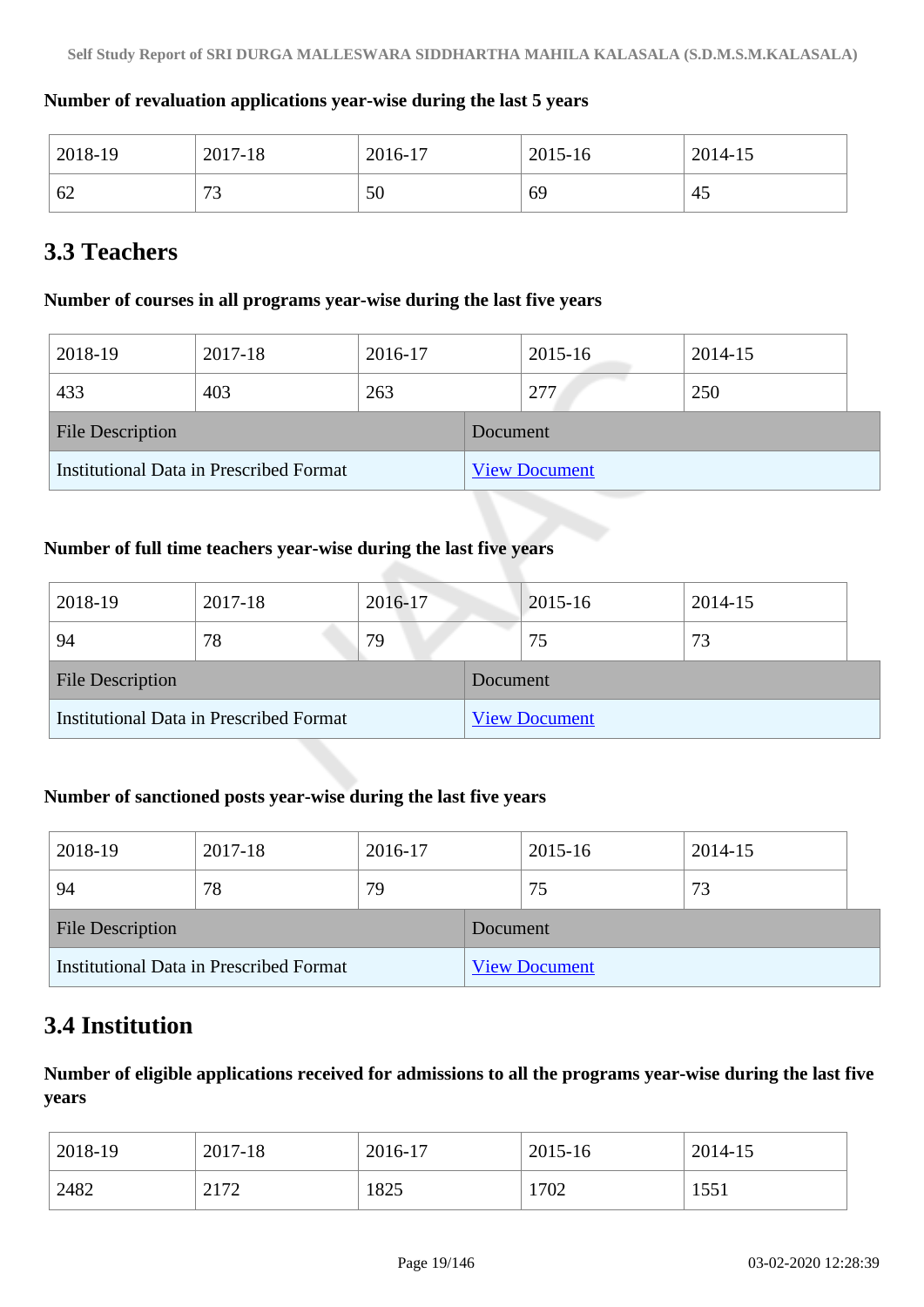| File Description                        | Document             |
|-----------------------------------------|----------------------|
| Institutional Data in Prescribed Format | <b>View Document</b> |

### **Number of seats earmarked for reserved category as per GOI/State Govt rule year-wise during the last five years**

| 2018-19                                 | 2017-18 | 2016-17  |                      | 2015-16 | 2014-15 |  |
|-----------------------------------------|---------|----------|----------------------|---------|---------|--|
| 527                                     | 483     | 414      |                      | 396     | 365     |  |
| <b>File Description</b>                 |         | Document |                      |         |         |  |
| Institutional Data in Prescribed Format |         |          | <b>View Document</b> |         |         |  |

#### **Total number of classrooms and seminar halls**

#### **Response: 65**

### **Total number of computers in the campus for academic purpose**

#### **Response: 360**

# **Total Expenditure excluding salary year-wise during the last five years ( INR in Lakhs)**

| 2018-19 | 2017-18 | 2016-17 | 2015-16 | 2014-15 |
|---------|---------|---------|---------|---------|
| 239.94  | 203.97  | 212.02  | 233.10  | 127.32  |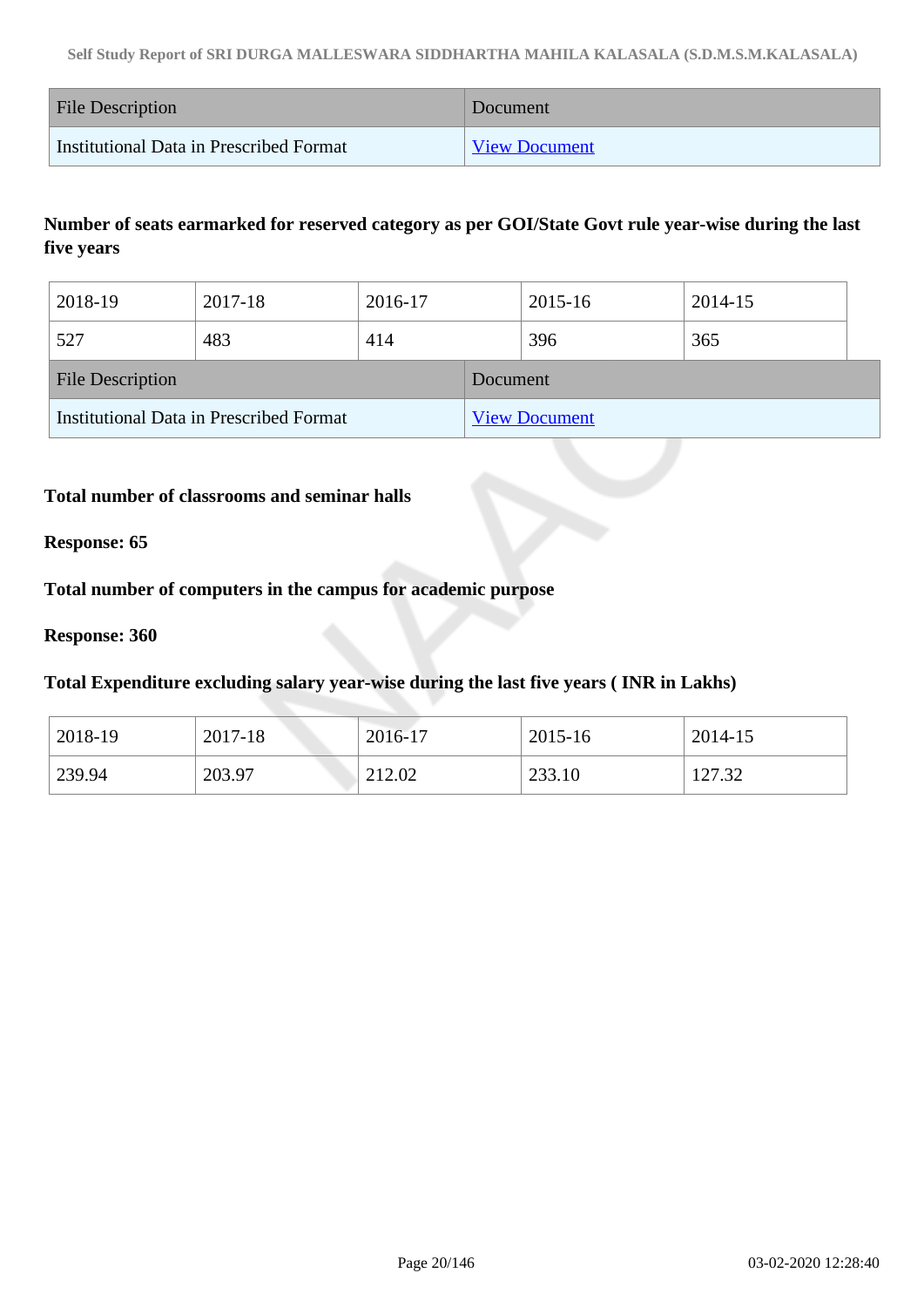# **4. Quality Indicator Framework(QIF)**

# **Criterion 1 - Curricular Aspects**

# **1.1 Curriculum Design and Development**

 **1.1.1 Curricula developed /adopted have relevance to the local/ national / regional/global developmental needs with learning objectives including program outcomes, program specific outcomes and course outcomes of all the program offered by the Institution**

### **Response:**

 Curriculum is given the needed impetus to tailor it to suit Local, National and International needs keeping in mind the vision of the college to empower women. While designing the curriculum, guidelines of UGC/APSHE/Parent University are taken into consideration. Suitable Program Outcomes, Course Outcomes and Learning Objectives which cater to Local, National and Global needs are framed. Periodic reviews and revision are also undertaken.

 The Autonomous status of the college has been providing ample academic flexibility while offering need based, industry relevant and society driven courses. The **Choice Based Credit System (CBCS)** adopted by the institute has been well developed with credit system for each programme and has given wide scope to students to choose Subject Electives. The courses and programmes offered reflect Values, Goals, Mission and Vision of the institution.

 Curriculum restructuring is a continuous process wherein framing and revision of a course starts with feedback from the respective stakeholders followed by a discussion in the department and ensuring approval from Board of Studies (BOS) and Academic Council. The innovative curricular designs in teaching, research and outreach activities have helped the institution to reach the present status of *A College with Potential for Excellence*.

 During the last five years **4 additional programmes** have been added to the existing 12 programmes. Around **five hundred new courses** have been redesigned and introduced during the period. **Cluster Courses** which are skill based and job oriented have been introduced since 2015 along with subject electives in every programme. The outcome of this challenging exercise has resulted in the raise in the number of placements and vertical mobility of learners. **58 Value Added Courses** are being offered to the under graduates to meet the current job market and the needs of the newly formed state of Andhra Pradesh.

 Projects, Field Visits, Internships, Paper Presentations, Participation in Seminars and Workshops are made part of the curriculum to cultivate research bent of mind among students. To enhance practical knowledge, more advanced topics and research oriented lab courses also have been introduced in the curriculum. The college offers Tally with GST in collaboration with Tally Academy, CRT classes with APSSDC and **MOOCS with NPTEL** to make the students fit for global job market. The **Entrepreneur Development Cell (EDC) offers 25 need based & 14 vocational courses.** Co-curricular and Extra-Curricular Activities are introduced for the overall development of the students.

 Revision of the curriculum focuses on **innovative courses** like Python, R- Language, Analytical Techniques in Chemistry, Food Safety, Food Quality and Sensory Evaluation, Bio Informatics, Statistical Data Analysis using SPSS, Embedded System Design and Aquaculture for improving the employability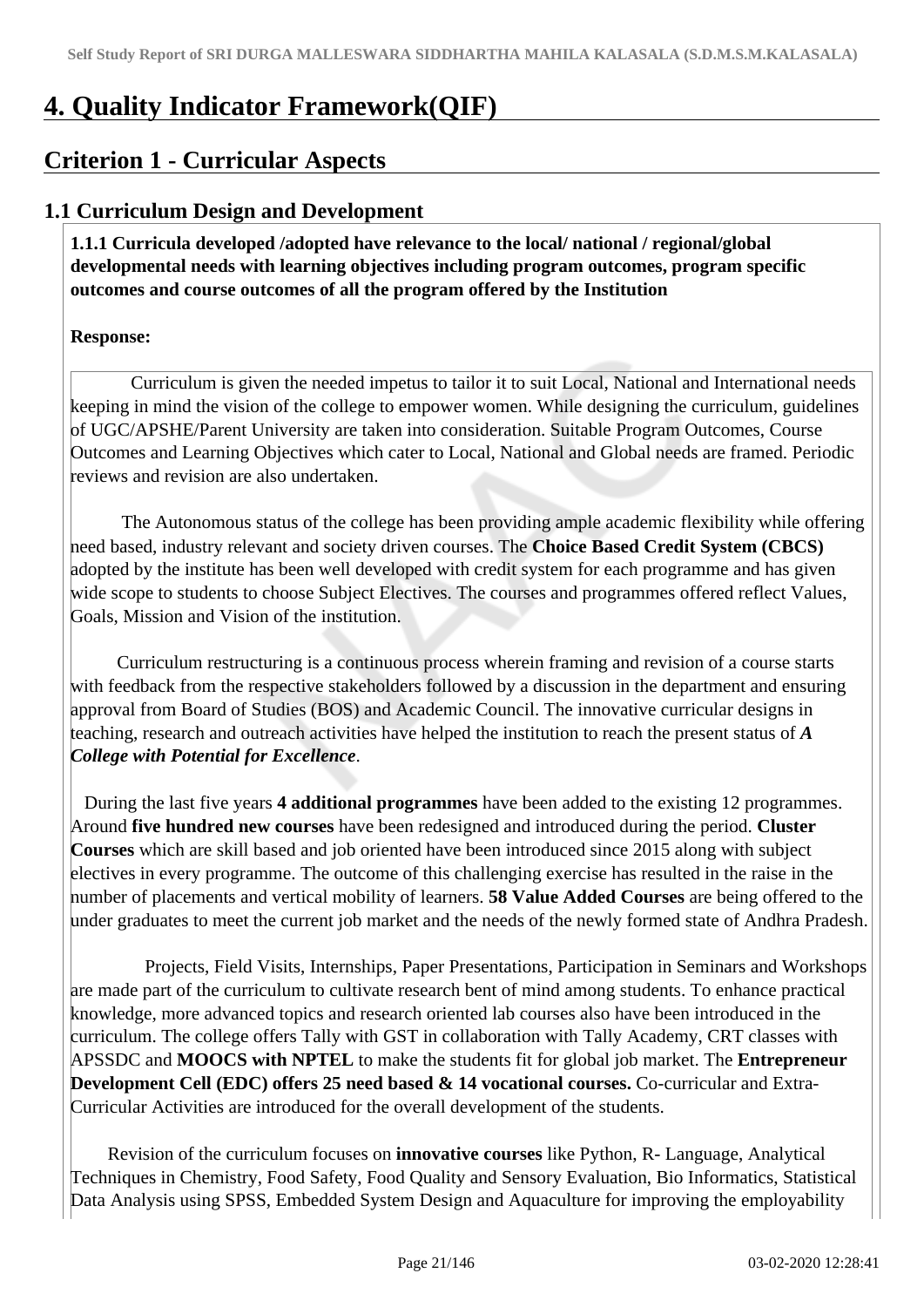skills to meet the needs of the working world.

 To emphasize and impart Civic Sense, Citizenship Responsibilities, Ethical and Human Values and Environmental Consciousness among the students, **10 Ability Enhancement Courses (AEC)** are offered.

| <b>File Description</b>    | <b>Document</b>      |
|----------------------------|----------------------|
| Any additional information | <b>View Document</b> |

## **1.1.2 Percentage of programs where syllabus revision was carried out during the last five years**

#### **Response:** 100

1.1.2.1 How many programs were revised out of total number of programs offered during the last five years

Response: 16

1.1.2.2 Number of all programs offered by the institution during the last five years

Response: 16

| <b>File Description</b>                              | <b>Document</b>      |
|------------------------------------------------------|----------------------|
| Minutes of relevant Academic Council/BOS<br>meeting  | <b>View Document</b> |
| Details of program syllabus revision in last 5 years | <b>View Document</b> |
| Any additional information                           | <b>View Document</b> |

#### **1.1.3 Average percentage of courses having focus on Employability/ Entrepreneurship/ Skill development during the last five years**

**Response:** 86.42

1.1.3.1 Number of courses having focus on employability/ entrepreneurship/ skill development year-wise during the last five years

| 2018-19 | 2017-18 | 2016-17 | 2015-16 | 2014-15 |
|---------|---------|---------|---------|---------|
| 371     | 361     | 232     | 230     | 214     |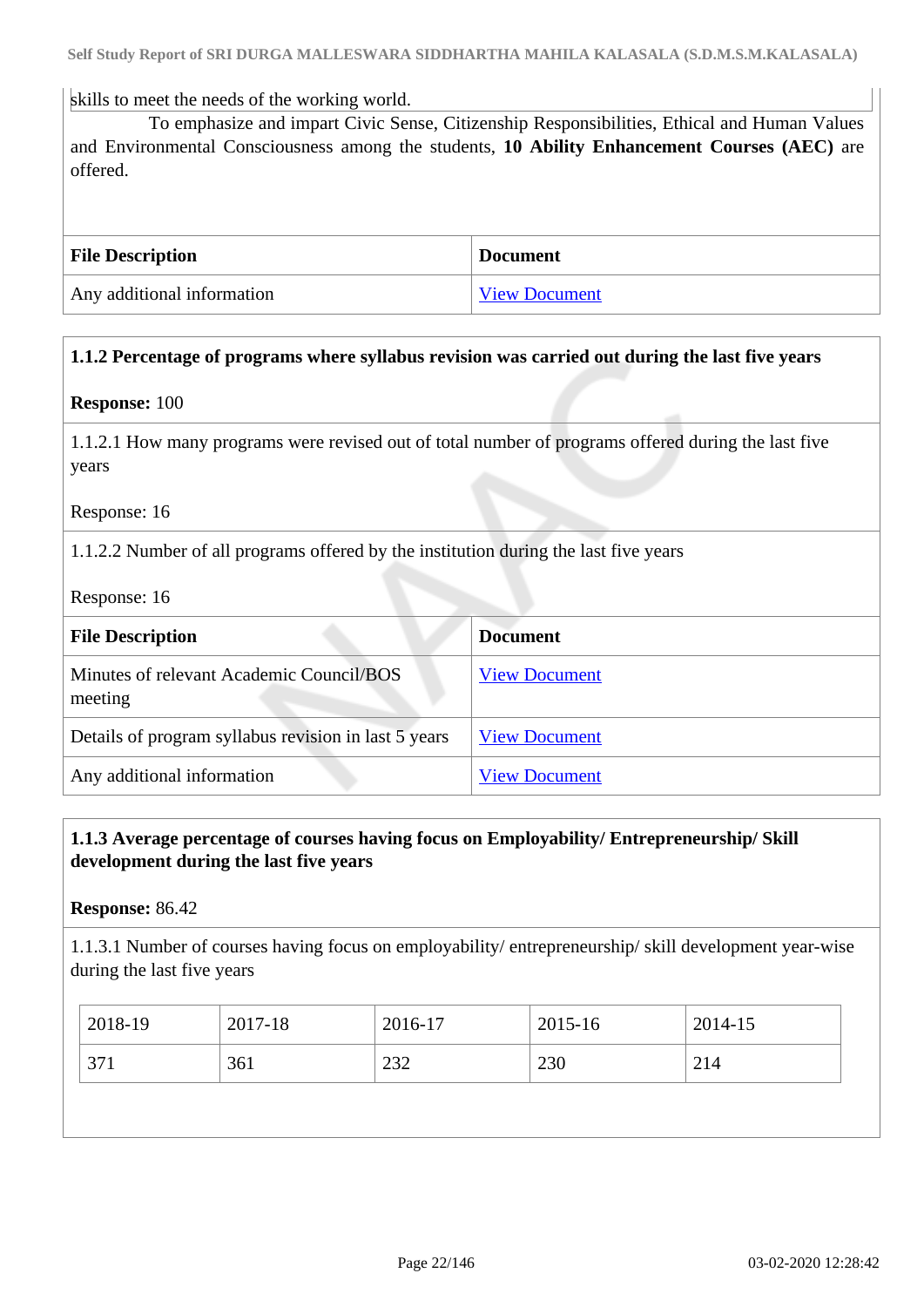| <b>File Description</b>                                                                        | <b>Document</b>      |
|------------------------------------------------------------------------------------------------|----------------------|
| Program/Curriculum/Syllabus of the courses                                                     | <b>View Document</b> |
| MoU's with relevant organizations for these courses,<br>if any                                 | <b>View Document</b> |
| Minutes of the Boards of Studies/Academic<br>Council meetings with approvals for these courses | <b>View Document</b> |
| Average percentage of courses having focus on<br>employability/entrepreneurship                | <b>View Document</b> |

## **1.2 Academic Flexibility**

 **1.2.1 Percentage of new Courses introduced out of the total number of courses across all Programs offered during last five years**

**Response:** 31.61

1.2.1.1 How many new courses are introduced within the last five years

Response: 514

1.2.1.2 Number of courses offered by the institution across all programs during the last five years

Response: 1626

| <b>File Description</b>                              | <b>Document</b>      |
|------------------------------------------------------|----------------------|
| Minutes of relevant Academic Council/BOS<br>meetings | <b>View Document</b> |
| Institutional data in prescribed format              | <b>View Document</b> |
| Any additional information                           | <b>View Document</b> |

#### **1.2.2 Percentage of programs in which Choice Based Credit System (CBCS)/Elective course system has been implemented**

**Response:** 100

1.2.2.1 Number of programmes in which CBCS/ Elective course system implemented.

Response: 16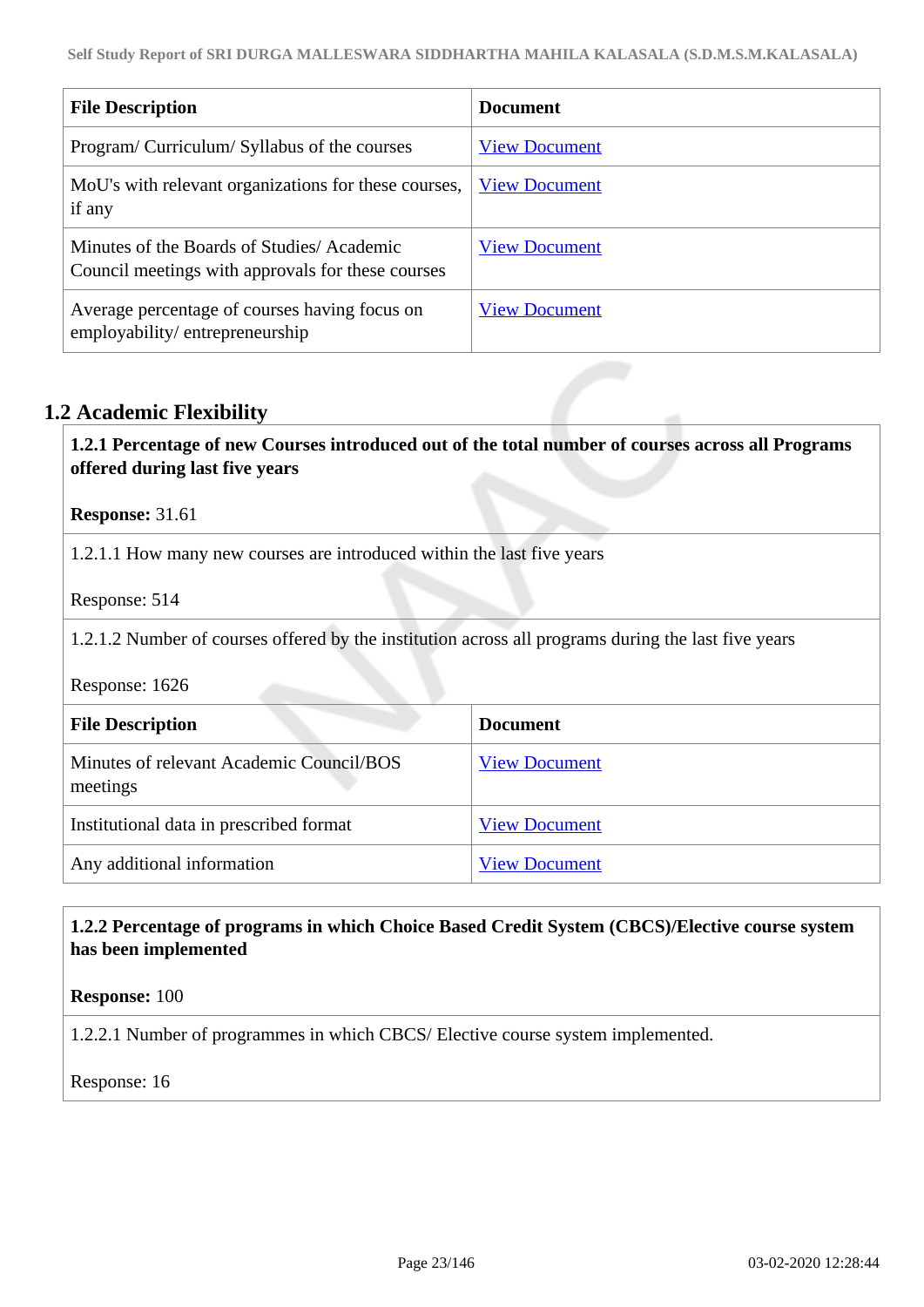| <b>File Description</b>                              | <b>Document</b>      |
|------------------------------------------------------|----------------------|
| Minutes of relevant Academic Council/BOS<br>meetings | <b>View Document</b> |
| Institutional data in prescribed format              | <b>View Document</b> |
| Any additional information                           | <b>View Document</b> |

# **1.3 Curriculum Enrichment**

### **1.3.1 Institution integrates cross cutting issues relevant to Gender, Environment and Sustainability, Human Values and Professional Ethics into the Curriculum**

#### **Response:**

The curriculum includes the crosscutting issues like Environmental Sustainability, Human Values and Professional Ethics and Gender Equity to transform learners into agents of change and progress. In addition, to create keen insights into these issues Expert Lectures, Workshops, Seminars and Extension Activities are organized by the departments concerned. The **Women Empowerment Cell, Eco-Club, N.S.S & N.C.C** are also made part of this exercise for sensitizing young learners.

#### **Some of the courses that incorporate cross cutting issues:**

| Type             | <b>Course</b> | Name of the course      | Program                                                   | <b>Brief Description about</b>  |
|------------------|---------------|-------------------------|-----------------------------------------------------------|---------------------------------|
|                  | code          |                         |                                                           | type                            |
|                  |               |                         | All programmes of                                         | In order to sensitize the       |
|                  |               | <b>Studies</b>          | first year                                                | students about the              |
| <b>Environme</b> |               |                         |                                                           | environment and                 |
| nt&              |               |                         |                                                           | sustainability issues, it is    |
|                  |               |                         |                                                           | introduced as a mandatory       |
| ty               |               |                         |                                                           | course in the curriculum.       |
|                  | <b>BOT</b>    | Plant Diversity and     | B.Sc. (BZC)                                               | The human life depends on       |
|                  | TCL61         | Human Welfare           |                                                           | Plant Diversity for cultural,   |
|                  |               |                         |                                                           | economic and environmental      |
|                  |               |                         |                                                           | well- being. It is the          |
|                  |               |                         |                                                           | fundamental duty to preserve    |
|                  |               |                         |                                                           | the earth's incredible          |
|                  |               |                         |                                                           | diversity.                      |
|                  | <b>BOT</b>    | Ethno Botany and        | B.Sc. (BZC)                                               | <b>Ethno Botanical studies</b>  |
|                  | TCL62         | <b>Medicinal Botany</b> |                                                           | create awareness about the      |
|                  |               |                         |                                                           | intricate relationship among    |
|                  |               |                         |                                                           | culture, plants, humans and     |
|                  |               |                         |                                                           | environment.                    |
|                  |               |                         | $B.Sc.$ (FMB $&$ FMC)                                     | Deals with the micro flora      |
|                  |               | Agricultural            |                                                           | present in different natural    |
|                  |               | Microbiology            |                                                           | habitats and their role in bio- |
|                  |               |                         |                                                           | degradation and human           |
|                  |               | <b>Sustainabili</b>     | <b>AEC 020 Environmental</b><br>MIC T51 Environmental and |                                 |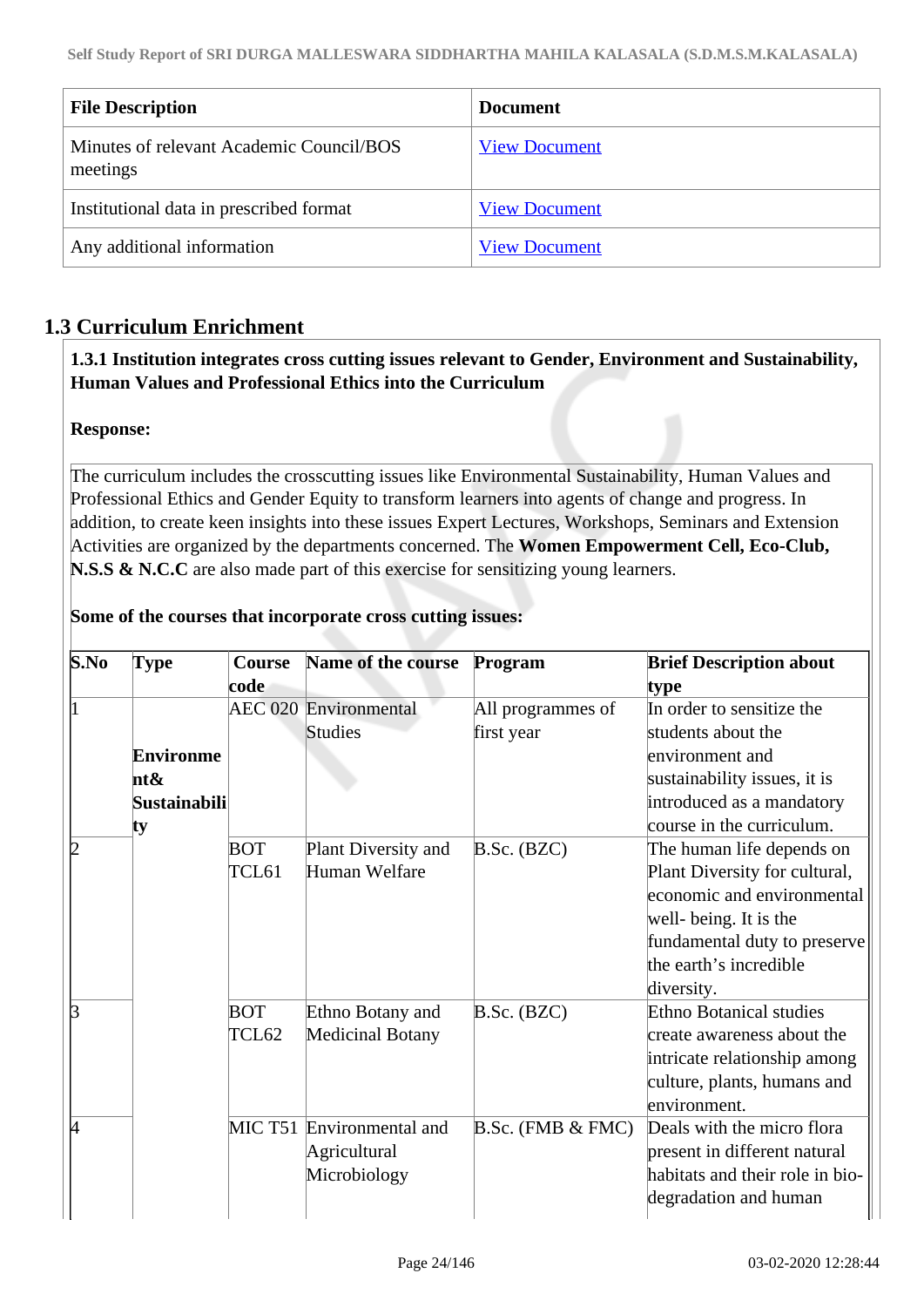|    |                                                    |                     |                                                                    |                                  | wellbeing.                                                                                                                                                   |
|----|----------------------------------------------------|---------------------|--------------------------------------------------------------------|----------------------------------|--------------------------------------------------------------------------------------------------------------------------------------------------------------|
| 5  |                                                    | ZOO<br>TCL61        | Principles of<br>Aquaculture                                       | B.Sc. (BZC)                      | Deals with the different types<br>of Aquaculture, design and<br>construction of aqua farms,                                                                  |
|    |                                                    |                     |                                                                    |                                  | seed resources, seed<br>production and management<br>practices of culture ponds.                                                                             |
| 6  | Human                                              | <b>AEC</b>          | Human Values and                                                   | All programmes of                | This course aims at                                                                                                                                          |
|    | Values $\&$ P 001A<br>rofessional<br><b>Ethics</b> |                     | <b>Professional Ethics</b>                                         | first year                       | inculcating value education,<br>moral and ethical values to<br>maintain harmony in the<br>family and society.                                                |
| 17 | <b>Human</b><br><b>Values</b>                      | <b>HIS T41</b>      | <b>History and Culture</b><br>of India from 1857 to<br>1947 A.D    | BA                               | It creates national integrity<br>and infuses patriotic feeling<br>among the students.                                                                        |
| 8  |                                                    | POL<br>T11A         |                                                                    | <b>BA</b>                        | It creates awareness on<br>fundamental rights and duties<br>of citizens.                                                                                     |
| 19 | l Ethics                                           |                     | Professiona MGT T43 Business Ethics and<br>Corporate<br>Governance | <b>BBA</b>                       | <b>Business Ethics lays strong</b><br>foundation for effective<br>management of Corporate<br>Governance.                                                     |
| 10 |                                                    |                     | <b>AEC 010 Communication and</b><br>Soft Skills-III                | All Programmes of<br>second year | To teach Listening,<br>Speaking, Reading & Writing<br>skills and encompass the<br>personal behaviour with<br>corporate standards.                            |
| 11 |                                                    |                     | <b>AEC 008</b> Entrepreneurship                                    | All Programmes of<br>second year | Entrepreneur skills are<br>imparted to the students to<br>become self-employed.                                                                              |
| 12 |                                                    |                     | AEC 011 Leadership                                                 | All Programmes of<br>second year | Leadership qualities are<br>imbibed in the minds of<br>students to become future<br>leaders.                                                                 |
| 13 | Gender<br><b>Equity</b>                            | HIS T <sub>31</sub> | <b>History and Culture</b><br>of India (1526 –<br>1857)            | BA                               | Women Empowerment in<br>historical anecdotes<br>strengthens and enlightens<br>the students.                                                                  |
| 14 |                                                    | <b>ENG</b><br>T21A  | General English                                                    | <b>All Programmes</b>            | Gender issues are discussed<br>in the selected pieces of<br>prose and poetry included in<br>the curriculum in order to<br>bring awareness among<br>students. |
| 15 |                                                    | <b>FST</b><br>TEL61 | <b>Family Nutrition</b>                                            | B.Sc. (FMB & FMC)                | Deals with the importance of<br>nutritious food during<br>pregnancy and lactation.                                                                           |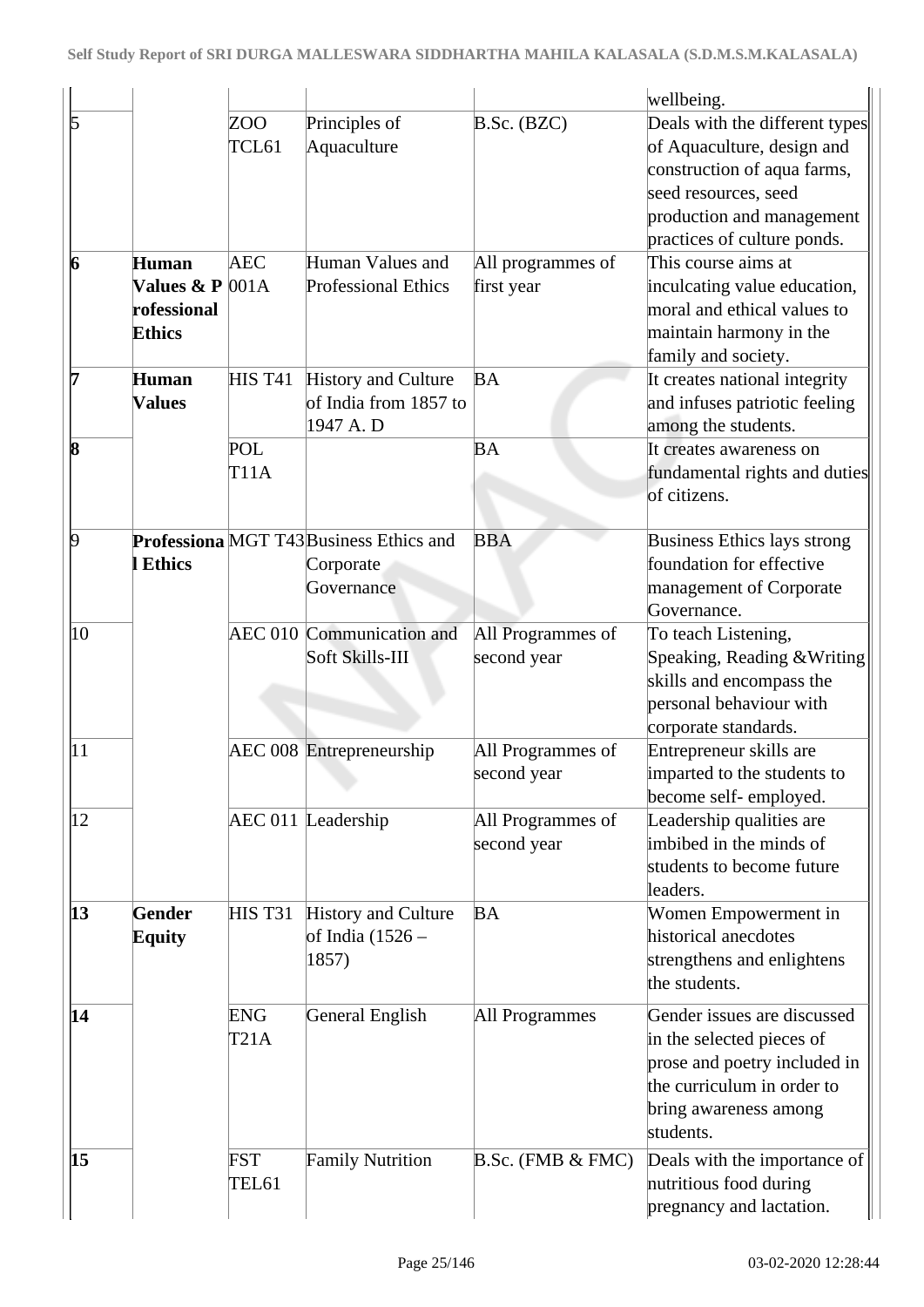**Self Study Report of SRI DURGA MALLESWARA SIDDHARTHA MAHILA KALASALA (S.D.M.S.M.KALASALA)**

| <b>File Description</b> | <b>Document</b> |
|-------------------------|-----------------|
|                         |                 |

### **1.3.2 Number of value-added courses imparting transferable and life skills offered during the last five years**

#### **Response:** 57

1.3.2.1 Number of value-added courses are added within the last five years

Response: 57

| $100 \mu U1100$                                                   |                      |  |
|-------------------------------------------------------------------|----------------------|--|
| <b>File Description</b>                                           | <b>Document</b>      |  |
| List of value added courses                                       | <b>View Document</b> |  |
| Brochure or any other document relating to value<br>added courses | <b>View Document</b> |  |
| Any additional information                                        | <b>View Document</b> |  |

#### **1.3.3 Average percentage of students enrolled in the courses under 1.3.2 above**

**Response:** 79.54

1.3.3.1 Number of students enrolled in value-added courses imparting transferable and life skills offered year-wise during the last five years

| 2018-19 | 2017-18 | 2016-17 | 2015-16 | 2014-15 |
|---------|---------|---------|---------|---------|
| 1886    | 1701    | 1642    | 1540    | 1393    |

| <b>File Description</b>    | <b>Document</b>      |
|----------------------------|----------------------|
| Any additional information | <b>View Document</b> |

### **1.3.4 Percentage of students undertaking field projects / internships**

#### **Response:** 31.31

1.3.4.1 Number of students undertaking field projects or internships

Response: 795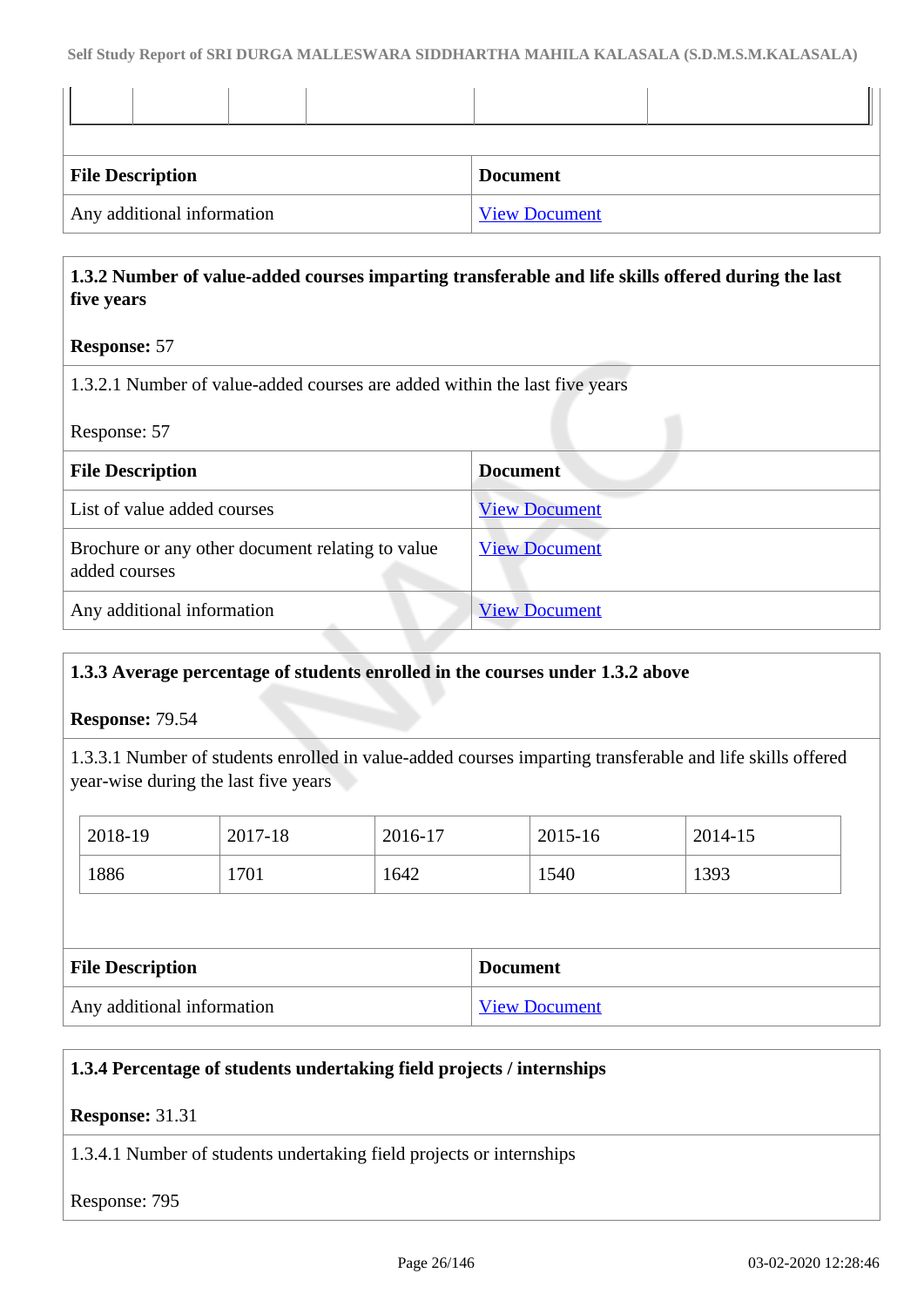| <b>File Description</b>                                                             | <b>Document</b>      |
|-------------------------------------------------------------------------------------|----------------------|
| List of programs and number of students<br>undertaking field projects / internships | <b>View Document</b> |
| Any additional information                                                          | <b>View Document</b> |

# **1.4 Feedback System**

| 1.4.1 Structured feedback received from 1) Students, 2) Teachers, 3) Employers, 4) Alumni 5)<br>Parents for design and review of syllabus Semester wise /year-wise<br>A. Any 4 of above |                      |
|-----------------------------------------------------------------------------------------------------------------------------------------------------------------------------------------|----------------------|
| <b>B.</b> Any 3 of above                                                                                                                                                                |                      |
| C. Any 2 of above                                                                                                                                                                       |                      |
| D. Any 1 of above                                                                                                                                                                       |                      |
| <b>Response:</b> A. Any 4 of above                                                                                                                                                      |                      |
| <b>File Description</b>                                                                                                                                                                 | <b>Document</b>      |
| Any additional information                                                                                                                                                              | <b>View Document</b> |
| Action taken report of the Institution on feedback<br>report as stated in the minutes of the Governing<br>Council, Syndicate, Board of Management                                       | <b>View Document</b> |
| URL for stakeholder feedback report                                                                                                                                                     |                      |

#### **1.4.2 Feedback processes of the institution may be classified as follows: A. Feedback collected, analysed and action taken and feedback available on website**

**B. Feedback collected, analysed and action has been taken**

- **C. Feedback collected and analysed**
- **D. Feedback collected**

**Response:** A. Feedback collected, analysed and action taken and feedback available on website

| <b>File Description</b>    | <b>Document</b>      |
|----------------------------|----------------------|
| Any additional information | <b>View Document</b> |
| URL for feedback report    | <b>View Document</b> |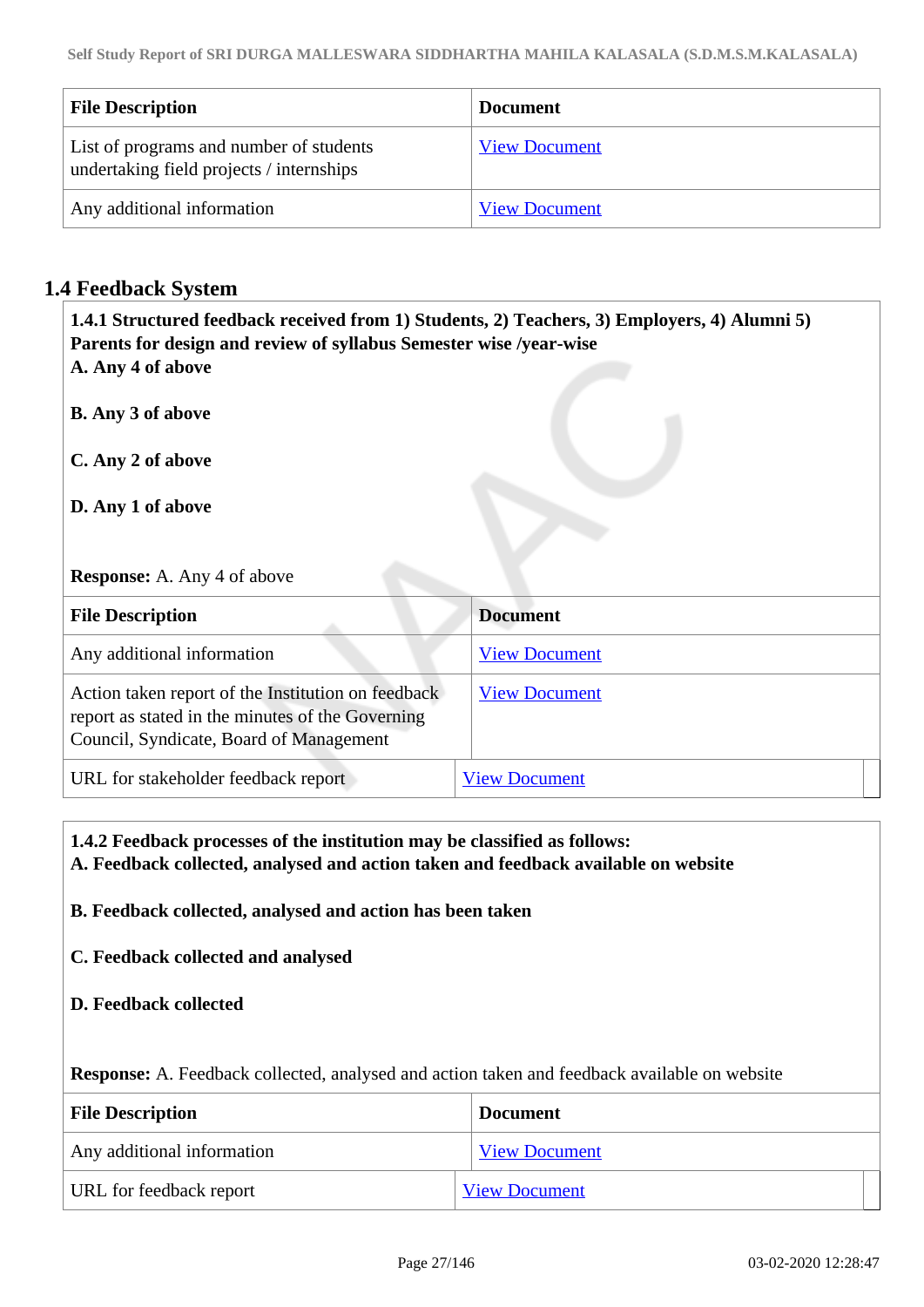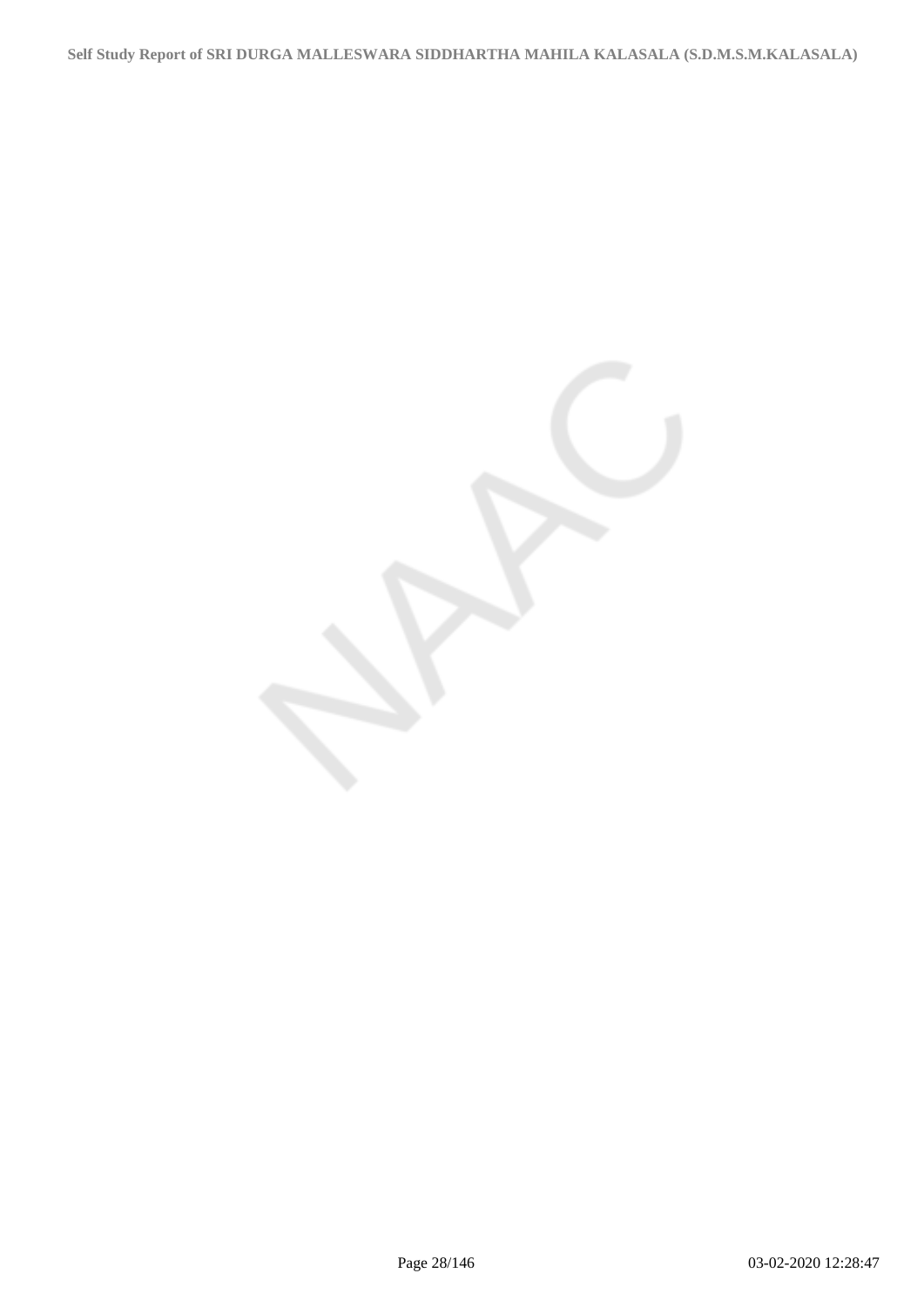# **Criterion 2 - Teaching-learning and Evaluation**

### **2.1 Student Enrollment and Profile**

#### **2.1.1 Average percentage of students from other States and Countries during the last five years**

#### **Response:** 0.22

2.1.1.1 Number of students from other states and countries year-wise during the last five years

| 2018-19            | 2017-18 | 2016-17 | 2015-16 | 2014-15 |
|--------------------|---------|---------|---------|---------|
| $1^{\circ}$<br>1 J | 06      | 02      | 02      | 02      |

| <b>File Description</b>                       | <b>Document</b>      |  |
|-----------------------------------------------|----------------------|--|
| List of students (other states and countries) | <b>View Document</b> |  |
| Institutional data in prescribed format       | <b>View Document</b> |  |
| Any additional information                    | <b>View Document</b> |  |

#### **2.1.2 Demand Ratio(Average of last five years)**

#### **Response:** 2.22

2.1.2.1 Number of seats available year-wise during the last five years

| 2018-19 | 2017-18 | 2016-17 | 2015-16 | 2014-15 |
|---------|---------|---------|---------|---------|
| 1054    | 967     | 828     | 792     | 730     |

| <b>File Description</b>                   | <b>Document</b>      |
|-------------------------------------------|----------------------|
| Demand Ratio (Average of Last five years) | <b>View Document</b> |
| Any additional information                | <b>View Document</b> |

 **2.1.3 Average percentage of seats filled against seats reserved for various categories as per applicable reservation policy during the last five years**

**Response:** 83.12

2.1.3.1 Number of actual students admitted from the reserved categories year-wise during the last five years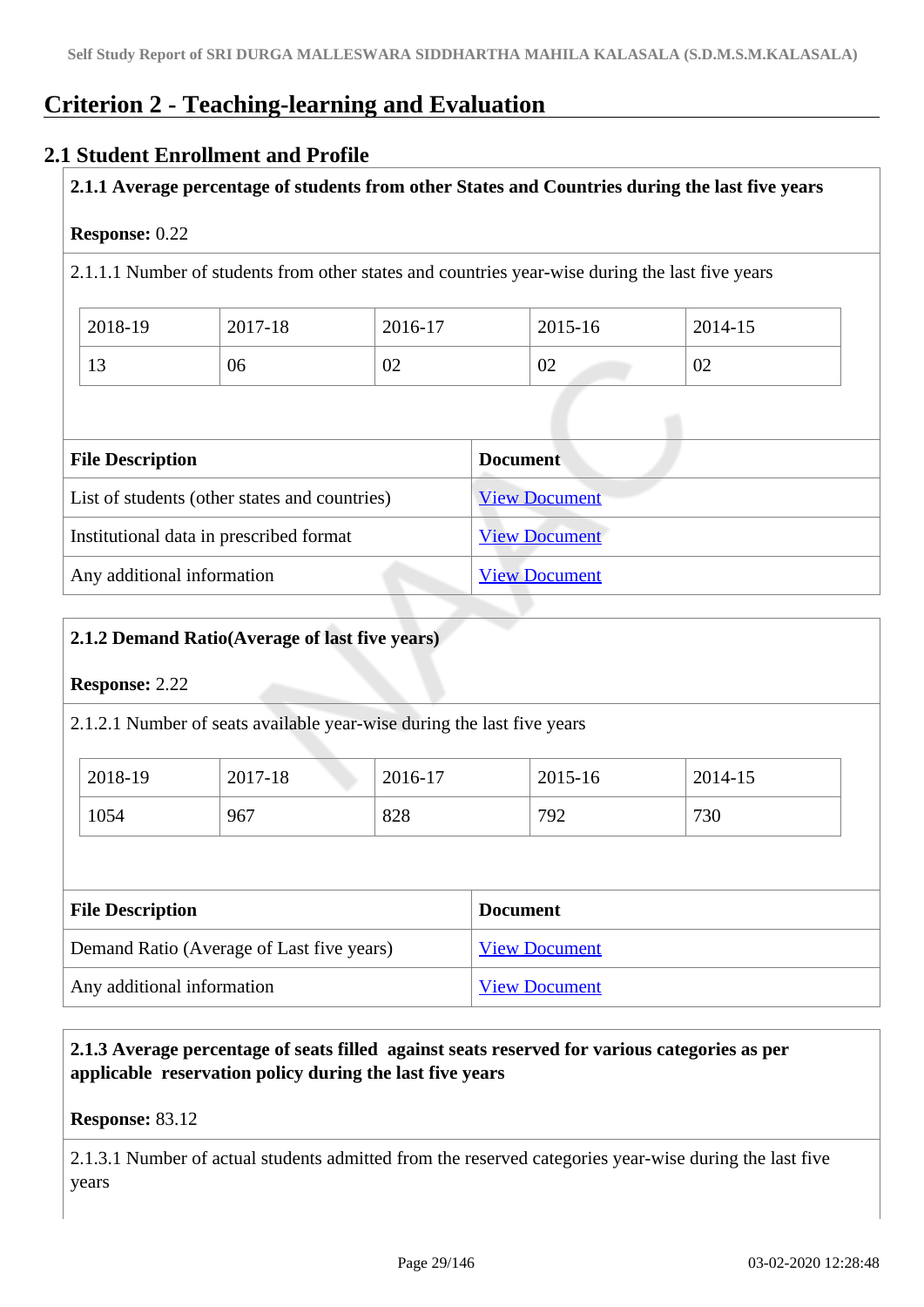|                                                              | 2018-19                    | 2017-18         | 2016-17              |  | 2015-16 | 2014-15 |  |
|--------------------------------------------------------------|----------------------------|-----------------|----------------------|--|---------|---------|--|
|                                                              | 422                        | 409             | 342                  |  | 332     | 308     |  |
|                                                              |                            |                 |                      |  |         |         |  |
| <b>File Description</b>                                      |                            | <b>Document</b> |                      |  |         |         |  |
| Average percentage of seats filled against seats<br>reserved |                            |                 | <b>View Document</b> |  |         |         |  |
|                                                              | Any additional information |                 |                      |  |         |         |  |

## **2.2 Catering to Student Diversity**

 **2.2.1 The institution assesses the learning levels of the students, after admission and organises special programs for advanced learners and slow learners**

#### **Response:**

The institution takes all possible measures to cater to the needs and requirements of the students before the commencement of the programmes. Students are counselled at the time of admission and an Orientation programme is organized in which students are familiarized with the Motto, Vision, Mission, Objectives and Goals of the institution and the rules, regulations, facilities and amenities on campus. Examination System, Practical Examinations Methodology, Credit System, NCC, NSS, YRC, Sports and Games, Yoga, Eco Club and other committees available to nurture the talents of the students are also familiarized to the students.

In order to assess the extent to which the academic environment of the college supports student learning and also to ascertain different levels of student capabilities **Screening Test** is conducted at the department level for every student who gains admission in to the college. This test assesses their

- 1. Level of English Proficiency
- 2. General Awareness
- 3. Subject Proficiency

### **BRIDGE COURSE:**

Based on their performance a two-week **Bridge Course** is conducted to mainstream disadvantaged learners to fill the gap and bring them on par with the rest of the students. The faculty collect all the information regarding different requirements of students through discussion and by collecting entry level feedback.

 Based on their performance at the Entry Level Screening Test and Bridge Course and first Internal Assessment the capabilities are ascertained and tabulated. Students are then identified as- **Slow & Advanced Learners.**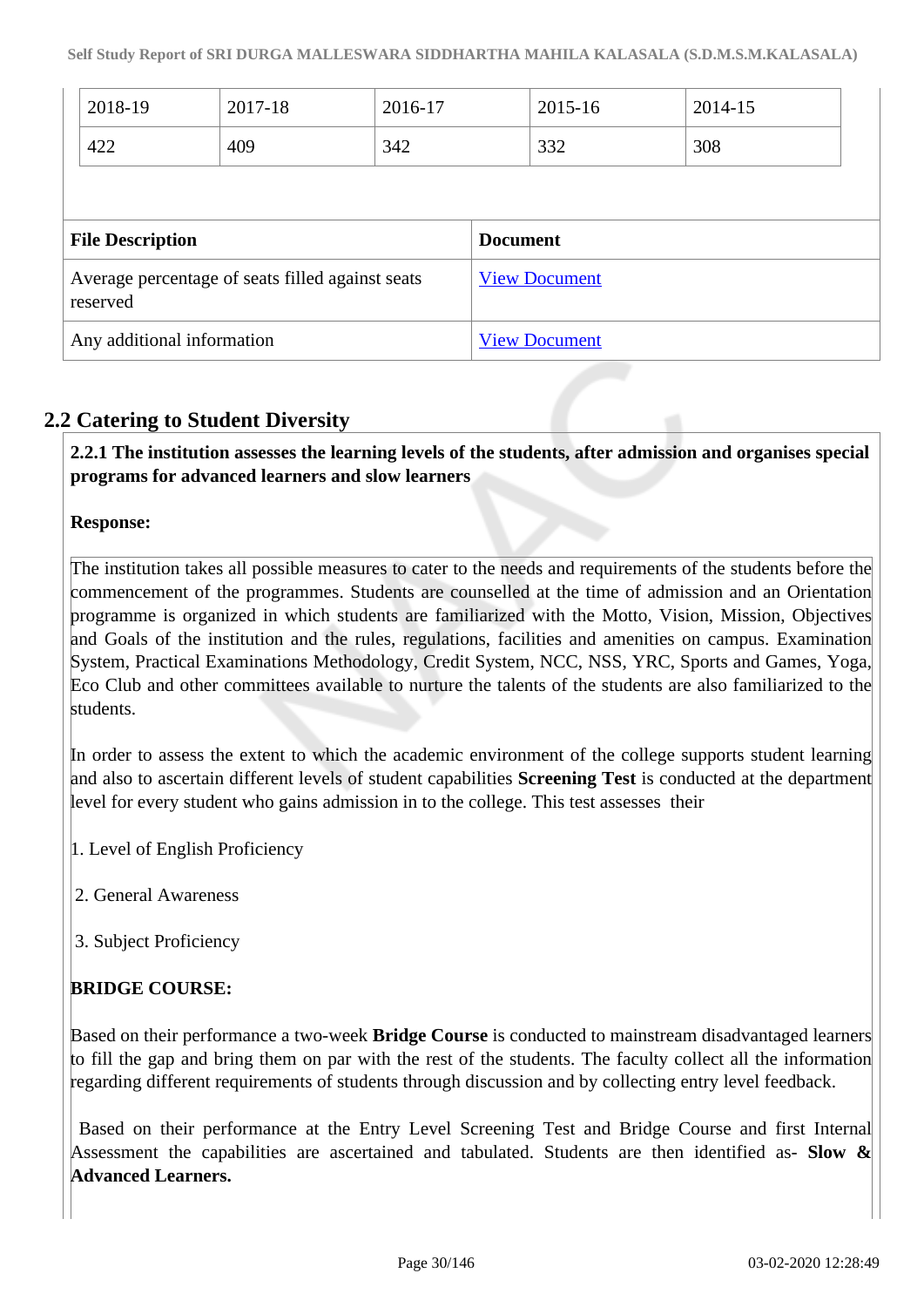#### **Slow learners**

The slow learners are provided with academic support by modifying teaching methods based on their needs such as technological or verbal to ensure better learning i.e.-

- 1. by providing extra materials with basic understanding of the subject
- 2. Remedial classes- Based on the identification of slow learners, remedial teaching is offered at zero hours by each department systematically.
- 3. Repeated slip tests
- 4. Extra classes in vernacular language
- 5. Assignments
- 6. Engaging in institutional and social activities
- 7. Peer teaching

 **Advanced learners** are made the leaders of the Student Quality Circles where they are encouraged to take up Leadership Training activities and Skill Enhancement activities in which they are provided a platform to display their creativity supported by

- 1. Challenging assignments
- 2. Participation in in-house research activities
- 3. Project works
- 4. Internships
- 5. Paper presentations in National and International seminars and conferences
- 6. Organizing all events of the college like seminars, workshops, Annual Day Celebrations, Fete etc.

 7. Extra certificate courses like MOOCS (Massive open online courses offered by SWAYAM, NPTEL)

8. Inter institutional competitions

9. Student Exchange programmes

10.APSSDC Skill development courses

11. Add on courses which can enhance the skill of the student offered by all departments.

| <b>File Description</b>         | <b>Document</b>      |  |
|---------------------------------|----------------------|--|
| Any additional information      | <b>View Document</b> |  |
| link for additional information | <b>View Document</b> |  |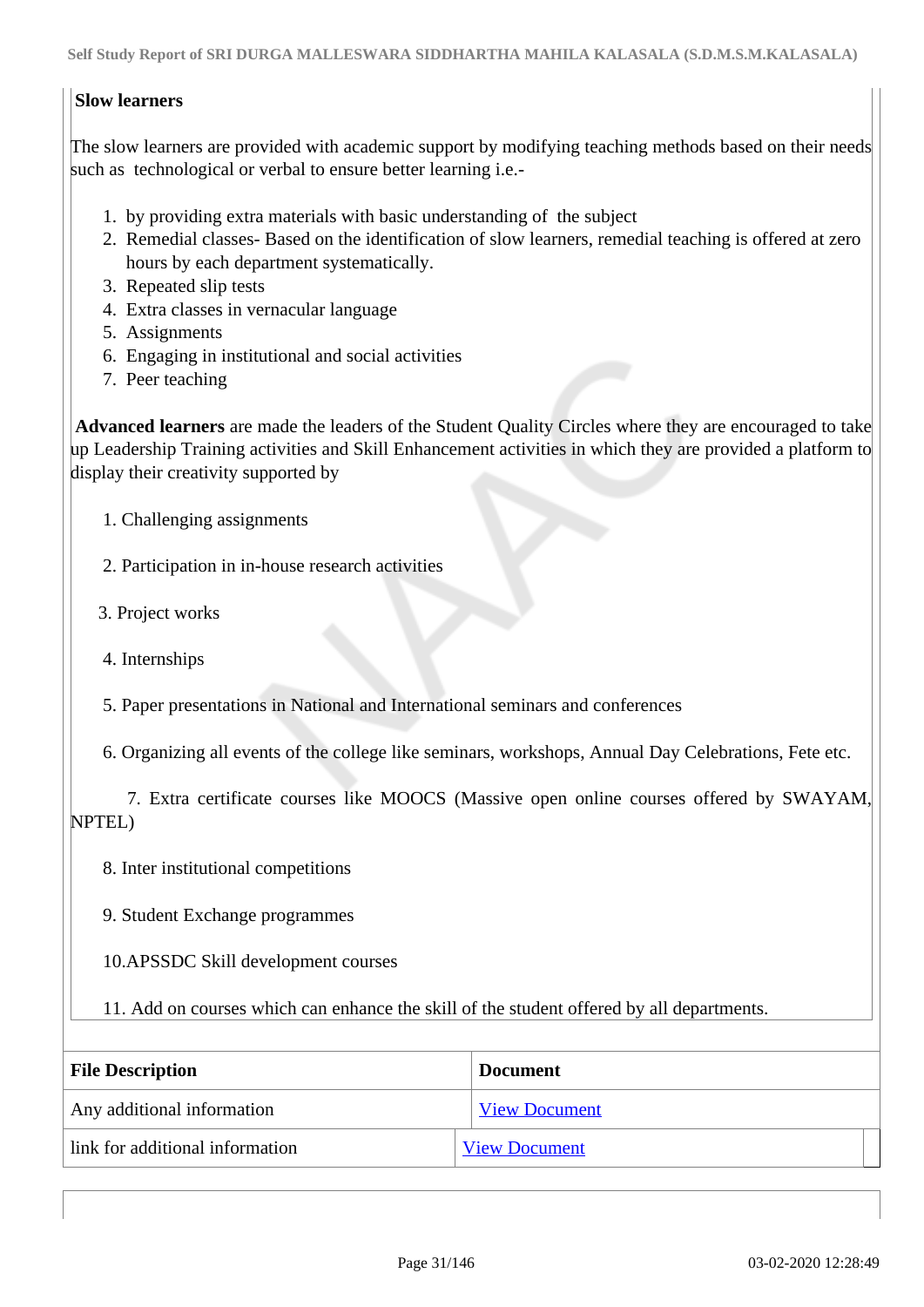| 2.2.2 Student - Full time teacher ratio            |                 |  |
|----------------------------------------------------|-----------------|--|
| <b>Response: 27.01</b>                             |                 |  |
| <b>File Description</b>                            | <b>Document</b> |  |
| Any additional information<br><b>View Document</b> |                 |  |
|                                                    |                 |  |

| 2.2.3 Percentage of differently abled students (Divyangian) on rolls |                      |  |
|----------------------------------------------------------------------|----------------------|--|
| <b>Response: 0.08</b>                                                |                      |  |
| 2.2.3.1 Number of differently abled students on rolls                |                      |  |
| Response: 02                                                         |                      |  |
| <b>File Description</b>                                              | <b>Document</b>      |  |
| List of students (differently abled)                                 | <b>View Document</b> |  |
| Institutional data in prescribed format                              | <b>View Document</b> |  |
| Any additional information                                           | <b>View Document</b> |  |

# **2.3 Teaching- Learning Process**

 **2.3.1 Student centric methods, such as experiential learning, participative learning and problem solving methodologies are used for enhancing learning experiences**

#### **Response:**

Keeping in view the global scenario, the institution has changed its teaching methodology from teacher -centric to student- centric learning, in which the student is not just a mere receiver but an active learning participant. While the lecture method forms the basis of teaching on campus this is made vibrant and effective through transforming it with Participative and Experiential learning methods. The three principal methodologies in teaching and learning are

### **1. EXPERIENTIAL LEARNING**

Field trips focussed on experiential learning are the mandatory part of the training provided to the students of Science, Humanities, Languages and Commerce to enrich the teaching through field trips. Mock Parliament Sessions, Interviews, Group Discussions, Role Plays and JAM Sessions are made an integral part of training by the Political Science, English and History Departments.

 Maintenance of Grocery Stores, Green House, Vermi Composting Unit, Drip Irrigation, Mushroom Cultivation, Azolla Cultivation, Blood Grouping Camps, Roof Top Garden and Diet Counselling Sessions provide a live demonstration for students to learn about their subjects effectively.

Internship programmes provide students the opportunity of hands on experience, in professional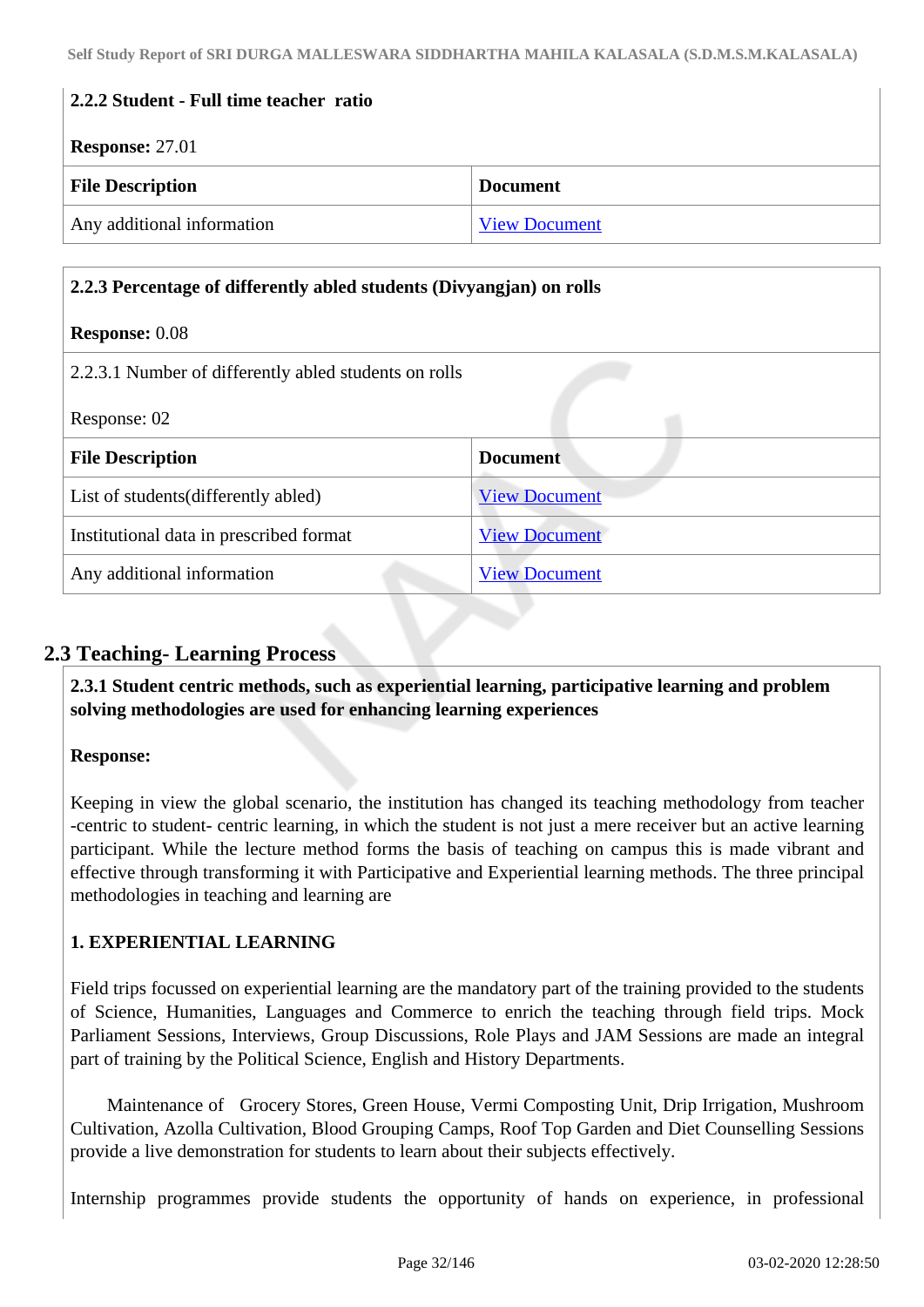environments which is made mandatory to all final year students.

# **2. PARTICIPATIVE LEARNING:**

All departments conduct Guest Lectures, Group Discussions, Quizzes, Debates, Games and Peer Group Teaching to make the learning experience participatory and effective. These activities promote leadership qualities and help learners to gain access to difficult concepts and make them inquisitive, vibrant and proactive**.** 

#### **Other participative learning activities include**

Role Plays, Impromptu Talks(JAM), Buzz Sessions (GDs)

Paper Presentations & Assignments

Seminars and Workshops

Minor / Major Projects

Field Projects

Workshops.

**Student partner MOUs** with Industries to **develop Mobile Apps:**

### **3. PROBLEM SOLVING METHODOLOGIES**

Students are encouraged to take up Surveys and Case Studies of problem based research from their immediate neighbourhood or areas of their interest. Opportunity is given to Computer Science students to participate in real problem solving competitions like Hackathon which throws challenges in Coding Skills. Students are trained through engagement in problem solving skills by provision of challenging assignments, creative projects and activities. e-resources are utilized to empower students in identifying and addressing problems.

Students are offered a plethora of platform to gain academic skills through a number of Inter Collegiate Competitions, Forums, and seminars etc, which make learning highly participatory. Other than these, hands on experience through the **EDC** courses makes learning exciting which transform learners in to valuable assets to society.

**LMS**- All Course Curricula, Time Tables, Reading Material, PPTS etc. are uploaded on the college LMS. It provides the students with informational content and educational resources. This facility permits students to learn on their own.

**Skill Enhancement Courses**- To support student's personal and professional growth**,** all departments of college have introduced various Add on Courses along with regular Courses**.**

**MOOCS** -The College has given the provision to students to enrol in MOOCs where some of the faculty act as mentors to guide the students.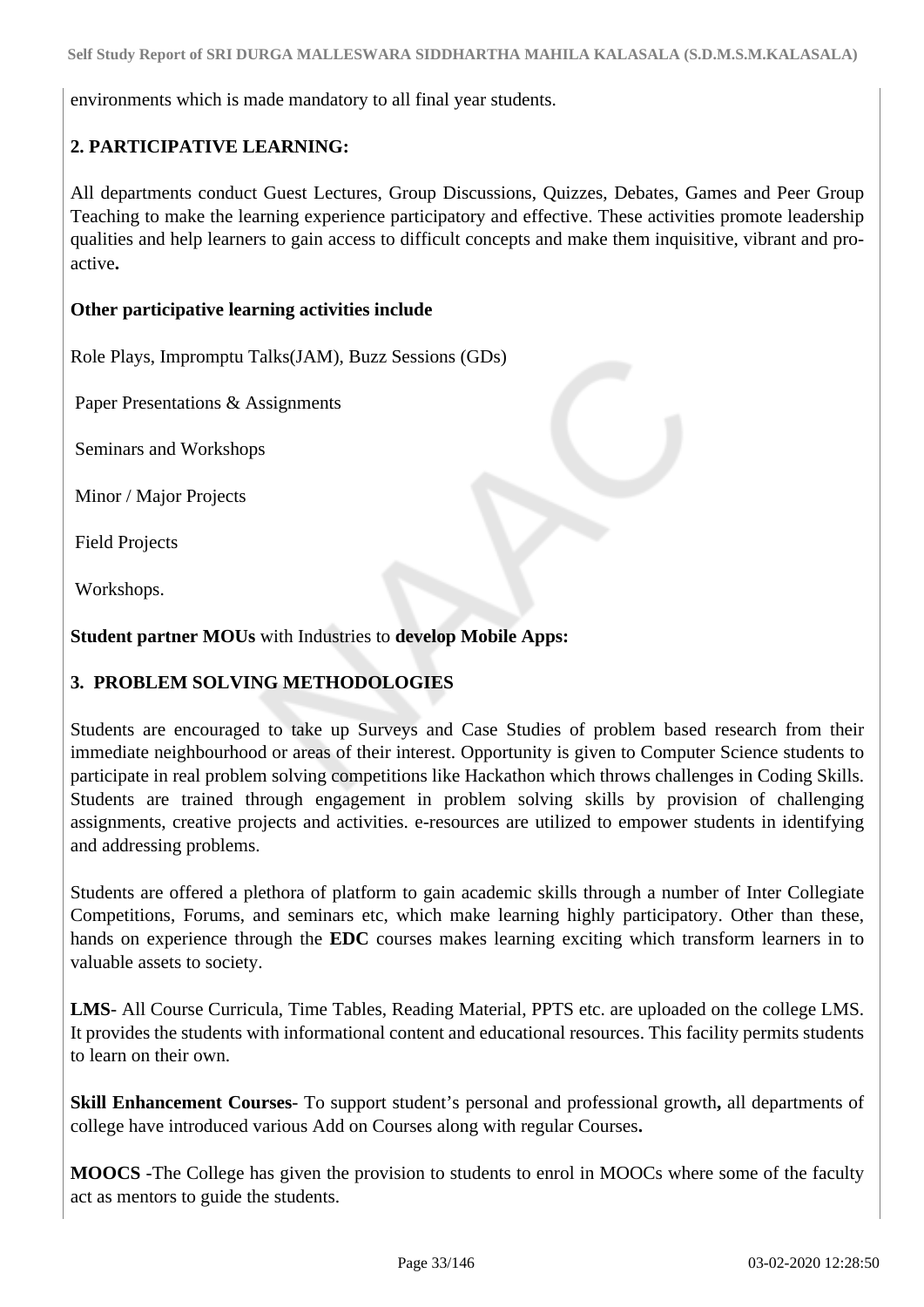**Ability Enhancement Courses-** students are offered courses which aim at employability, skill development and enhancement

| <b>File Description</b>         | <b>Document</b>      |
|---------------------------------|----------------------|
| Any additional information      | <b>View Document</b> |
| Link for Additional Information | <b>View Document</b> |

| 2.3.2 Percentage of teachers using ICT for effective teaching with Learning Management Systems<br>(LMS), E-learning resources etc. |                      |  |
|------------------------------------------------------------------------------------------------------------------------------------|----------------------|--|
| <b>Response: 100</b>                                                                                                               |                      |  |
| 2.3.2.1 Number of teachers using ICT                                                                                               |                      |  |
| Response: 94                                                                                                                       |                      |  |
| <b>File Description</b>                                                                                                            | <b>Document</b>      |  |
| List of teachers (using ICT for teaching)                                                                                          | <b>View Document</b> |  |
| Any additional information                                                                                                         | <b>View Document</b> |  |
| Provide link for webpage describing the "LMS/<br>Academic management system"                                                       | <b>View Document</b> |  |

#### **2.3.3 Ratio of students to mentor for academic and stress related issues**

#### **Response:** 27.01

#### 2.3.3.1 Number of mentors

Response: 94

| <b>File Description</b>    | <b>Document</b>      |
|----------------------------|----------------------|
| Any additional information | <b>View Document</b> |

#### **2.3.4 Preparation and adherence to Academic Calendar and Teaching plans by the institution**

### **Response:**

Adherence to Academic Calendar and Teaching Plan

The institution ensures effective planning of teaching and learning activities through Planning and Evaluation Committee which comprises of the Director, the Principal, Heads of all Departments, IQAC Coordinator and Controller of Examinations. The Committee prepares the Academic Calendar for all the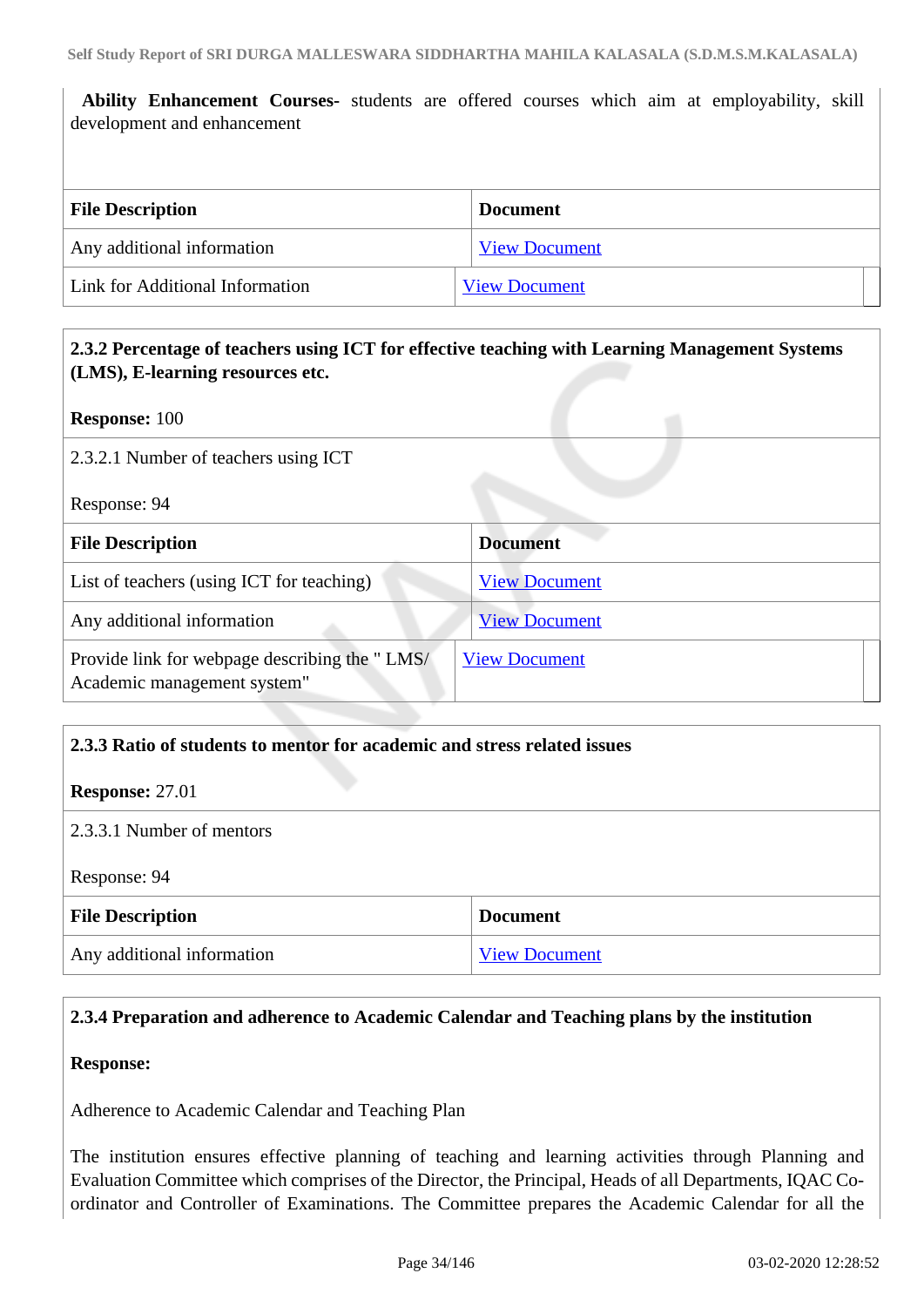programmes. The Academic Calendar provides adequate balance between academic and non -academic activities, teaching and examination schedule.

#### **Academic Calendar**

 The college has a detailed Academic Calendar which is distributed to the students at the commencement of every academic session. Before the commencement of every semester respective departments prepare a detailed study plan for the individual teachers and the number of classes allotted to each course. On the basis of this the Time Table Committee prepares the time table for the entire Semester. Finally this is distributed to the departmental faculty and the students.

 The college carries out effective teaching plan and department activities in accordance with the Academic Calendar. The Academic Calendar includes Schedule of Curricular Transaction, Schedule of Internal Assessment, Curricular, Co- curricular Events, Semester End Examinations, List of Holidays and Schedule of Declaration of Results. Students are informed about the Academic Calendar well in advance through the Hand Book and Website.

 After the commencement of each academic session the Controller of Examinations orients the newly admitted students about the examination pattern, schedule and regulations.

#### **Teaching Plan**

 The detailed lesson plan/teaching methodology is prepared according to course contents by each faculty member before the commencement of the semester. The lesson plan comprises of content, teaching aids, methodology, faculty approach and course outcomes and they are documented. The lesson plan generally highlights the content and total lectures allocated for the completion of the curriculum. Each faculty member prepares an academic plan for the syllabus assigned as per the Work Diary and submits it every month to the Principal for verification. This enables the students to know the course wise schedule and the content to be learnt in each lecture. Monitoring of implementation of the lesson plan is done by HOD, Coordinator, IQAC and the Principal every month and corrective actions are suggested. The Time Table is prepared by Time Table Committee and circulated to the students. Teachers meticulously plan their lecture schedule and often engage extra lectures for problem solving and discussion on difficult topics for the slow learners.

 Heads of the Departments conduct meetings in their respective departments to discuss the time table and topics are allotted before the term ends so that teachers have adequate time to plan their teaching methodology and prepare learning material to be given to the students.

 Moreover, at the beginning of the academic year, every Head of the Department prepares a Departmental Activity Register, plans and develops academic and co-curricular and extracurricular events like Workshops, Seminars, Guest Lectures, Industrial Visits etc., to be conducted and submitted for Academic Audit.

Link for academic calender has been provided here: https://www.siddharthamahila.ac.in/smk/CR-II/2.3/2.3.4/2.3.4Calander&TeachingPlan.pdf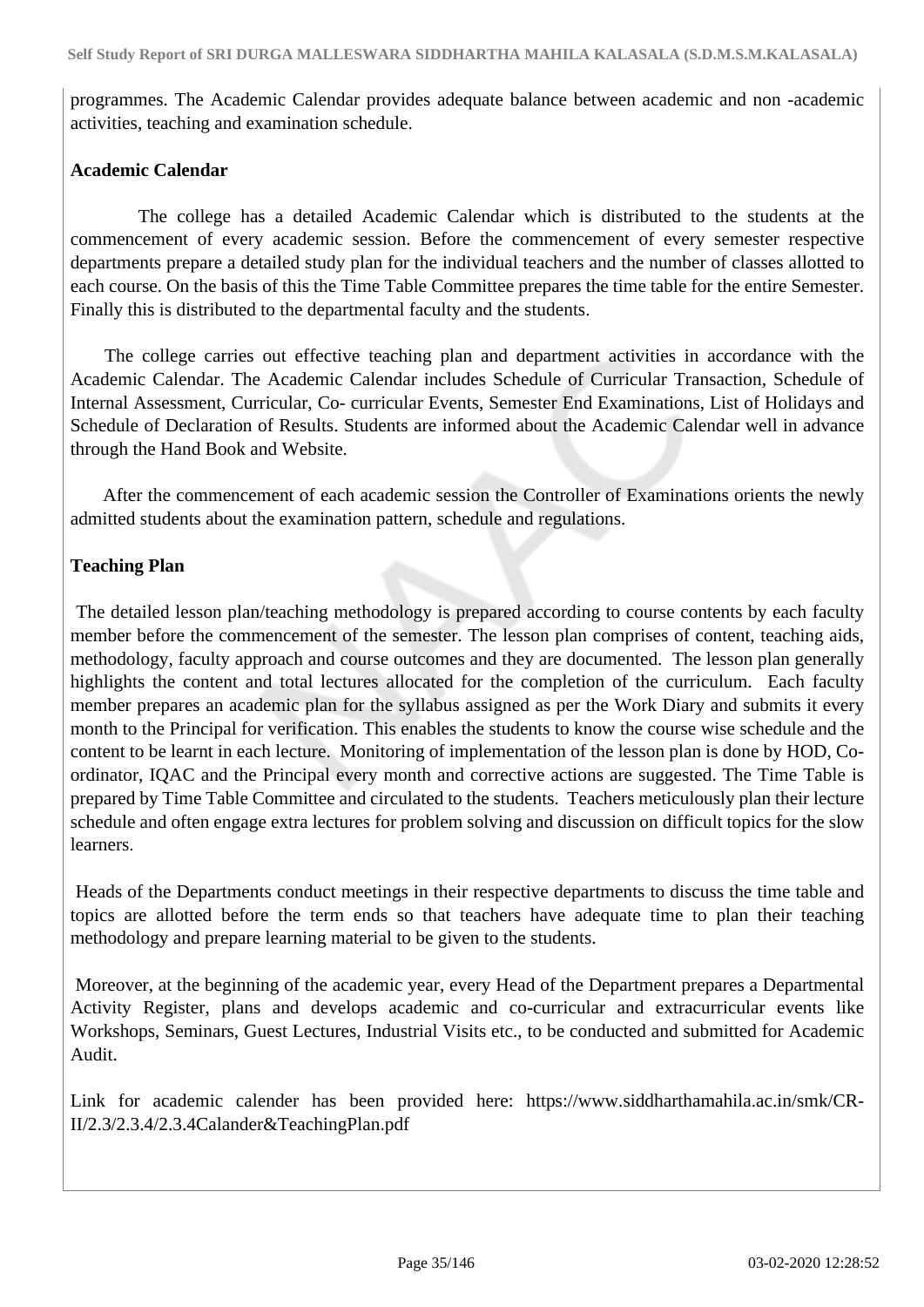# **2.4 Teacher Profile and Quality**

### **2.4.1 Average percentage of full time teachers against sanctioned posts during the last five years**

#### **Response:** 100

| <b>File Description</b>                                          | <b>Document</b>      |
|------------------------------------------------------------------|----------------------|
| Year wise full time teachers and sanctioned posts<br>for 5 years | <b>View Document</b> |
| List of the faculty members authenticated by the<br>Head of HEI  | <b>View Document</b> |
| Any additional information                                       | <b>View Document</b> |

#### **2.4.2 Average percentage of full time teachers with Ph.D. during the last five years**

#### **Response:** 12.91

2.4.2.1 Number of full time teachers with Ph.D. year-wise during the last five years

| 2018-19 | 2017-18               | 2016-17 | 2015-16 | 2014-15 |
|---------|-----------------------|---------|---------|---------|
| 14      | $1\sigma$<br><b>I</b> | 10      | 08      | 08      |

| <b>File Description</b>                                                                       | <b>Document</b>      |  |  |
|-----------------------------------------------------------------------------------------------|----------------------|--|--|
| List of number of full time teachers with PhD and<br>number of full time teachers for 5 years | <b>View Document</b> |  |  |
| Any additional information                                                                    | <b>View Document</b> |  |  |

#### **2.4.3 Teaching experience per full time teacher in number of years**

#### **Response:** 11.89

2.4.3.1 Total experience of full-time teachers

#### Response: 1117.5

| <b>File Description</b>    | <b>Document</b>      |
|----------------------------|----------------------|
| Any additional information | <b>View Document</b> |

 **2.4.4 Percentage of full time teachers who received awards, recognition, fellowships at State, National, International level from Government, recognised bodies during the last five years**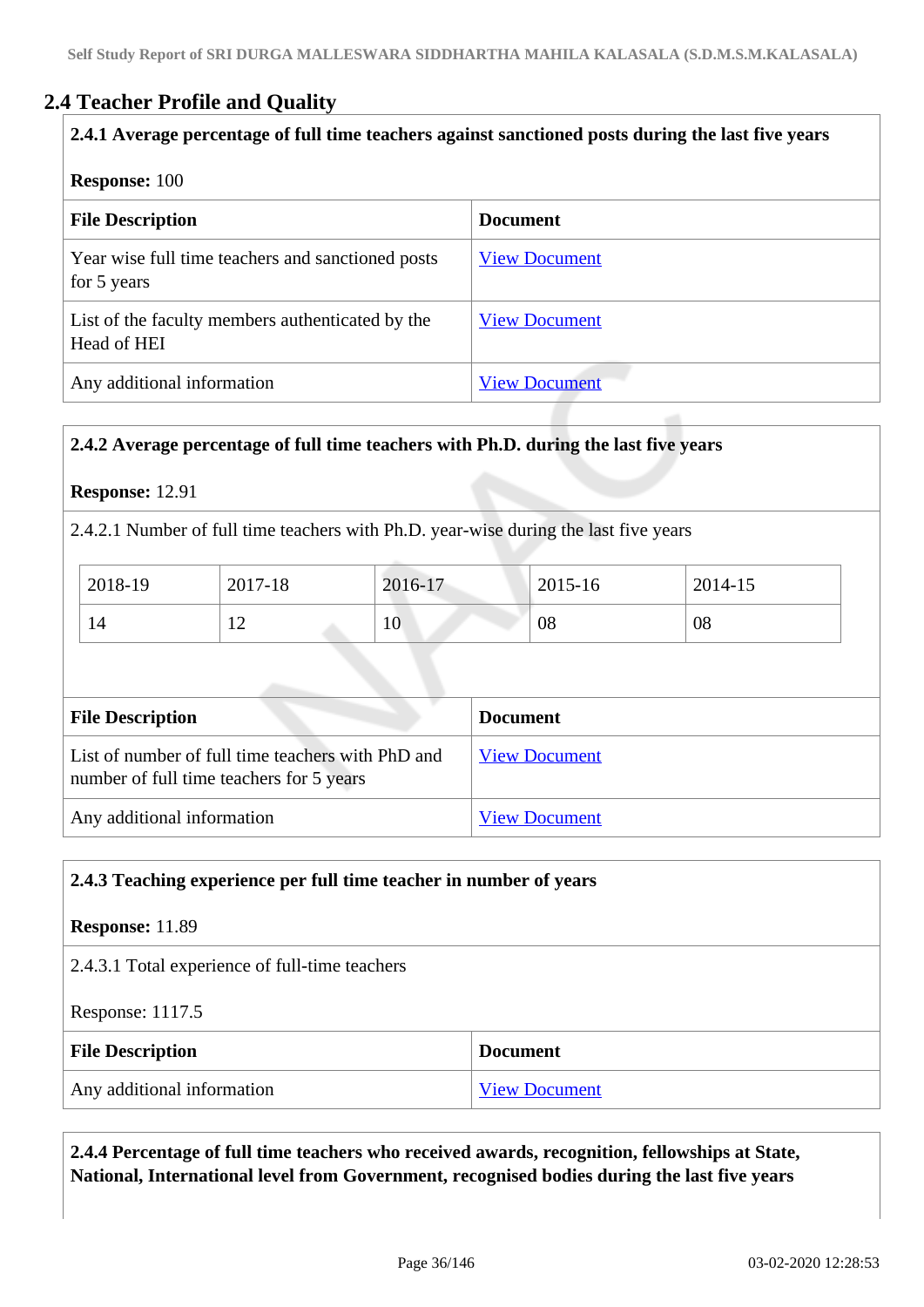### **Response:** 3.76

2.4.4.1 Number of full time teachers receiving awards from state /national /international level from Government recognised bodies year-wise during the last five years

| 2018-19                                 | 2017-18                                          | 2016-17          |  | 2015-16              | 2014-15          |
|-----------------------------------------|--------------------------------------------------|------------------|--|----------------------|------------------|
| 03                                      | $\theta$                                         | $\boldsymbol{0}$ |  | $\overline{0}$       | $\boldsymbol{0}$ |
|                                         |                                                  |                  |  |                      |                  |
| <b>File Description</b>                 |                                                  | <b>Document</b>  |  |                      |                  |
| Institutional data in prescribed format |                                                  |                  |  |                      |                  |
|                                         |                                                  |                  |  | <b>View Document</b> |                  |
|                                         | e-copies of award letters (scanned or soft copy) |                  |  | <b>View Document</b> |                  |

### **2.4.5 Average percentage of full time teachers from other States against sanctioned posts during the last five years**

#### **Response:** 11.65

2.4.5.1 Number of full time teachers from other states year-wise during the last five years

| 2018-19  | 2017-18 | 2016-17 | 2015-16                  | 2014-15 |
|----------|---------|---------|--------------------------|---------|
| 12<br>19 | ∸       | 08      | $\sim$<br>$\mathbf{U}$ , | 07      |

| <b>File Description</b>                                                                            | <b>Document</b>      |
|----------------------------------------------------------------------------------------------------|----------------------|
| List of full time teachers from other state and state<br>from which qualifying degree was obtained | <b>View Document</b> |
| Any additional information                                                                         | <b>View Document</b> |

### **2.5 Evaluation Process and Reforms**

 **2.5.1 Average number of days from the date of last semester-end/ year- end examination till the declaration of results during the last five years**

#### **Response:** 18.6

2.5.1.1 Number of days from the date of last semester-end/ year- end examination till the declaration of results year-wise during the last five years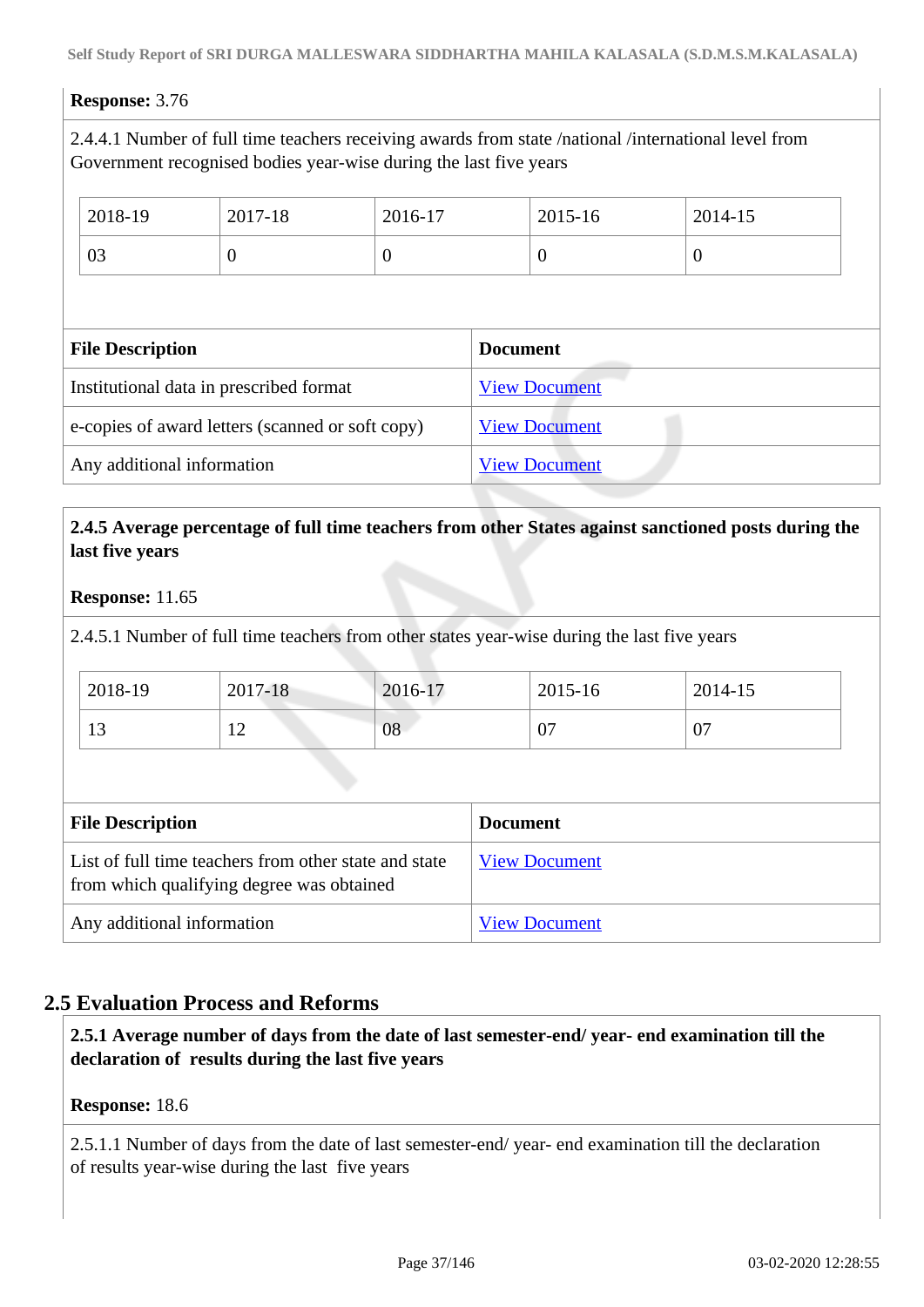| 2018-19 | 2017-18      | 2016-17 | 2015-16 | 2014-15 |
|---------|--------------|---------|---------|---------|
| 19      | $\cap$<br>رے | 20      | 13      | 18      |

| <b>File Description</b>                                                         | <b>Document</b>      |
|---------------------------------------------------------------------------------|----------------------|
| List of programs and date of last semester and date<br>of declaration of result | <b>View Document</b> |
| Any additional information                                                      | <b>View Document</b> |

### **2.5.2 Average percentage of student complaints/grievances about evaluation against total number appeared in the examinations during the last five years**

**Response:** 3.13

2.5.2.1 Number of complaints/grievances about evaluation year-wise during the last five years

| 2018-19 | 2017-18                        | 2016-17 | 2015-16 | 2014-15 |
|---------|--------------------------------|---------|---------|---------|
| 62      | $\overline{\phantom{a}}$<br>ັບ | 50      | 69      | -45     |

| <b>File Description</b>    | <b>Document</b>      |
|----------------------------|----------------------|
| Any additional information | <b>View Document</b> |

 **2.5.3 Average percentage of applications for revaluation leading to change in marks during the last five years** 

**Response:** 41.33

2.5.3.1 Number of applications for revaluation leading to change in marks year-wise during the last five years

| 2018-19 | 2017-18 | 2016-17 | 2015-16           | 2014-15      |
|---------|---------|---------|-------------------|--------------|
| . L.J   | 36      | 20      | $\gamma$ Q<br>ر ب | $\cap$<br>رے |

| <b>File Description</b>    | <b>Document</b>      |
|----------------------------|----------------------|
| Any additional information | <b>View Document</b> |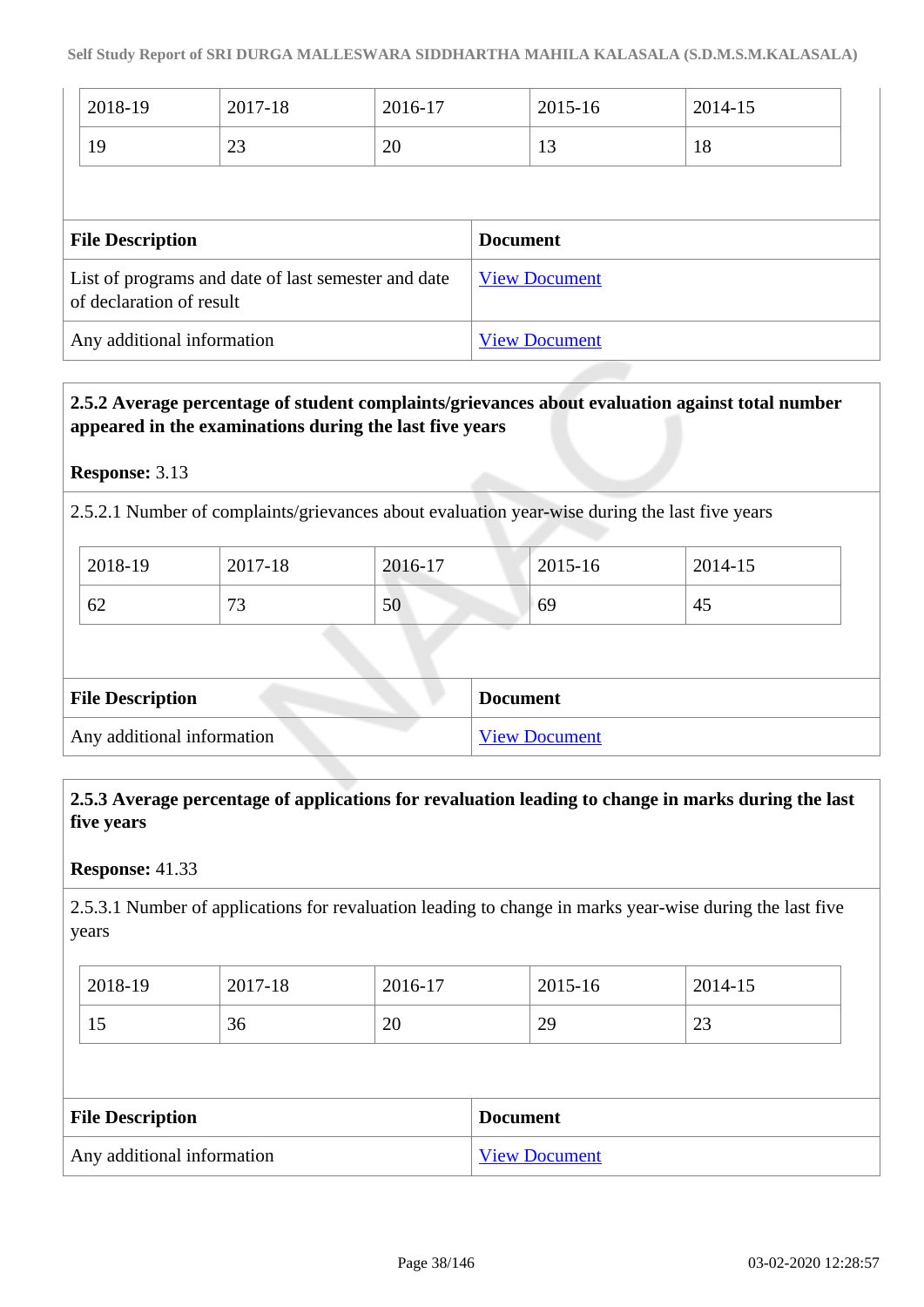### **2.5.4 Positive impact of reforms on the examination procedures and processes including IT integration and continuous internal assessment on the examination management system**

### **Response:**

### **Examination Process and Management System**

The Examination Cell is totally automated with FoxPro software sustains efficacy of Examination Management System (EMS). The CBCS, Continuous Assessment and Semester End Examination are meticulously planned and deployed by the examination cell in collaboration with the various departments of the institution. Every new initiative undertaken in the cell is deliberated by the Examination Committee under the aegis of controller of examinations.

### **Reforms introduced in IT integration on the examination procedures**

#### **Online registration**

Online application is carried out through upgraded automation software after remitting the fee in the bank to enhance accuracy and speed.

#### **Issue of Hall Tickets**

Online hall tickets issue saves time and resources and enhance transparency by avoiding duplicate copies and also promotes green initiatives of paper transaction.

#### **Online continuous assessment**

Online continuous assessment in ICT courses resulted in speedy and transparent evaluation.

### **Question Paper Pattern**

Examination in Communication Skills and Analytical Skills courses is conducted using **OMR** pattern which familiarizes the student with online mode of competitive exams.

### **CIA marks**

Online entry of CIA marks and concurrent access by students through LMS by which the progress of the student can be monitored

#### **Reforms in Continuous internal Assessment**

### **Introduction of Ability Enhancement Courses**

Ability Enhancement Courses (AEC) such as communication skills, analytical skills, ICT, Leadership Education, Entrepreneurship, Value Education, etc are introduced under Part-III . Which impart life skills combined with ethics which were designed keeping in view the graduate attributes and are also creditable.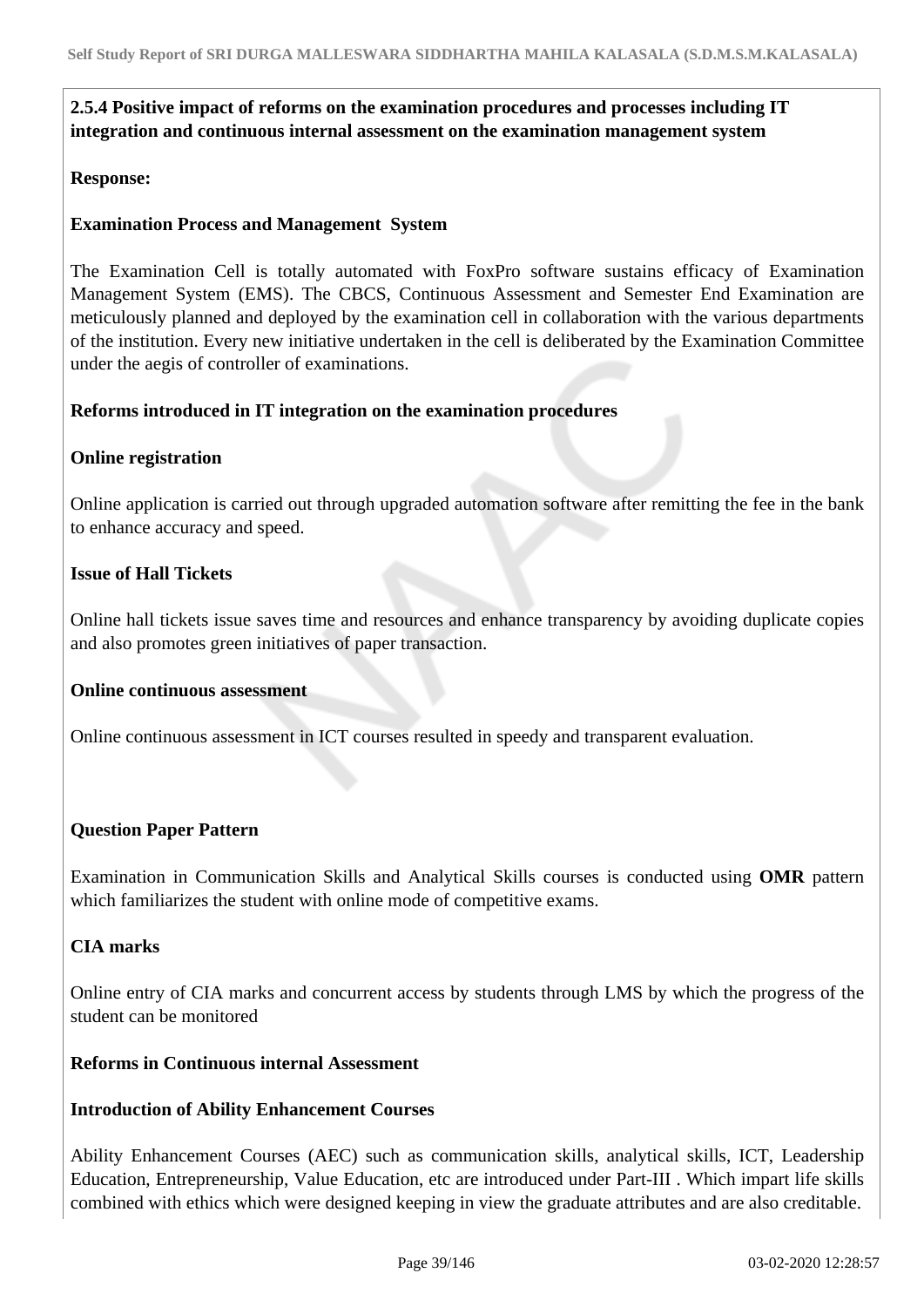**Open Book Examination** is conducted for value education, because of which the student need not by heart all topics by just understanding the concept the student can pass in the examination

#### **Semester wise lab exams with Continuous Internal Assessment**

 Introduction of semester wise lab exam with 10 marks for Continuous Internal Assessment. Separate lab sessions are arranged to compensate the loss of lab session to the students who participate in Cultural, extracurricular events. There by such students do not lose marks in CIA. For such students 2% grafting is also allowed in theory papers to enable them complete the program.

### **Exemption for Divyangjan**

Divyangjan are exempted from payment of examination fees and their pass mark is reduced by10%

### **Revised Grading:**

Grade points are given for each course basing on the total marks scored (CIA+SEE) using the formula Gi=(MS/MM)\*10 or (% of Marks/10). This method is used as per university norms for the sake of uniformity and comparison with CGPA scored by the students of other affiliated colleges of the university

| <b>File Description</b>         | <b>Document</b>      |
|---------------------------------|----------------------|
| Any additional information      | <b>View Document</b> |
| Link for Additional Information | <b>View Document</b> |

 **2.5.5 Status of automation of Examination division along with approved Examination Manual A. 100% automation of entire division & implementation of Examination Management System (EMS)**

**B. Only student registration, Hall ticket issue & Result Processing**

**C. Only student registration and result processing**

**D. Only result processing**

**Response:** A. 100% automation of entire division & implementation of Examination Management System (EMS)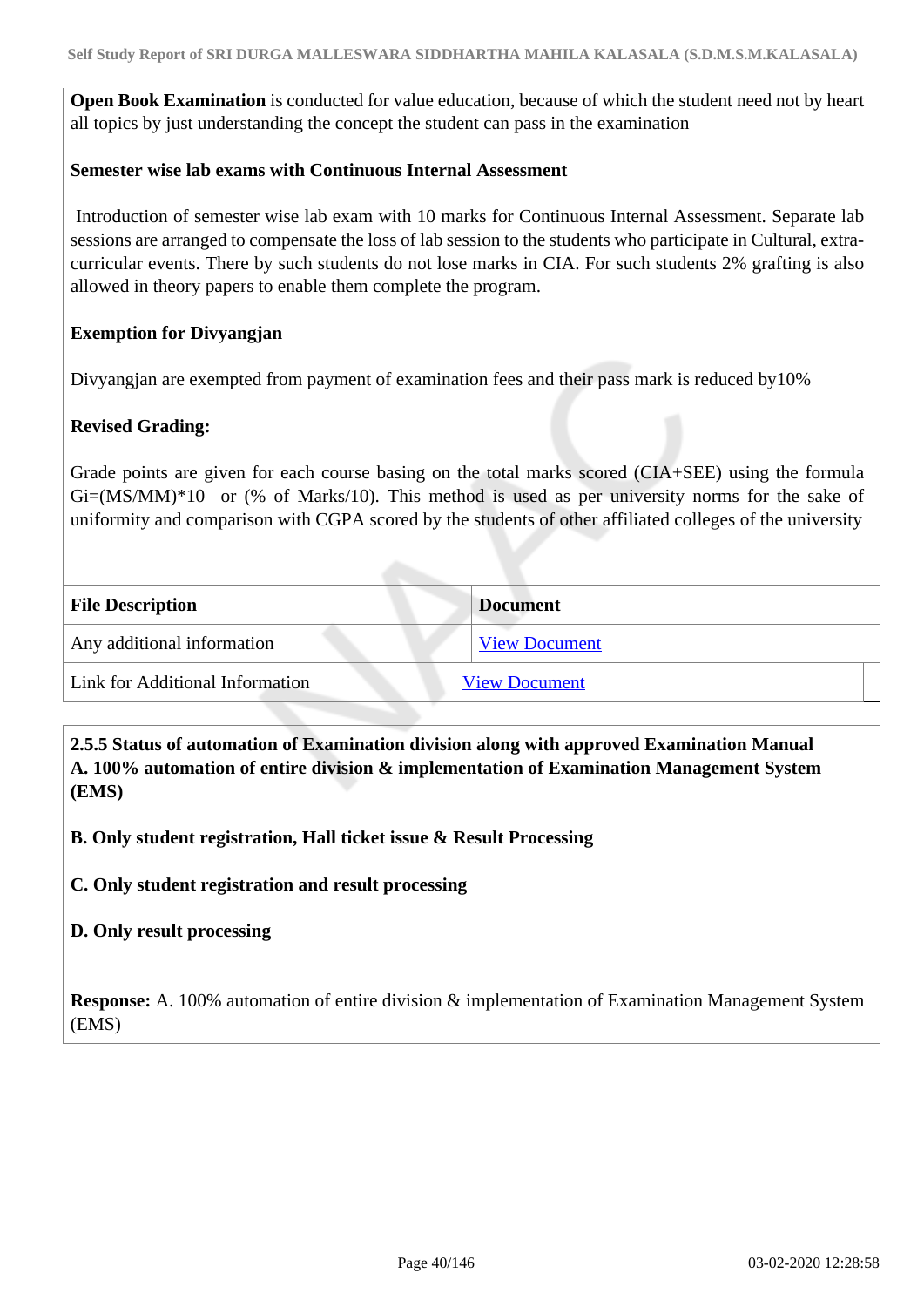| <b>File Description</b>                                                                                                            | <b>Document</b>      |
|------------------------------------------------------------------------------------------------------------------------------------|----------------------|
| Current manual of examination automation system<br>and Annual reports of examination including the<br>present status of automation | <b>View Document</b> |
| Current Manual of examination automation system                                                                                    | <b>View Document</b> |
| Annual reports of examination including the present<br>status of automation                                                        | <b>View Document</b> |

# **2.6 Student Performance and Learning Outcomes**

 **2.6.1 Program outcomes, program specific outcomes and course outcomes for all programs offered by the Institution are stated and displayed on website and communicated to teachers and students**

#### **Response:**

The learning outcomes are clearly stated for all academic programmes and courses of the College. These outcomes reflect the Vision and Mission of the college. They are framed keeping in view the graduate attributes which enable the student to-

- Conceptualize Subject Knowledge
- Communicate effectively and interact meaningfully
- Think critically, analyze and solve a problem.
- Attain capacity to use advanced tools in research
- Work effectively in team,
- Adopt ethical values
- Extend social co-operation

The Programme Outcomes, Programme Specific Outcomes and Course Outcomes are finalized after approval in Boards of Studies and Academic Council. They are planned as-

|             | <b>Vision &amp; Mission</b> |                                                                    |
|-------------|-----------------------------|--------------------------------------------------------------------|
|             |                             | <b>College</b>                                                     |
| <b>PEOs</b> | Programme<br>Objectives     | <b>EducationalGroup</b><br>of<br><b>Departments</b><br>(Programme) |
|             |                             |                                                                    |
| <b>POs</b>  | <b>Programme Outcomes</b>   | <b>Group of Departments</b>                                        |
|             |                             | (Programme)                                                        |
|             |                             |                                                                    |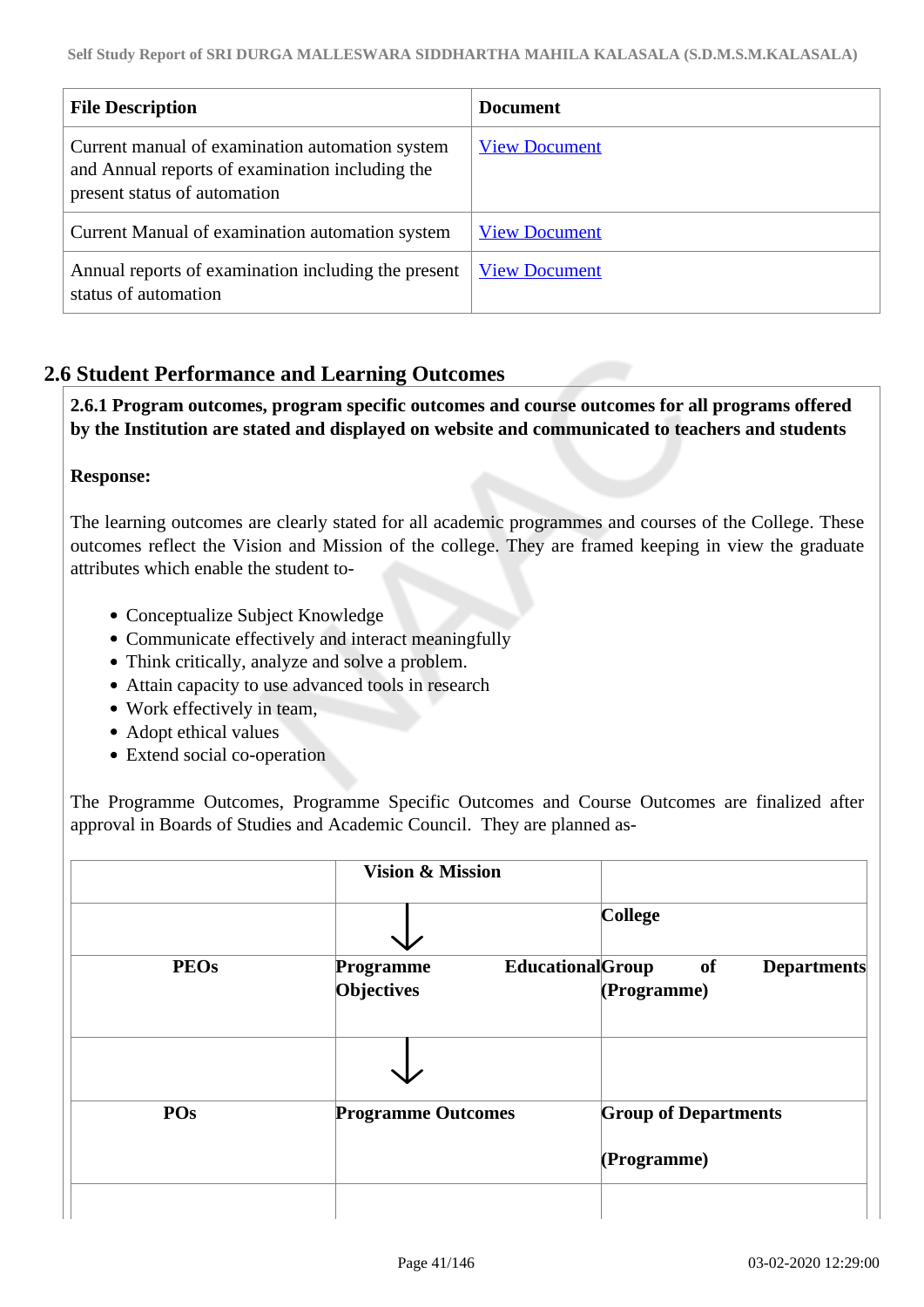| <b>PSOs</b> | <b>Programme Specific Outcomes</b> Department |                   |
|-------------|-----------------------------------------------|-------------------|
|             |                                               |                   |
| $\cos$      | <b>Course Outcomes</b>                        | <b>Department</b> |

 The college clearly specifies the end product of training and the associated *learning outcomes* for every Programme, plans the curriculum accordingly and communicates the same to the students through various mechanisms.

The Programme Outcomes are communicated to the students during admission into programme through counselling by faculty.

After the admission, Program Outcomes, Program Specific Outcomes and Course Outcomes are explained to the students in detail in the Orientation Program conducted to the students.

These are also displayed on the college Website along with the curriculum and also posted in LMS of each department. This has ensured easier and faster access to syllabi and their outcomes by students.

In the beginning of the academic year the Program Outcomes and Course Outcomes are also communicated to the students through the Hand Book provided to them by each department before the commencement of the course.

| <b>File Description</b>         | <b>Document</b>      |
|---------------------------------|----------------------|
| Any additional information      | <b>View Document</b> |
| Link for Additional Information | <b>View Document</b> |

### **2.6.2 Attainment of program outcomes, program specific outcomes and course outcomes are evaluated by the institution**

### **Response:**

Demand for quality of education and employable work-force is increasing globally. Keeping this in view the college has introduced Objective Based Education. All the academic programmes offered by the institution have clearly stated learning outcomes. The curriculum and the programmes are developed keeping in mind all the graduate attributes. These graduate attributes are a set of individually assessable outcome based components which are indicative of degree holder's potential to acquire competence at appropriate levels.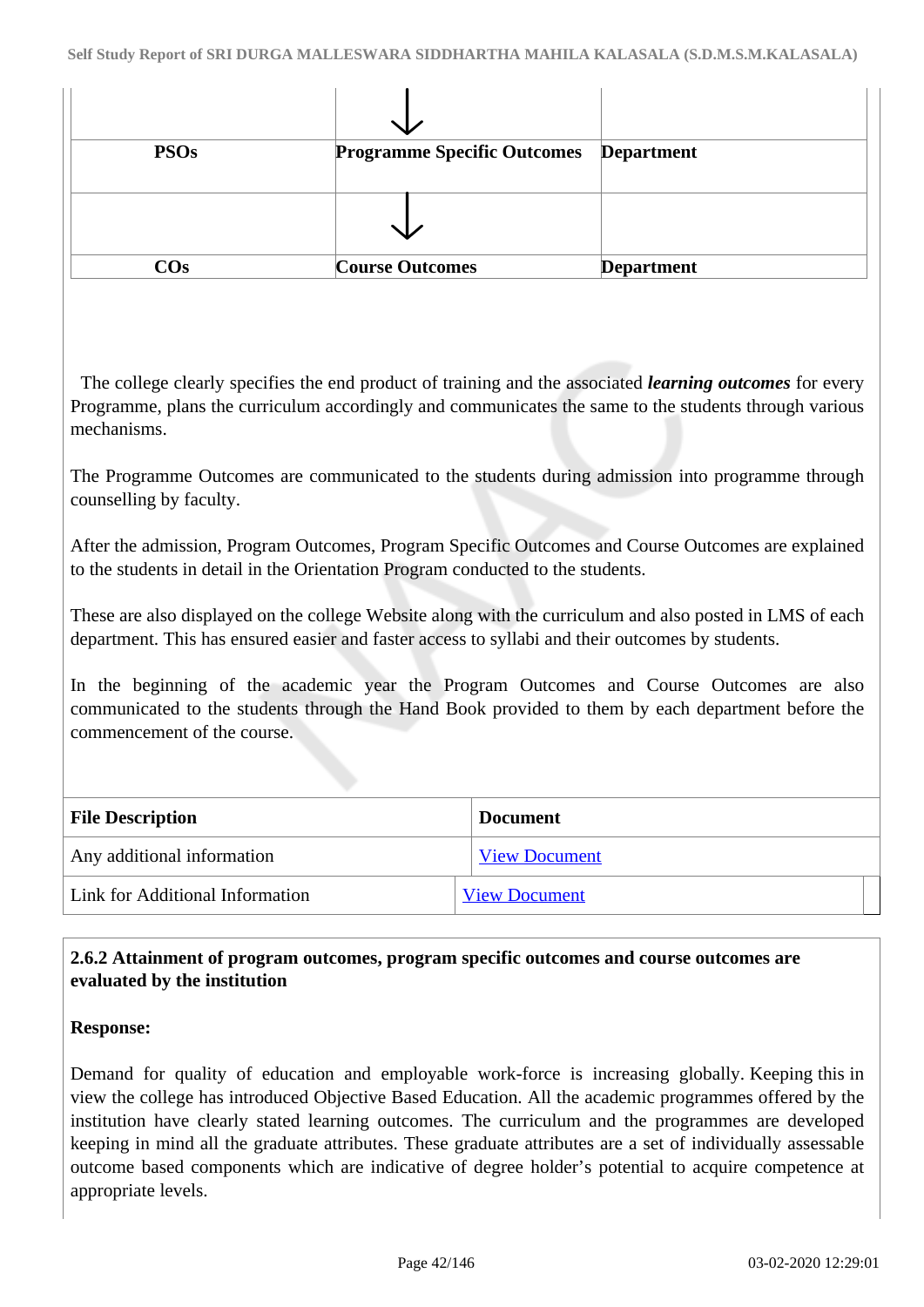All the programmes have specific learning outcomes relating to skills, abilities along with acquiring content knowledge and its applicability. The college has a well-structured method to measure the attainment of learning outcome through direct and indirect techniques.

### **DIRECT ASSESSMENT**

In Direct Assessment the attainment is based on the results of the Internal Assessment (25 marks) and External Examination (75 marks) including the Lab Exam conducted by the college. Performance in laboratory component measures the student's comprehension of theory and the skill required to translate that knowledge into application. The Course Outcome is said to be attained if the students meet the threshold of 60% for Sciences and 50% for Arts.

### **INDIRECT ASSESSMENT**

Feedback from different quarters is taken as a measure for attainment through indirect method which includes-

Course Exit Feedback from students.

Employer Satisfaction Survey from the industries on the performance of the students employed.

Placement Record of the outgoing final year batch which analyses the student Personal Skill, Communication Ability, Presentation Skills and Leadership Ability.

Based on the above Direct and Indirect Techniques the attainment of learning outcomes is evaluated. The learning outcome (CO, PO, PSO) attainment evaluative blue print includes-

- 1.Internal Assessment Marks.
- 2.Semester End Marks.
- 3.Feedback from students.
- 4.Feedback from employer.
- 5.Placement Record of outgoing batch.

Depending on the performance of each department, remedial measures are suggested by IQAC and appropriative corrective measures are taken.

Model of Attainment table of a programme.

Semester Wise CO Attainment for B.Sc- FMB

| <b>Attainment</b>           |       |       |      |       |       |       |  |
|-----------------------------|-------|-------|------|-------|-------|-------|--|
| Direct                      | 66.24 | 65.28 | 69.2 | 65.6  | 70.4  | 68.52 |  |
| InDirect-Course Exit Survey | 19.24 | 19.24 | 19.2 | 19.52 | 19.48 | 19.84 |  |
| Final                       | 85.48 | 84.52 | 88.4 |       | 89.88 | 88.36 |  |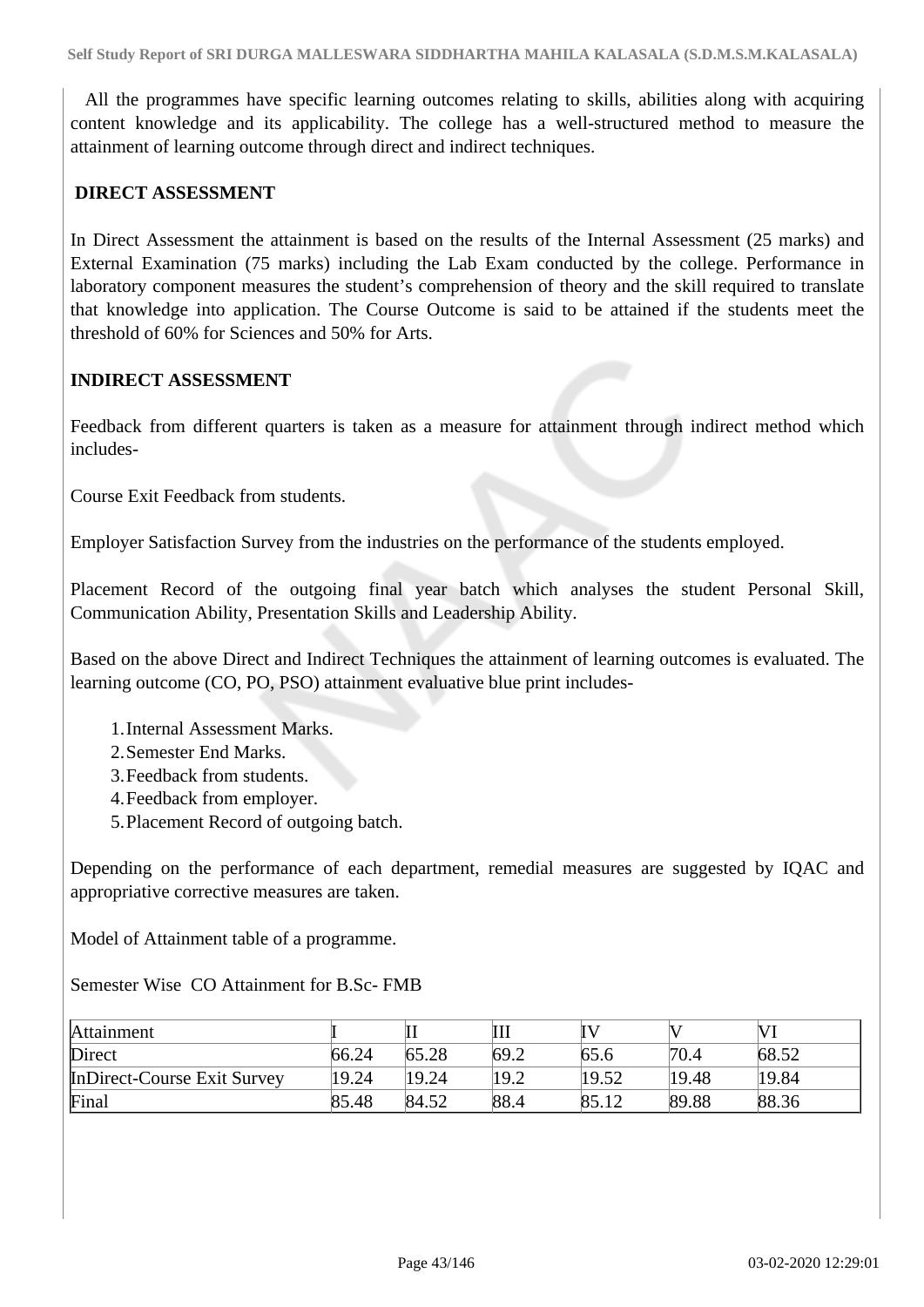### PO and PSO attainment of B.Sc-FMB

| Attainment                                                          | Language | English | Food Science &<br>Nutrition | Microbiology | Biochemistry |
|---------------------------------------------------------------------|----------|---------|-----------------------------|--------------|--------------|
| Direct                                                              | 61.86    | 72      | 65.3                        | 70.6         | 66.20        |
| Indirect-Employer 7.64<br>Satisfaction<br>Survey $\&$<br>Placements |          | 7.64    | 7.64                        | 7.64         | 7.64         |
| Final                                                               | 69.5     | 79.64   | 72.84                       | 78.24        | 73.84        |

| <b>File Description</b>         | <b>Document</b>      |
|---------------------------------|----------------------|
| Any additional information      | <b>View Document</b> |
| Link for Additional Information | <b>View Document</b> |

### **2.6.3 Average pass percentage of Students**

### **Response:** 83.54

2.6.3.1 Total number of final year students who passed the examination conducted by Institution.

Response: 543

2.6.3.2 Total number of final year students who appeared for the examination conducted by the institution

Response: 650

| <b>File Description</b>                                                                                                                              | <b>Document</b>      |
|------------------------------------------------------------------------------------------------------------------------------------------------------|----------------------|
| List of programs and number of students passed and $\sqrt{\frac{V_{\text{icw}}}{V_{\text{icw}}}}$ Document<br>appeared in the final year examination |                      |
| Any additional information                                                                                                                           | <b>View Document</b> |
| Link for annual report                                                                                                                               | <b>View Document</b> |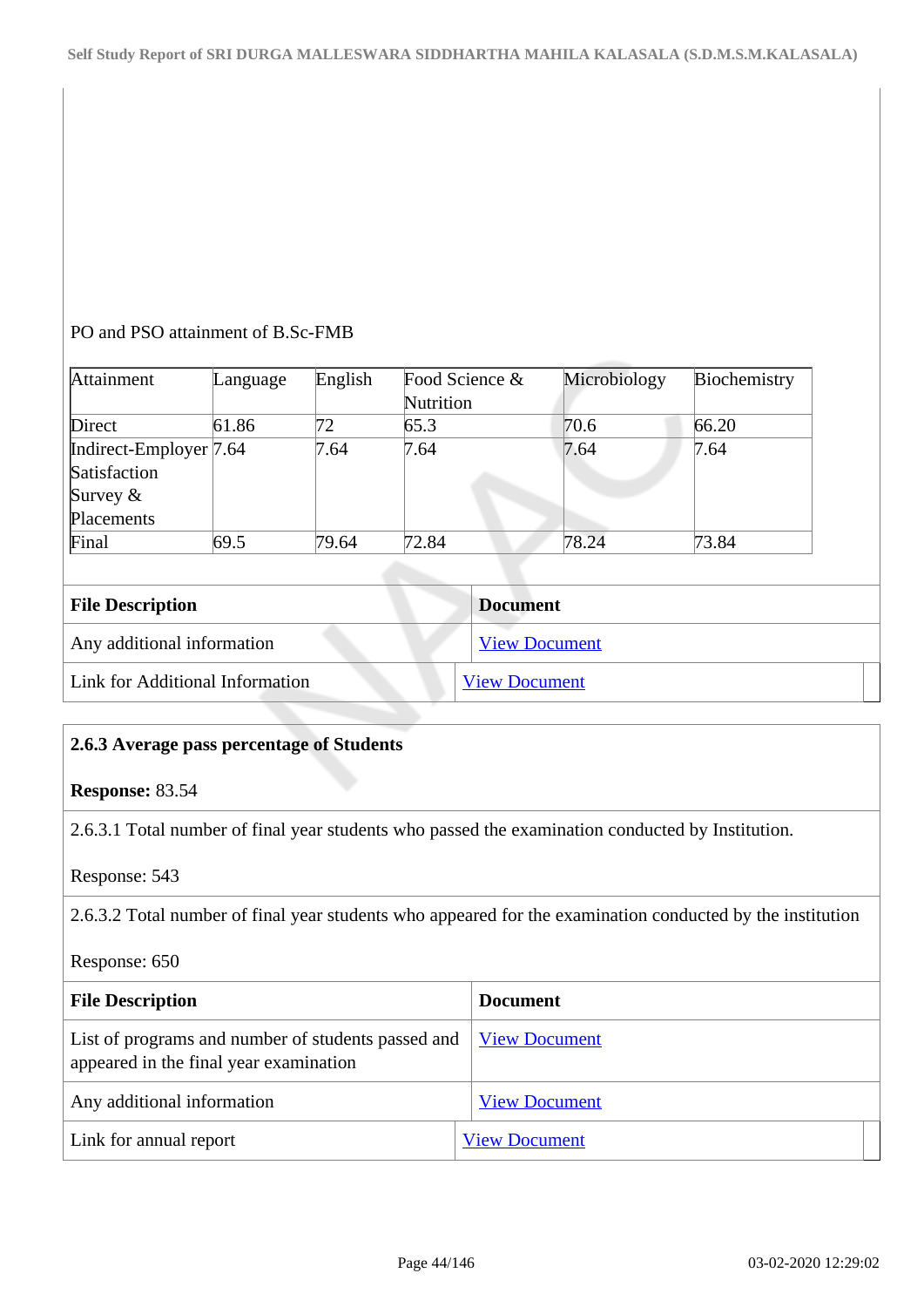# **2.7 Student Satisfaction Survey**

**2.7.1 Online student satisfaction survey regarding teaching learning process**

**Response:** 3.93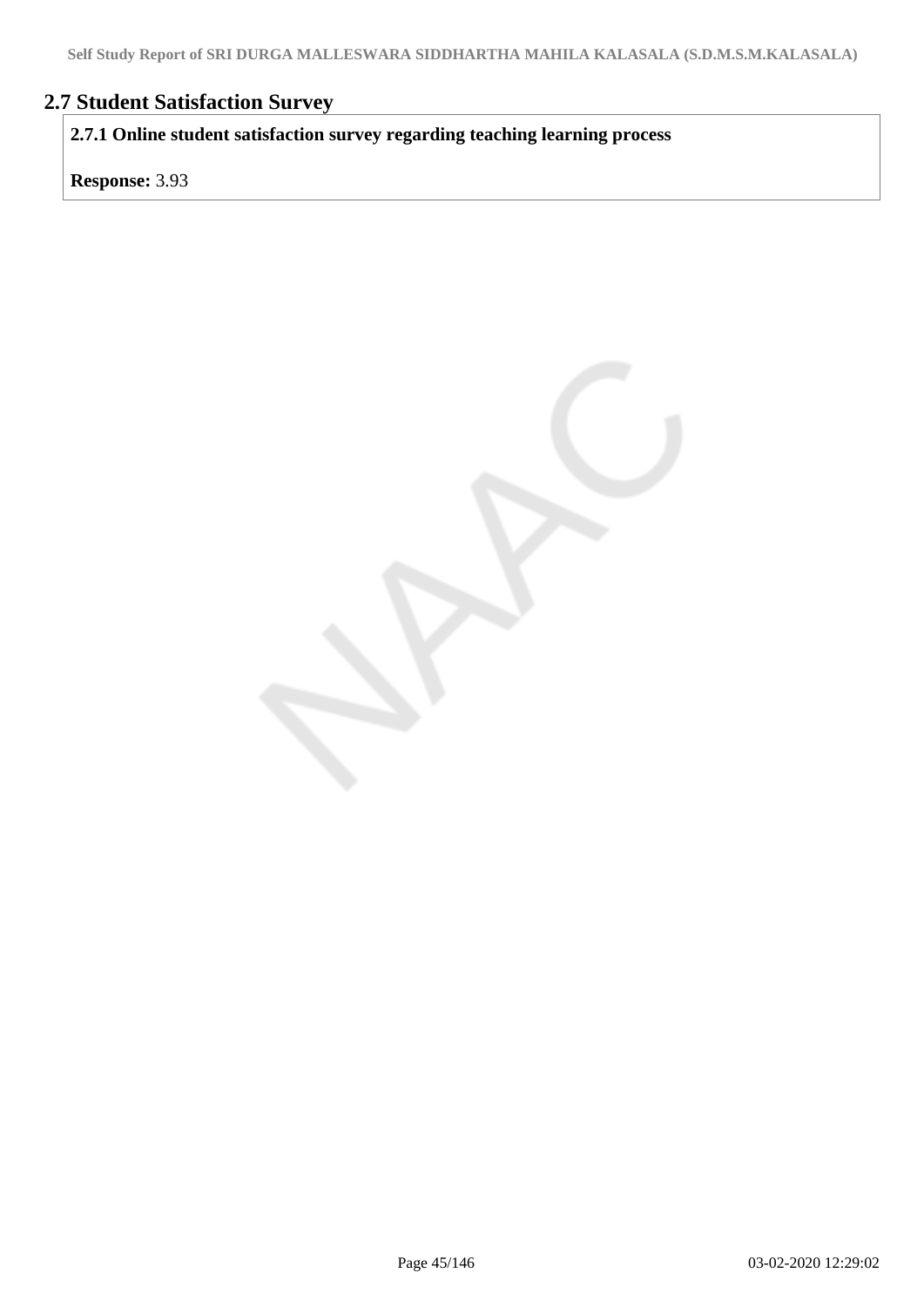# **Criterion 3 - Research, Innovations and Extension**

### **3.1 Promotion of Research and Facilities**

 **3.1.1 The institution has a well defined policy for promotion of research and the same is uploaded on the institutional website**

#### **Response:** Yes

| <b>File Description</b>                                                                                             | <b>Document</b>      |
|---------------------------------------------------------------------------------------------------------------------|----------------------|
| Minutes of the Governing Council/ Syndicate/Board<br>of Management related to research promotion policy<br>adoption | <b>View Document</b> |
| Any additional information                                                                                          | <b>View Document</b> |
| URL of Policy document on promotion of<br>research uploaded on website                                              | <b>View Document</b> |

### **3.1.2 The institution provides seed money to its teachers for research (average per year)**

#### **Response:** 1.13

3.1.2.1 The amount of seed money provided by institution to its faculty year-wise during the last five years(INR in Lakhs)

| 2018-19 | 2017-18 | 2016-17 | 2015-16 | 2014-15 |
|---------|---------|---------|---------|---------|
| 3.68    | 1.01    | 0.35    | 0.32    | 0.28    |

| <b>File Description</b>                                                                                           | <b>Document</b>      |
|-------------------------------------------------------------------------------------------------------------------|----------------------|
| List of teachers receiving grant and details of grant<br>received                                                 | <b>View Document</b> |
| Budget and expenditure statements signed by the<br>Finance Officer indicating seed money provided and<br>utilized | <b>View Document</b> |

### **3.1.3 Number of teachers awarded international fellowship for advanced studies/ research during the last five years**

#### **Response:** 0

3.1.3.1 The number of teachers awarded international fellowship for advanced studies / research year-wise during the last five years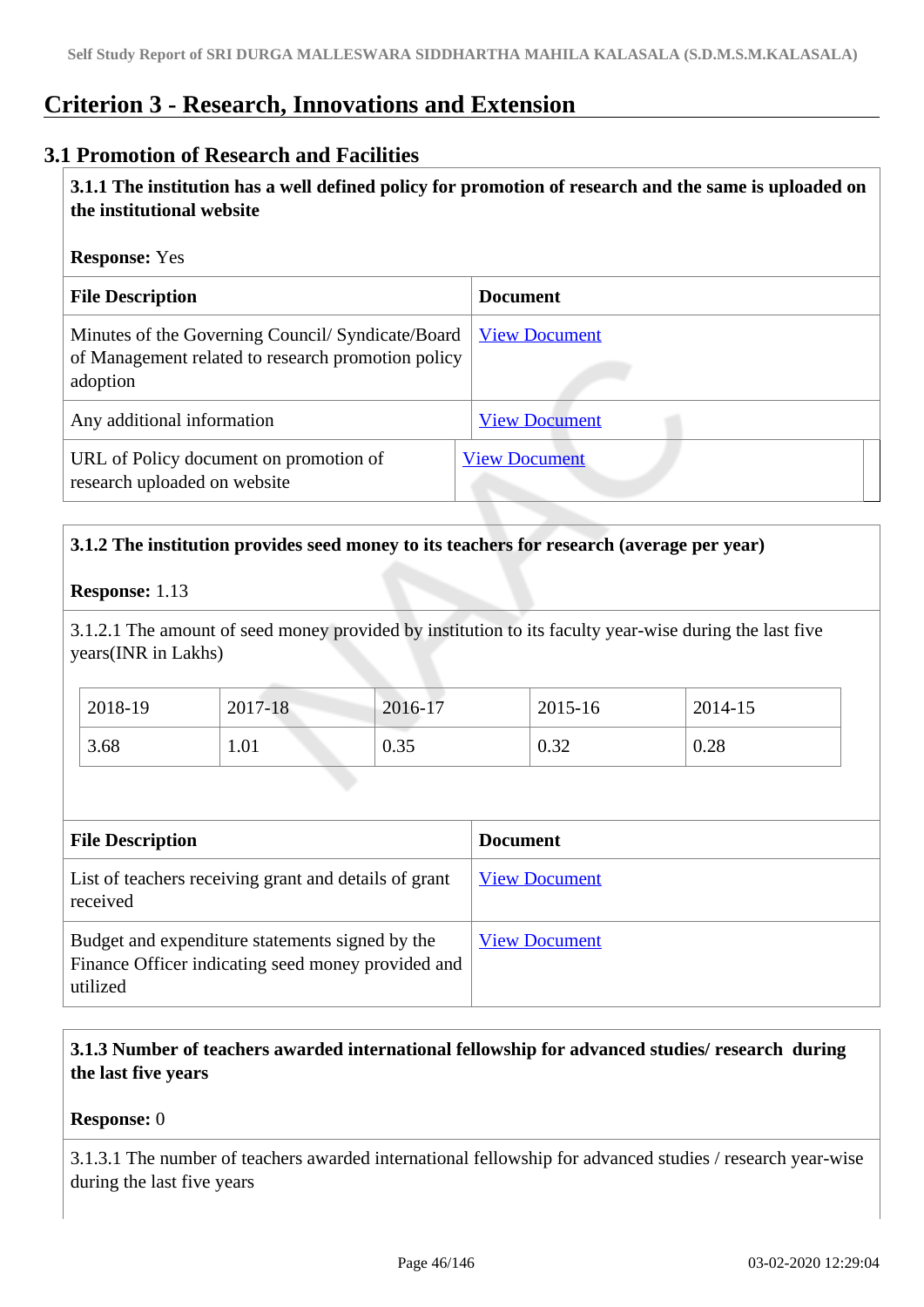| 2018-19 | 2017-18 | 2016-17 | $2015 - 16$ | $\frac{1}{2014-15}$ |
|---------|---------|---------|-------------|---------------------|
|         |         |         |             |                     |

| <b>File Description</b>                                        | <b>Document</b>      |
|----------------------------------------------------------------|----------------------|
| List of teachers and their international fellowship<br>details | <b>View Document</b> |

| 3.1.4 Institution has the following facilities<br><b>1. Central Instrumentation Centre</b><br>2. Animal House/Green House / Museum<br><b>3. Central Fabrication facility</b><br>4. Media laboratory/Business Lab/Studios<br><b>5. Research / Statistical Databases</b><br>A. Any four facilities exist |                      |
|--------------------------------------------------------------------------------------------------------------------------------------------------------------------------------------------------------------------------------------------------------------------------------------------------------|----------------------|
| <b>B.</b> Three of the facilities exist<br>C. Two of the facilities exist<br>D. One of the facilities exist<br><b>Response:</b> A. Any four facilities exist                                                                                                                                           |                      |
| <b>File Description</b>                                                                                                                                                                                                                                                                                | <b>Document</b>      |
| Institutional data in prescribed format                                                                                                                                                                                                                                                                | <b>View Document</b> |
| Any additional information                                                                                                                                                                                                                                                                             | <b>View Document</b> |

# **3.2 Resource Mobilization for Research**

 **3.2.1 Grants for research projects sponsored by the non-government sources such as industry, corporate houses, international bodies, endowments,Chairs in the institution during the last five years (INR in Lakhs)**

### **Response:** 5.64

3.2.1.1 Total Grants for research projects sponsored by the non-government sources such as industry, corporate houses, international bodies, endowments, Chairs in the institution year-wise during the last five years(INR in Lakhs)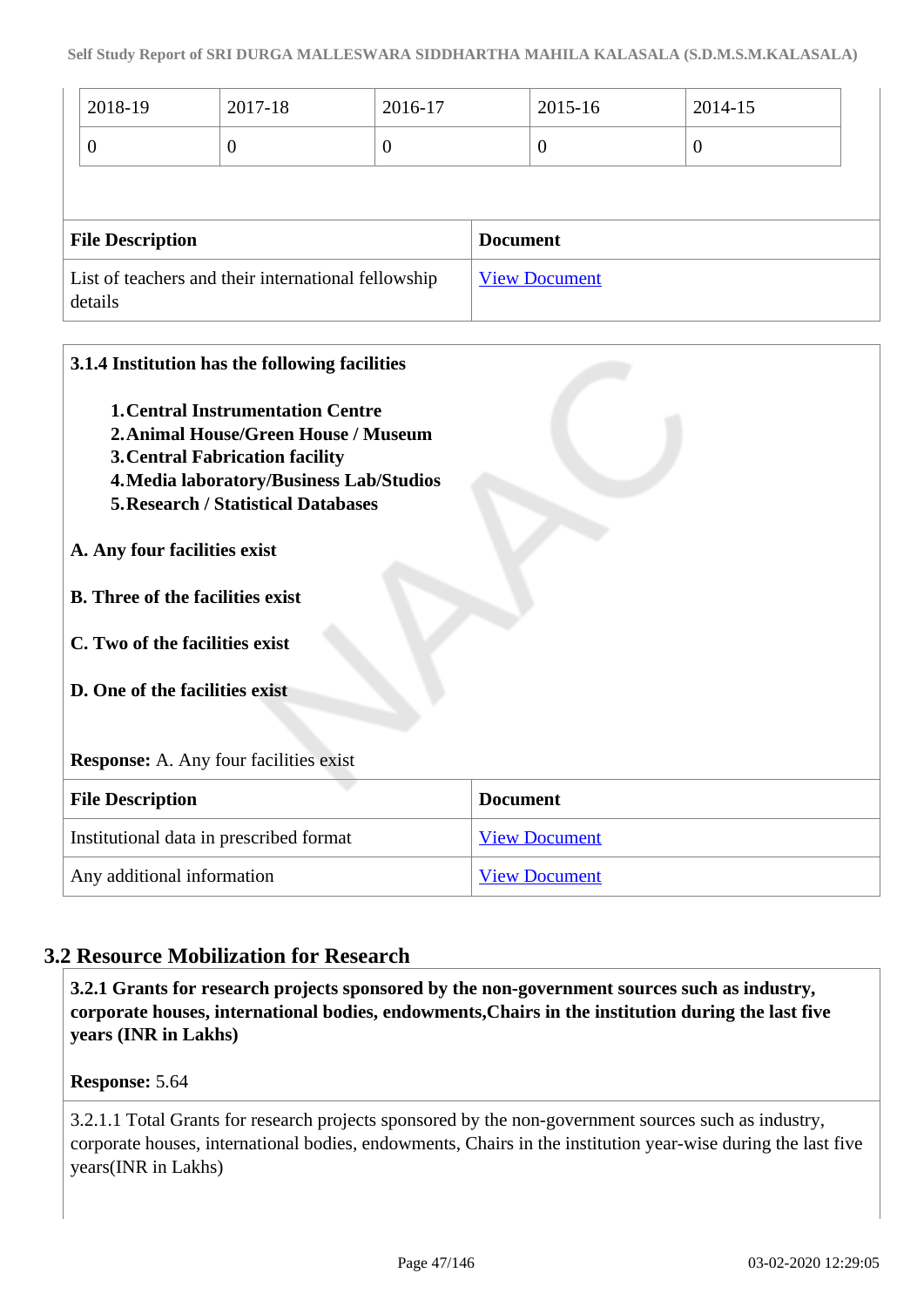| 2018-19 | 2017-18 | 2016-17 | 2015-16 | 2014-15 |
|---------|---------|---------|---------|---------|
| 3.68    | 1.01    | 0.35    | 0.32    | 0.28    |

| <b>File Description</b>                                                                  | <b>Document</b>      |
|------------------------------------------------------------------------------------------|----------------------|
| List of project and grant details                                                        | <b>View Document</b> |
| e-copies of the grant award letters for research<br>projects sponsored by non-government | <b>View Document</b> |
| Any additional information                                                               | <b>View Document</b> |

#### **3.2.2 Number of research centres recognised by University and National/ International Bodies**

#### **Response:** 0

3.2.2.1 **Number of research centres recognised by University and National/ International Bodies**

| <b>File Description</b>   | <b>Document</b>      |
|---------------------------|----------------------|
| Names of research centres | <b>View Document</b> |

| 3.2.3 Percentage of teachers recognised as research guides                             |                      |  |
|----------------------------------------------------------------------------------------|----------------------|--|
| <b>Response:</b> 1.25                                                                  |                      |  |
| 3.2.3.1 Number of teachers recognised as research guides                               |                      |  |
| Response: 1                                                                            |                      |  |
| 3.2.3.2 Number of full time teachers worked in the institution during the last 5 years |                      |  |
| Response: 80                                                                           |                      |  |
| <b>Document</b><br><b>File Description</b>                                             |                      |  |
| Details of teachers recognized as research guide                                       | <b>View Document</b> |  |
| Any additional information                                                             | <b>View Document</b> |  |

### **3.2.4 Number of research projects per teacher funded, by government and non-government agencies, during the last five year**

**Response:** 2.31

3.2.4.1 Number of research projects funded by government and non-government agencies during the last five years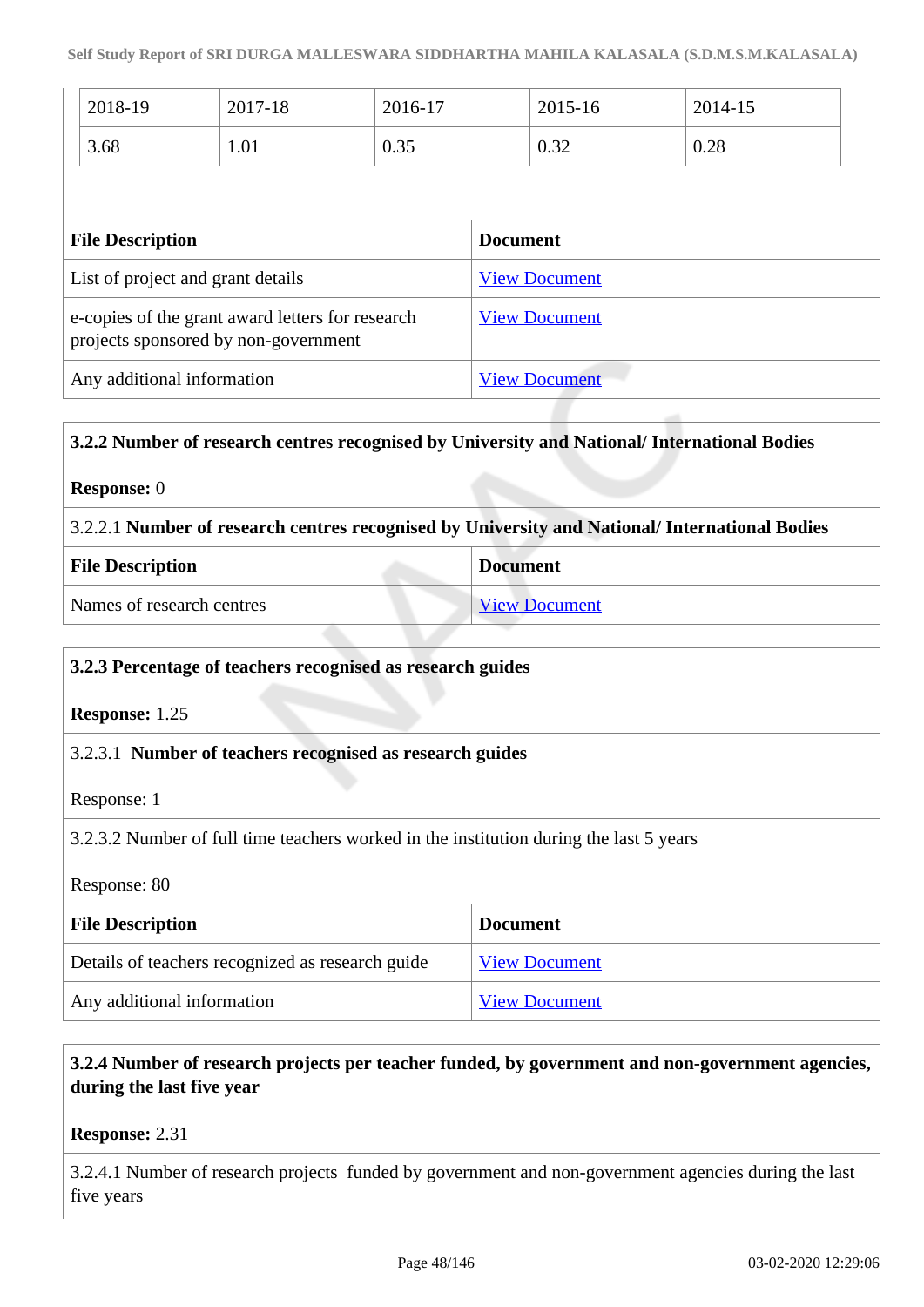**Self Study Report of SRI DURGA MALLESWARA SIDDHARTHA MAHILA KALASALA (S.D.M.S.M.KALASALA)**

| Response: 37                            |                      |  |  |
|-----------------------------------------|----------------------|--|--|
| <b>File Description</b>                 | <b>Document</b>      |  |  |
| Supporting document from Funding Agency | <b>View Document</b> |  |  |
| Any additional information              | <b>View Document</b> |  |  |
| link to funding agency website          | <b>View Document</b> |  |  |

### **3.3 Innovation Ecosystem**

 **3.3.1 Institution has created an eco system for innovations including Incubation centre and other initiatives for creation and transfer of knowledge**

#### **Response:**

The college has established the **Siddhartha Femi Innovation & Incubation Cell (SFIIC)** which encourages innovative collaborations and linkages to encourage students in fulfilling their entrepreneurial aspirations.

#### **The following are the objectives of SFIIC:**

- To nurture, counsel, mentor and lead students to create and carry out entrepreneurial activities.
- To inculcate the entrepreneurial spirit by organizing Workshops, Seminars, Competitions in business plan and entrepreneurship orientation programs to the youngsters.
- To facilitate regular interactions among students, Start-up Promoters, Officials, Executives and other Stakeholders.
- To collaborate with APIS and Start-up Squid to create necessary eco system to facilitate Start-up culture in this part of the state in collaboration with the Incubation Cell.
- To provide all needed support from successful promoters to students in fulfilling their entrepreneurial aspirations.

#### **Activities undertaken:**

- 1.MoU with APIS (Andhra Pradesh Innovation Society) and Start up Squid A Memorandum of Understanding has been signed, in the form of tripartite agreement among APIS, Start-up Squid and the College, to provide necessary inputs and strength to the SFIIC.
- 2.With their support students of our college and other colleges were given training for six months on every Saturday on idea creation, idea formulation, and idea feasibility in terms of operations, financial matters and technology related to research projects.
- 3.UGC sponsored National Seminar on 'Innovation Management A Strategic Imperative for Growth' was organized on 22nd & 23rd August, 2017 in collaboration with Start-up Squid. Eleven Business ideas were presented in this seminar by the trained students by S-iSpace, Vijayawada. Out of the three ideas selected one is from our institution.

#### **Achievements:**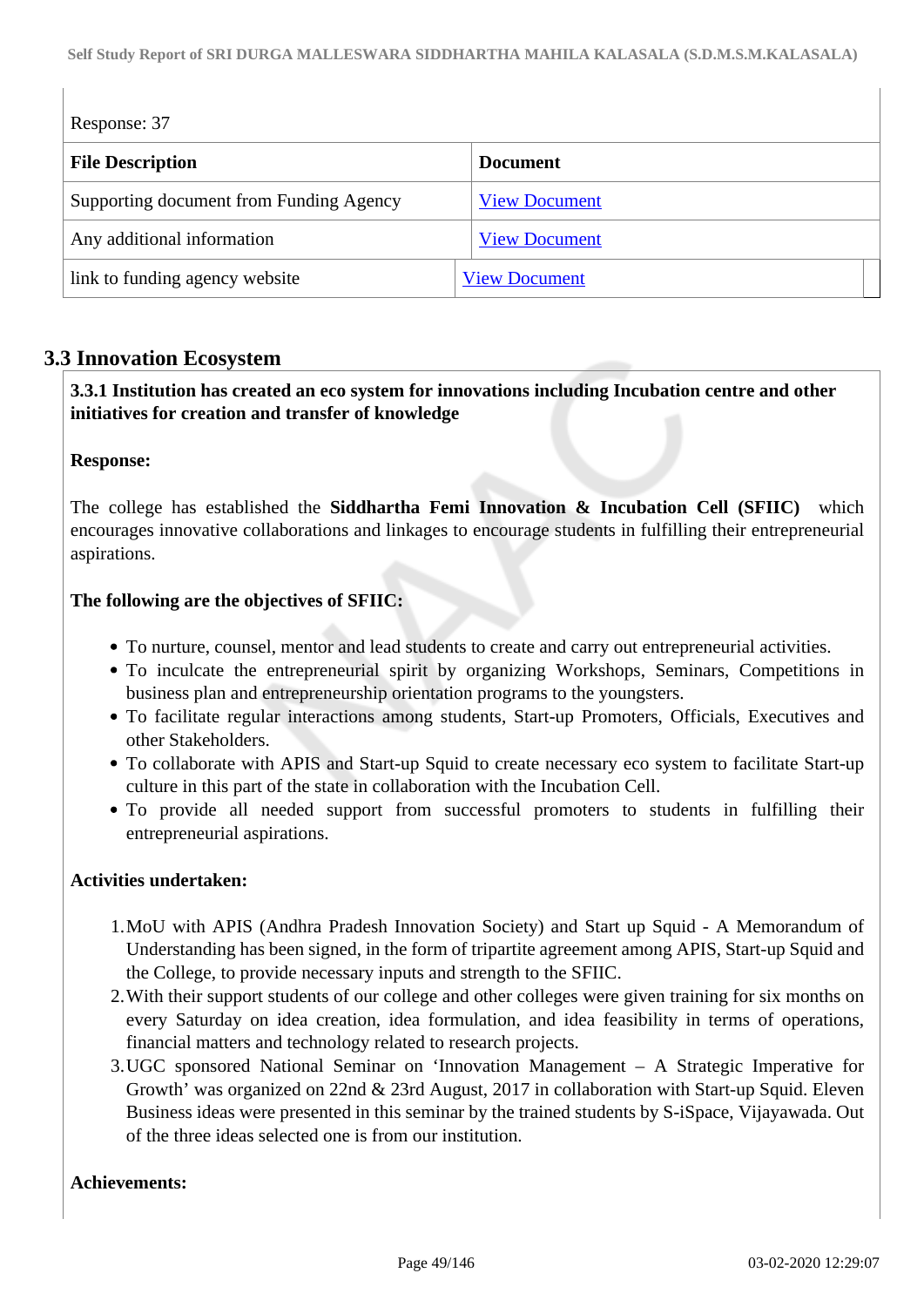- *Ch. Pravallika* II B.Sc (MSCA) got **1 Lakh cash prize** for the Power Point Presentation on **Why Swachha Andhra in my View?** at the Jnanabheri Knowledge Summit held on 29th September, 2019. The Institution received the Certificate of Commendation from **APSCHE** for exhibiting Seed Library, Seed Balls, Hospital Waste Management, Solid Waste Management and photo display of Composting Model.
- Students and members of the faculty came out with ideas in association with ICON Agro Limited and provided knowledge of Organic Farming, Pollution Reducing Plants in Self-watering System and Integrated Mosquito Management through eco-friendly methods.

### **Incubatees:**

- Ms. Anjum, III MSCS has initiated a start up in December 2017. **SHUBPAL**  an Event Management Business Start-up with online portal offering services to parties, conferences and business meets tailored to meet customer requirements.
- **INFISTICH** is another online start up by Snigdha Bala, III BBA which caters to the fashion requirements of women & children of Vijayawada.
- A small start-up business plan where the students made Ethnic Jewellery and placed on online portal.
- The SFIIC runs an on–line business portal where customers can purchase recycled paper products such as bags and jute products made and marketed by students.

**SFIIC** also takes the initiative to generate links with the industries by arranging visits to industrial areas like Kondapalli, Pedana Mangalagiri etc., and places of recreation like Hotels and Resorts to keep abreast with current industry trends.

| <b>File Description</b>         | <b>Document</b>      |
|---------------------------------|----------------------|
| Any additional information      | <b>View Document</b> |
| link for additional information | <b>View Document</b> |

### **3.3.2 Number of workshops/seminars conducted on Intellectual Property Rights (IPR) and Industry - Academia Innovative practices during the last five years**

### **Response:** 21

3.3.2.1 Number of workshops/seminars conducted on Intellectual Property Rights (IPR) and Industry-Academia Innovative practices year-wise during the last five years

|                      | 2014-15 | 2015-16 | 2016-17 | 2017-18 | 2018-19 |
|----------------------|---------|---------|---------|---------|---------|
| 03<br>03<br>02<br>02 |         |         |         |         |         |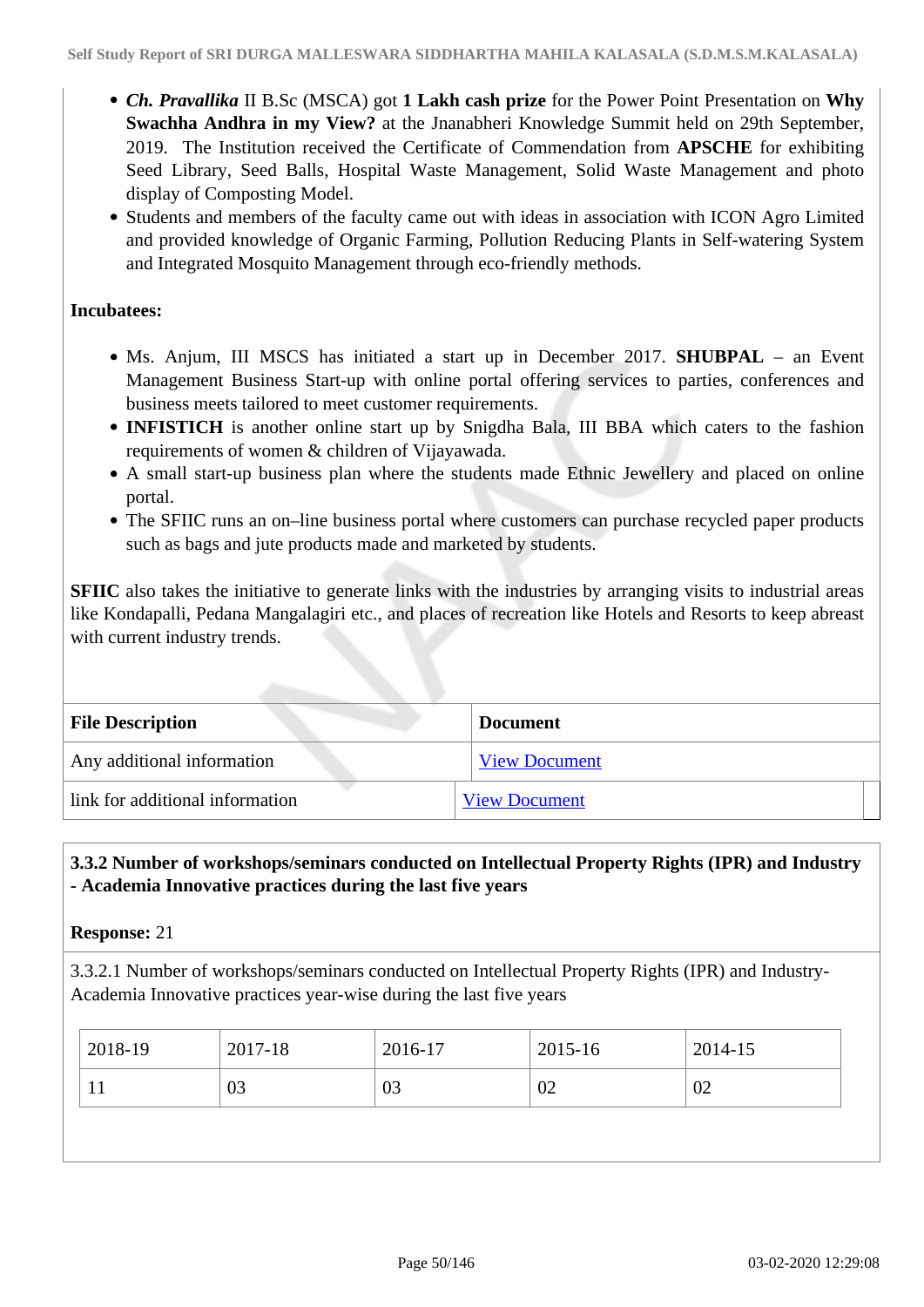| <b>File Description</b>                            | <b>Document</b>      |
|----------------------------------------------------|----------------------|
| List of workshops/seminars during the last 5 years | <b>View Document</b> |

### **3.3.3 Number of awards for innovation won by institution/ teachers/ research scholars/students during the last five years**

#### **Response:** 26

3.3.3.1 Total number of awards for innovation won by institution/teachers/research scholars/students yearwise during the last five years

| 2018-19 | 2017-18 | 2016-17 | 2015-16 | 2014-15 |
|---------|---------|---------|---------|---------|
| 14      |         |         | ν       |         |

| <b>File Description</b>              | <b>Document</b>      |
|--------------------------------------|----------------------|
| List of innovation and award details | <b>View Document</b> |
| e-copies of award letters            | <b>View Document</b> |

#### **3.3.4 Number of start-ups incubated on campus during the last five years**

**Response:** 2

3.3.4.1 Total number of start-ups incubated on campus year-wise during the last five years

| 2018-19 | 2017-18 | 2016-17 | 2015-16 | 2014-15 |
|---------|---------|---------|---------|---------|
|         | ∼       |         | v       | ◡       |

| <b>File Description</b>                                                             | <b>Document</b>      |
|-------------------------------------------------------------------------------------|----------------------|
| List of startups details like name of startup, nature,<br>year of commencement etc. | <b>View Document</b> |
| e-sanction order of the Institution for the start ups<br>on campus                  | <b>View Document</b> |
| Any additional information                                                          | <b>View Document</b> |

### **3.4 Research Publications and Awards**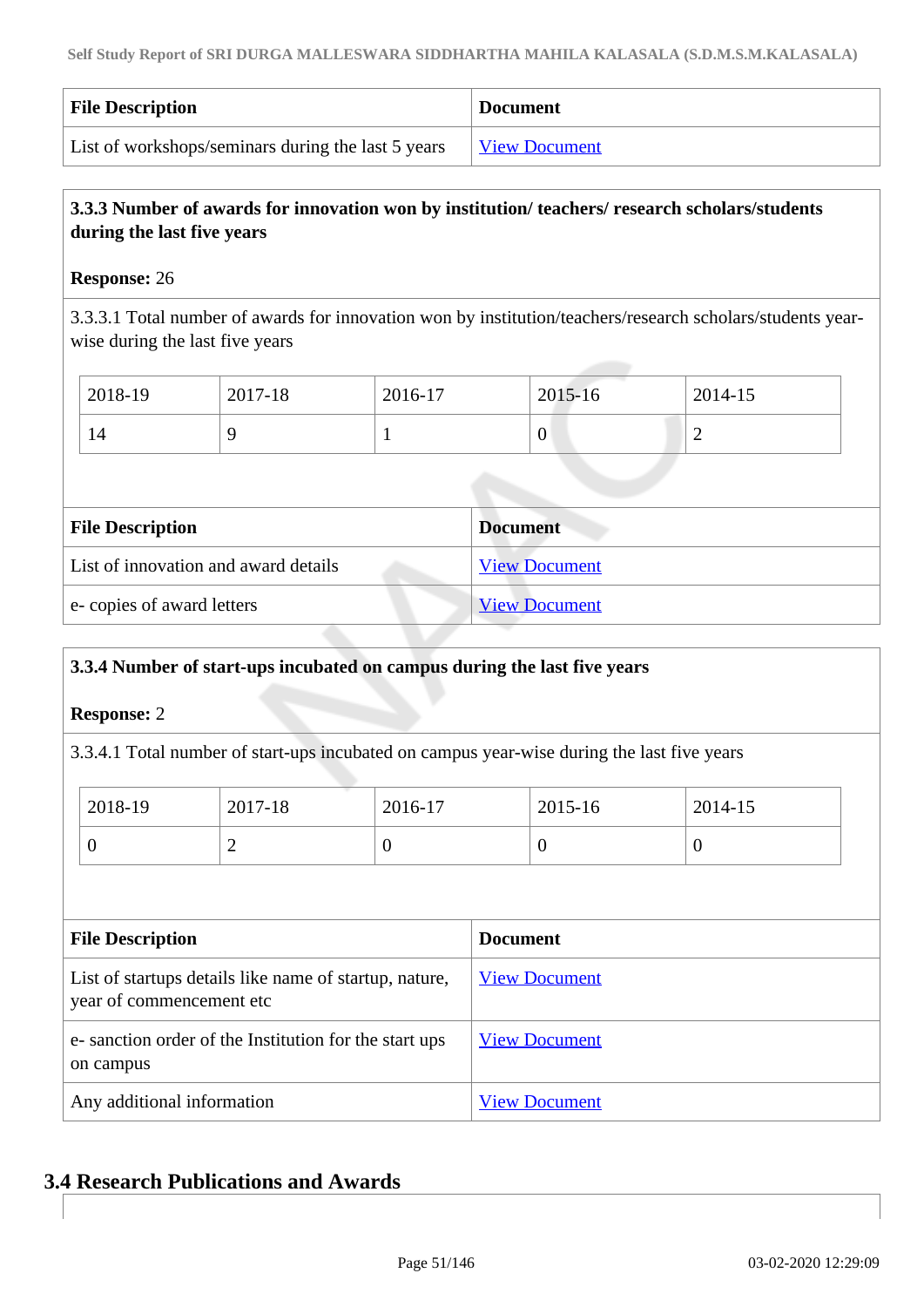# **3.4.1 The institution has a stated Code of Ethics to check malpractices and plagiarism in Research**

| <b>Response:</b> Yes                    |                      |  |
|-----------------------------------------|----------------------|--|
| <b>File Description</b>                 | <b>Document</b>      |  |
| Institutional data in prescribed format | <b>View Document</b> |  |
| Any additional information              | <b>View Document</b> |  |

### **3.4.2 The institution provides incentives to teachers who receive state, national and international recognition/awards**

**Response:** Yes

| <b>File Description</b>           | <b>Document</b>      |
|-----------------------------------|----------------------|
| e-copies of the letters of awards | <b>View Document</b> |
| Any additional information        | <b>View Document</b> |

#### **3.4.3 Number of Patents published/awarded during the last five years**

#### **Response:** 0

3.4.3.1 Total number of Patents published/awarded year-wise during the last five years

| 2018-19 | 2017-18 | 2016-17 | 2015-16 | 2014-15 |
|---------|---------|---------|---------|---------|
|         |         | ν       |         |         |

| <b>File Description</b>                 | <b>Document</b>      |
|-----------------------------------------|----------------------|
| List of patents and year it was awarded | <b>View Document</b> |

#### **3.4.4 Number of Ph.D.s awarded per teacher during the last five years**

#### **Response:** 6

3.4.4.1 How many Ph.Ds are awarded within last 5 years

Response: 6

3.4.4.2 Total number of teachers recognised as guides during the last 5 years

#### Response: 1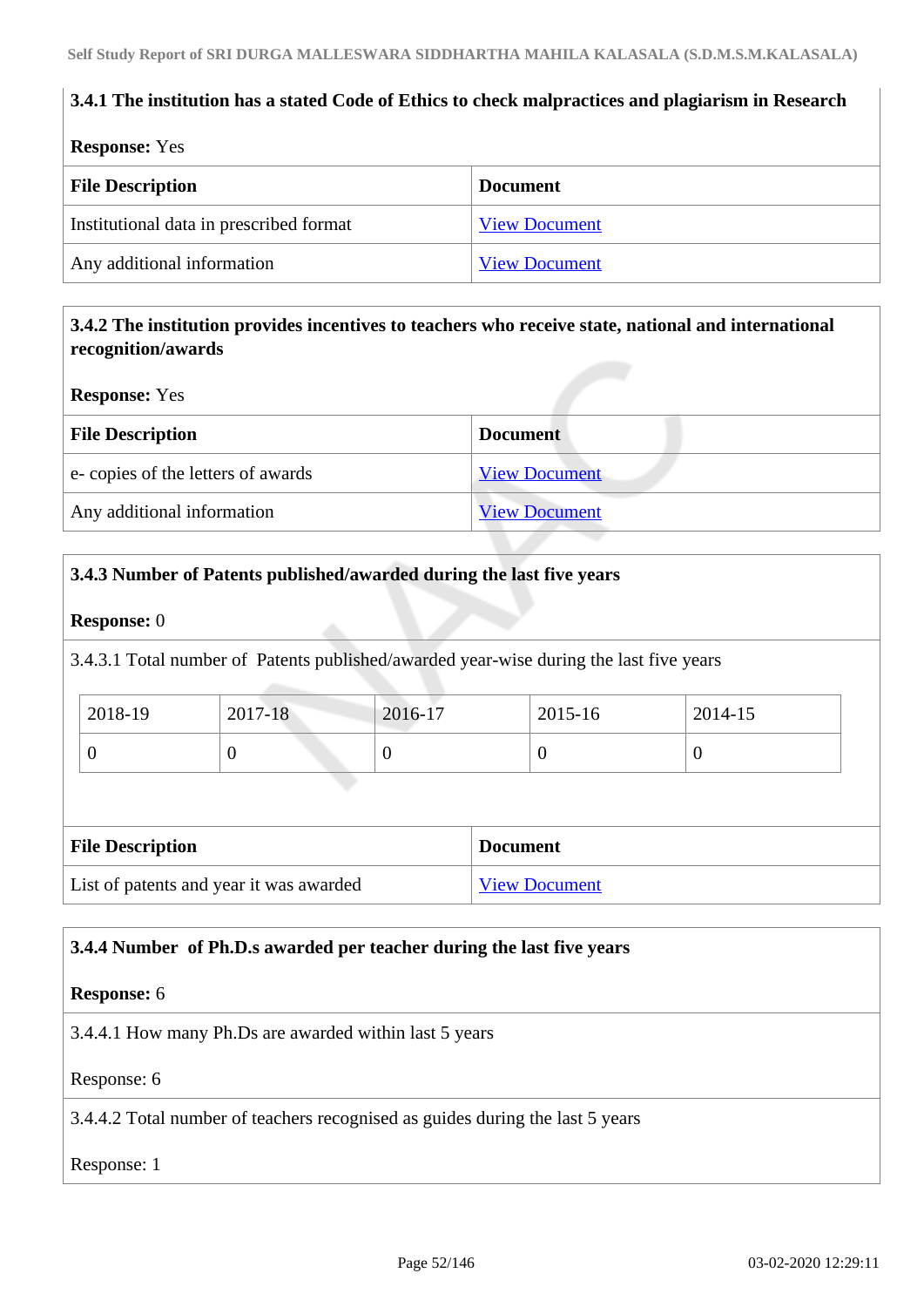| <b>File Description</b>                                                                              | <b>Document</b>      |
|------------------------------------------------------------------------------------------------------|----------------------|
| List of PhD scholars and their details like name of<br>the guide, title of thesis, year of award etc | <b>View Document</b> |
| Any additional information                                                                           | <b>View Document</b> |
| URL to the research page on HEI web site                                                             | <b>View Document</b> |

### **3.4.5 Number of research papers per teacher in the Journals notified on UGC website during the last five years**

#### **Response:** 0.44

3.4.5.1 Number of research papers in the Journals notified on UGC website during the last five years

| $12018-19$ | 2017-18 | 2016-17 | $2015 - 16$                   | 2014-15 |
|------------|---------|---------|-------------------------------|---------|
| 23         |         |         | $\overline{\phantom{0}}$<br>∼ |         |

| <b>File Description</b>                                                               | <b>Document</b>      |
|---------------------------------------------------------------------------------------|----------------------|
| List of research papers by title, author, department,<br>name and year of publication | <b>View Document</b> |
| Any additional information                                                            | <b>View Document</b> |

### **3.4.6 Number of books and chapters in edited volumes / books published, and papers in national/international conference-proceedings per teacher during the last five years**

#### **Response:** 4.5

3.4.6.1 Total number of books and chapters in edited volumes / books published, and papers in national/international conference-proceedings year-wise during the last five years

| 2018-19 | 2017-18 | 2016-17 | 2015-16          | 2014-15 |
|---------|---------|---------|------------------|---------|
| 77      | σI      | 49      | $\Lambda$<br>45. | 129     |

| <b>File Description</b>                                        | <b>Document</b>      |
|----------------------------------------------------------------|----------------------|
| List books and chapters in edited volumes / books<br>published | <b>View Document</b> |
| Any additional information                                     | <b>View Document</b> |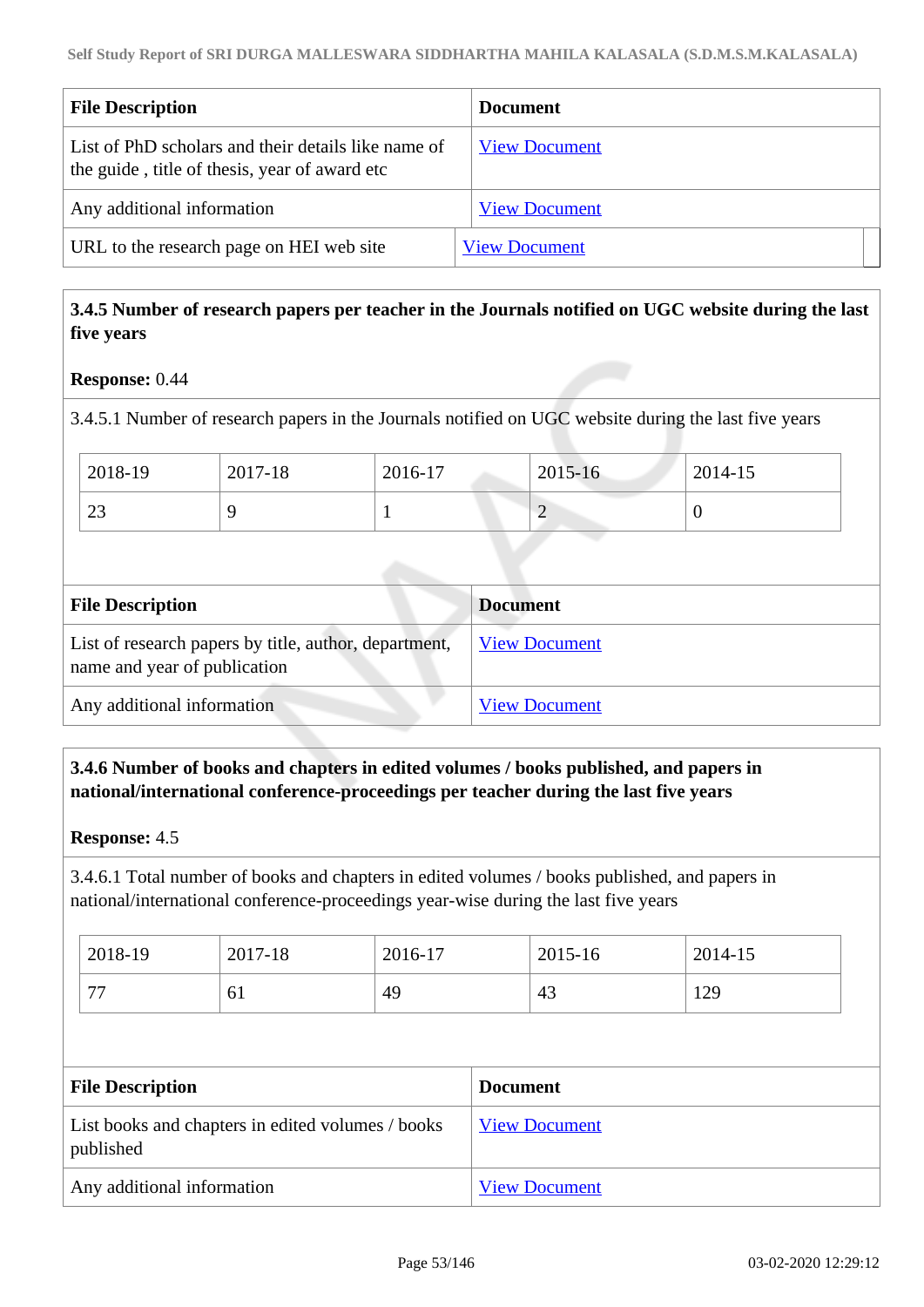### **3.4.7 Bibliometrics of the publications during the last five years based on average citation index in Scopus/ Web of Science or PubMed/ Indian Citation Index**

#### **Response:** 0

| <b>File Description</b>                                                                                        | <b>Document</b>      |
|----------------------------------------------------------------------------------------------------------------|----------------------|
| BiblioMetrics of the publications during the last five $\sqrt{\frac{V_{\text{icW}}}{V_{\text{icW}}}}$<br>years |                      |
| Any additional information                                                                                     | <b>View Document</b> |

## **3.4.8 Bibliometrics of the publications during the last five years based on Scopus/ Web of Science - hindex of the Institution**

**Response:** 0

| <b>File Description</b>                                                                        | <b>Document</b>      |
|------------------------------------------------------------------------------------------------|----------------------|
| Bibiliometrics of publications based on Scopus/<br>Web of Science - h-index of the Institution | <b>View Document</b> |
| Any additional information                                                                     | <b>View Document</b> |

### **3.5 Consultancy**

 **3.5.1 Institution has a policy on consultancy including revenue sharing between the institution and the individual**

**Response:** Yes

| <b>File Description</b>                                                                         | <b>Document</b>      |
|-------------------------------------------------------------------------------------------------|----------------------|
| Soft copy of the Consultancy Policy                                                             | <b>View Document</b> |
| Minutes of the Governing Council/Syndicate/Board<br>of Management related to Consultancy policy | <b>View Document</b> |
| URL of the consultancy policy document                                                          | <b>View Document</b> |

### **3.5.2 Revenue generated from consultancy during the last five years**

#### **Response:** 4.2

3.5.2.1 Total amount generated from consultancy year-wise during the last five years (INR in Lakhs)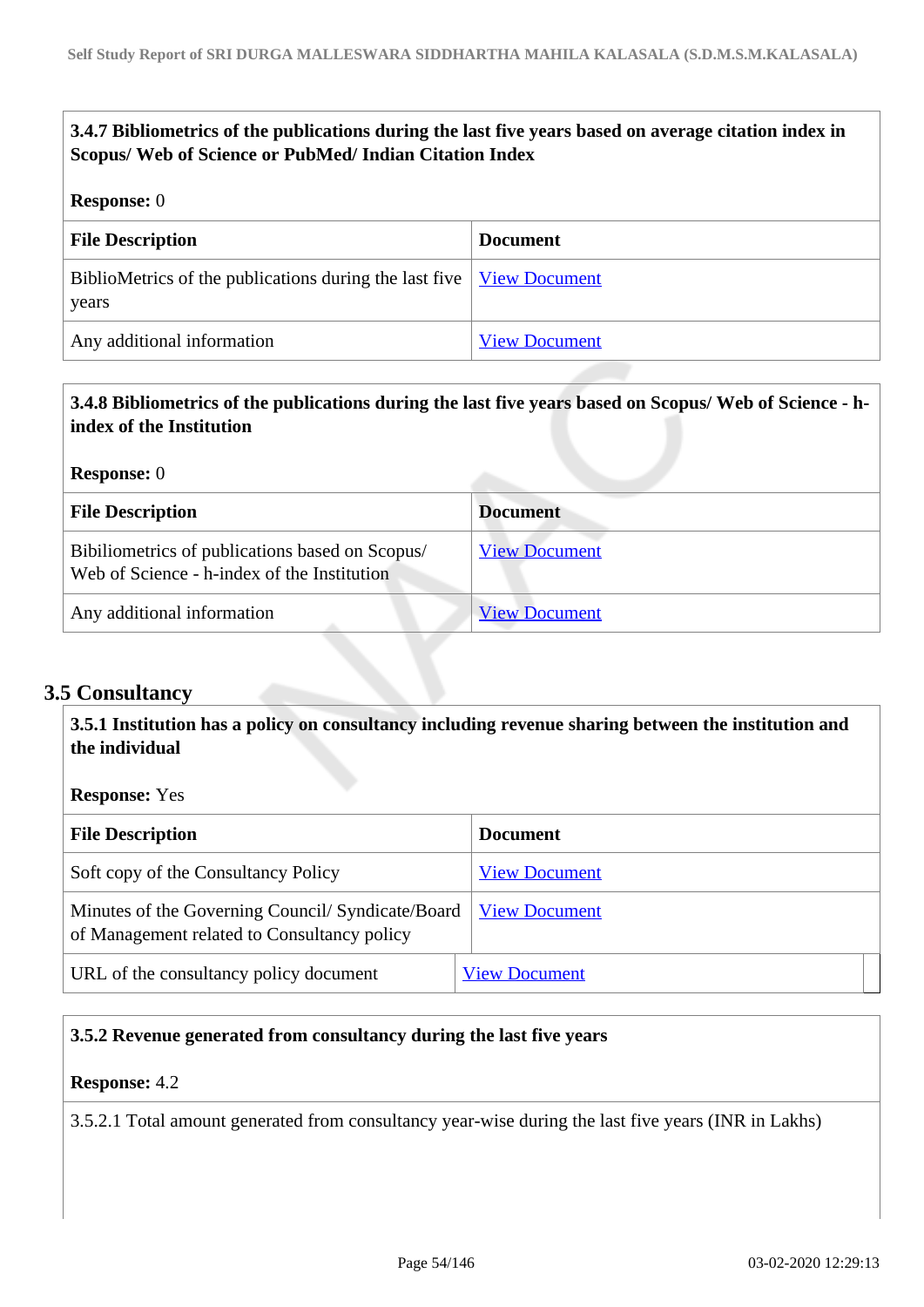| $2018-19$ | 2017-18 | 2016-17 | 2015-16 | 2014-15 |
|-----------|---------|---------|---------|---------|
| 0.56      | 1.24    | 1.00    | 1.05    | 0.35    |

| <b>File Description</b>                                                                | <b>Document</b>      |
|----------------------------------------------------------------------------------------|----------------------|
| List of consultants and revenue generated by them                                      | <b>View Document</b> |
| Audited statements of accounts indicating the<br>revenue generated through consultancy | <b>View Document</b> |
| Any additional information                                                             | <b>View Document</b> |

### **3.5.3 Revenue generated from corporate training by the institution during the last five years**

#### **Response:** 0

3.5.3.1 Total amount generated from corporate training by the institution year-wise during the last five years (INR in Lakhs)

| 2018-19 | 2017-18 | 2016-17 | $ 2015-16$ | 2014-15 |
|---------|---------|---------|------------|---------|
| ິ       |         |         | v          | ν       |

| <b>File Description</b>                                                           | <b>Document</b> |
|-----------------------------------------------------------------------------------|-----------------|
| List of teacher consultants and revenue generated by <u>View Document</u><br>them |                 |

### **3.6 Extension Activities**

 **3.6.1 Extension activities in the neighbourhood community in terms of impact and sensitising students to social issues and holistic development during the last five years**

#### **Response:**

"Service to Human being is Service to God" as the motto the institution attempts to cater to societal problems by organizing extension programs to instil the three Cs - Compassion, Concern and Coordination for the co-operative growth of the society.

No More Tears, N.S.S, N.C.C, Women Empowerment Cell and all the Departments of our college together aim that the students and staff follow several values which are associated with the conservation of Biodiversity.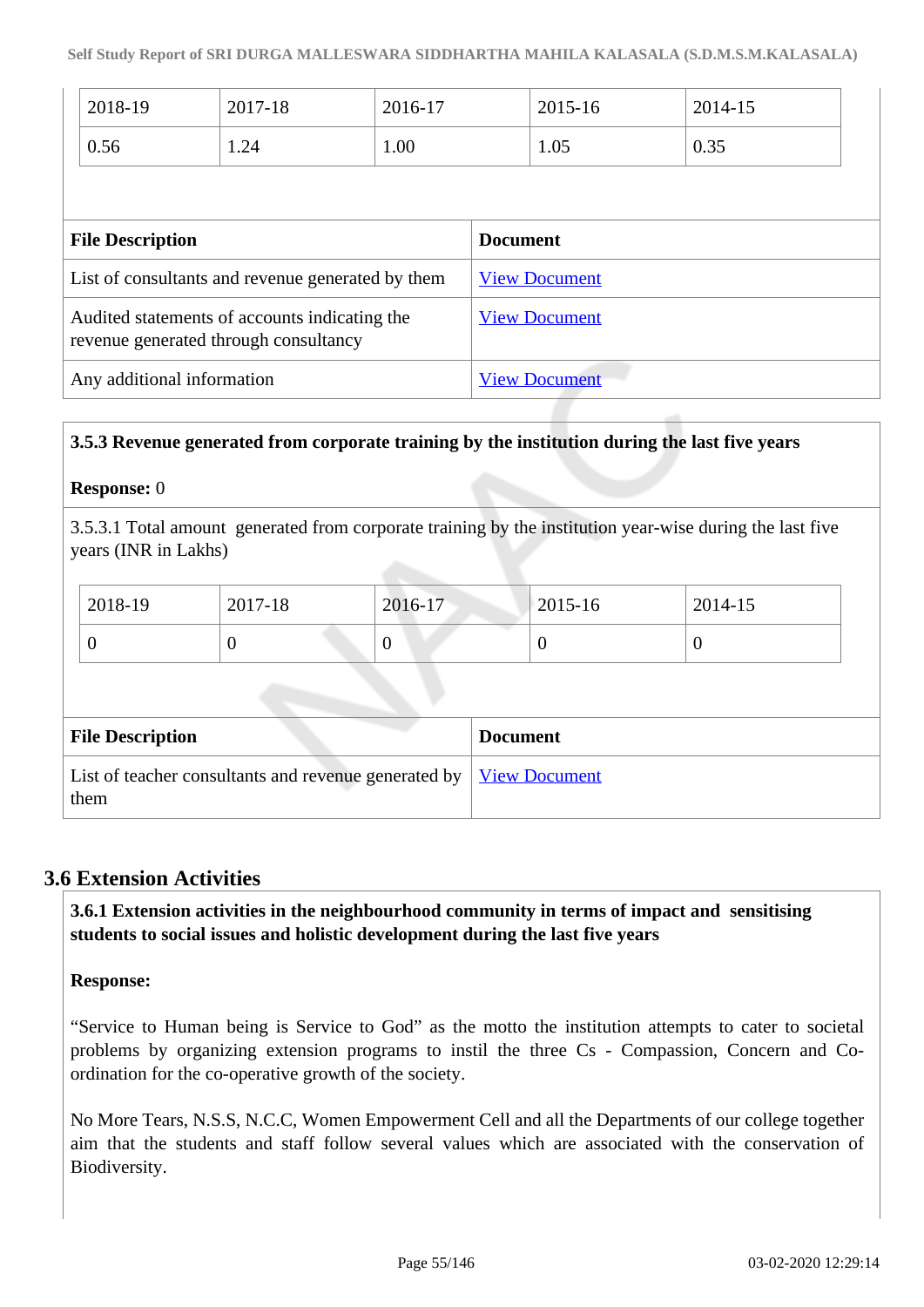**No More Tears** is a forum for social activities of the college and encourages all the departments to inculcate service mindedness among the students. **Serve While You Learn** is the motto which motivates all to work under aegis of various committees. Activities like donation of stationery, grocery, clothes and eatables to orphanages are organized. The forum also encourages adoption of villages and conduct Health Awareness Camps on special days like **Breast Feeding Week** and **Diet Counselling**.

 The institution is rendering services to people in collaboration with Robin Hood - an NGO and conducting programmes such as Akshaya Patra and Wall of Humanity. The Two N.S.S units of the college organize activities like **Vanam-Manam, Deepotsav, Mega Blood Donation Camps, Blood Grouping, Swachh Bharath** and participates in **Dasara Camps, Bhavani Deekshalu** etc. They participate in Special Camps and Surveys on Grama Darshini, Janmabhoomi, Open Defecation Free Programmes at villages, slum areas etc. Help is extended to Vijayawada Municipal Corporation by participation in 'Domalapai Dandayathra' and 'EVM- Voting Process' to create awareness to public. The N.C.C. volunteers explained children of the villages about the greatness of working outdoors and provided recreational services to individuals with special needs. NSS units adopted rural and slum areas - Rayanapadu, Yanamalakuduru, Penamaluru, George Peta, Fakeer Gudem, Ramlingeswara Nagar and Santhi Nagar to conduct rehabilitation activities. N.S.S units organize rallies for special uplift on **Save Girl Child and Breast Feeding.** They also conduct Surveys on School Dropouts, Consumption of Tobacco etc., in adopted villages.

The N.C.C units assist in organizing service-oriented activities. They collect donation for the army. Several rallies on **Aids Day, Ozone Day** etc., were organized and 238 activities were conducted in collaboration with NSS, Student Union and other Departments. They assist in observing the Yoga Day and motivate them to practice.

It is a regular practice of the college to collect Poor Students Fund to help the students from economically weaker sections. More than 150 students were provided with annual fee and old books from senior students were collected and distributed to the needy students.

The **Women Empowerment Cell** has recognition in the city for its active participation in a variety of social events in association with local women welfare organizations for the awareness and upliftment of women. The cell celebrates International Women's Day every year by inviting eminent personalities to share their experiences and expertise with youth to motivate them to attain empowerment. The cell also organized an **International Seminar on Domestic Violence.**

| <b>File Description</b>         | <b>Document</b>      |  |
|---------------------------------|----------------------|--|
| Any additional information      | <b>View Document</b> |  |
| link for additional information | <b>View Document</b> |  |

### **3.6.2 Number of awards and recognition received for extension activities from Government /recognised bodies during the last five years**

### **Response:** 15

3.6.2.1 Total number of awards and recognition received for extension activities from Government /recognised bodies year-wise during the last five years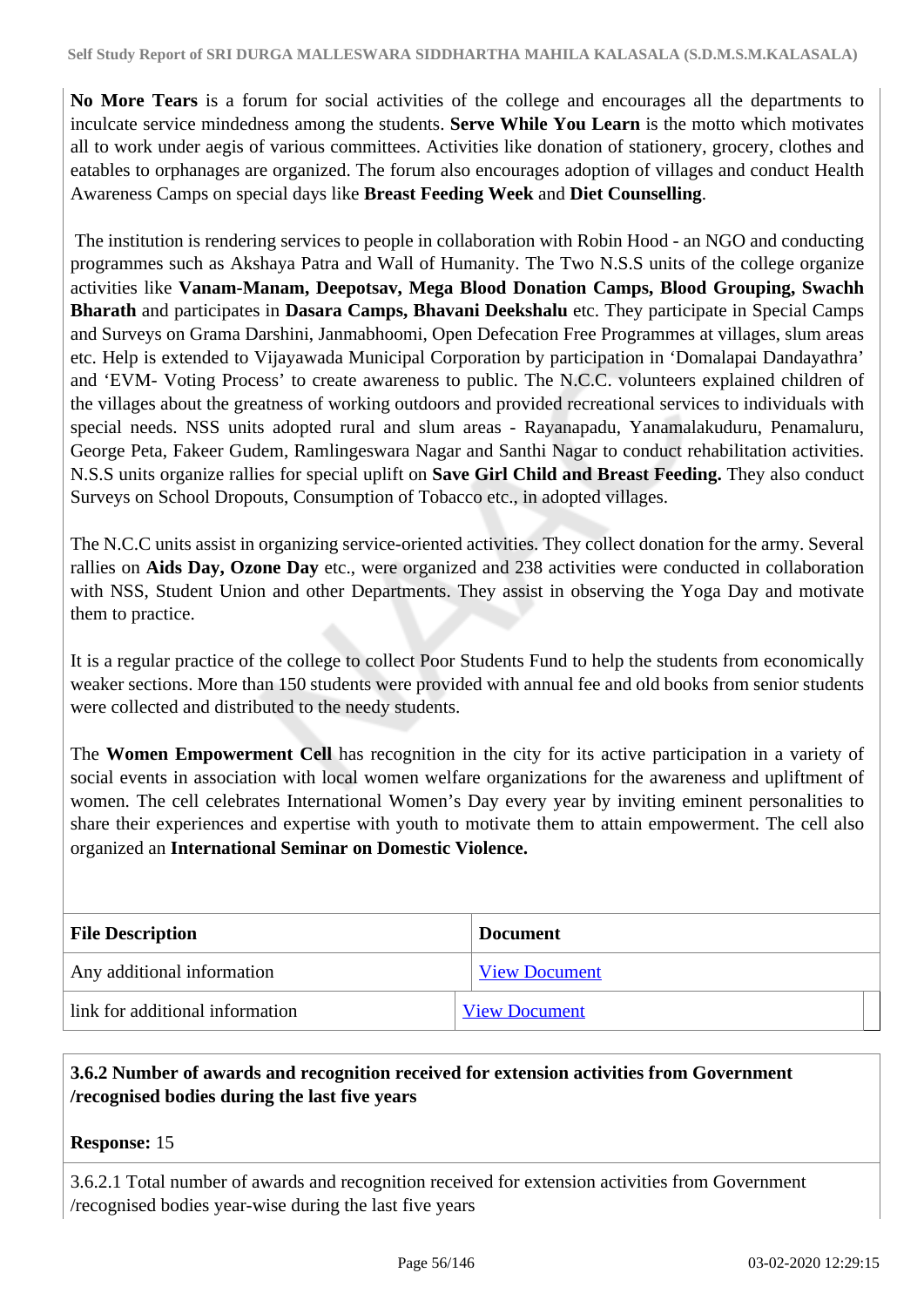| 2018-19                                                      | 2017-18        | 2016-17              | 2015-16                           | 2014-15      |
|--------------------------------------------------------------|----------------|----------------------|-----------------------------------|--------------|
| 5                                                            | $\overline{4}$ | 3                    | $\overline{2}$                    | $\mathbf{1}$ |
|                                                              |                |                      |                                   |              |
| <b>File Description</b>                                      |                |                      | <b>Document</b>                   |              |
| Number of awards for extension activities in last 5<br>years |                | <b>View Document</b> |                                   |              |
| e-copy of the award letters                                  |                | <b>View Document</b> |                                   |              |
| Any additional information                                   |                | <b>View Document</b> | <b>Contract Contract Contract</b> |              |

### **3.6.3 Number of extension and outreach Programs conducted in collaboration with Industry, Community and Non- Government Organizations through NSS/ NCC/ Red Cross/ YRC etc., during the last five years**

### **Response:** 136

3.6.3.1 Number of extension and outreach Programs conducted in collaboration with Industry, Community and Non- Government Organizations through NSS/ NCC/ Red Cross/ YRC etc., year-wise during the last five years

| 2018-19 | 2017-18 | 2016-17               | 2015-16 | 2014-15 |
|---------|---------|-----------------------|---------|---------|
| 50      | 14      | and the control<br>30 | 28      | 14      |

| <b>File Description</b>                                                                                        | <b>Document</b>      |
|----------------------------------------------------------------------------------------------------------------|----------------------|
| Reports of the event organized                                                                                 | <b>View Document</b> |
| Number of extension and outreach programs<br>conducted with industry, community etc for the last<br>five years | <b>View Document</b> |

### **3.6.4 Average percentage of students participating in extension activities with Government Organisations, Non-Government Organisations and programs such as Swachh Bharat, Aids Awareness, Gender Issue, etc. during the last five years**

#### **Response:** 57.89

3.6.4.1 Total number of students participating in extension activities with Government Organisations, Non-Government Organisations and programs such as Swachh Bharat, Aids Awareness, Gender Issue, etc. yearwise during the last five years

 $\begin{array}{c} \hline \end{array}$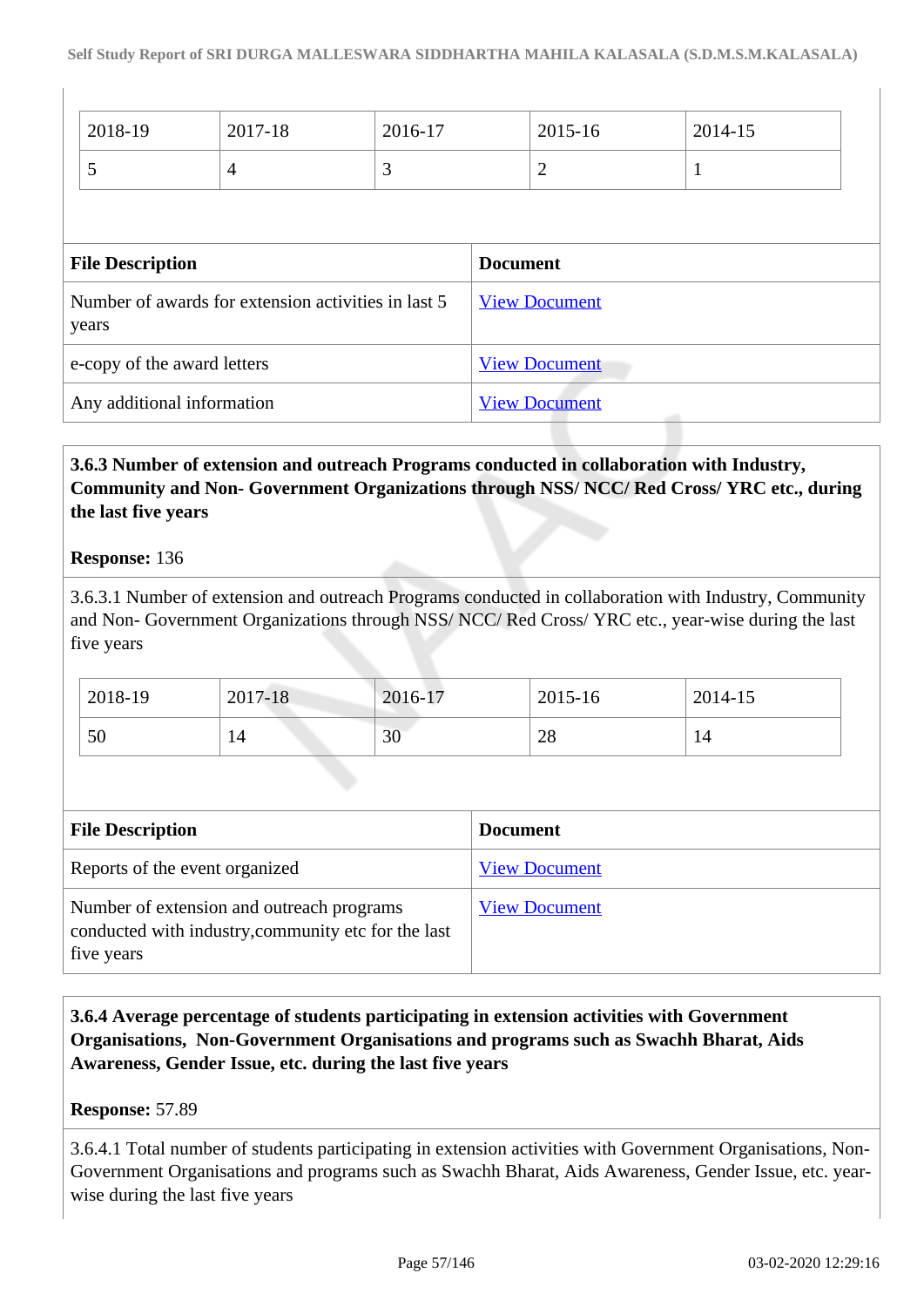| 2018-19                 | 2017-18 | 2016-17 |                 | 2015-16              | 2014-15 |
|-------------------------|---------|---------|-----------------|----------------------|---------|
| 1235                    | 800     | 1463    |                 | 1265                 | 1071    |
|                         |         |         |                 |                      |         |
| <b>File Description</b> |         |         | <b>Document</b> |                      |         |
| Report of the event     |         |         |                 |                      |         |
|                         |         |         |                 | <b>View Document</b> |         |

# **3.7 Collaboration**

 $\overline{\phantom{a}}$ 

|                         |                                                  |         |                      | 3.7.1 Number of Collaborative activities for research, faculty exchange, student exchange per year      |
|-------------------------|--------------------------------------------------|---------|----------------------|---------------------------------------------------------------------------------------------------------|
| <b>Response: 23.2</b>   |                                                  |         |                      |                                                                                                         |
|                         | wise during the last five years                  |         |                      | 3.7.1.1 Total number of Collaborative activities for research, faculty exchange, student exchange year- |
| 2018-19                 | 2017-18                                          | 2016-17 | 2015-16              | 2014-15                                                                                                 |
| 41                      | 18                                               | 26      | 22                   | 09                                                                                                      |
| <b>File Description</b> |                                                  |         | <b>Document</b>      |                                                                                                         |
| faculty etc             | Number of Collaborative activities for research, |         | <b>View Document</b> |                                                                                                         |
| Copies of collaboration |                                                  |         | <b>View Document</b> |                                                                                                         |

### **3.7.2 Number of linkages with institutions/industries for internship, on-the-job training, project work, sharing of research facilities etc. during the last five years**

**Response:** 193

3.7.2.1 Number of linkages for faculty exchange, student exchange, internship, field trip, on-the-job training, research, etc year-wise during the last five years

| 2018-19 | 2017-18 | 2016-17 | 2015-16 | 2014-15 |
|---------|---------|---------|---------|---------|
| 150     | رے      | 14      |         | ັ       |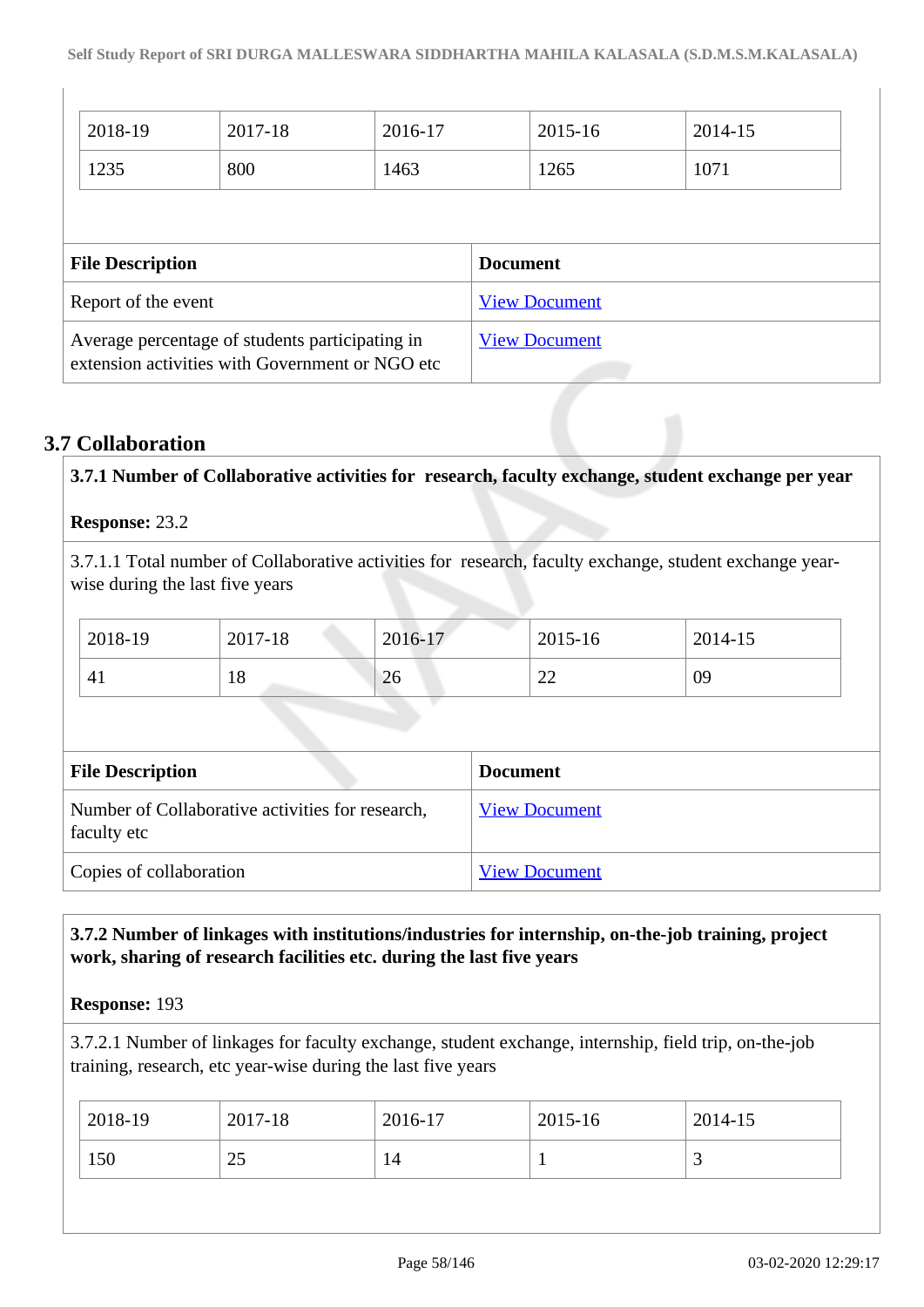| <b>File Description</b>                                            | <b>Document</b>      |
|--------------------------------------------------------------------|----------------------|
| e-copies of linkage related Document                               | <b>View Document</b> |
| Details of linkages with institutions/industries for<br>internship | <b>View Document</b> |

### **3.7.3 Number of functional MoUs with institutions of National/ International importance, Other Institutions, Industries, Corporate houses etc., during the last five years (only functional MoUs with ongoing activities to be considered)**

#### **Response:** 55

3.7.3.1 Number of functional MoUs with institutions of national, international importance, other universities, industries, corporate houses etc. year-wise during the last five years (only functional MoUs with ongoing activities to be considered)

| 2018-19 | 2017-18 | 2016-17     | 2015-16 | 2014-15              |
|---------|---------|-------------|---------|----------------------|
| 18      | 10      | $\mathbf o$ |         | 1 <sub>2</sub><br>∸∸ |

| <b>File Description</b>                                                                                                                     | <b>Document</b>      |
|---------------------------------------------------------------------------------------------------------------------------------------------|----------------------|
| e-copies of the MoUs with institution/industry/<br>corporate house                                                                          | <b>View Document</b> |
| Details of functional MoUs with institutions of<br>national, international importance, other universities<br>etc during the last five years | <b>View Document</b> |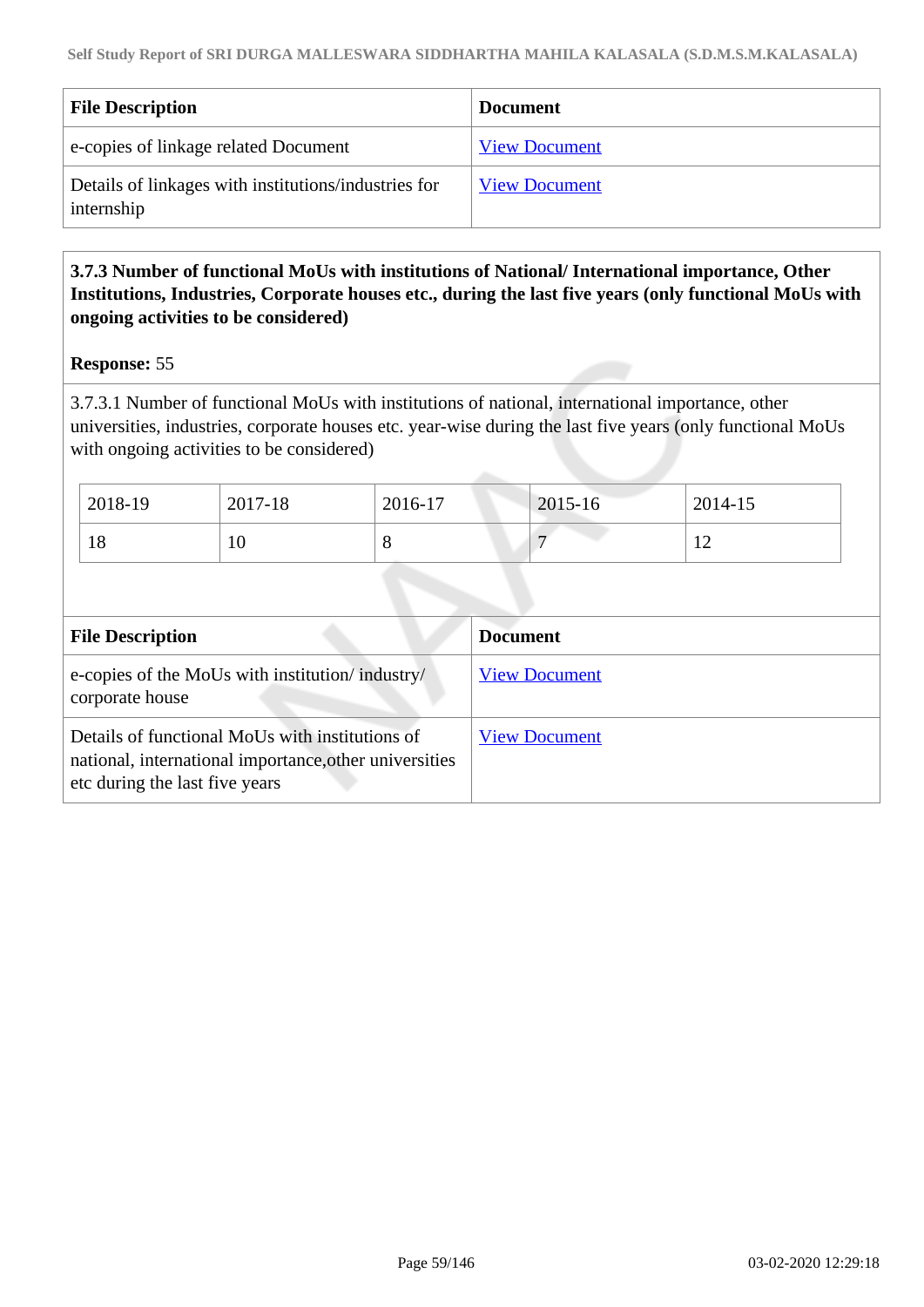# **Criterion 4 - Infrastructure and Learning Resources**

# **4.1 Physical Facilities**

 **4.1.1 The institution has adequate facilities for teaching - learning. viz., classrooms, laboratories, computing equipment, etc**

### **Response:**

The college has procedures to create and continuously enhance the infrastructure in the form of Human Resources (Teachers, Technical and Administrative staff), Laboratory Equipment, Built-up Space and Learning Resources. The college has required number of Classrooms, Laboratories, Seminar Hall, Webinar Hall and e-Classrooms to conduct academic activities. All the Departments are well equipped with computing resources (Computer, Scanner & Printer) and Departmental Library.

The college building is in U–shape and consists of three blocks namely Sadhana, Spandana & Srujana with a plinth area of 1,82,000 Sq. feet accommodating 62 adequate, well ventilated and lighted Classrooms, Staff Rooms, Library and Laboratories and 42 Rest Rooms (All blocks are with ground + three floors).

The English Lab with 50 computers equipped with head phones is a great boon to English Language Learners. The campus area is 8.22 acres, Playground area is 48,000 Sq.ft, and the plinth area of building accommodation is 2,39,226.59 Sq.ft. (22224.09 Sq.mts). The Seminar Hall, Media Rooms and Computer Centre are utilized by students to the maximum. The seminar hall is also used as the venue for many seminars and meets organized by Rotary Club, Lions Club, Vasavya Mahila Mandali, Inner Wheel Club etc. It is also used as the venue for Exhibitions and Art Competitions conducted by Orphanages like, SKCV Trust, Ammavadi, Saiprema (A home for differently abled children).

There are 7 Computer Laboratories. (1 Computer Lab for B.Com students, 1 Lab for Non-Computer students, 1 English Language Lab & 4 Labs for B.Sc. students). Total Computers in the Laboratories are 420.

- There are 33 LCD Projectors, 4 Slide Projectors and 1 OHP in the college to facilitate effective teaching.
- There are two generators of 120 KV and 8 KV.
- Two sheds with a plinth area of 50,000 Sq.ft are provided to the staff & students to park their vehicles.
- Public Address System is provided to communicate necessary information immediately to the students and staff.
- 35 C.C cameras are arranged on the campus to maintain security.
- Reverse Osmosis Plants are installed to provide pure drinking water on the campus.
- Lift facility for faculty and differently abled students.
- Computer Centre is established in the Library for net browsing purpose.
- Biometric System for Staff to check the punctuality.
- Canteen with a plinth area of 2400 sq.ft caters to the needs of staff and students and supply food at reasonable prices.
- There are two Open Air Stages, one Indoor Stadium and one Gymnasium.
- Central Instrumentation Laboratory, Digital Classrooms and Lecture Capturing System (LCS) are provided.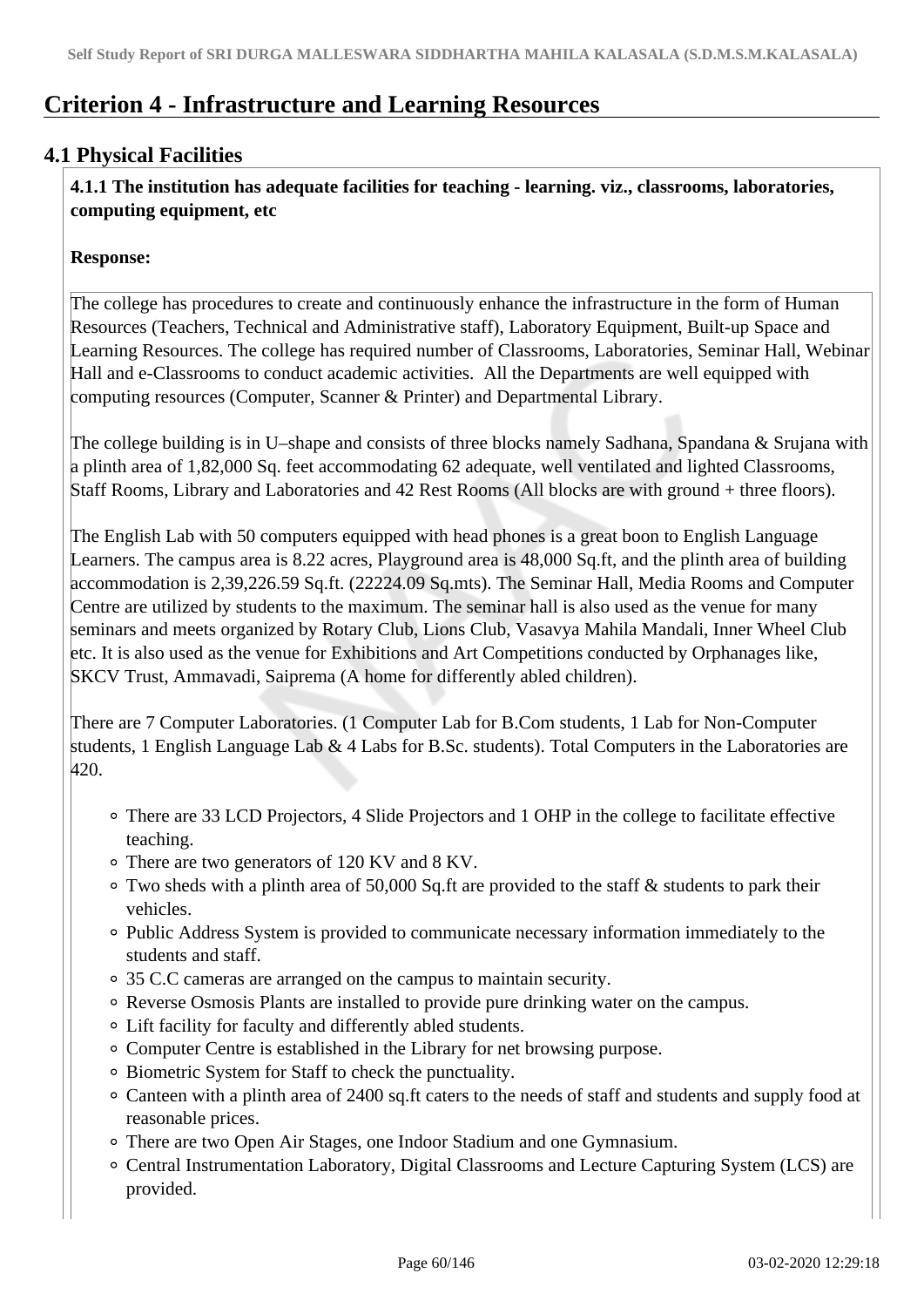- E-Classroom, English Laboratory, Net Resource Centre, Skill Development Centre and Entrepreneur Development Cell are established.
- Botanical Garden, Green House, Square Foot Garden and Drip Irrigation System exist on the campus.
- Vermicomposting Unit, Waste Management and Rainwater Harvesting Pits are available.

Two big stages are available to felicitate the students to practice and perform cultural events.

| <b>File Description</b>         | <b>Document</b>      |  |  |  |
|---------------------------------|----------------------|--|--|--|
| Any additional information      | <b>View Document</b> |  |  |  |
| Link for Additional Information | <b>View Document</b> |  |  |  |

### **4.1.2 The institution has adequate facilities for sports, games (indoor, outdoor),gymnasium, yoga centre etc., and cultural activities**

### **Response:**

The Institute believes in the statement "Physical Health is the foundation for Mental Health".

### **SPORTS & GAMES:**

The open play ground, spread over 3 acres on the college campus supports a wide variety of Sports and Games with relevant courts. The Physical Directress identifies the inherent talents among the students, motivates and trains them in various Sports and Games. Students are formed into teams and trained to participate in the tournaments organized by the college and at University, Zonal, State, National and International levels. The college organizes competitions in Sports and Games on various occasions apart from the college Annual Day celebrations. The winners are duly awarded with Certificates and Medals. As a token of appreciation for the skills and achievements of the students, several sponsors donate Track shoes, T-Shirts and expenses for special training of students. Students won several Gold, Silver and Bronze medals in various events over the years.

The physical and infrastructure facilities available for the sports and Physical Education Centre are-

- Play fields for Volleyball, Hand Ball, Net Ball, Ball Badminton, Kho-Kho and Kabaddi events and indoor games like Table Tennis, Chess and Carroms.
- Running track for Long Jump, High Jump Pits, Shot Put, Discus Throw and Javelin Throw areas.
- Gymnasium with Treadmill, Elliptical Magnetic Bike, A.V.Bench, Twister, Crazy Fit Massagers and Four Station GYM.

### **CULTURAL**

The Cultural Committee plays a pivotal role in encouraging talented students to participate in cultural events and competitions at the Local, State, National and International Levels. The Committee provides training in indigenous Folk Arts, Folk Orchestra, Dance Forms like Tappetagullu, Tribal Dances etc.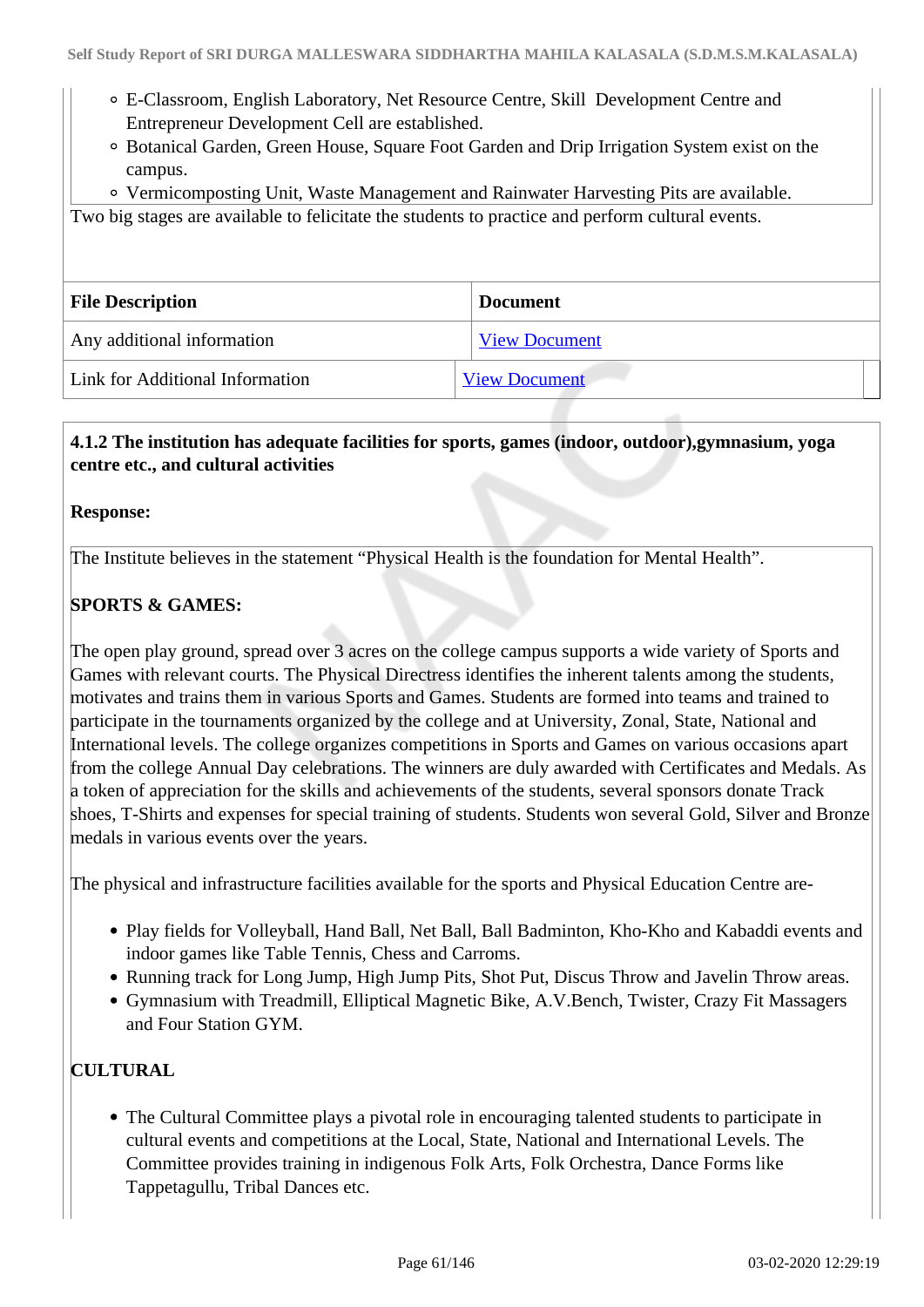- The Committee maintains a Costume Gallery. Special Awards and Scholarships are instituted to the students who excel in cultural events.
- Separate rooms are provided to practice on various Folk instruments collected from different parts of Andhra Pradesh like Dappu, Thudumu, Thasa, Flute, Jamuku, Pillanngrovy etc.
- A Seminar Hall and a Webinar Hall are provided to arrange Guest Lectures by eminent people from different places.
- A Big Shed is exclusively allotted to make and arrange stage properties for Drama and Orchestra.
- Seminar Hall is also used to practice the Western Orchestra Band.
- A good number of Western Musical Instruments are purchased.
- A Cultural Gallery is maintained in which costumes used for various items like Mime, Skit, Drama and Dance and various musical instruments are displayed.
- Professional teachers train the students for one month every year to participate in University, South Zone and National Youth Festivals and other Government Programmes.

### **YOGA**

- To strike a balance between the Physical, Intellectual and Emotional quotients of the students, the college introduced Yoga for staff and students.
- The college celebrates International Yoga Day on 21st of June every year to inculcate the Spirit of Yoga among the Youth.
- The specially appointed Yoga teachers train them in the Seminar Hall and Cellar of Hostel-2.

| <b>File Description</b>         | <b>Document</b>      |
|---------------------------------|----------------------|
| Any additional information      | <b>View Document</b> |
| link for additional information | <b>View Document</b> |

### **4.1.3 Percentage of classrooms and seminar halls with ICT - enabled facilities such as smart class, LMS, etc**

#### **Response:** 50.77

4.1.3.1 Number of classrooms and seminar halls with ICT facilities

Response: 33

| <b>File Description</b>                                               | <b>Document</b>      |
|-----------------------------------------------------------------------|----------------------|
| Number of classrooms and seminar halls with ICT<br>enabled facilities | <b>View Document</b> |
| Any additional information                                            | <b>View Document</b> |
| Link for additional information which is optional                     | <b>View Document</b> |

### **4.1.4 Average percentage of budget allocation, excluding salary for infrastructure augmentation**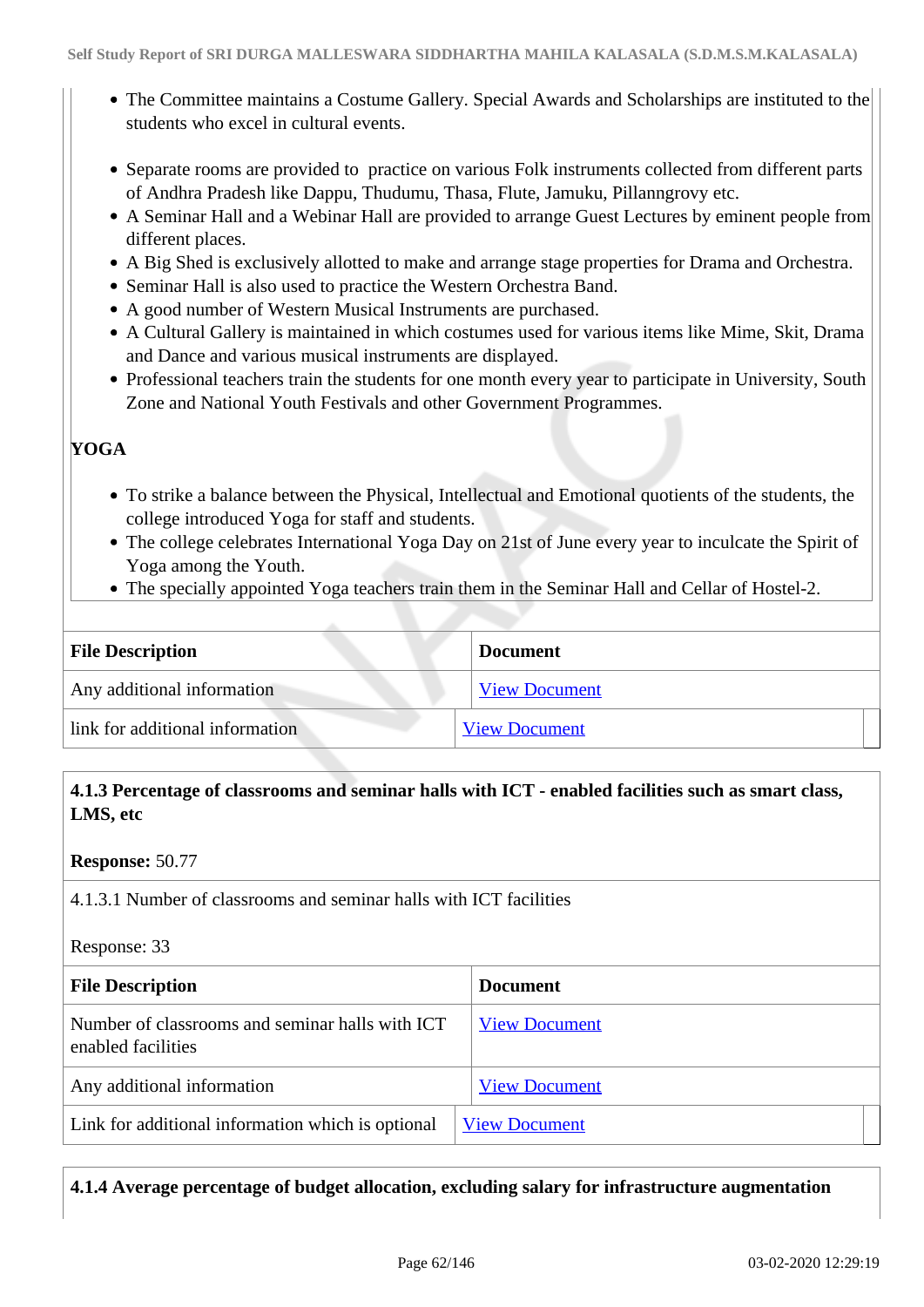### **during the last five years.**

### **Response:** 58.22

4.1.4.1 Budget allocation for infrastructure augmentation, excluding salary year-wise during the last five years (INR in Lakhs)

| 2018-19                 | 2017-18 | 2016-17 | 2015-16         | 2014-15 |
|-------------------------|---------|---------|-----------------|---------|
| 139                     | 88      | 141     | 147             | 77      |
|                         |         |         |                 |         |
|                         |         |         |                 |         |
| <b>File Description</b> |         |         | <b>Document</b> |         |

### **4.2 Library as a Learning Resource**

### **4.2.1 Library is automated using Integrated Library Management System (ILMS)**

### **Response:**

The objective of the Learning Resource Centre is to provide information services and access to bibliographic and full text digital as well as printed resources to support the informational need of the institution in an appropriate and comfortable environment.

It consists of double decker iron racks with books arranged subject wise and number wise. Display boards are also arranged to guide the users. At present there are a total of 46,175 books including Reference Books, Text Books, Journals, and Magazines. It is well equipped with all modern facilities including eresources. It has evolved into a full-fledged Digital Library equipped with necessary equipment in order to provide various digital library services. It is fully automated with Integrated Library Management Software version 3.1.5. This software provides UNICODE based multilingual support for Indian and Foreign Languages.

The LRC comprises 7 sections namely lending, circulation, reading, reference, Digital Library, Reprography and Stack Area sections. Barcode Technology is used in transactions. The LRC has registered member ship with N-LIST, NDL, DEL-NET to extend its services by providing e-resources to staff and students.

Library Facilities:

- Library if fully automated on-line public access catalogue (OPAC) is provided to search for information through Author, Subject, Title, ISBN, Keywords, etc to know the status or availability of the book and checking user holdings, request for reservations, etc.,
- 14 computers are provided to access the e-resources N-List etc.
- UG Library is having e-resources Hub with Wi-Fi connectivity
- Separate cubicles for staff.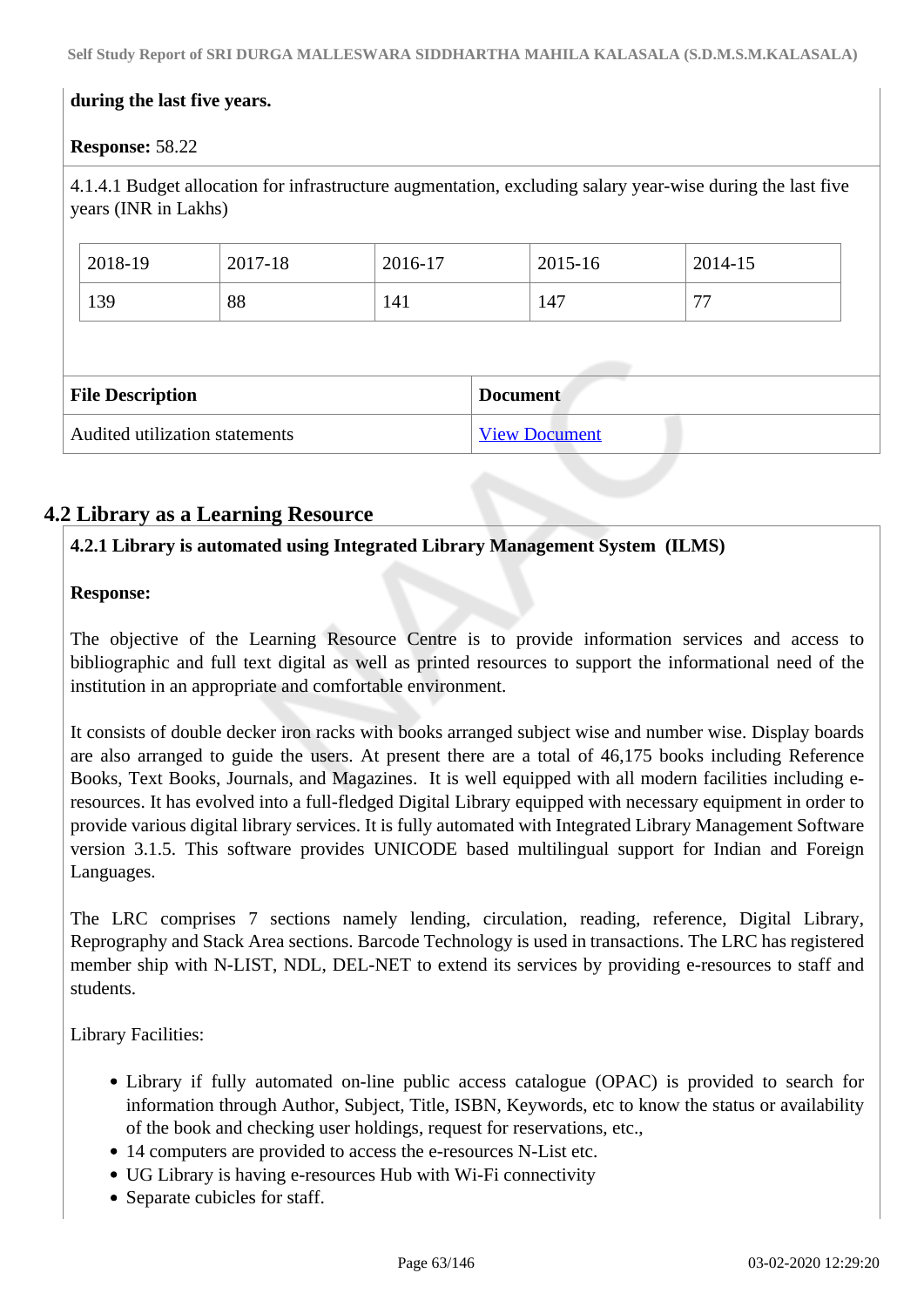- E-resources: N-List 300 registered users utilizing N-List facility regularly
- In house/remote access to e-resources: library provides facility of in-house and remote access to the e-resources for the benefit of users
- INFLIBNET Facility: Library is a member of N LIST INFLIBNET-UGC
- Know your Library: An orientation programme for the fresher's to enable easy access and quick information retrieval.
- Library Department organized activities like Know your college and Library, quiz, Book Hunt, Competitions, learning of Bagavadgita , Paper presentation, Literacy Day, Women's Day.
- National Library Week (14-20) conducts book exhibition regularly
- Updated list of E-Resources/Digital resources/Databases are made available onlife/offline. Alerts on competitive exams
- Book Bank facility for SC/ST and economically backward classes.

At present the following facilities are available with the LRC

- LAN, Internet facility
- Digital Library facility
- Photo copying facility
- Educational CDs/DVDs
- Journals/ Magazines Archive facility
- Wi-fi facility
- On line data base access facility
- INFLIBNET N LIST e- resources
- DELNET e-resources
- NDL e-resources
- Webpage facility
- Orientation facility

In addition to the above services, The AutoLib has been installed with the various library modules such as acquisition system, cataloguing system, ciruclation system, serials control system, CCTV Cameras are installed. Bar Code technology is used for the library operations.

| <b>File Description</b>         | <b>Document</b>      |
|---------------------------------|----------------------|
| Any additional information      | <b>View Document</b> |
| link for additional information | <b>View Document</b> |

### **4.2.2 Collection of rare books, manuscripts, special reports or any other knowledge resource for library enrichment**

#### **Response:**

The rare books are maintained specially by periodical fumigation. Though these books are not under circulation, users can access these books by using ID card in the Library. The list of rare books is provided in the college web site.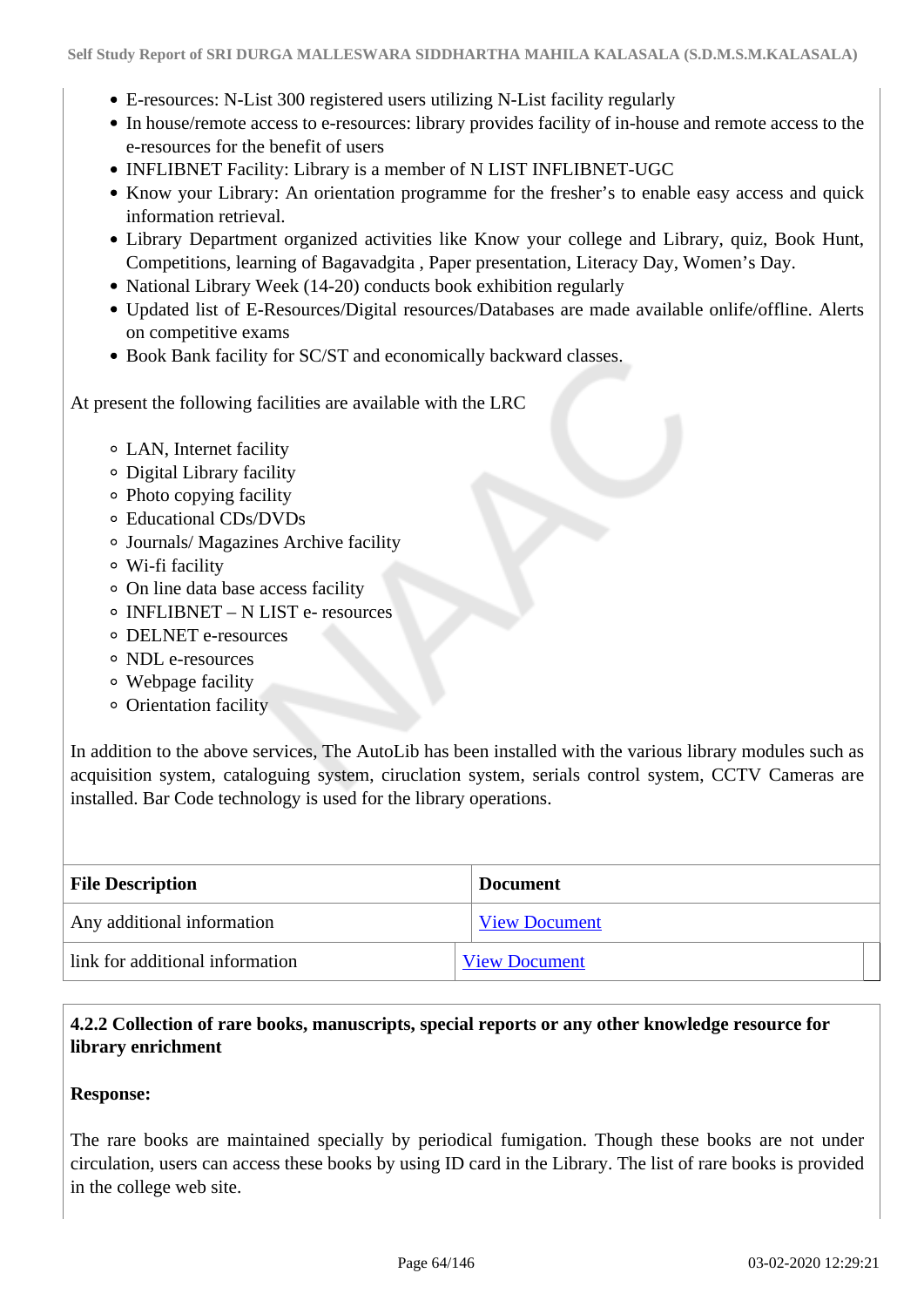### **Manu Scripts :**

- 1.Andhra Maha Bharatham- Tikkana.
- 2.Harivamsamu- I & II- Yerrapragada.
- 3.Seshadharamu- Siva Raju Siddhi Raju.
- 4.Ranganadha Ramayanamu

| $\vert$ 1      | ENCYCLOPEDIA BELZER,                        |                                       | Marcel Dekker |   |
|----------------|---------------------------------------------|---------------------------------------|---------------|---|
|                | <b>COMPUTERHOLZMAN</b><br>OF                |                                       |               |   |
|                | <b>SCIENCE</b><br><b>AND</b>                |                                       |               |   |
|                | <b>TECHNOLOGY</b>                           |                                       |               |   |
| $\overline{2}$ | <b>RING</b>                                 | THEORY: ELDRIDGE, S. K. Marcel Dekker |               |   |
|                | <b>PROCEEDINGS</b>                          |                                       |               |   |
|                | <b>THE</b><br><b>OHIO</b><br>OF             |                                       |               |   |
|                | UNIVERSITY CO                               |                                       |               |   |
| $\beta$        | CRASSULACEAN KLUGE,                         |                                       | Springer      |   |
|                | <b>ACID</b>                                 |                                       |               |   |
|                | <b>METABOLISM:</b>                          |                                       |               |   |
|                | <b>ANALYSIS OF AN</b>                       |                                       |               |   |
|                | <b>ECOLO</b>                                |                                       |               |   |
| $\vert 4$      | WATER                                       | ANDCIACCIO,                           | Marcel Dekker | 1 |
|                | WATER                                       |                                       |               |   |
|                | <b>POLLUTION</b>                            |                                       |               |   |
|                | <b>HANDBOOK</b>                             |                                       |               |   |
|                | (VOLUME-3)                                  |                                       |               |   |
| 5              | <b>LIBRARY</b>                              | SALMON,                               | Marcel Dekker |   |
|                | <b>AUTOMATION</b>                           |                                       |               |   |
|                | <b>SYSTEMS</b>                              |                                       |               |   |
|                | (BOOKS)<br>IN                               |                                       |               |   |
|                | <b>LIBRARY AND I</b>                        |                                       |               |   |
| 6              | <b>CALCULUS</b>                             | INCORWIN,                             | Marcel Dekker |   |
|                | <b>VECTOR SPACES SZCZARB</b>                |                                       |               |   |
| 17             | <b>JORDAN</b>                               | SPRINGER, T. A.                       | Springer      |   |
|                | ALGEBRAS AND                                |                                       |               |   |
|                | <b>ALGEBRAIC</b>                            |                                       |               |   |
|                |                                             |                                       |               |   |
| $\sqrt{8}$     | <b>GROUPS</b>                               |                                       |               |   |
|                | ECONOMETRICS-DHRYMES,<br><b>STATISTICAL</b> |                                       | Springer      |   |
|                | <b>FOUNDATIONS</b>                          |                                       |               |   |
|                | <b>AND APPLICAT</b>                         |                                       |               |   |
| 9              |                                             |                                       |               |   |
|                | <b>INTRODUCTORY DHRYMES,</b>                |                                       | Spronger      |   |
|                | <b>ECONOMETRICS</b>                         |                                       |               |   |
|                | FIELDWORK,                                  |                                       |               |   |
|                | <b>REGULATION</b>                           |                                       |               |   |
| $ 10\rangle$   | <b>CANCER</b>                               | H.M. ED. PINEDO Excerp0tanal          |               |   |
|                | <b>CHEMOTHER</b>                            |                                       |               |   |
| 11             | <b>FOUNDATIONS</b>                          | <b>J. B. STENLAKE</b>                 | Athlone press |   |
|                | <b>MOLECULAR</b><br>OF                      |                                       |               |   |
|                |                                             |                                       |               |   |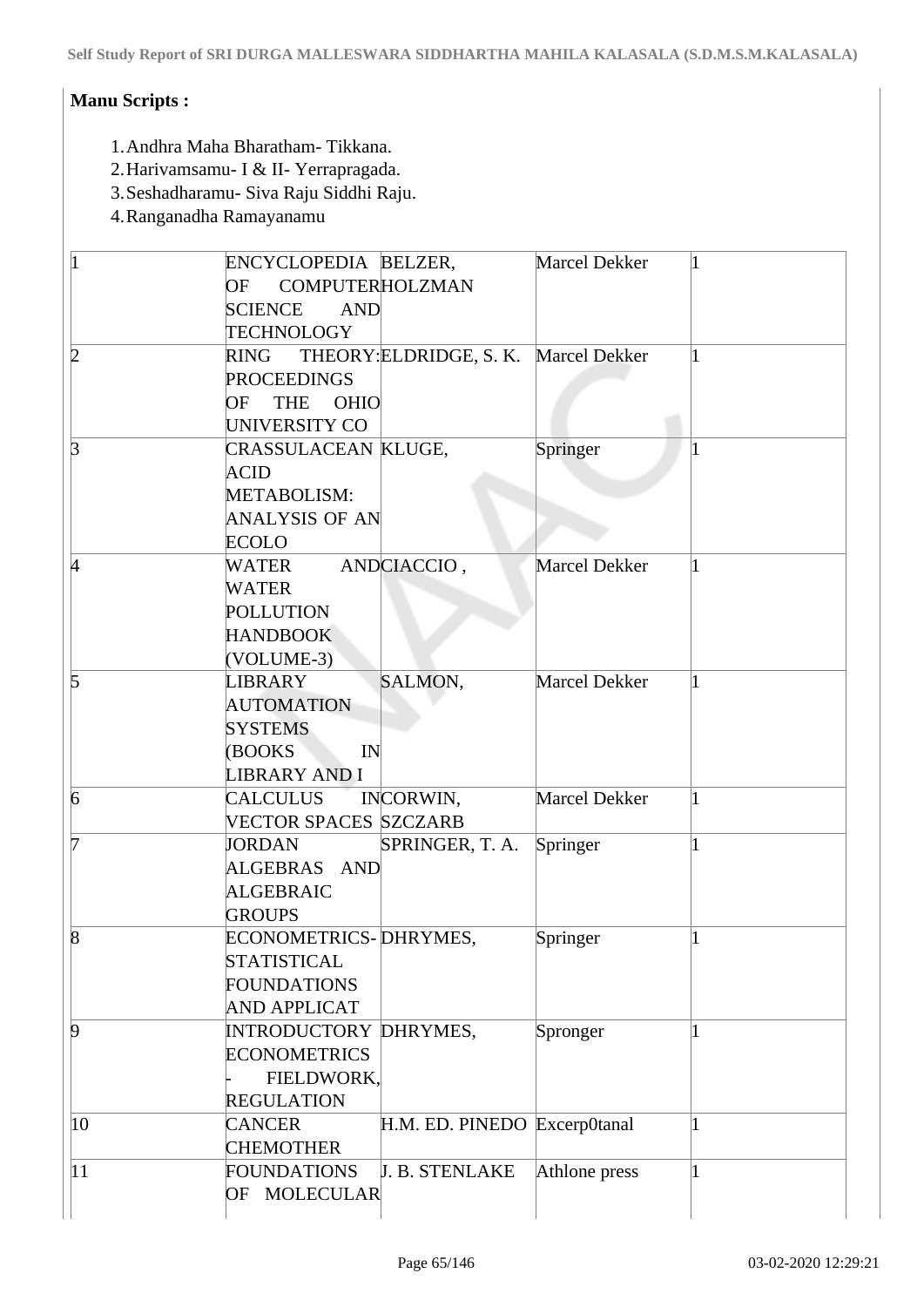|              | PHARMACOLOG                                        |               |             |
|--------------|----------------------------------------------------|---------------|-------------|
|              | Y: THE CHEMICA                                     |               |             |
| $ 12\rangle$ | GAS CLEANINGMARCHELLO,                             | Marcel Dekker |             |
|              | <b>AIR</b><br><b>FOR</b>                           |               |             |
|              | <b>QUALITY</b>                                     |               |             |
|              | <b>CONTROL</b>                                     |               |             |
|              | <b>CHEMICAL PR</b>                                 |               |             |
| 13           | CHANG,<br><b>MAGNETIC-</b>                         | Marcel Dekker | 1           |
|              | <b>BUBBLE</b>                                      |               |             |
|              | <b>MEMORY</b>                                      |               |             |
|              | <b>TECHNOLOGY</b>                                  |               |             |
| 14           | J.E. ZAJIC, W.A<br>HIGHLY                          | Marcel Dekker | 1           |
|              | <b>HAZARDOUS</b>                                   |               |             |
|              | <b>MATERIALS</b>                                   |               |             |
|              | <b>SPILLS</b><br><b>AND</b>                        |               |             |
|              | <b>EMERGENCY PL</b>                                |               |             |
| 15           | JOHN HERBERTBlackwell<br>IMMUNOLOGY                |               |             |
|              | FOR STUDENTSHU                                     |               |             |
|              | <b>OF MEDICINE</b>                                 |               |             |
| 16           | COLOURM ZATOUROFF,<br>$\overline{A}$               | Wolfe         | 1           |
|              | <b>ATLAS</b><br>OF                                 |               |             |
|              | PHYSICAL SIGNS                                     |               |             |
|              | <b>GENERAL</b><br>IN                               |               |             |
|              | <b>MEDICI</b>                                      |               |             |
| 17           | <b>LOUIS</b><br><b>ARY</b><br>MYOCARDIAL           |               |             |
|              | <b>INFARCTION: ELGOLDB</b>                         |               |             |
|              | <b>ECTROCARDIOG</b>                                |               |             |
|              | <b>RAPHIC DIFFER</b>                               |               |             |
| 18           | PAEDIATRIC NEUKENNETH                              | F.Cvmosdy     |             |
|              | ROMUSCULAR SWAI                                    |               |             |
|              | <b>DISEASES</b>                                    |               |             |
| 19           | <b>ADVANCES IN CJ. CALVIN GIDDI Marcel Dekker</b>  |               |             |
|              | <b>HROMATOGRAP</b>                                 |               |             |
|              | HY (ADVANCES                                       |               |             |
|              |                                                    |               |             |
|              | IN                                                 |               |             |
|              | <b>CHROMATOGR</b>                                  |               |             |
| 20           | INTRODUCTION MARVIN                                | Marcel Dekker | 1           |
|              | MODERNMARCUS,<br>TO                                |               |             |
|              | ALGEBRA                                            |               |             |
| 21           | ADVANCES IN CJ. CALVIN GIDDI Marcel Dekker         |               | 1           |
|              | <b>HROMATOGRAP</b>                                 |               |             |
|              | HY                                                 |               |             |
| 22           | JOSEPH D. BRAI Marcel Dekker<br><b>RESPIRATORY</b> |               | 1           |
|              | <b>DEFENSE</b>                                     |               |             |
|              | <b>MECHANISMS</b>                                  |               |             |
| 23           | GROENEVELD,<br>AN                                  | Marcel Dekker | $\mathbf 1$ |
|              | <b>INTRODUCTION</b>                                |               |             |
|              | TO PROBABILITY                                     |               |             |
|              |                                                    |               |             |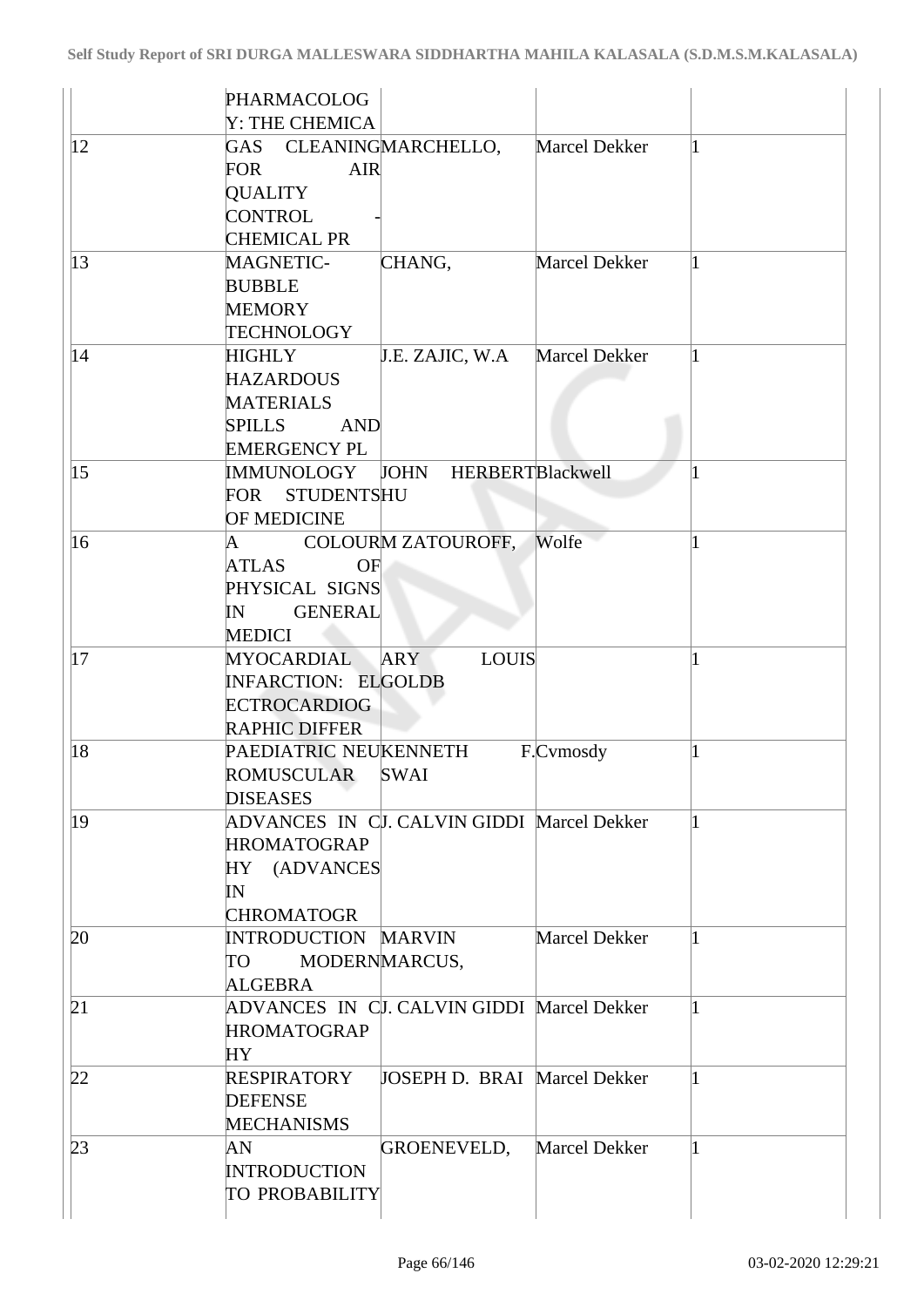|    | AND STATISTICS<br><b>USIN</b>                                                                                             |                                                           |
|----|---------------------------------------------------------------------------------------------------------------------------|-----------------------------------------------------------|
| 24 | <b>OPERATIONS</b><br><b>ALBERT</b><br><b>HOLZM</b><br><b>RESEARCH</b><br><b>SUPPORT</b><br><b>METHODOLOGY</b><br>A DESIGN | G.Marcel Dekker                                           |
| 25 | ORGANIC PHOTOPADWA,<br>CHEMISTRY(BF4<br>U)                                                                                | Marcel Dekker<br>$\mathbf 1$                              |
| 26 | CULTUREDHARKNESS, COCKMtp<br>THE<br><b>ANDBU</b><br>CELL<br><b>INHERITED</b><br><b>METABOLIC</b><br><b>DISEASE</b>        |                                                           |
| 27 | MAY*S MANUALJAMES H. ALLEN, Rober Ekreger<br><b>THE</b><br>OF<br><b>DISEASES</b><br>OF<br>THE EYE                         | 1                                                         |
| 28 | CORRELATIVE NCHUSID,<br><b>EUROANATOMY</b><br><b>AND</b><br><b>FUNCTIONAL</b><br>NEUROLOGY                                | Maruzen                                                   |
| 29 | ANKAROUBI, MAX, Springer<br>K-THEORY:<br><b>INTRODUCTION</b><br><b>(CLASSICS</b><br>IN<br><b>MATHEMATICS</b>              |                                                           |
| 30 | MALONE,<br>SHAKESPEARE<br>PLAYS AND<br>21<br><b>POEMS</b><br><b>VOLUME SET</b>                                            | Ams press                                                 |
| 31 | <b>RELIABILITY</b><br>W.GRANT<br><b>HANDBOOK</b><br><b>IRESON,</b>                                                        | Mcgrawhill                                                |
| 32 | <b>CHEMICAL</b><br><b>GERSHON</b><br>TECHNICIANS*<br><b>SHUGA</b><br><b>READY</b><br><b>REFERENCE</b><br><b>HANDBOOK</b>  | <b>J</b> Springer                                         |
| 33 | The art of computerRonald E. Knutt<br>programming                                                                         | <b>Addison Wesley</b><br>1                                |
| 34 | <b>Blue Heaven</b><br>C.J.Box,                                                                                            | Readers<br>Digest, <sup>1</sup><br><b>Select Editions</b> |
| 35 | Fredrick forsyth<br>The Afghan                                                                                            | Readers<br>Digest, 1<br><b>Select Editions</b>            |
| 36 | Beach Holidays inOutlook Traveller<br>India                                                                               | Kodak<br>1                                                |
| 37 | Inside the IBM PC<br>Peter Norton                                                                                         | Hall<br>of <sub>1</sub><br>Prentice                       |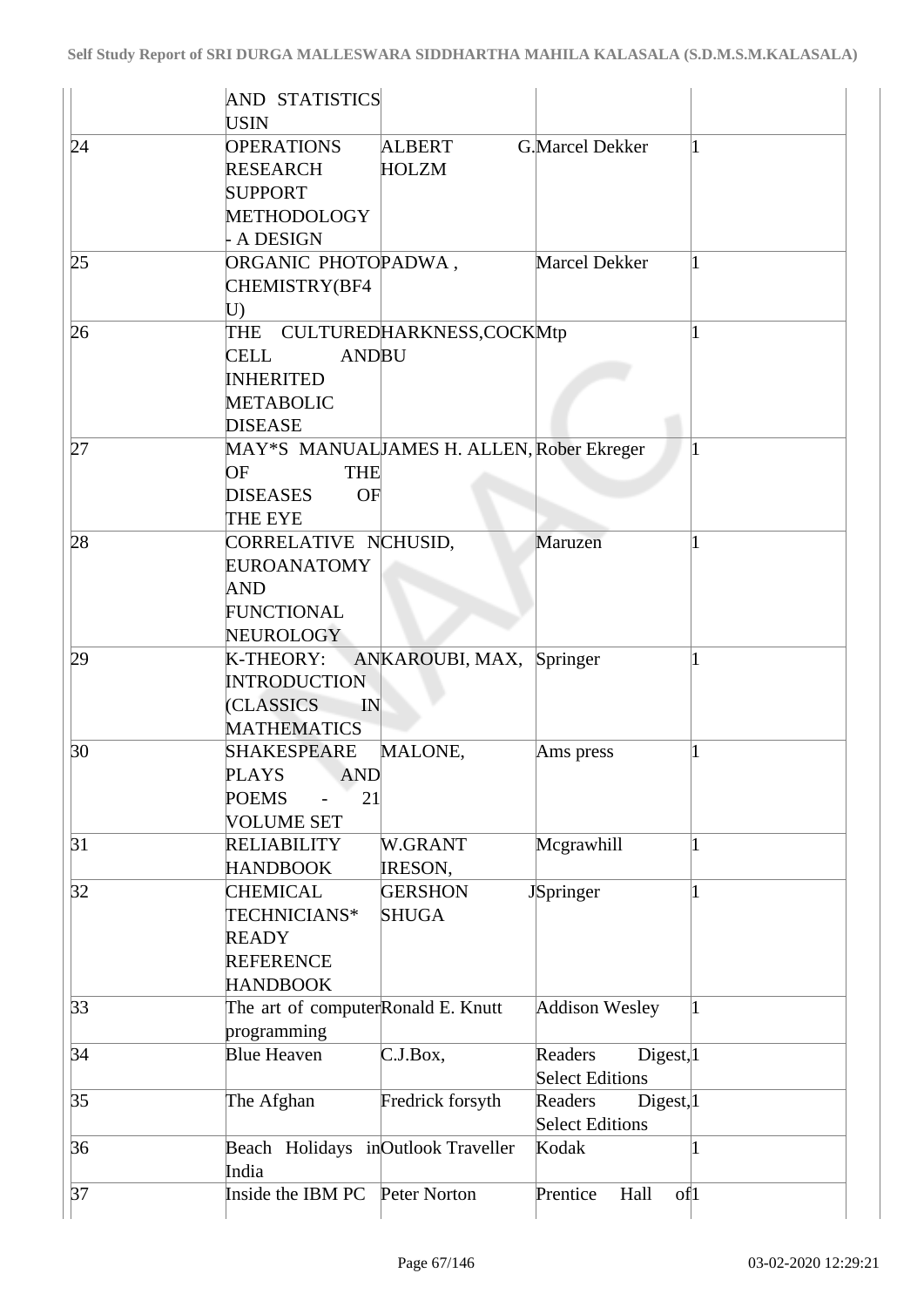| 38<br>39                   | Legacy<br>Continuity<br>Reforms in Andhra<br>Pradesh 1850-2000<br>Dialogue<br>Democracy | India<br>andVakulabharanam<br>Research<br>and <sub>1</sub><br>SocialRamakrishna<br>Resource<br>Centre.<br>Varni,<br>Samskar,<br>India<br>and A. Prasanna Kumar Centre for<br>Policy <sup>[1]</sup><br><b>Studies</b> |
|----------------------------|-----------------------------------------------------------------------------------------|----------------------------------------------------------------------------------------------------------------------------------------------------------------------------------------------------------------------|
| <b>File Description</b>    |                                                                                         | <b>Document</b>                                                                                                                                                                                                      |
| Any additional information |                                                                                         | <b>View Document</b>                                                                                                                                                                                                 |
|                            | link for additional information                                                         | <b>View Document</b>                                                                                                                                                                                                 |

| 4.2.3 Does the institution have the following                                        |                      |
|--------------------------------------------------------------------------------------|----------------------|
| 1.e-journals                                                                         |                      |
| 2.e-ShodhSindhu                                                                      |                      |
| 3. Shodhganga Membership                                                             |                      |
| 4.e-books                                                                            |                      |
| 5. Databases                                                                         |                      |
| Any 4 of the above                                                                   |                      |
| Any 3 of the above                                                                   |                      |
| Any 2 of the above                                                                   |                      |
| Any 1 of the above                                                                   |                      |
| <b>Response:</b> Any 4 of the above                                                  |                      |
| <b>File Description</b>                                                              | <b>Document</b>      |
| Details of subscriptions like e-journals,e-<br>ShodhSindhu,Shodhganga Membership etc | <b>View Document</b> |
| Any additional information                                                           | <b>View Document</b> |

# **4.2.4 Average annual expenditure for purchase of books and journals during the last five years (INR in Lakhs)**

**Response:** 5.92

4.2.4.1 Annual expenditure for purchase of books and journals year-wise during the last five years (INR in Lakhs)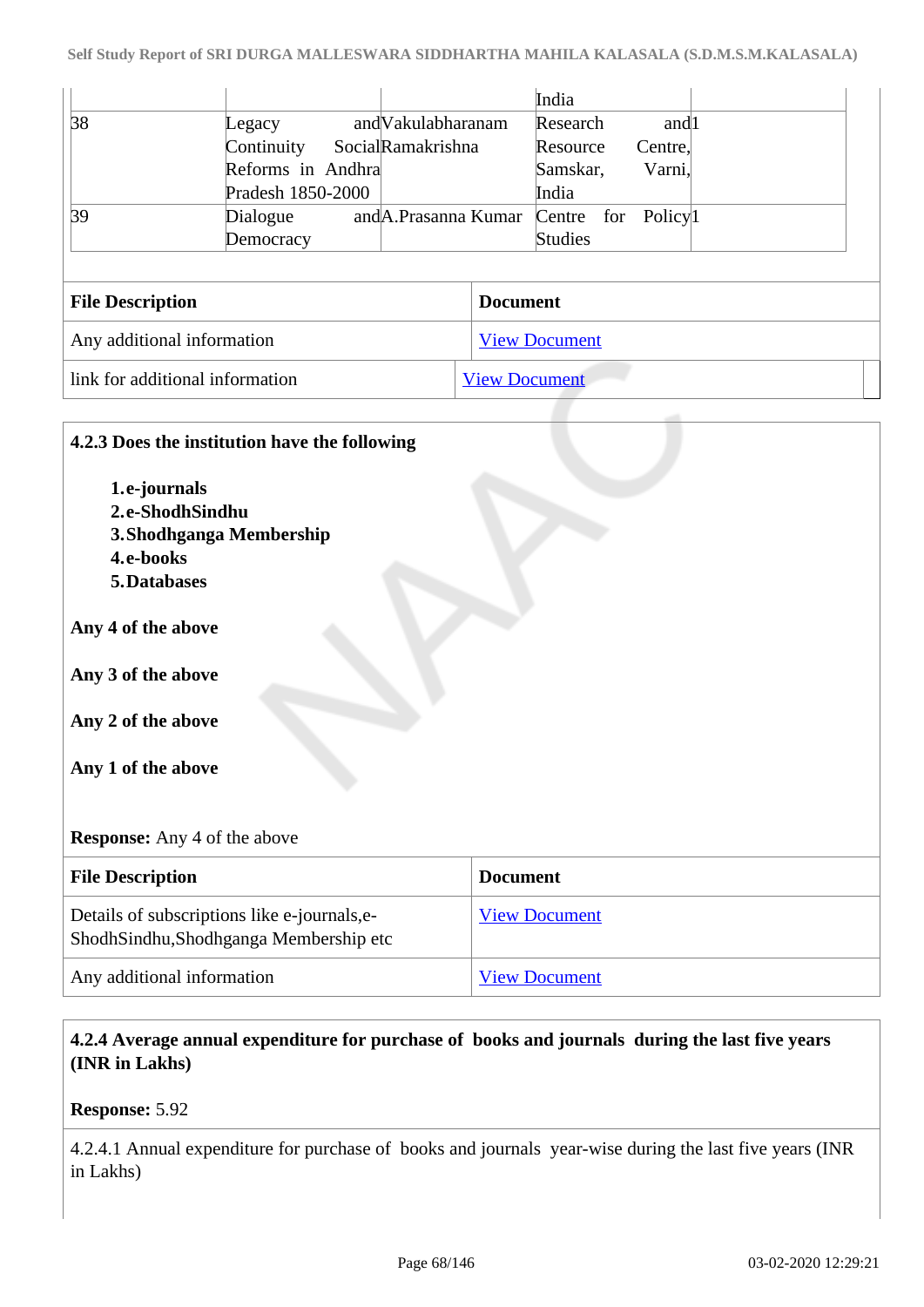| $2018-19$ | 2017-18 | 2016-17 | $2015 - 16$ | 2014-15 |
|-----------|---------|---------|-------------|---------|
| 13.54     | 6.22    | 3.09    | 3.24        | 3.50    |

| <b>File Description</b>                                                                        | <b>Document</b>      |
|------------------------------------------------------------------------------------------------|----------------------|
| Details of annual expenditure for purchase of books<br>and journals during the last five years | <b>View Document</b> |
| Audited statements of accounts                                                                 | <b>View Document</b> |
| Any additional information                                                                     | <b>View Document</b> |

| 4.2.5 Availability of remote access to e-resources of the library |                      |  |
|-------------------------------------------------------------------|----------------------|--|
| <b>Response:</b> Yes                                              |                      |  |
| <b>File Description</b>                                           | <b>Document</b>      |  |
| Any additional information                                        | <b>View Document</b> |  |

| 4.2.6 Percentage per day usage of library by teachers and students               |                      |
|----------------------------------------------------------------------------------|----------------------|
| <b>Response:</b> 16.18                                                           |                      |
| 4.2.6.1 Number of teachers and students using library per day over last one year |                      |
| Response: 426                                                                    |                      |
| <b>File Description</b><br><b>Document</b>                                       |                      |
| Any additional information                                                       | <b>View Document</b> |

# **4.3 IT Infrastructure**

**4.3.1 Institution frequently updates its IT facilities including Wi-Fi**

### **Response:**

The Institution frequently updates IT facilities including Wi-Fi from time to time. There are **420 Computers** in the Institution. The Institution modernizes the Laboratories by upgrading the existing software, hardware and electrical accessories.

The campus is connected with 2 broadband connections providing a 50 MBPS bandwidth Excel Broad band dedicated leased line and **30 MBPS** dedicated leased line through BSNL under NME-ICT – (National Mission on Education) which is a centrally Sponsored Scheme to leverage the potential of ICT in teaching and learning process for the benefit of all the learners in Higher Education Institutions in any time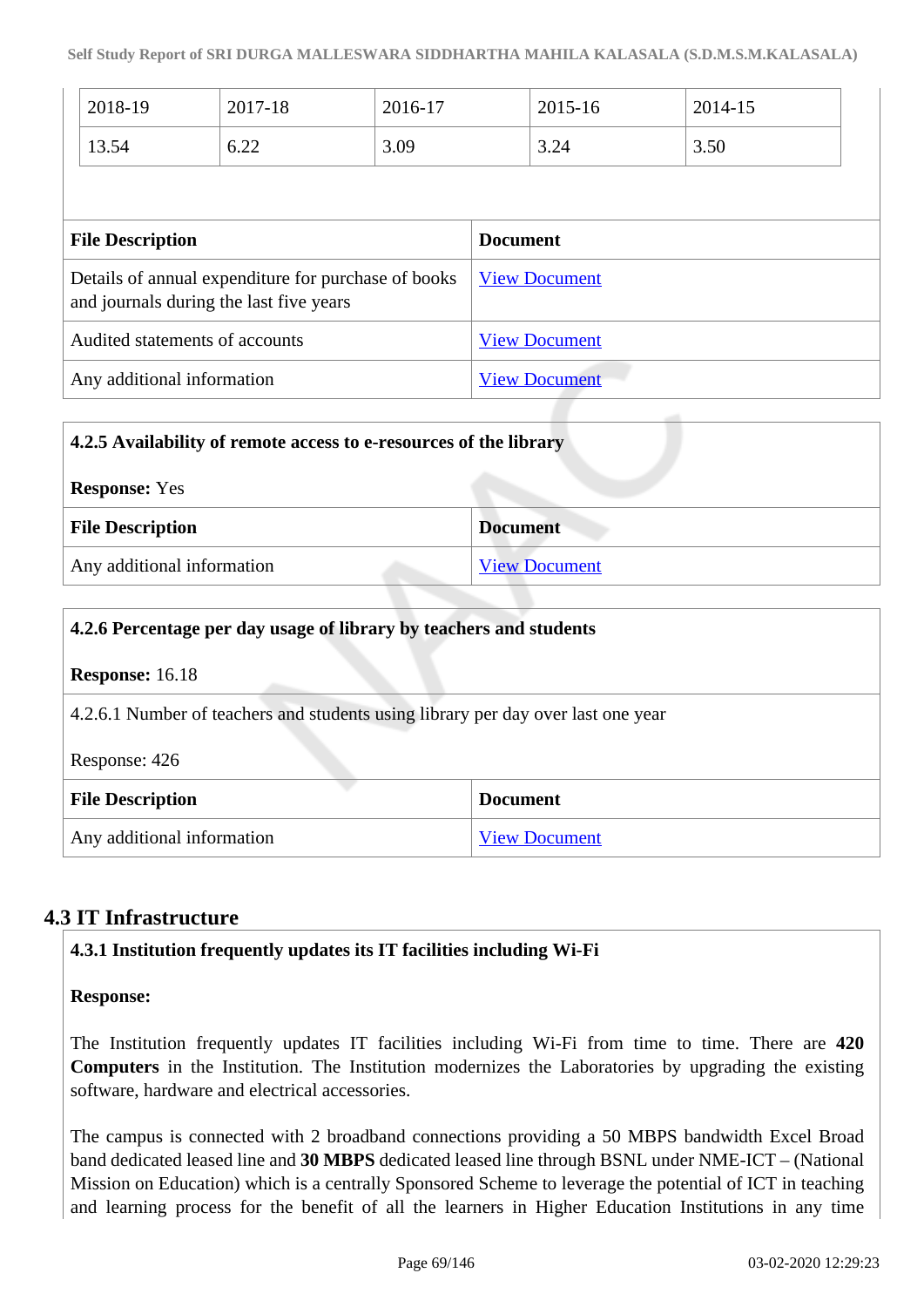anywhere mode.

The Institution has **Wi-Fi facility** with 5 Routers and 10 Access points. **Firewall** is installed to monitor information security.

**APSSDC** (Andhra Pradesh State Skill Development Corporation) Centre is established for students and is equipped with 30 Laptops and 30 Tablet PCs for Skill based Technical Training and Learning and providing facilities for online examinations to various competitive examinations.

The network has been upgraded and replaced with 25 (24 port) and 15 (16 port) extreme switches, 10 routers and 10 wireless access points, WLAN controller and DHCP. All the computers are connected with Local Area Network with Internet facility.

### **Details of campus computing facilities:**

**Servers:**

**1.HP PROLAINT ML350 SERVER GEN8** with Intel –Xeon Processor, 16GB RAM, HDD -1.2 TB SAS and

**2. HP PROLAINT ML350 SERVER GEN9** with Intel –Xeon Dual Processor, 64GB RAM, HDD -2 TB SAS connects all the Computer Labs and Administrative Office.

3.**HCL Server** Xeon Processor,4 GB RAM, HDD-500 GB

**4. HP Proliant ML10 Server** -Xeon,8GB Rram,3TB HDD at Library

- Internet facility
- LCD Projectors in Computer Labs
- LCD Projectors in Class Rooms
- Printers: Laser Printers
- LAN facility
- Wi-Fi Enabled Campus
- Others: Multipurpose Printer, Scanner, A/C, Network Switches, UPS, 125 KVA Generator set.

### **HARDWARE:**

Hardware up-gradation for each department is being carried out on a regular basis as per the requirements. Computer Systems have been replaced with advanced configurations/specifications with 4 GB / 8GB RAM, Intel - i3 and 500 GB hard drives.

### **SOFTWARE:**

Software available in Computer laboratories for students are

- $\bullet$  C & C++
- JAVA
- JDK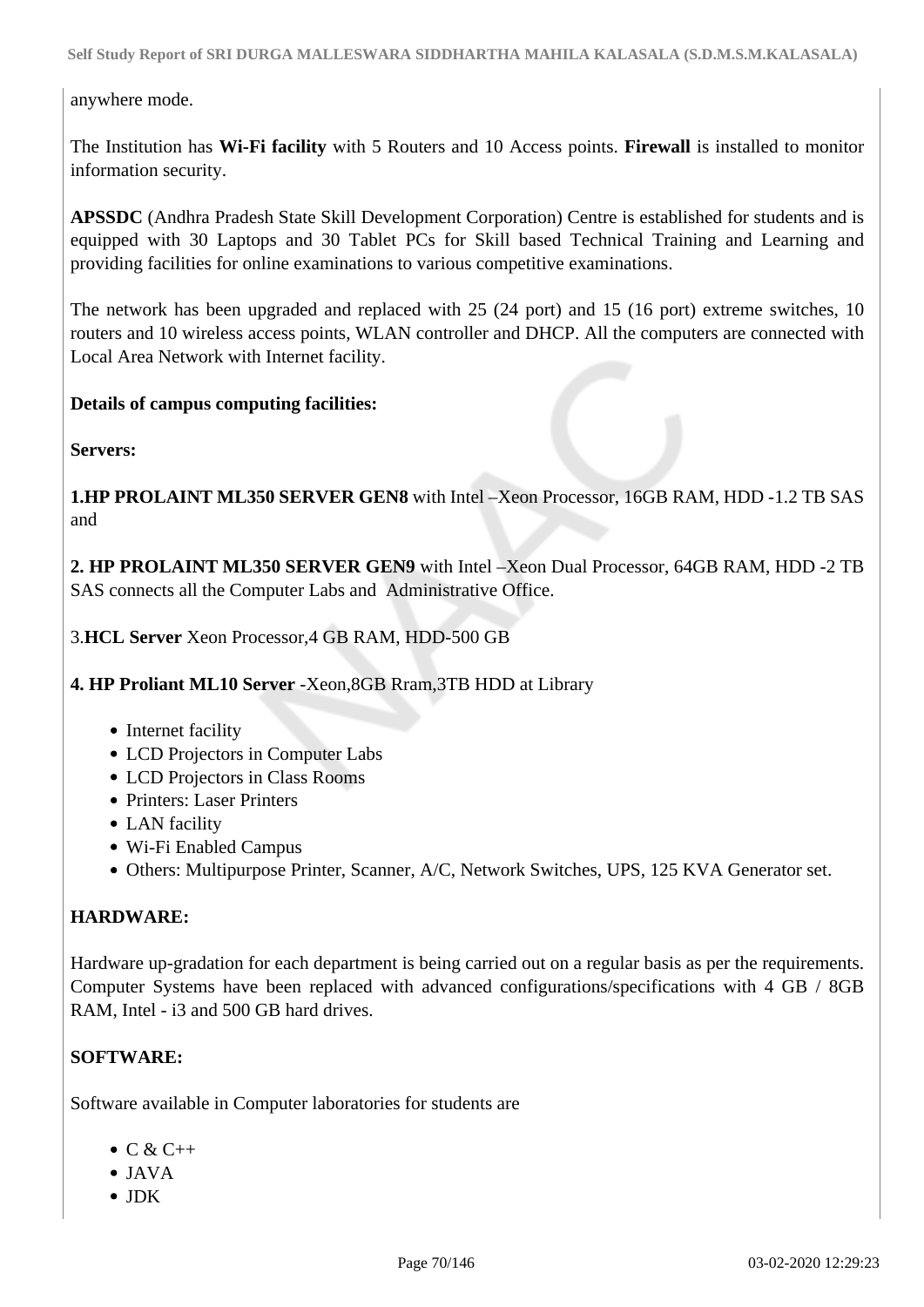- Oracle 11G
- Tally ERP 9
- Libre office
- $\bullet$  Gimp
- R Programming
- Android Studio
- Php
- Mysql
- Apache Web Server
- Hadoop
- SPSS

#### **OPERATING SYSTEMS:**

Annually the Operating system is updated in a phased manner.

- Linux.
- Microsoft Windows OS,
- Microsoft Office

**ANTIVIRUS: K7 Total Security** Antivirus is deployed through a centralized server and updated annually.

### **Updation of IT facilities in Office: LMS**

An automation software is developed by RMN InfoTech to carry out

- Enrolment and Allotment of Register Numbers
- Subject details with subject code
- Course wise Subject Allocation
- Nominal Roll Generation
- Examination Application Forms
- Hall Ticket Generation
- Reports Generation
- SMS Facility
- Consolidated Mark Sheet

**The up gradation of IT facilities:** Firewall for Wi-Fi – (2016), CCTV Camera (2014 – 2017), LCD Projectors (2015 – 2016, 2018-2019), Computers Purchased (2016 – 2019), Internet Bandwidth (2018) and LMS (2018) were installed.

| <b>File Description</b>         | <b>Document</b>      |
|---------------------------------|----------------------|
| Any additional information      | <b>View Document</b> |
| link for additional information | <b>View Document</b> |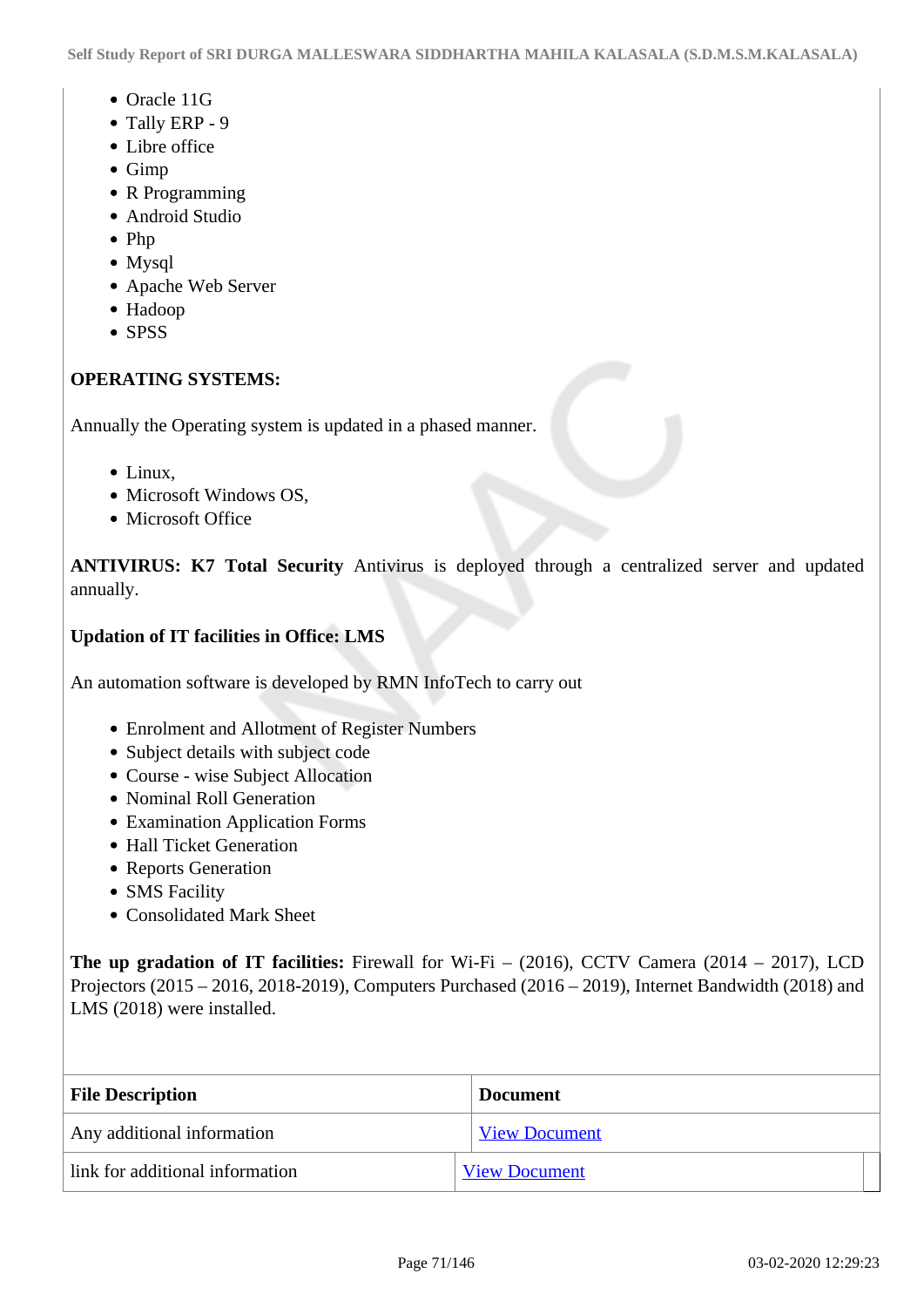| <b>Response: 7.05</b>                                |                                                                                  |
|------------------------------------------------------|----------------------------------------------------------------------------------|
| <b>File Description</b>                              | <b>Document</b>                                                                  |
| Any additional information                           | <b>View Document</b>                                                             |
| <b>?50 MBPS</b>                                      | 4.3.3 Available bandwidth of internet connection in the Institution (Lease line) |
|                                                      |                                                                                  |
| <b>35 MBPS - 50 MBPS</b><br><b>20 MBPS - 35 MBPS</b> |                                                                                  |

| <b>Response: ?50 MBPS</b>  |                      |
|----------------------------|----------------------|
| <b>File Description</b>    | <b>Document</b>      |
| Any additional information | <b>View Document</b> |

### **4.3.4 Facilities for e-content development such as Media Centre, Recording facility, Lecture Capturing System (LCS)**

**Response:** Yes

 $\mathbb{R}^n$ 

| <b>File Description</b>                                                               | <b>Document</b>      |
|---------------------------------------------------------------------------------------|----------------------|
| Facilities for e-content development such as Media<br>Centre, Recording facility, LCS | <b>View Document</b> |
| Any additional information                                                            | <b>View Document</b> |
| Link to photographs                                                                   | <b>View Document</b> |

# **4.4 Maintenance of Campus Infrastructure**

 **4.4.1 Average Expenditure incurred on maintenance of physical facilities and academic support facilities excluding salary component, as a percentage during the last five years**

### **Response:** 16.79

4.4.1.1 Expenditure incurred on maintenance of physical facilities and academic support facilities excluding salary component year-wise during the last five years (INR in Lakhs)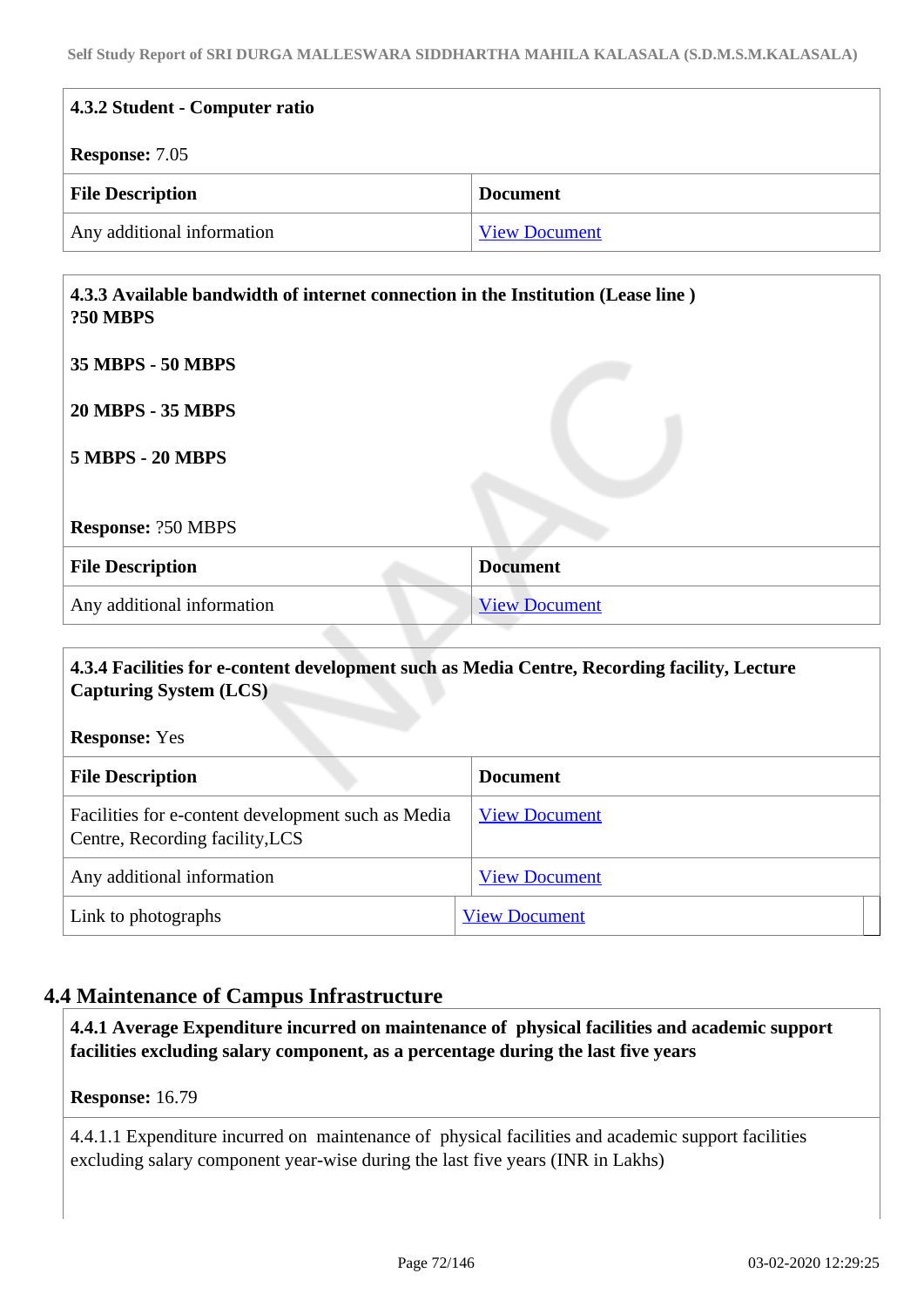| <b>File Description</b> |         |         | <b>Document</b> |         |
|-------------------------|---------|---------|-----------------|---------|
|                         |         |         |                 |         |
| 47.1                    | 29.5    | 35.2    | 33.4            | 24.1    |
| 2018-19                 | 2017-18 | 2016-17 | 2015-16         | 2014-15 |

| <b>File Description</b>                                                                         | Document             |
|-------------------------------------------------------------------------------------------------|----------------------|
| Details about assigned budget and expenditure on<br>physical facilities and academic facilities | <b>View Document</b> |
| Audited statements of accounts.                                                                 | <b>View Document</b> |

 **4.4.2 There are established systems and procedures for maintaining and utilizing physical, academic and support facilities - laboratory, library, sports complex, computers, classrooms etc.**

### **Response:**

The Institution has well established systems and procedures for maintaining and utilizing Physical, Academic and Support Facilities. There are standard operating procedures for maintenance of Infrastructural and support facilities. The management has the policy to enrich the infrastructure facilities every year. At the end of the semester, meetings are conducted by the Management and the infrastructure and equipment required for labs, library, classrooms, computer systems, sports and cultural activities are discussed.

# **1. ACADEMIC FACILITIES**

The Institution has well prepared Academic Policy document with the aim to outline the college approach to the provisions of academic programs and the student cohorts for which they have been developed. It also covers various academic facilities available in the college.

### **2. PHYSICAL FACILITIES**

The physical facilities include buildings, furniture, fixtures and fittings and are maintained by a committee headed by a coordinator. Budget is allocated periodically to ensure proper maintenance and utilization of the physical facilities. The security of the campus is out sourced and taken care of by a private agency engaged on long term basis.

### **3. LABORATORIES**

 Labs are maintained by lab assistants. The stocks and records of laboratories are maintained by store keepers and record assistants under the supervision of Department In charge and Office Superintendent. Department wise annual stock verifications are done by committees constituted for the purpose. Calibration and modernization of equipment and updating wherever required are attended by the professional agencies.

### **4. LIBRARY**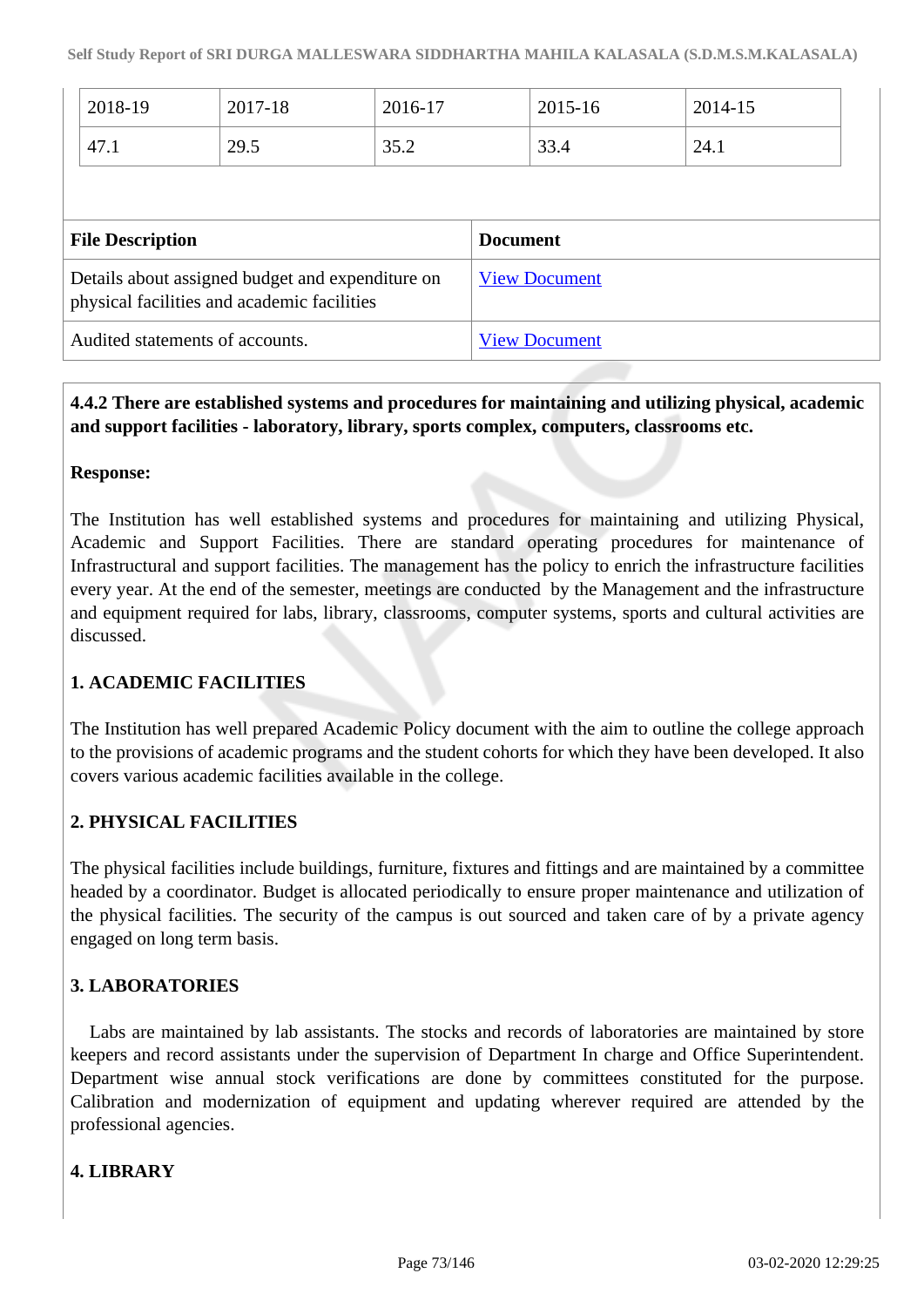An Advisory Committee is formed to support the functioning of library in a systematic manner. Every year the Management allocates budget to purchase the resources such as Books, Furniture, Book Shelves, Internet and e-journals. The Learning Resource Centre is managed by the Librarian assisted by an Assistant Librarian, a Record Assistant and one Office Subordinate. The Library staff ensures best maintenance and utilization of library infrastructure. The following measures are under taken for the maintenance of furniture, equipment, computers and books in the LRC:

- Periodic fumigation
- Regular maintenance of Reading Room, Reference Section and Equipment
- Updated stock entries and physical verification
- Firewall protection to Computers
- Updating Internet connectivity
- Minor repairs/ major repairs or replacement as per demand
- Fire Extinguishers and Vacuum Cleaners

# **5. PHYSICAL EDUCATION**

The Department of Physical Education coach the students to participate in various competitions in the outdoor and in-door sports events such as Volley Ball, Throw Ball, Hand Ball, Basket Ball, Ball Badminton, Kabbadi, Kho-Kho, Shuttle Badminton, Table Tennis, Chess etc.

An Indoor Stadium and vast playground are provided for the benefit of the players. Special coaching is provided by the Physical Directress.

Maintenance and utilization of sports and games equipment, courts and gymnasium are looked after by the Physical Directress with the support of assistants. Provision is made for periodic purchase of new equipment as per necessity.

# **6. CLASSROOMS**

Facilities provided are adequate with sufficient furniture in classrooms, 1 Seminar Hall, 1 Webinar Hall, and 1 e-Classroom. The Seminar Hall, Webinar Hall and e-Classroom are equipped with LCD projectors and audio systems to conduct the meetings, Guest Lectures, Workshops and Seminars. Maintenance of classrooms is entrusted to supervisors. They are always kept clean and tidy.

# **7. COMPUTERS & IT INFRASTRUCTURE**

 Latest version Computer Systems with recent configuration are purchased to provide more computeracy skills. They are regularly updated with the latest Software and Hardware. Computer systems are provided for each and every department. Year after year the number of computer systems is increased Utilizing the updated IT infrastructure the Institution is able to promote speedy and effective delivery of academic and administrative services to the students and the staff. Sanction of scholarships to the students is done through online and payment of salaries to the staff is done using the computer facilities. Wireless networking facility for easy access to web made the campus with 100% Wi-Fi.

# **8. CENTRALIZED PUBLIC ADDRESS SYSTEM**

A centralized Public Address System is made available with speakers in all class rooms and staff rooms to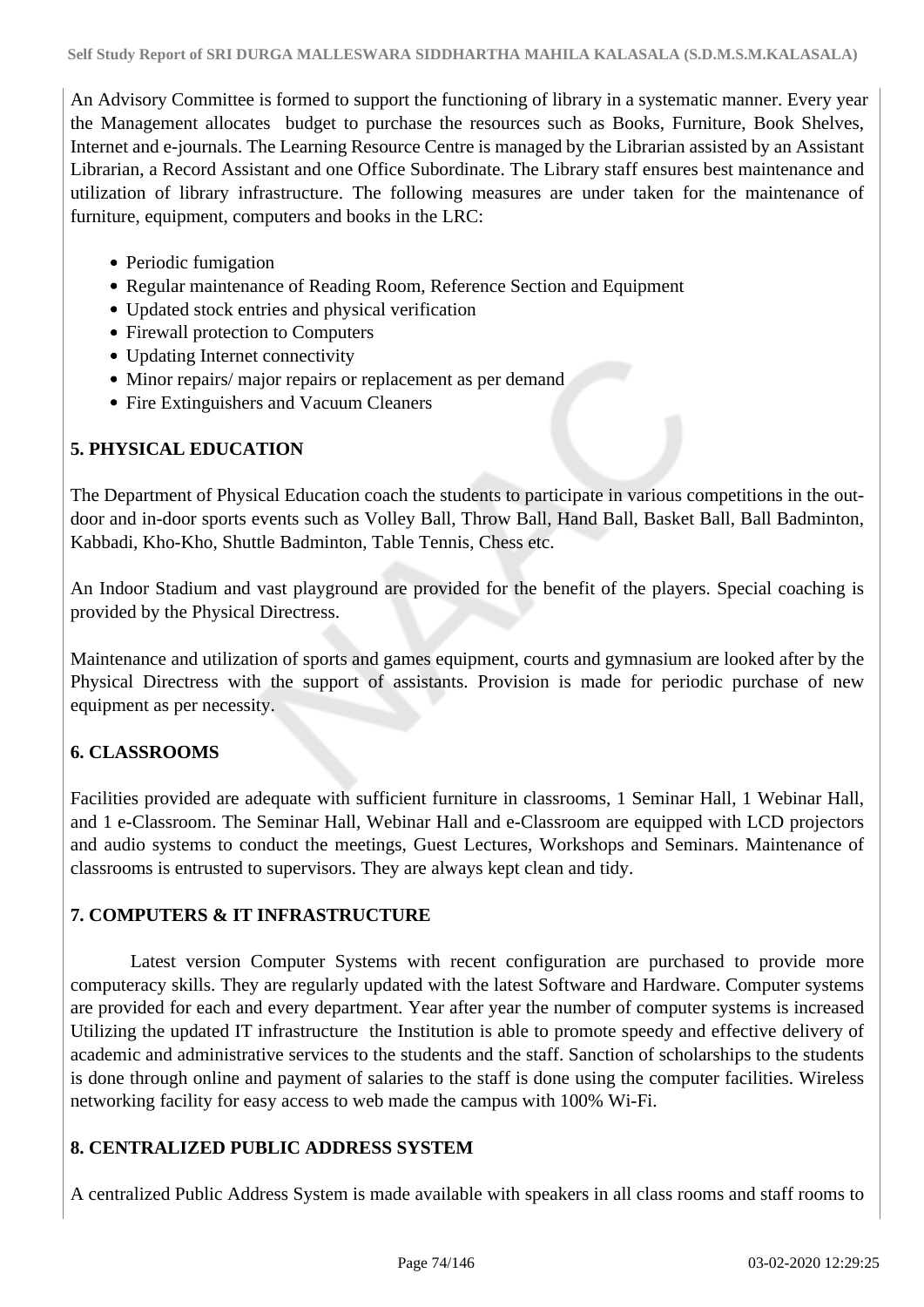facilitate important information or announcements reach the students and faculty within a short time.

# **9. CAMPUS**

Overall maintenance of campus cleanliness and repairs are looked after by a supervisor. Office subordinates and night watchmen are also involved in the task. Reverse Osmosis Plants, electrical connectivity and generators are maintained by an in-house electrician. Plumbers are employed to take care of water and sewage flow on the campus. Carpenters and painters are also employed to see the beautification and maintenance of the building.

 Garden committee and gardeners take care of the lawns, trees and plants on the campus and keep them in pristine condition. Green house and Drip Irrigation are maintained by the Department of Botany and Ecoclub with the assistance of students.

The whole campus is under the watchful eye of the security guards during day and night (24x7).

## **Cafeteria:**

The Cafeteria is the meeting place of students from different streams. It facilitates

Nutritious hygienic food at reasonable prices. It is monitored by the canteen committee of the college. The quality and quantity services are provided in the canteen.

 The canteen is the hub for out -of –class discussions and exchange of information by the students of different streams.

 Monitored by a canteen committee of the college which monitors the quality and quantity of services provided in the canteen.

It facilitates Nutritious Hygienic food.

Not only snacks , lunch is also provided in the canteen

Maintained in a hygienic manner

With seating capacity of100 members

Food in supplied by canteen for most of the events organised in the college

### *Book Stall:*

It facilitates Stationary ,Text Books , Note Books, Records are sold

Xerox facility for students

Rare books and books for competitive exams are also sold on request.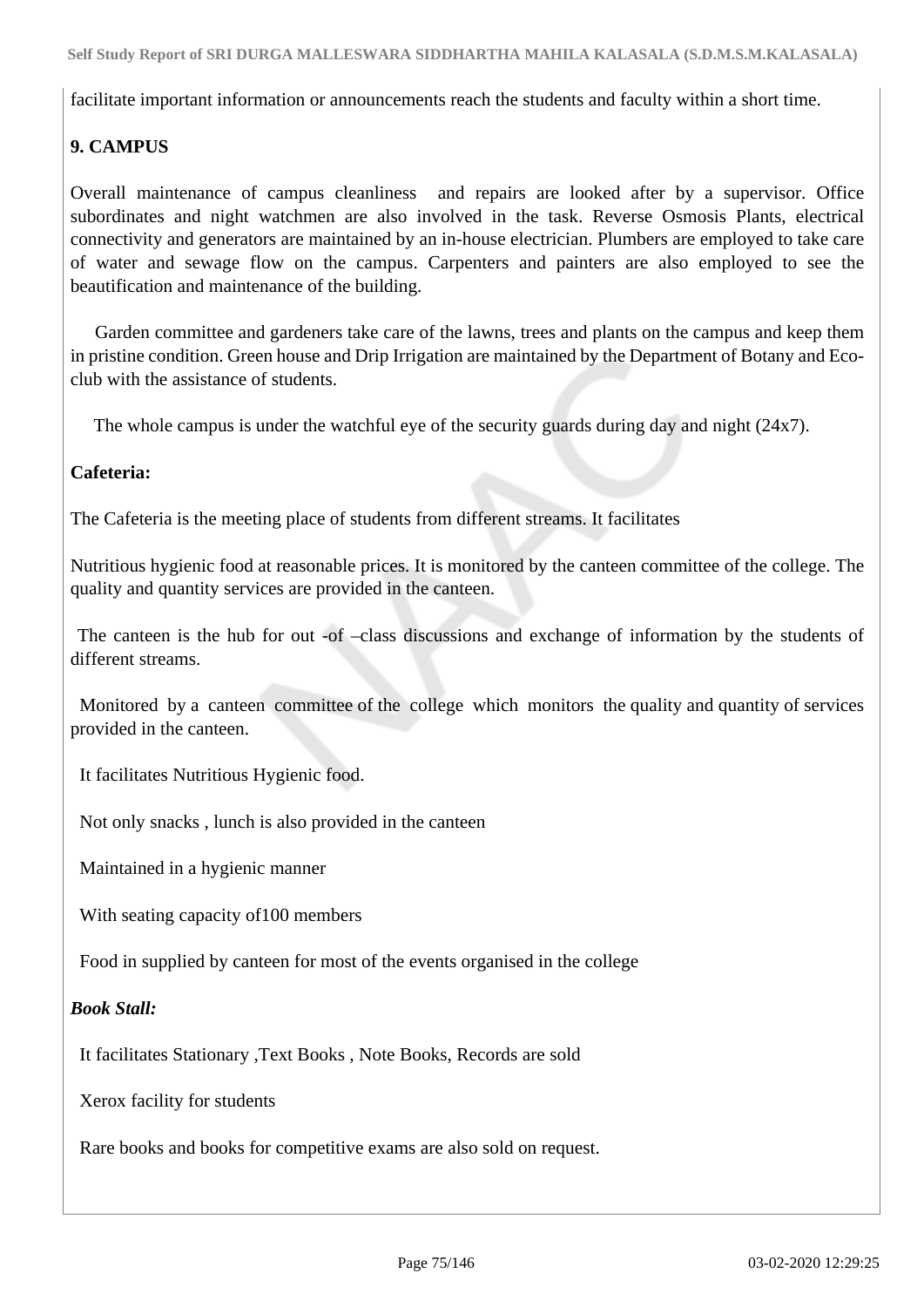| <b>File Description</b>         | <b>Document</b>      |  |
|---------------------------------|----------------------|--|
| Any additional information      | <b>View Document</b> |  |
| link for additional information | <b>View Document</b> |  |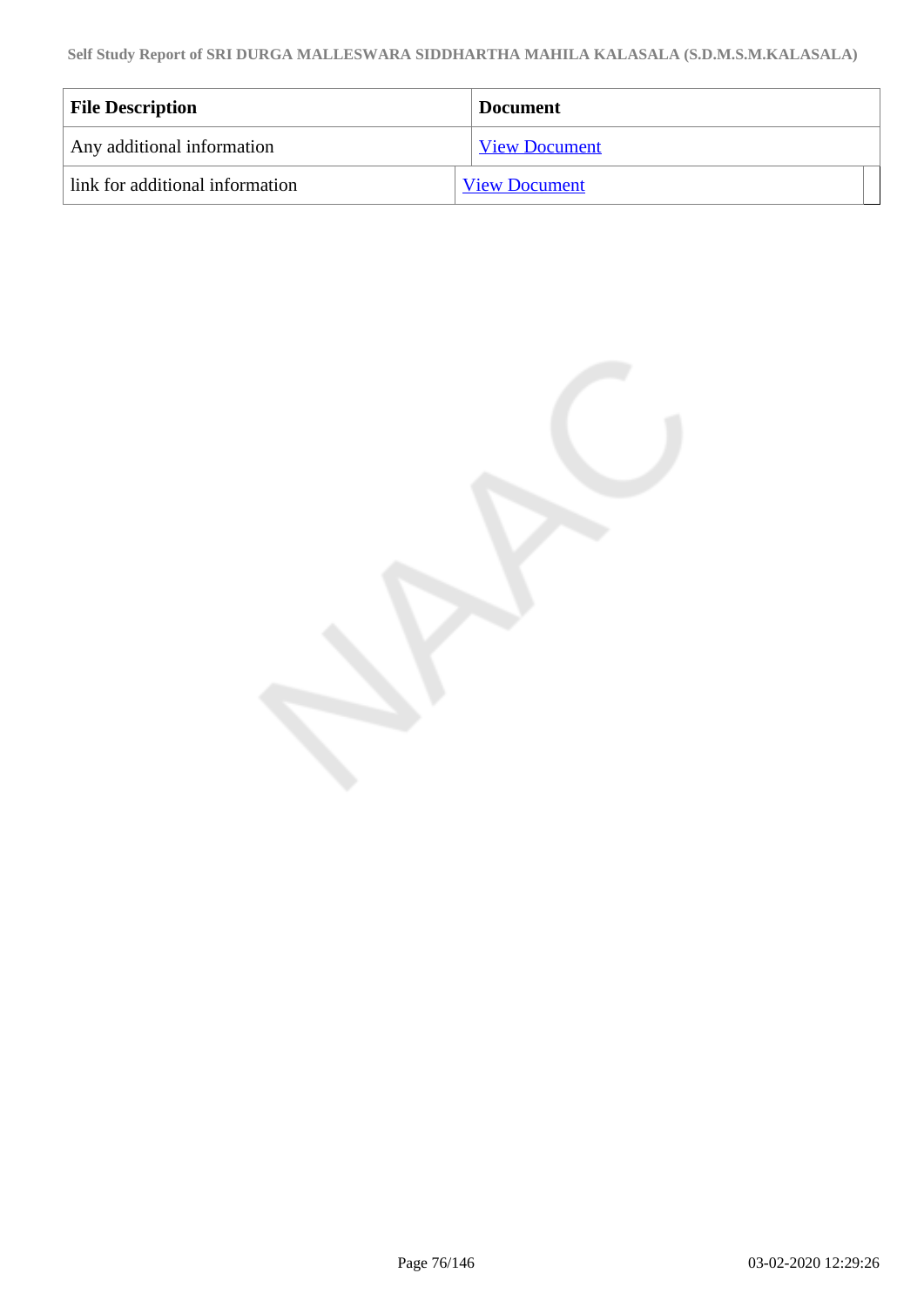# **Criterion 5 - Student Support and Progression**

# **5.1 Student Support**

## **5.1.1 Average percentage of students benefited by scholarships and freeships provided by the Government during the last five years**

### **Response:** 50.16

5.1.1.1 Number of students benefited by scholarships and freeships provided by the Government year-wise during the last five years

| 2018-19 | 2017-18 | 2016-17 | 2015-16 | 2014-15               |
|---------|---------|---------|---------|-----------------------|
| 1595    | 1235    | 862     | 818     | $\overline{a}$<br>ل ا |

| <b>File Description</b>                                                                                                            | <b>Document</b>      |
|------------------------------------------------------------------------------------------------------------------------------------|----------------------|
| Upload self attested letter with the list of students<br>sanctioned scholarships                                                   | <b>View Document</b> |
| Average percentage of students benefited by<br>scholarships and freeships provided by the<br>Government during the last five years | <b>View Document</b> |
| Any additional information                                                                                                         | <b>View Document</b> |

# **5.1.2 Average percentage of students benefited by scholarships, freeships, etc. provided by the institution besides government schemes during the last five years**

### **Response:** 3.86

5.1.2.1 Total number of students benefited by scholarships, freeships, etc provided by the institution besides government schemes year-wise during the last five years

| 2018-19 | 2017-18             | 2016-17           | 2015-16 | 2014-15      |
|---------|---------------------|-------------------|---------|--------------|
| 128     | $Q^{\dagger}$<br>フェ | $\mathbf{a}$<br>∼ | 64      | $\sim$<br>IJ |

| <b>File Description</b>    | <b>Document</b>      |
|----------------------------|----------------------|
| Any additional information | <b>View Document</b> |

**5.1.3 Number of capability enhancement and development schemes –**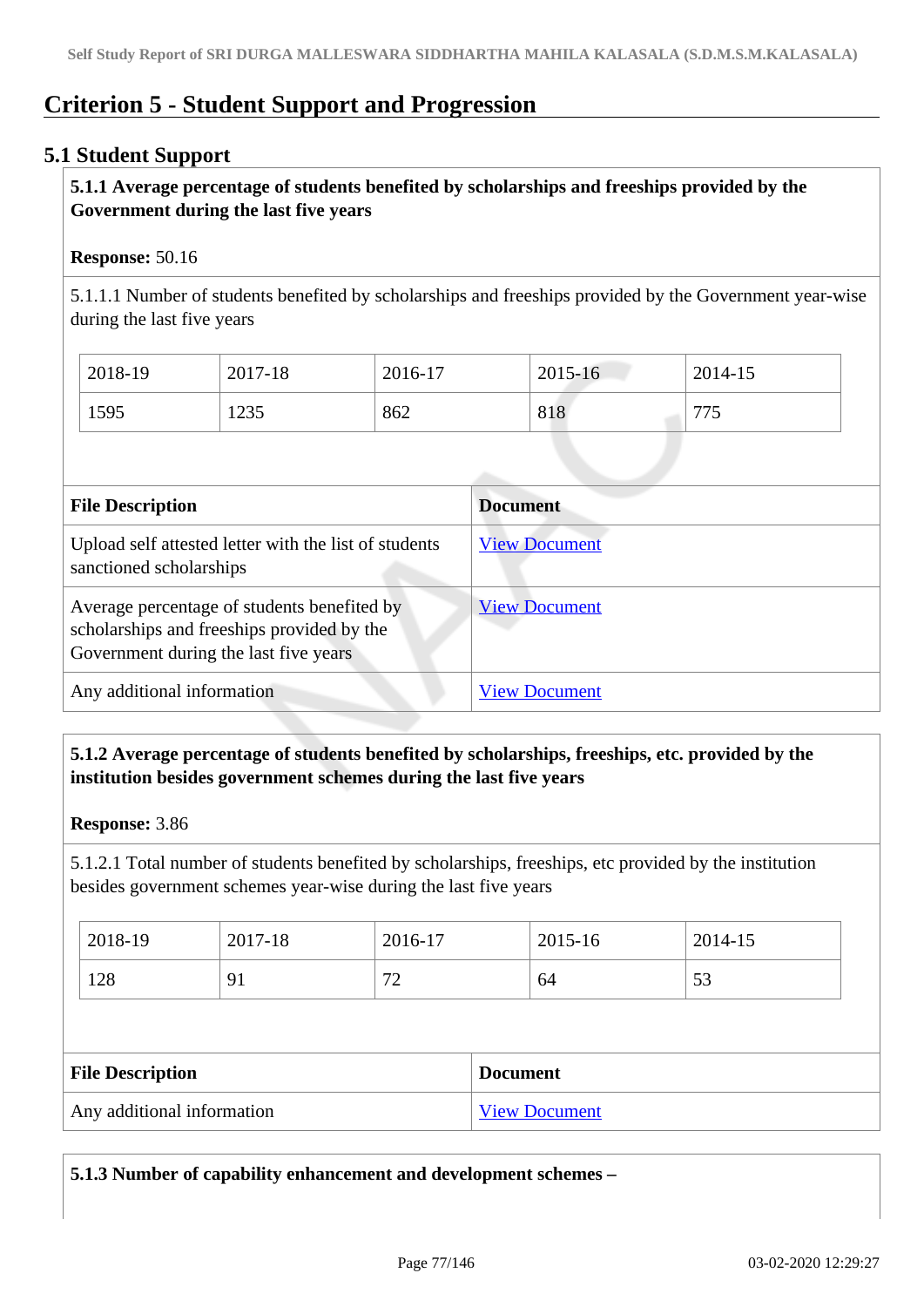| 1. Guidance for competitive examinations                     |                      |
|--------------------------------------------------------------|----------------------|
| <b>2. Career Counselling</b>                                 |                      |
| 3. Soft skill development                                    |                      |
| <b>4. Remedial coaching</b>                                  |                      |
| 5. Language lab                                              |                      |
| <b>6. Bridge courses</b>                                     |                      |
| 7. Yoga and Meditation                                       |                      |
| <b>8. Personal Counselling</b>                               |                      |
| 7 or more of the above                                       |                      |
| Any 6 of the above                                           |                      |
| Any 5 of the above                                           |                      |
| Any 4 of the above                                           |                      |
| <b>Response:</b> 7 or more of the above                      |                      |
| <b>File Description</b>                                      | <b>Document</b>      |
| Details of capability enhancement and development<br>schemes | <b>View Document</b> |
| Any additional information                                   | <b>View Document</b> |
| Link to Institutional website                                | <b>View Document</b> |

## **5.1.4 Average percentage of students benefited by guidance for competitive examinations and career counselling offered by the institution during the last five years**

5.1.4.1 Number of students benefited by guidance for competitive examinations and career counselling offered by the institution year-wise during the last five years

| 2018-19 | 2017-18 | 2016-17 | 2015-16 | 2014-15 |
|---------|---------|---------|---------|---------|
| 2511    | 2170    | 1705    | 1714    | 1461    |

| <b>File Description</b>                                                                                                       | <b>Document</b>      |
|-------------------------------------------------------------------------------------------------------------------------------|----------------------|
| Number of students benefited by guidance for<br>competitive examinations and career counselling<br>during the last five years | <b>View Document</b> |
| Any additional information                                                                                                    | <b>View Document</b> |

**Response:** 91.93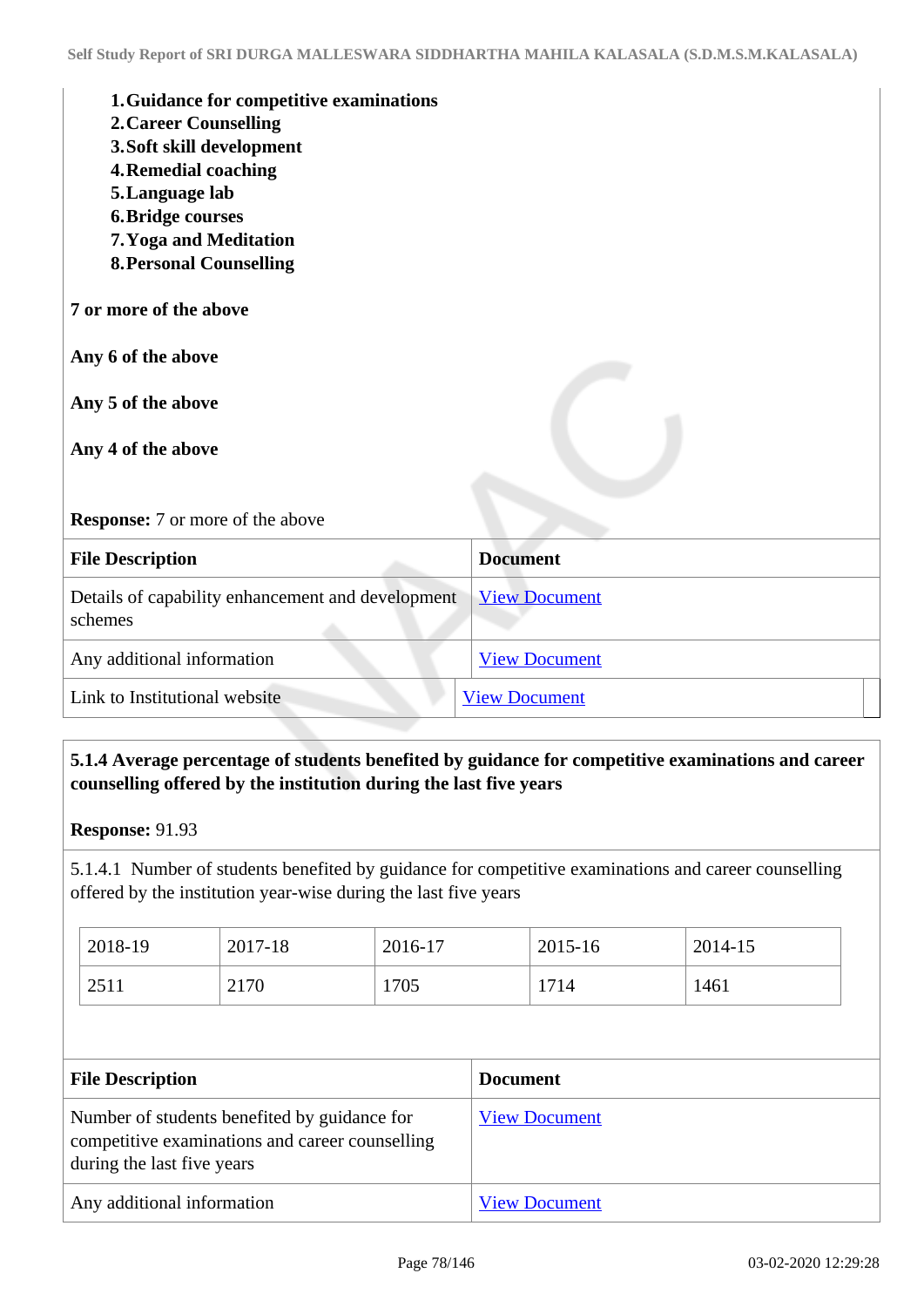# **5.1.5 Average percentage of students benefited by Vocational Education and Training (VET) during the last five years**

### **Response:** 70.85

5.1.5.1 Number of students attending VET year-wise during the last five years

| 2018-19 | 2017-18 | 2016-17 | 2015-16 | 2014-15 |
|---------|---------|---------|---------|---------|
| 1665    | 1670    | 1476    | 1316    | 1173    |

| <b>File Description</b>                                                        | <b>Document</b>      |
|--------------------------------------------------------------------------------|----------------------|
| Details of of students benefited by Vocational<br>Education and Training (VET) | <b>View Document</b> |
| Any additional information                                                     | <b>View Document</b> |

## **5.1.6 The institution has a transparent mechanism for timely redressal of student grievances including sexual harassment and ragging cases**

### **Response:** Yes

| <b>File Description</b>                                                                                                            | <b>Document</b>      |
|------------------------------------------------------------------------------------------------------------------------------------|----------------------|
| Minutes of the meetings of student redressal<br>committee, prevention of sexual harassment<br>committee and Anti Ragging committee | <b>View Document</b> |
| Details of student grievances including sexual<br>harassment and ragging cases                                                     | <b>View Document</b> |
| Any additional information                                                                                                         | <b>View Document</b> |

# **5.2 Student Progression**

| <b>Response: 46.21</b> |         |                                                                                 |         |         |
|------------------------|---------|---------------------------------------------------------------------------------|---------|---------|
|                        |         | 5.2.1.1 Number of outgoing students placed year-wise during the last five years |         |         |
|                        |         |                                                                                 |         |         |
|                        |         |                                                                                 |         |         |
| 2018-19                | 2017-18 | 2016-17                                                                         | 2015-16 | 2014-15 |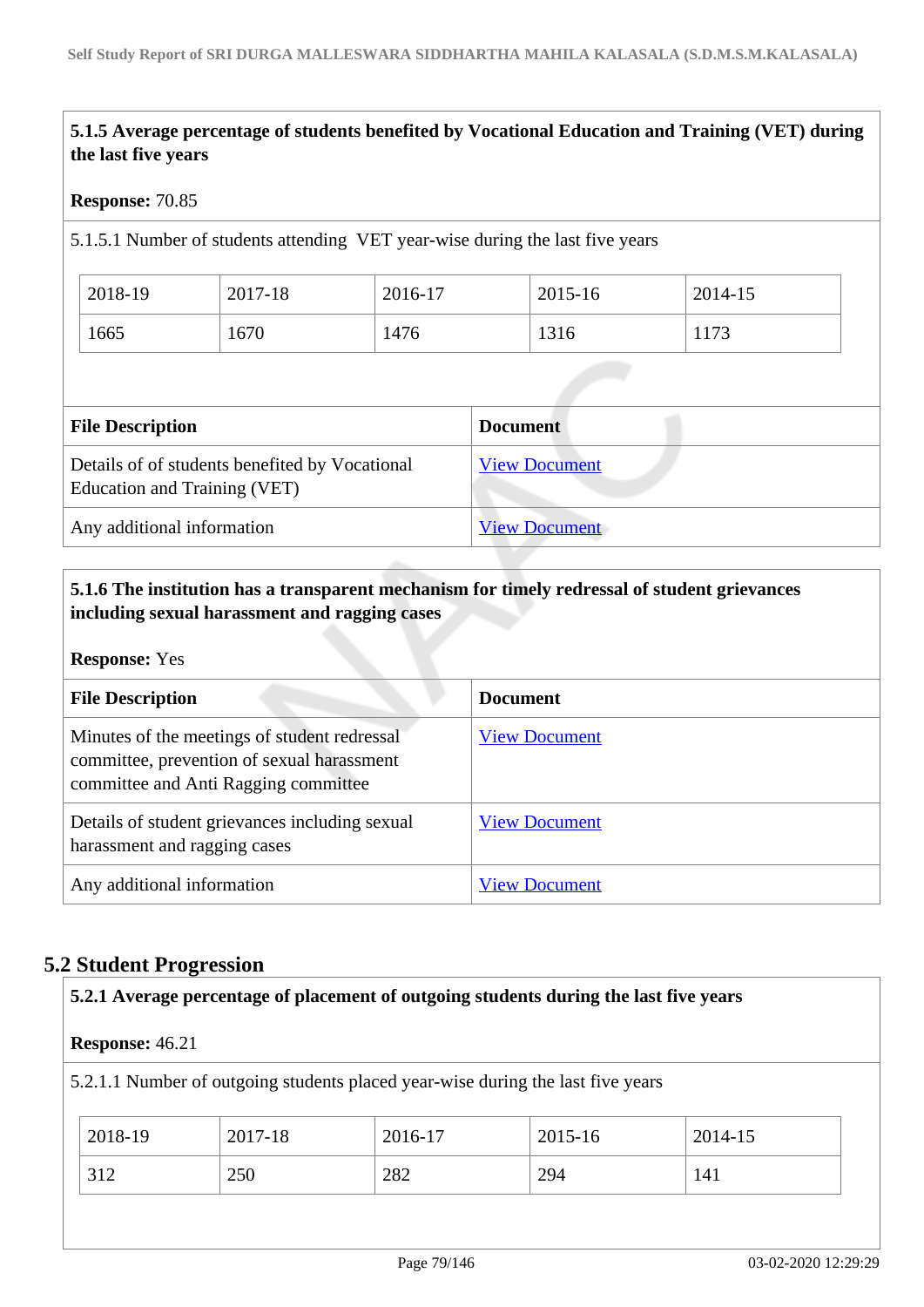| <b>File Description</b>                                    | <b>Document</b>      |
|------------------------------------------------------------|----------------------|
| Self attested list of students placed                      | <b>View Document</b> |
| Details of student placement during the last five<br>years | <b>View Document</b> |
| Any additional information                                 | <b>View Document</b> |

### **5.2.2 Percentage of student progression to higher education (previous graduating batch)**

### **Response:** 13.41

5.2.2.1 Number of outgoing students progressing to higher education

| Response: 88                                       |                      |  |  |
|----------------------------------------------------|----------------------|--|--|
| <b>File Description</b>                            | <b>Document</b>      |  |  |
| Upload supporting data for student/alumni          | <b>View Document</b> |  |  |
| Details of student progression to higher education | <b>View Document</b> |  |  |
| Any additional information                         | <b>View Document</b> |  |  |

## **5.2.3 Average percentage of students qualifying in State/ National/ International level examinations during the last five years (eg: NET/ SLET/ GATE/ GMAT/ CAT/ GRE/ TOEFL/ Civil Services/State government examinations)**

**Response:** 6.67

5.2.3.1 Number of students qualifying in state/ national/ international level examinations (eg: NET/ SLET/ GATE/ GMAT/ CAT/ GRE/ TOEFL/ Civil services/ State government examinations) year-wise during the last five years

| 2018-19 | 2017-18 | 2016-17 | 2015-16 | 2014-15 |
|---------|---------|---------|---------|---------|
|         |         | <br>-   |         |         |

5.2.3.2 Number of students appearing in state/ national/ international level examinations (eg: NET/SLET/GATE/GMAT/CAT, GRE/TOEFL/ Civil Services/State government examinations) year-wise during the last five years

|                          | $^{\circ}$ 2018-19 | 2017-18 | 2016-17 | 2015-16 | 2014-15 |
|--------------------------|--------------------|---------|---------|---------|---------|
| ັ<br>ت<br><u>ب</u><br>л. |                    |         |         |         |         |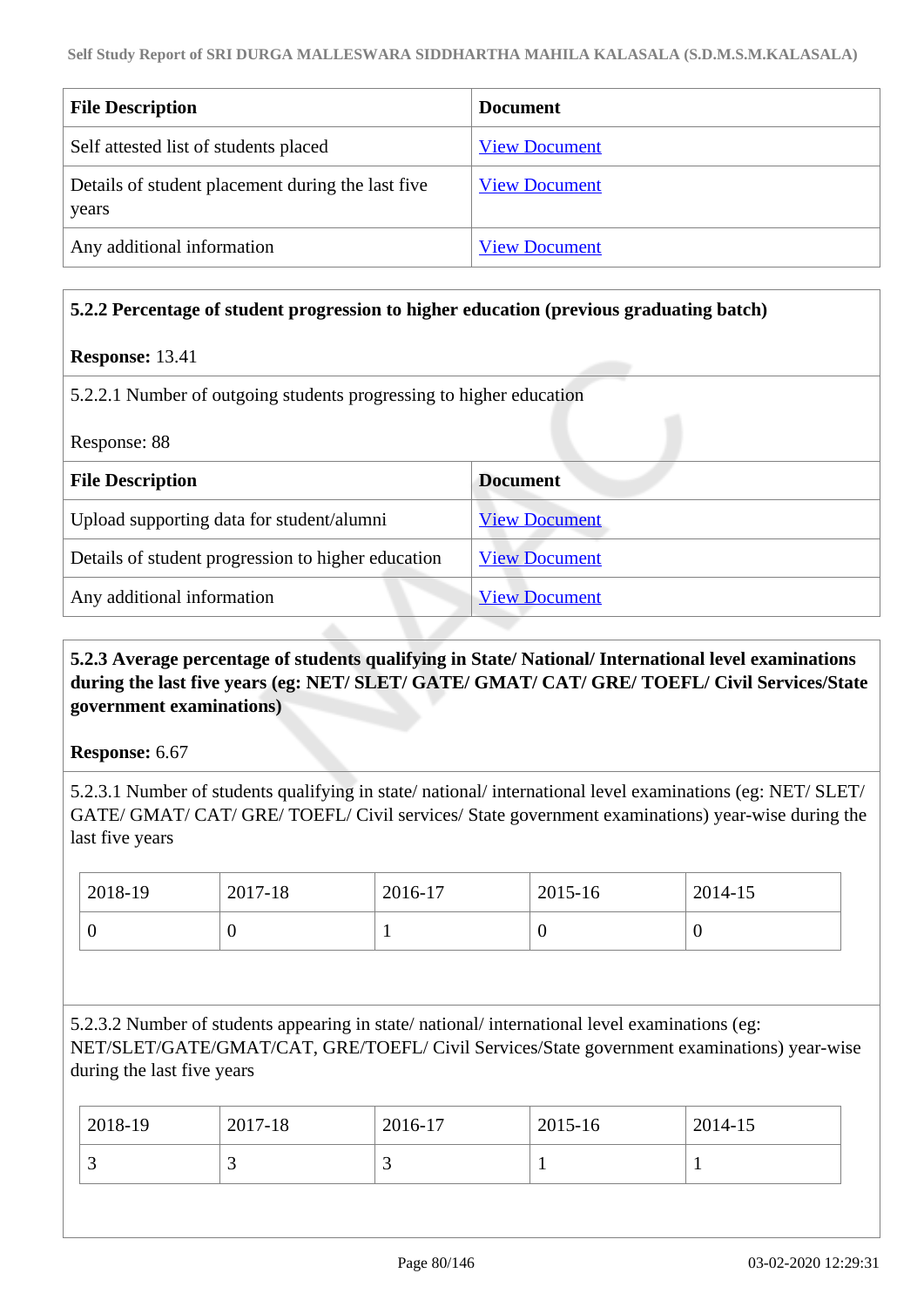| <b>File Description</b>                                                                                            | <b>Document</b>      |
|--------------------------------------------------------------------------------------------------------------------|----------------------|
| Upload supporting data for the same                                                                                | <b>View Document</b> |
| Number of students qualifying in state/national/<br>international level examinations during the last five<br>years | <b>View Document</b> |

# **5.3 Student Participation and Activities**

 **5.3.1 Number of awards/medals for outstanding performance in sports/cultural activities at national/international level (award for a team event should be counted as one) during the last five years**

### **Response:** 36

5.3.1.1 Number of awards/medals for outstanding performance in sports/cultural activities at national/international level (award for a team event should be counted as one) year-wise during the last five years

| 2018-19 | 2017-18  | 2016-17 | 2015-16 | 2014-15 |
|---------|----------|---------|---------|---------|
|         | <u>ب</u> | $\circ$ |         |         |

| <b>File Description</b>                                                                                                                            | <b>Document</b>      |
|----------------------------------------------------------------------------------------------------------------------------------------------------|----------------------|
| Number of awards/medals for outstanding<br>performance in sports/cultural activities at<br>national/international level during the last five years | <b>View Document</b> |
| e-copies of award letters and certificates                                                                                                         | <b>View Document</b> |
| Any additional information                                                                                                                         | <b>View Document</b> |

## **5.3.2 Presence of an active Student Council & representation of students on academic & administrative bodies/committees of the institution**

### **Response:**

Student Council comprises of the President, the Secretary, the Treasurer and Members who take up various tasks such as organizing meets, conducting activities, acting as liasons between student body and administration. They also act as event managers for the conduct of curricular and extra-curricular activities.

### **Activities of the Student Council:**

Works in unison with the Departments to upgrade quality initiatives undertaken to make the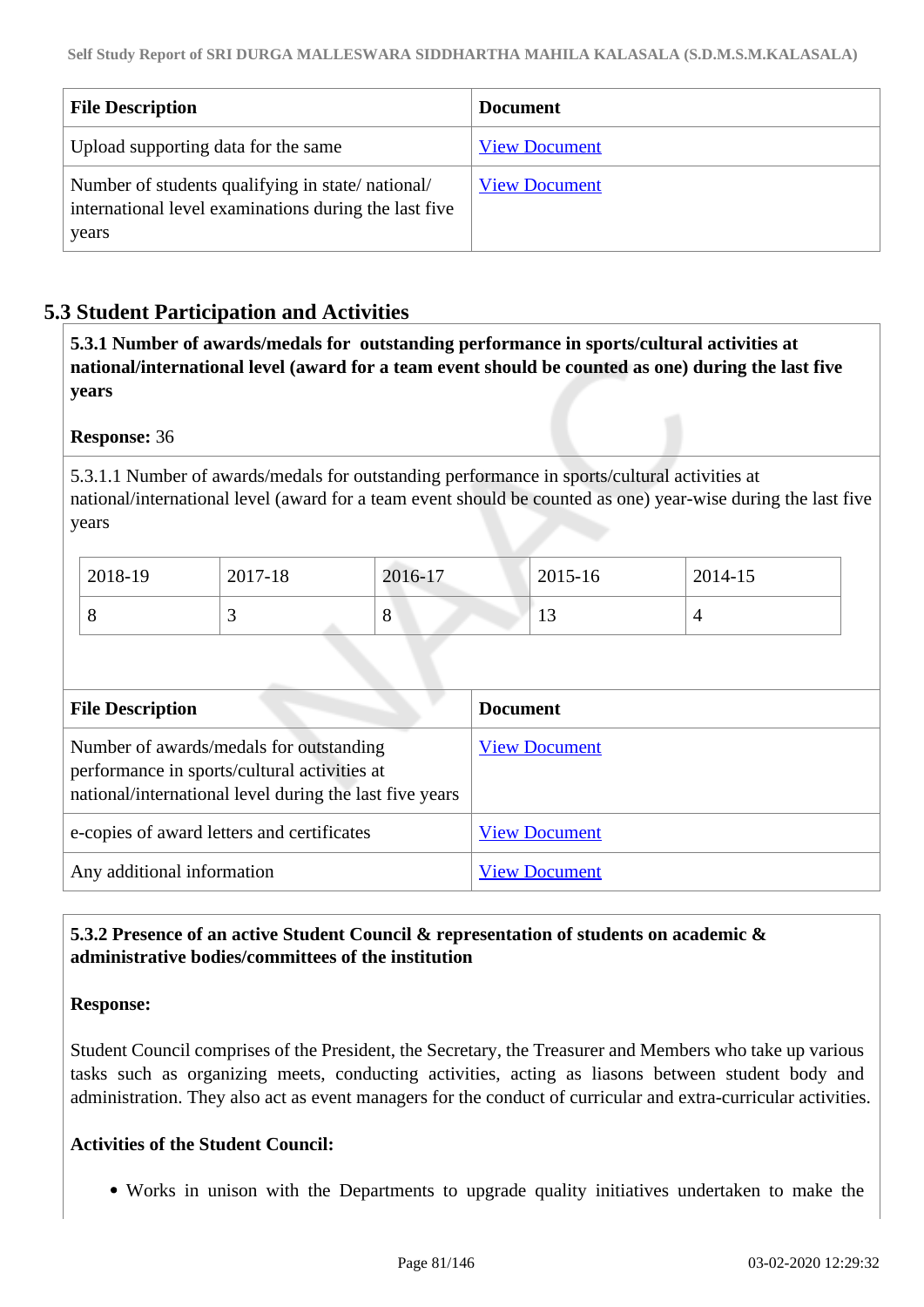students participate in the development of institution.

- Transforms the students into wholesome personalities and develops leadership skills by organizing various interactive programmes with faculty, administration and society.
- Motivates students to participate in Academic and Administrative activities through various committees and cells of the college.
	- Prevents Ragging on the campus by counselling senior students.
- Encourages students to improve their technical, innovative and creative skills by organizing Seminars / Workshops/ Symposia/ Technical Fests etc.
- Organizes Swachh Bharat activities to maintain cleanliness.
- Conducts Medical Awareness and Blood Donation Camps in collaboration with NSS and extend contribution towards social service.
- Organizes activities that create eco-friendly ambience on the campus.
- Conducts assembly every Friday.
- Maintains peace and harmony in the institution by motivating the students to observe discipline, decorum and dignity.
- Organizes activities through Departmental Associations in which students are involved in Seminars, Workshops, Quiz, Industrial Visits, Science Fests and celebration of traditional and national festivals.
- Involves students in the compilation of College Magazine by motivating them to contribute articles and in preparing departmental Brochures, Posters, Banners and Placards for various events organized by the respective departments.
- Assists the Cultural and Sports Committees by encouraging students to participate in Intra-mural, Inter-collegiate and National/International Competitions by providing excellent coaching under the supervision of experts in the field.
- Motivates Class Representatives to take initiative in planning and executing various activities and updating academic information.
- The student representatives and members of the Canteen Committee discuss issues like Food Quality, Water and Sanitation facilities and to initiate remedial actions.
- Monitors smooth functioning of programmes like Fests, Teachers' Day, National Day celebrations, Annual Sports Day and College Day.
- Assists the IQAC in collecting Feedback from students, alumnae and parents.
- Involves students in policy making and decision making to play key role in various academic and non-academic bodies such as Anti – Ragging, N.C.C, N.S.S, YRC, Red Ribbon Club and Women Empowerment Cell with a view to empower them.
- Organizes Awareness Programmes, Rallies, Pledges, and observes Birth and Death Anniversaries of eminent personalities in various fields and International Years of Importance.

| <b>File Description</b>        | <b>Document</b>      |
|--------------------------------|----------------------|
| Any additional information     | <b>View Document</b> |
| Link for Aditional Information | <b>View Document</b> |

 **5.3.3 Average number of sports and cultural activities / competitions organised at the institution level per year**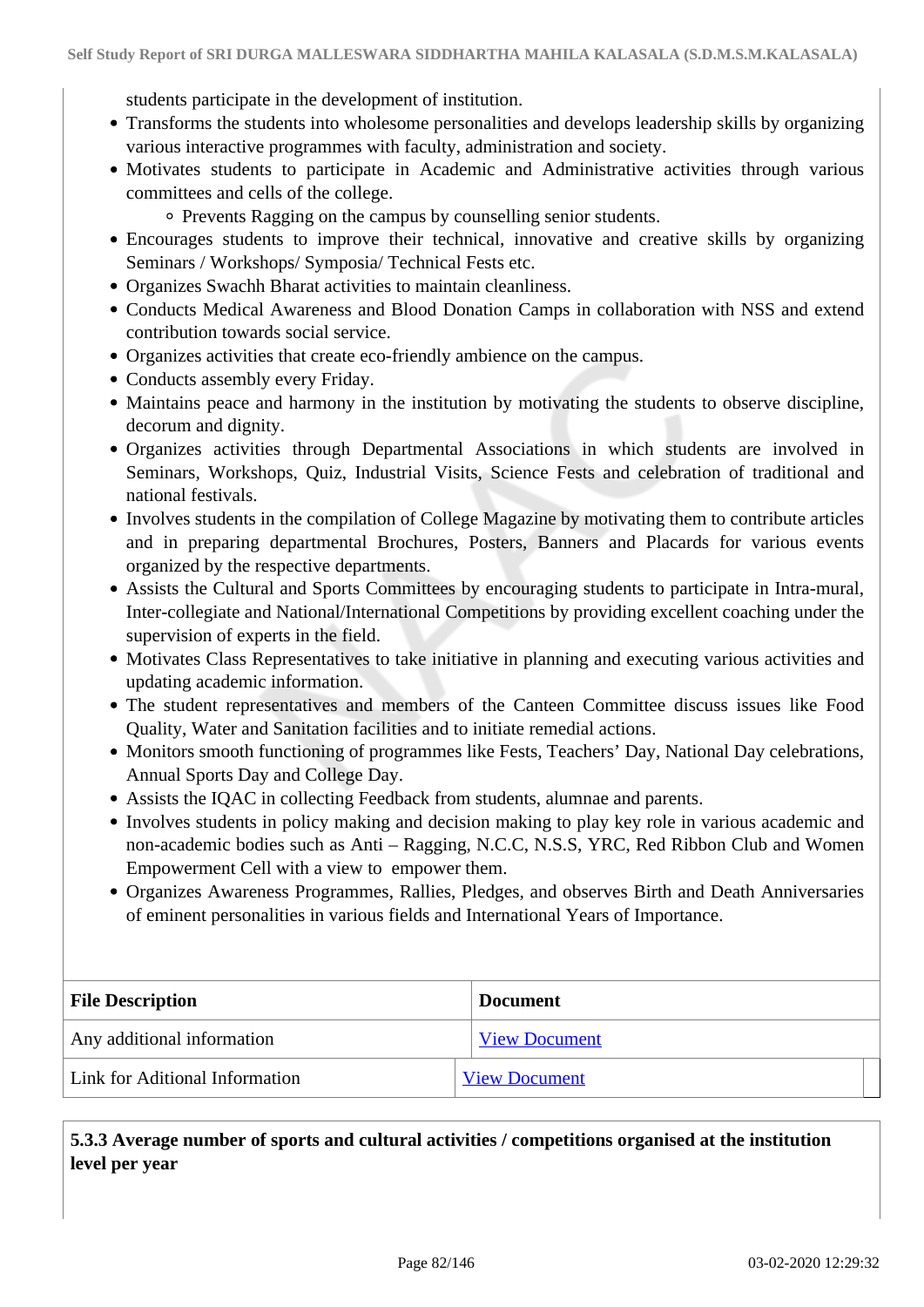### **Response:** 50.6

5.3.3.1 Number of sports and cultural activities / competitions organised at the institution level year-wise during the last five years

| 2018-19                                                                       | 2017-18 | 2016-17              |                      | $2015 - 16$ | 2014-15 |  |
|-------------------------------------------------------------------------------|---------|----------------------|----------------------|-------------|---------|--|
| 53                                                                            | 57      | 50                   |                      | 46          | 47      |  |
|                                                                               |         |                      |                      |             |         |  |
| <b>File Description</b>                                                       |         |                      | <b>Document</b>      |             |         |  |
| Report of the event                                                           |         | <b>View Document</b> |                      |             |         |  |
| Number of sports and cultural activities /<br>competitions organised per year |         | <b>View Document</b> |                      |             |         |  |
| Any additional information                                                    |         |                      | <b>View Document</b> |             |         |  |

# **5.4 Alumni Engagement**

 **5.4.1 The Alumni Association/Chapters (registered and functional) contributes significantly to the development of the institution through financial and non financial means during the last five years**

### **Response:**

The Institution has a rich network of alumnae. They are eager and highly motivated to support the Alumnae Association to carryout number of developmental programmes. This is a win-win situation for the alumni and the institution. Durga Priya, the Alumnae Association was registered in 1994. The alumnae of the college are spread all over the world as Academicians, Scientists, personnel in the I.T. Sector, Artists, Bankers etc.

 Alumnae are contributing financially and academically to the institution and fund projects. They also contribute a lot as members of Boards of Studies, deliver Guest lectures, offer Internships, assist in Placements, support in Industrial Visits and also assist students to get admission into reputed Universities abroad. They are knowledge ambassadors in the corporate world benefiting both fellow alumnae members and present students. Many of the alumnae are placed in various Multinational Companies like Infosys, Cognizant, Wipro Technologies, Genpac, Accenture, ICICI, HDFC, ILM, TCS etc. To make their contributions more effective alumnae feedback is collected; ideas and suggestions are duly considered and implemented by the college administration. The College takes pride in recruiting qualified and meritorious Alumnae as faculty members.

### **ACTIVITIES OF ALUMNAE ASSOCIATION:**

1. **Alumnae Meetings:** The Institution regularly arranges Meetings with Alumnae to connect with them on global scale. These meetings help socially and professionally as a way of keeping in touch with the institution and each other.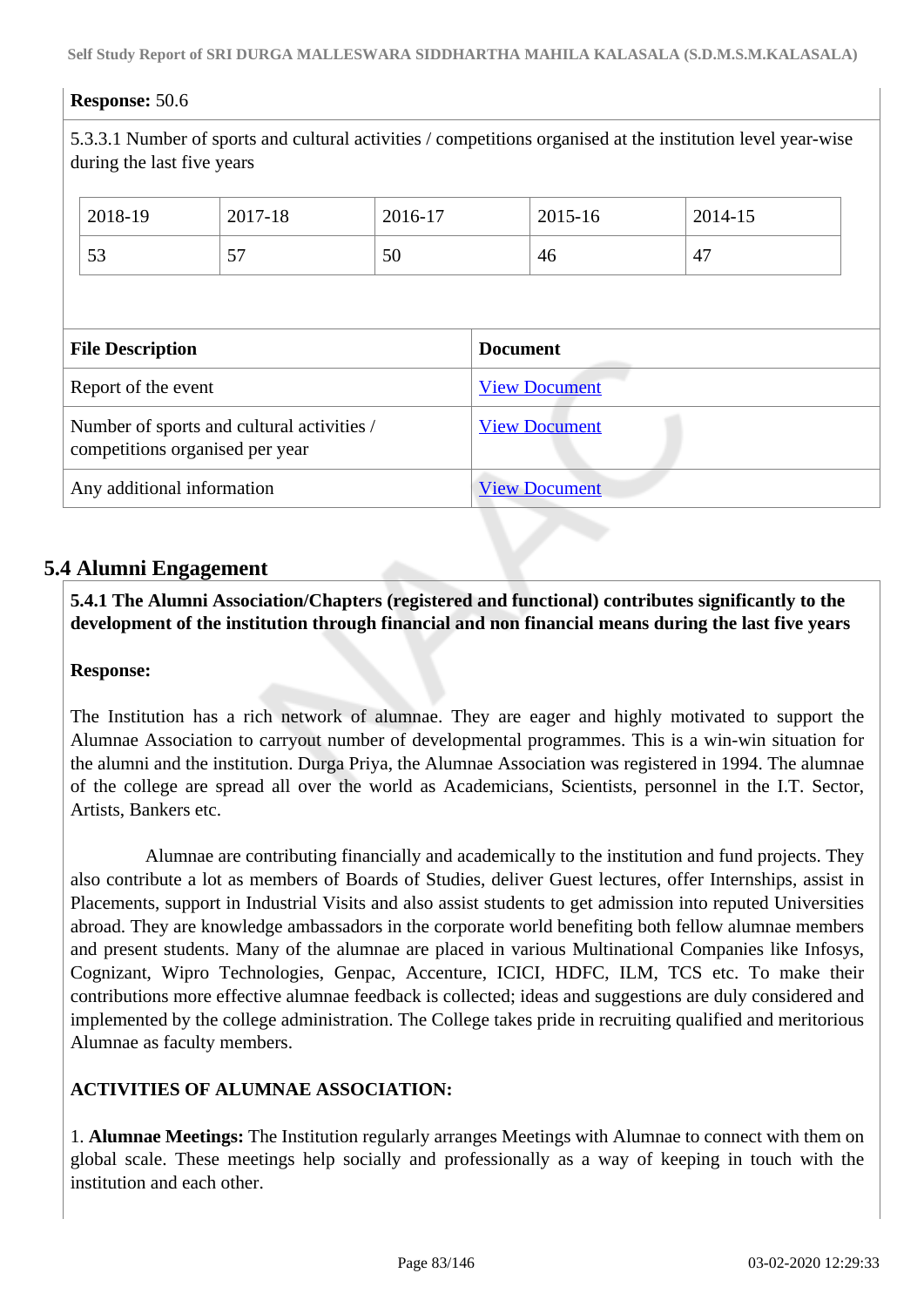2. **Alumnae as Lecturers**: Some of our alumnae joined the institution as lectures and serving the Alma mater. Some alumnae from corporate sector offer training to the students on latest Technologies and Research and boost up employment by giving necessary guidelines. They also help in updating information related to Entrepreneurship, Employment, Internships and Career Guidance.

**3. Annual FETE:** Alumnae Association actively participates in the Annual FETE and the income generated is utilized for charity activities, poor students' aid and improving infrastructure.

4. **B.O.S Members**: As members of Boards of Studies the alumnae assist in framing the syllabi and contribute extensively in bridging the gap between industry requirements and academics by reviewing & restructuring the syllabus. The change from teacher centric learning to student centric learning helps to enhance the quality and standards of education.

5**. Awards**: It is the practice of the Institution to honour prominent alumnae who excelled in their chosen fields on the college day every year, to motivate the present students.

6. **Student Alumnae Meets**: Alumnae help out going students in their project works and inform the employment opportunities in their respective organizations in India and abroad.

7. Alumnae interact with the students and offer Skill oriented and Job oriented Training courses to enable employability and setting up of entrepreneurial units or business by present students.

8. They sponsor tuition fee to economically backward students.

| <b>File Description</b>         | <b>Document</b>      |
|---------------------------------|----------------------|
| Any additional information      | <b>View Document</b> |
| Link for Additional Information | <b>View Document</b> |

| 5.4.2 Alumni contribution during the last five years (INR in Lakhs)<br>? 15 Lakhs |  |  |
|-----------------------------------------------------------------------------------|--|--|
| 10Lakhs - 15 Lakhs                                                                |  |  |
| 5 Lakhs - 10 Lakhs                                                                |  |  |
| 2 Lakhs - 5 Lakhs                                                                 |  |  |
| <b>Response:</b> ? 15 Lakhs                                                       |  |  |
| <b>Document</b><br><b>File Description</b>                                        |  |  |
| <b>View Document</b><br>Any additional information                                |  |  |
| Alumni association audited statements<br><b>View Document</b>                     |  |  |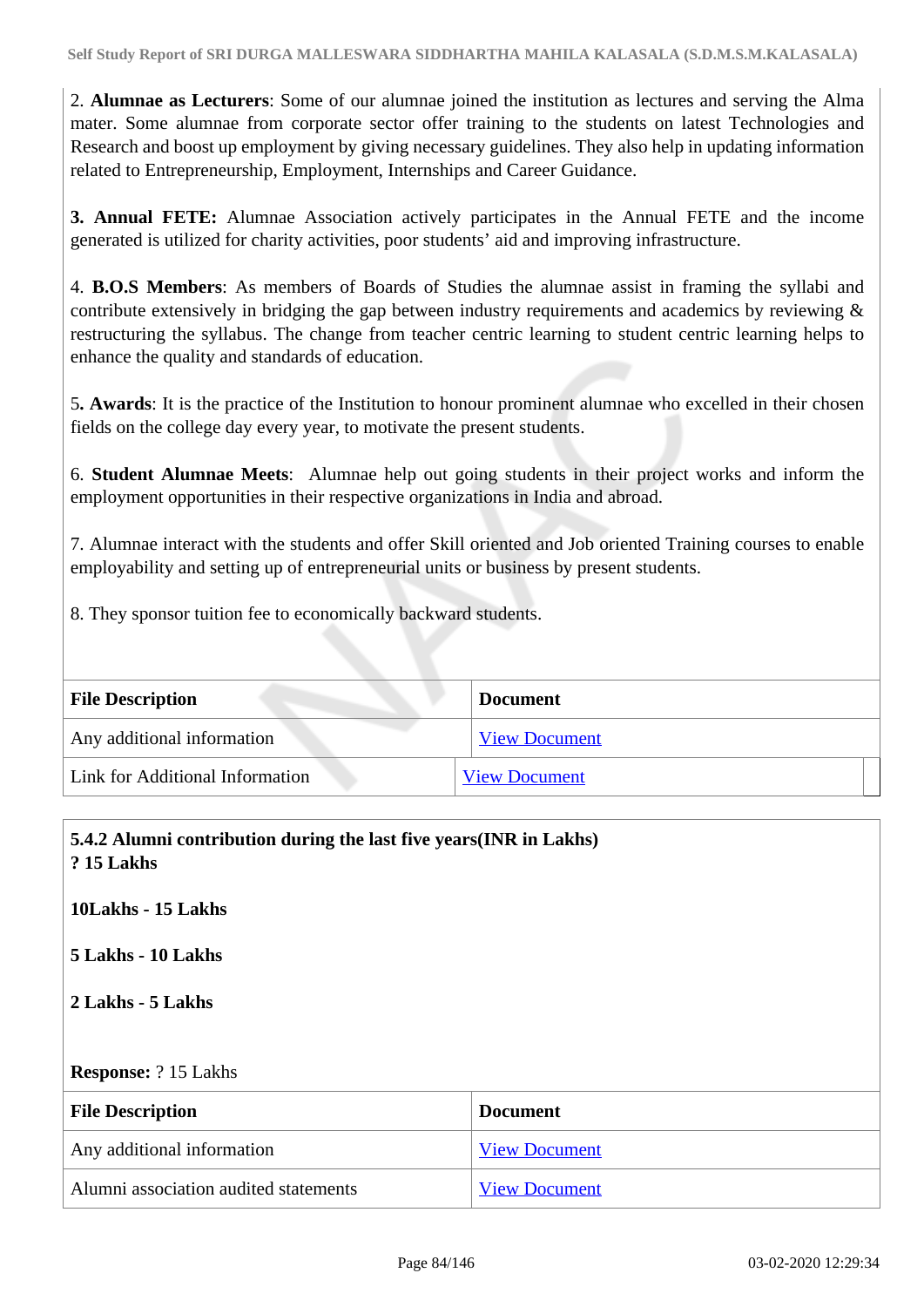|                            |                                                                                          |                      | 5.4.3 Number of Alumni Association / Chapters meetings held during the last five years             |         |
|----------------------------|------------------------------------------------------------------------------------------|----------------------|----------------------------------------------------------------------------------------------------|---------|
| <b>Response: 46</b>        |                                                                                          |                      |                                                                                                    |         |
|                            |                                                                                          |                      | 5.4.3.1 Number of Alumni Association / Chapters meetings held year-wise during the last five years |         |
| 2018-19                    | 2017-18                                                                                  | 2016-17              | 2015-16                                                                                            | 2014-15 |
| 15                         | 11                                                                                       | 07                   | 06                                                                                                 | 07      |
| <b>File Description</b>    |                                                                                          |                      | <b>Document</b>                                                                                    |         |
| Report of the event        |                                                                                          | <b>View Document</b> |                                                                                                    |         |
|                            | Number of Alumni Association / Chapters meetings<br>conducted during the last five years |                      | <b>View Document</b>                                                                               |         |
| Any additional information |                                                                                          |                      | <b>View Document</b>                                                                               |         |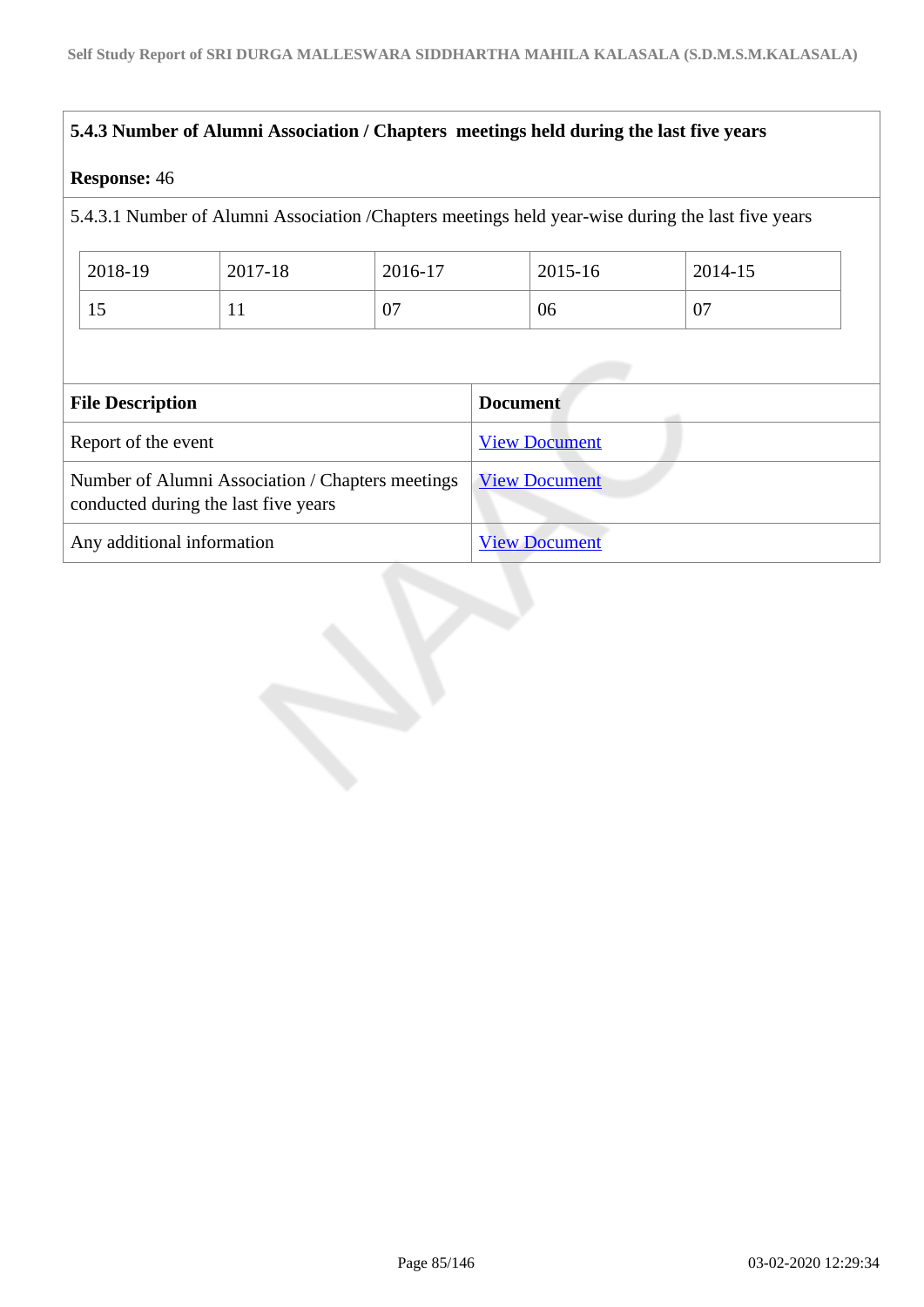# **Criterion 6 - Governance, Leadership and Management**

# **6.1 Institutional Vision and Leadership**

 **6.1.1 The governance of the institution is reflective of an effective leadership in tune with the vision and mission of the institution**

### **Response:**

## **VISION:**

To transform the young women into integrated, empowered and holistic women leaders with sound physical, mental and spiritual faculties who are service oriented, environment conscious and proactive to the development of family, society and nation.

# **MISSION:**

To impart quality education through effective pedagogy for exploration of knowledge, reflecting innovation, creativity and lateral thinking.

To promote technological empowerment for nation building and develop global competencies through skill development.

To create a sense of empathy for tolerance and co-operation towards the upliftment of less privileged sections of the society through community oriented activities.

To sensitize the young girls towards expansion and concern for the preservation of our heritage and culture and conservation of environment.

Keywords of Mission:

- Expand
- Explore
- Empower
- Empathize

### **Nature of Governance**

The main aim of the college is to impart and educate women students with qualitative knowledge and skills thus empowering them to fit into society. The Vision and Mission statements of the college ensure to achieve the objective of the college for which it was established. The Institution creates and promotes an atmosphere to produce intellectually competent, morally responsible and socially committed citizens of our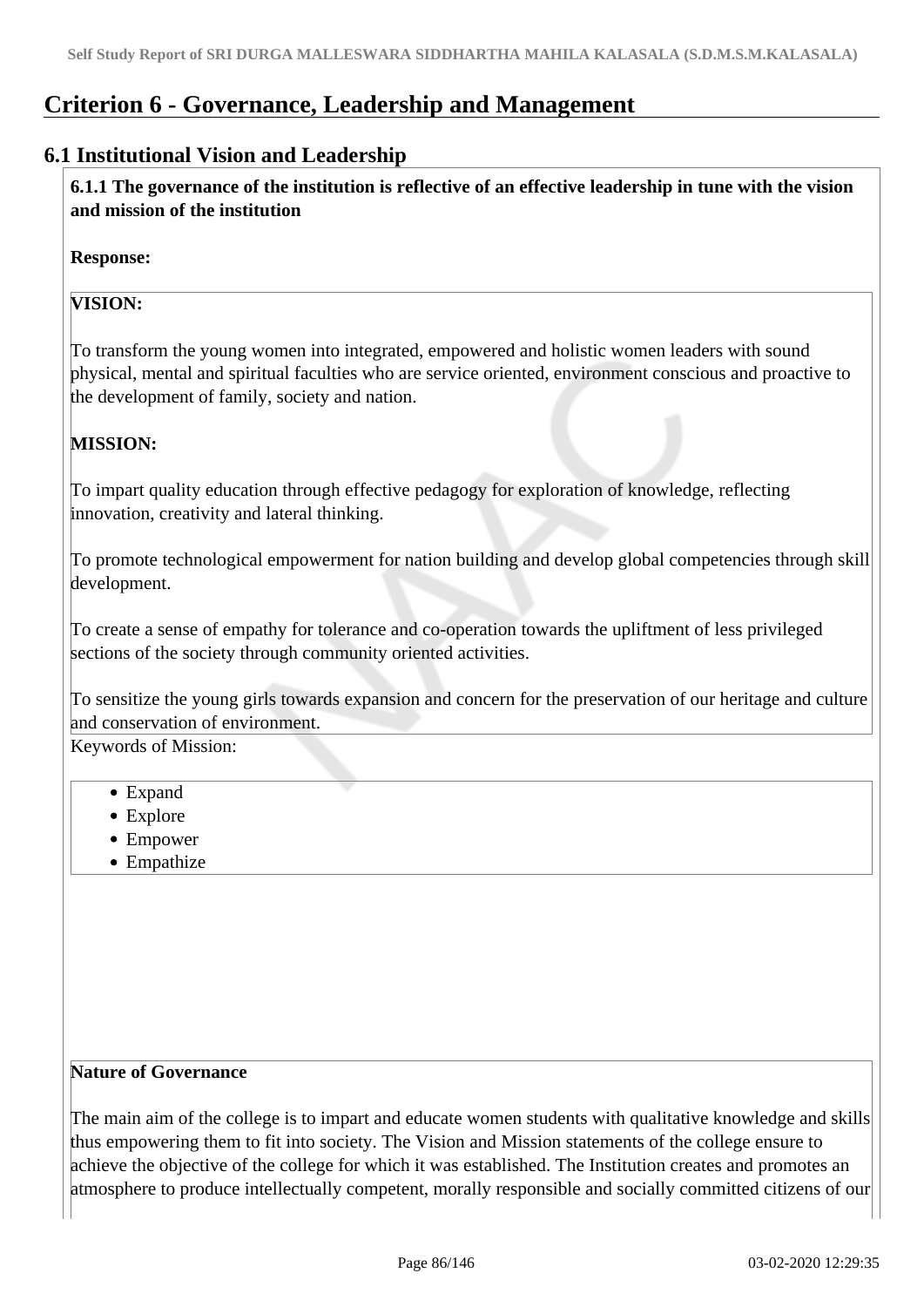# nation.

To achieve this, the Institution has well-defined structures of Governance, Leadership and Management. The structure of Governance at SDMSM Kalasala facilitates transparency in hierarchy, decision making and implementation of programmes. The Governance of the Institution aims at participatory decision making in designing, developing and execution of the policies with statutory bodies i.e., Governing Body, Finance Committee, Convenor Committee, Academic Council, BOS and IQAC. All these committees play a vital role in the Governance of SDMSMK.

## **The salient features of Governance at SDMSM Kalasala:**

Self Sufficiency by offering need based Degree courses, Certificate courses and Value Added courses.

- 1. Every committee supports Governance and develops its own guidelines to maintain the values of SDMSM Kalasala.
- 2. Reviews are conducted from time to time to discuss and analyse the impact of Governance.
- 3. The Governance of the college is good as it shares and exchanges knowledge with its competitors.
- 4. It also transforms the ordinary students into achievers at the national level.

## **Perspective Plan**

 The aims and objectives of the college are planned in different segments of the Governing Body to transform the Vision and Mission into attainable goals of the Institution. The individual plans like Self Sufficiency, Academic, Research, Extension and Skill- based education have orientation to National and Global needs. Human and Ethical values are added in the Perspective Plan for conducting various activities in the Institution.

 Every academic plan is designed to reflect expected growth rate. Planning includes Financial and Resource allocation on the need base with crystal clarity and precise decision making. The Vision and Mission of the College are kept in view while planning strategies.

| <b>File Description</b>         | <b>Document</b>      |
|---------------------------------|----------------------|
| Any additional information      | <b>View Document</b> |
| Link for Additional Information | <b>View Document</b> |

### **6.1.2 The institution practices decentralization and participative management**

### **Response:**

SDMSM Kalasala encourages the culture of participative and decentralised management, by involving staff, students, alumnae and stakeholders, through various Committees, Councils, Boards, Forums and Cells which are constituted for planning various activities of the college.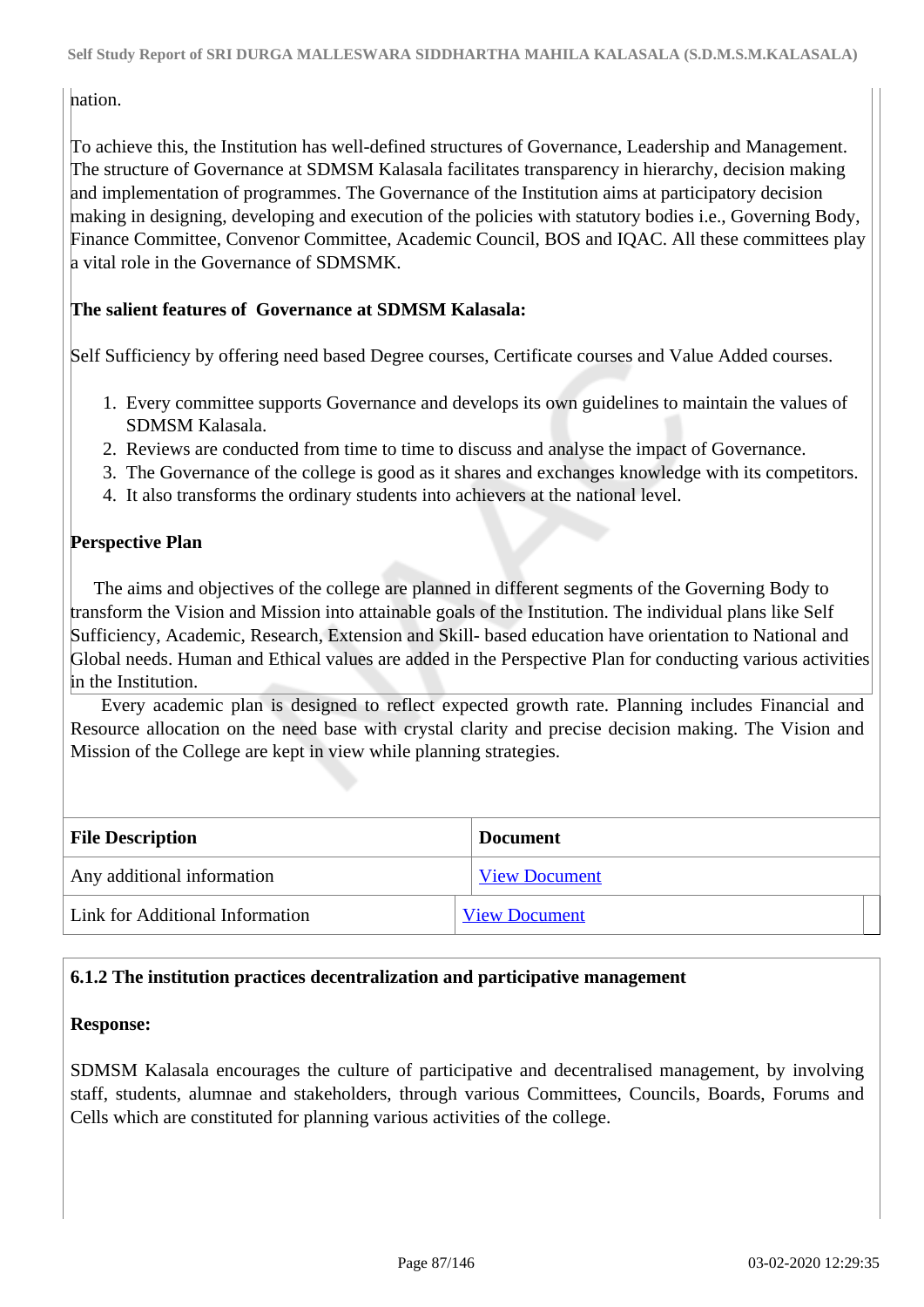

The roles, responsibilities and decentralisation of various authorities and the structure of SDMSMK are defined at the time of formation as per the UGC regulations. Planned schedule of work, recording of resolutions and discussions entrust the responsibility and follow up action to be taken. Decentralisation and Delegation is practised to the concern of the core. Various committees are formulated to facilitate the progress of work. SDMSMK promotes the culture of participative management in all activities.

 Heads of the Departments take initiative to design the plan of action with due consideration to the suggestions given by the other members of the department. Each and every individual faculty has autonomy to opt for the courses of their choice and prepare their lesson plans semester-wise. Every decision is taken with prior consultation of the respective members in the department. The Principal in coordination with the Director looks after the academic as well as the administrative matters. Opinions from the various stakeholders are collected through parent – teacher and parent – management meetings and appropriate decisions are taken.

*Case Study* 

# **Programme committee**:

# **Objectives:**

- To introduce new Programmes.
- To monitor changes in curriculum as per the guidelines of APSCHE, UGC and parent University.

# **Composition:**

- 1. Director.
- 2. Principal.
- 3. Academic Officer.
- 4. IQAC Co-ordinator.
- 5. Controller of Examinations.
- 6. Heads of the Departments.

# **Functions:**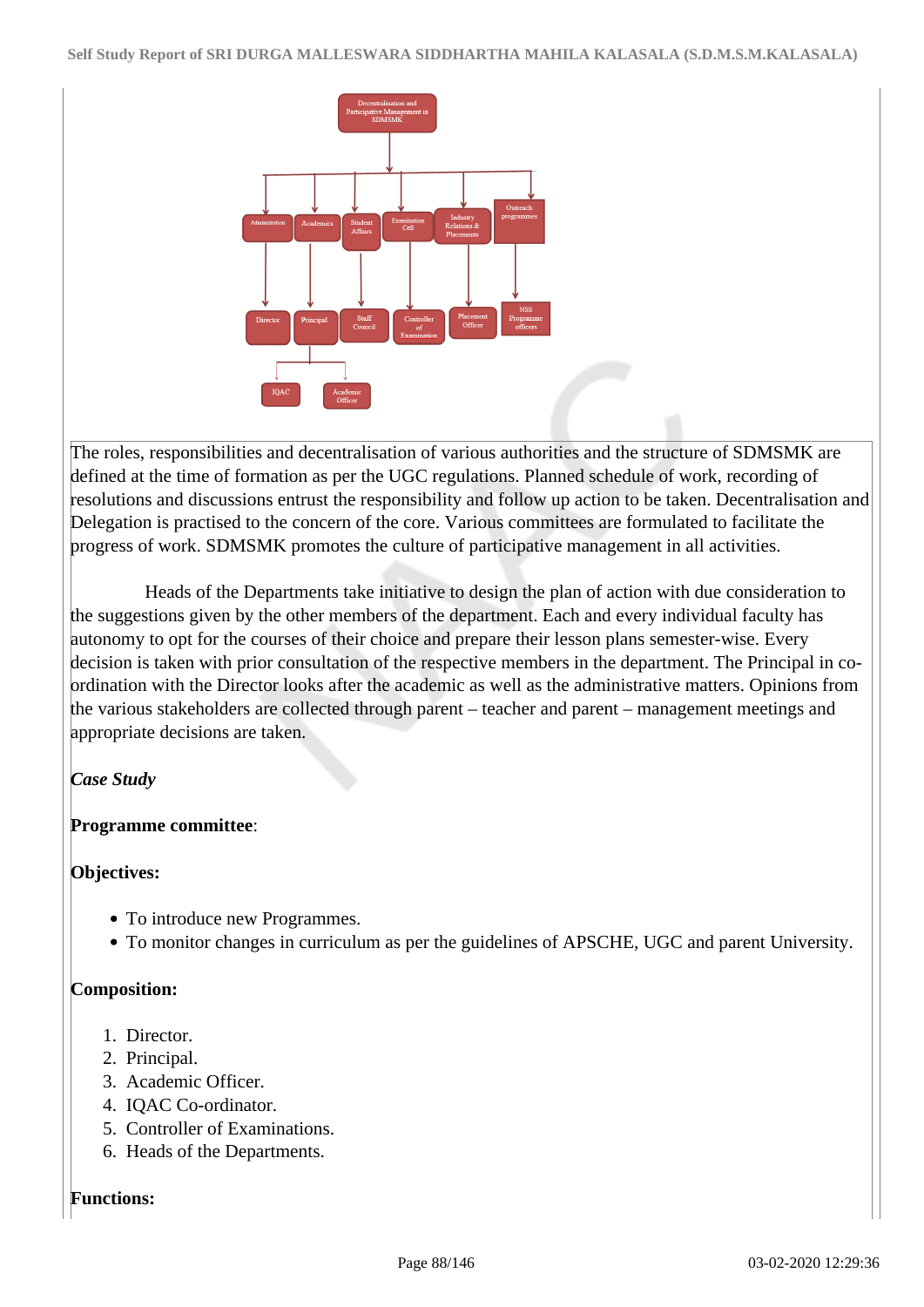The programme committee will assess and analyse the feedback from stake holders, discuss the validity of the existing programmes and identify the need for the introduction of new programmes in view of employability. The resolutions passed in the meeting will be considered, syllabus and structure of the programme is designed with necessary changes by the concerned departments. These proposals will be forwarded to Academic Council and Governing Body for approval and to the affiliated University for ratification. Based on the proposals the following new programmes were introduced during the last 5 years.

| SI. No | Name of the Programme                           | Year of      |
|--------|-------------------------------------------------|--------------|
|        |                                                 | introduction |
|        | <b>B.Com</b> (Banking & Insurance)              | $2014 - 15$  |
| 12     | B.Sc(Honors)                                    | $2017 - 18$  |
| B      | B.Sc (Mathematics, Chemistry, Computer Science) |              |

Participative Management is ensured by the following Committees:

## **Statutory Committees**

- Governing Body
- Finance
- Academic Council
- Boards of Studies
- IOAC

### **Non – Statutory Committees**

- Admissions
- Students Union
- Time Table
- Tutorial
- $\bullet$  UGC
- Audio Visual Education
- Calendar
- Magazine
- $\bullet$  Tips
- Career Guidance and Placement Cell
- Research Committee
- MOOCS
- Website
- House Journal
- Sexual Harassment Cell
- Games & Sports
- Assembly
- Attendance
- Canteen
- NSS
- Poor Students Aid Fund
- Steering and Discipline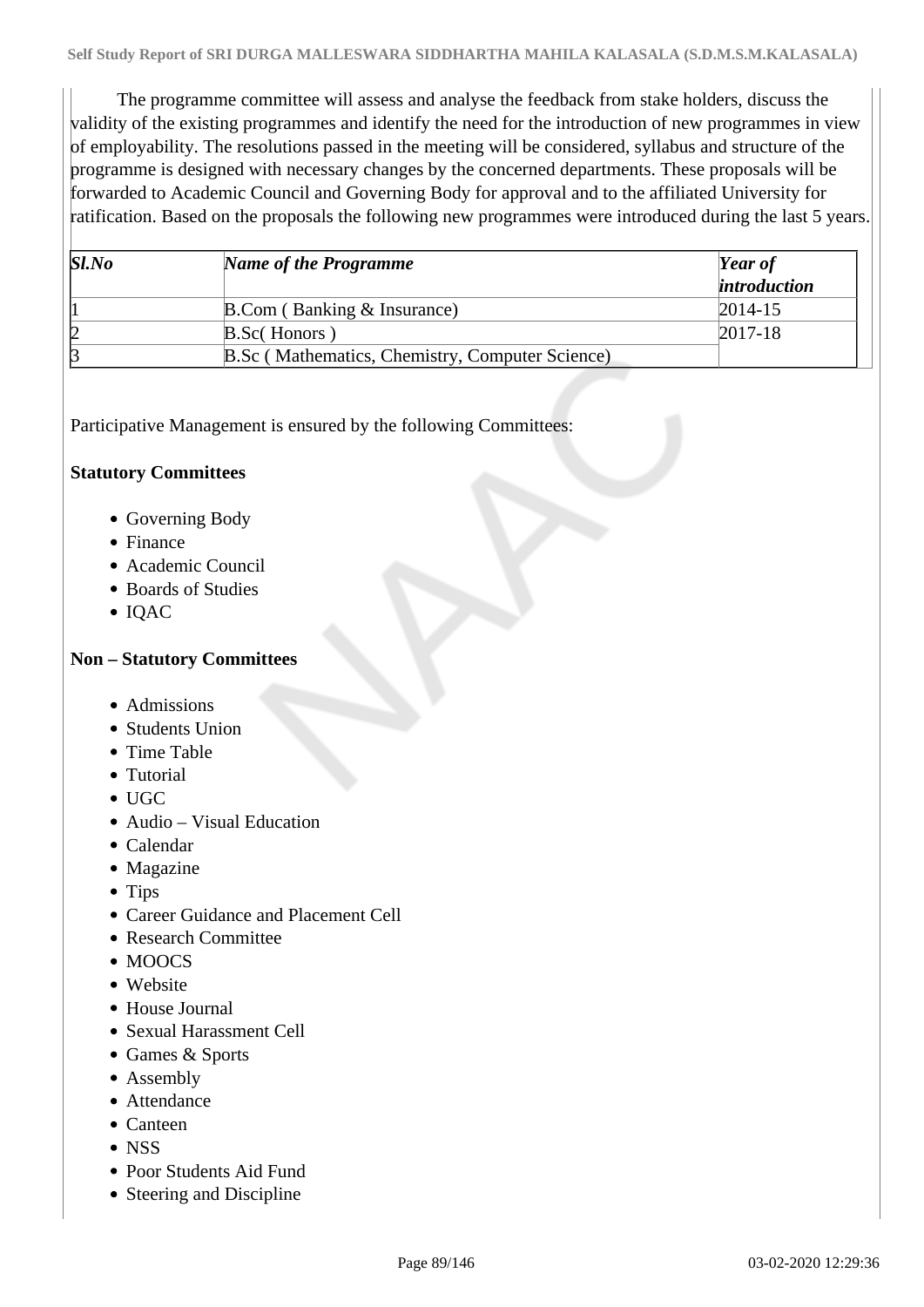- Library
- Literary
- Cultural
- Grievance Appeal
- Eco Club
- Student Welfare and Counselling
- Garden
- Anti-Ragging
- Computer Maintenance
- Personality Development Club
- Press and Publications
- Faculty Forum
- Hostel
- Entrepreneur Development Cell
- First Aid and Health Watch
- Incubation Cell
- Women Empowerment Cell
- Hand Book
- Red Ribbon
- IPR Cell

### **Associations:**

- Alumnae Association
- Science Association
- Commerce Association
- Humanities Association

| <b>File Description</b>         | <b>Document</b>      |
|---------------------------------|----------------------|
| Any additional information      | <b>View Document</b> |
| Link for Additional Information | <b>View Document</b> |

# **6.2 Strategy Development and Deployment**

### **6.2.1 Perspective/Strategic plan and Deployment documents are available in the institution**

### **Response:**

Plan elements include many of the academic quality policies framed by the Staff Council and implemented through various committees which are monitored by the Principal. Plan elements also include the perspective plan to encourage staff to improve their Research Publications, to attend more Seminars, Conferences and present papers.

### **The main emphasis of Strategic Plan:**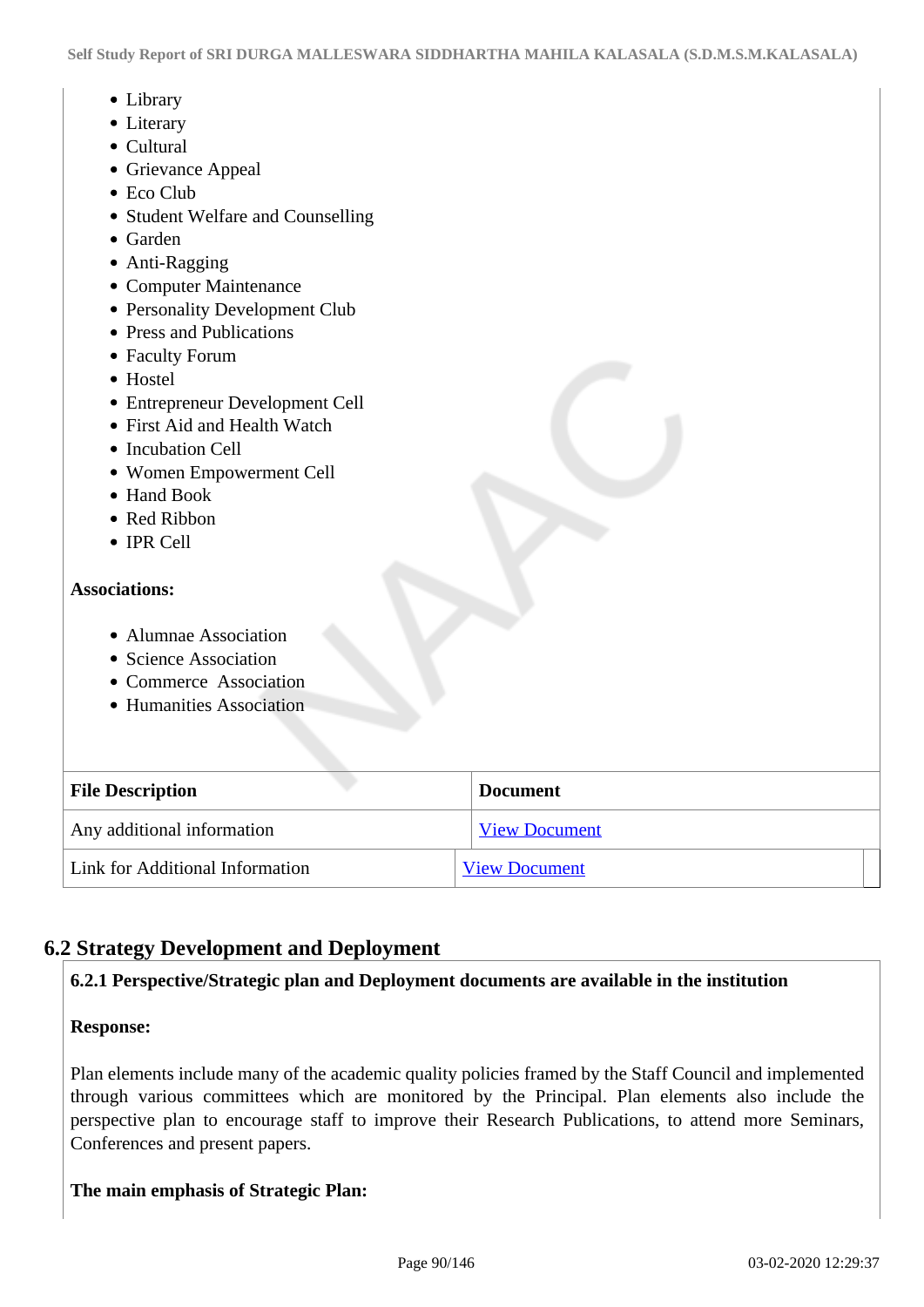- Attaining academic excellence by using latest pedagogy and offering need based courses.
- Strengthening teaching-learning by ICT methods.
- To provide platform for the conduct of effective research on the campus.
- To inculcate the sense of social responsibility to conduct more outreach programmes.
- To promote training on the campus to increase the number of placements.
- To lay special focus on developing and utilisation of the Instrumentation Centre, establishment of Virtual Labs and Media Centre to enhance infrastructural facilities.
- To conduct more FDPs to update the knowledge of the faculty.
- The strategic plan of the Institution is deployed through regular plan of action and its implementation with the involvement of all stakeholders at the required level.

 As per the strategic plan of the Institution it is proposed to focus on improving academic excellence, research, collaborations, start-ups, self-learning, co-curricular and extra-curricular activities, training and placements.

 Participative management, involvement and accountability are given importance in the successful implementation of the strategic plan. The Institution has given autonomy and flexibility to the Departments in strategic planning.

## **Activity implemented successfully from 2014-18:**

### **Training and Placements:**

The activities of the Placement Cell have been systematised and efficient owing to strategic planning and deployment.



Training Programme for Career Development Abilities

As per the strategic plan in respect of training and placements a responsible faculty member is appointed as Placement Officer and adequate facilities are provided to her to conduct Campus Placements. In addition to it the college takes meticulous care in training the students to attend Campus Recruitment Drives by appointing Soft Skill Trainers to train the students. This training is mainly focused on communication skills, interview skills and problem solving skills. Awareness programmes are arranged on the campus to know their career opportunities and to enrich their employability skills. In addition the Departments also extend their support to the students to enrich their knowledge. As a result the number of placements has been increased during the last five years.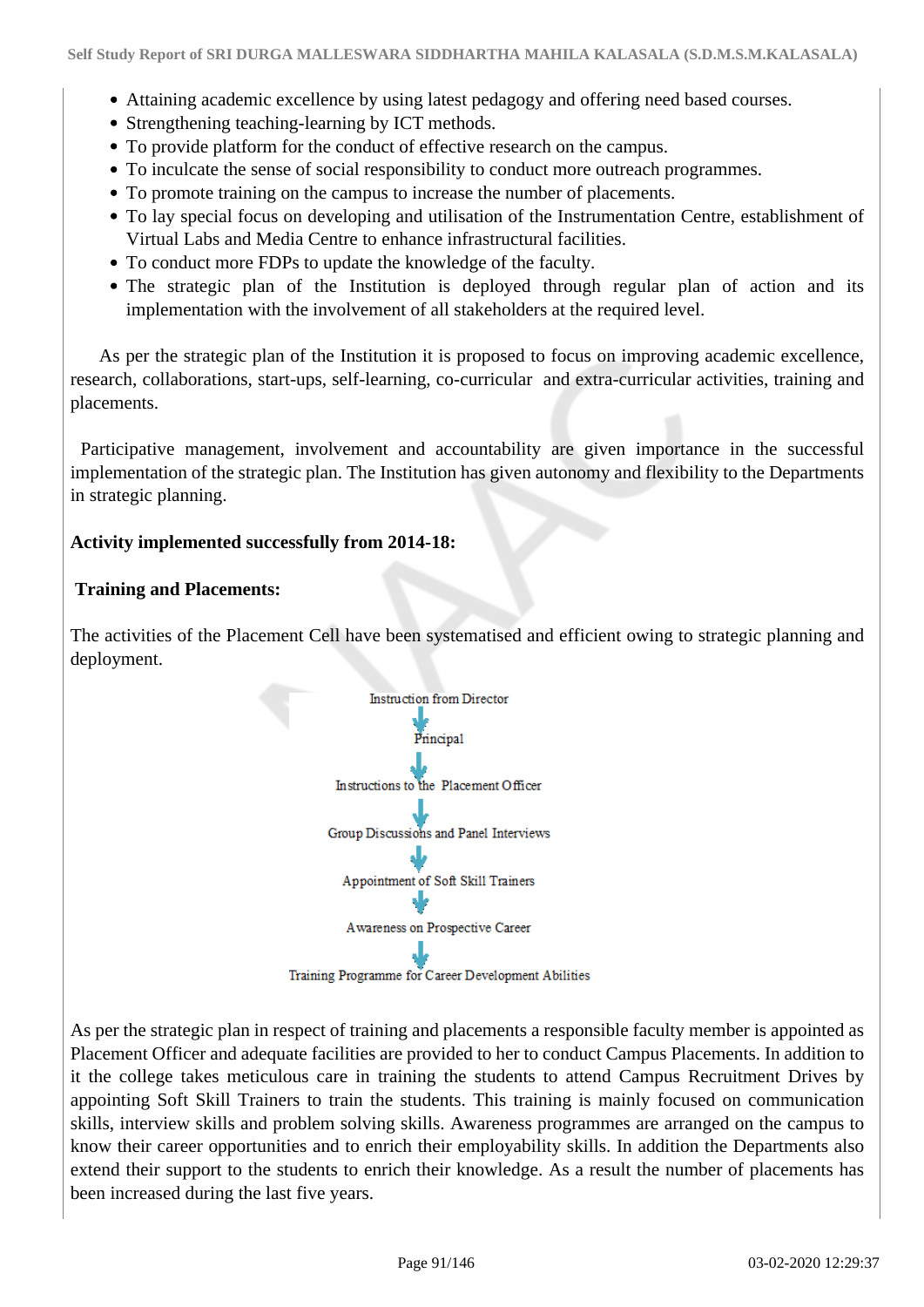# Placements – 2014 to 2018

| $\vert$ S.No | Academic Year | No. of Studnets Placed |
|--------------|---------------|------------------------|
|              | 20018-19      | 312                    |
| 2            | $ 2017 - 18 $ | 250                    |
| 13           | $ 2016-17$    | 282                    |
| 14           | $ 2015 - 16 $ | 294                    |
| 15           | 2014          | 141                    |



| <b>File Description</b>                                   | <b>Document</b>      |
|-----------------------------------------------------------|----------------------|
| Any additional information                                | <b>View Document</b> |
| Link for Additional Information                           | <b>View Document</b> |
| Strategic Plan and deployment documents on the<br>website | <b>View Document</b> |

 **6.2.2 Organizational structure of the institution including governing body, administrative setup, and functions of various bodies, service rules, procedures, recruitment, promotional policies as well as grievance redressal mechanism**

**Response:**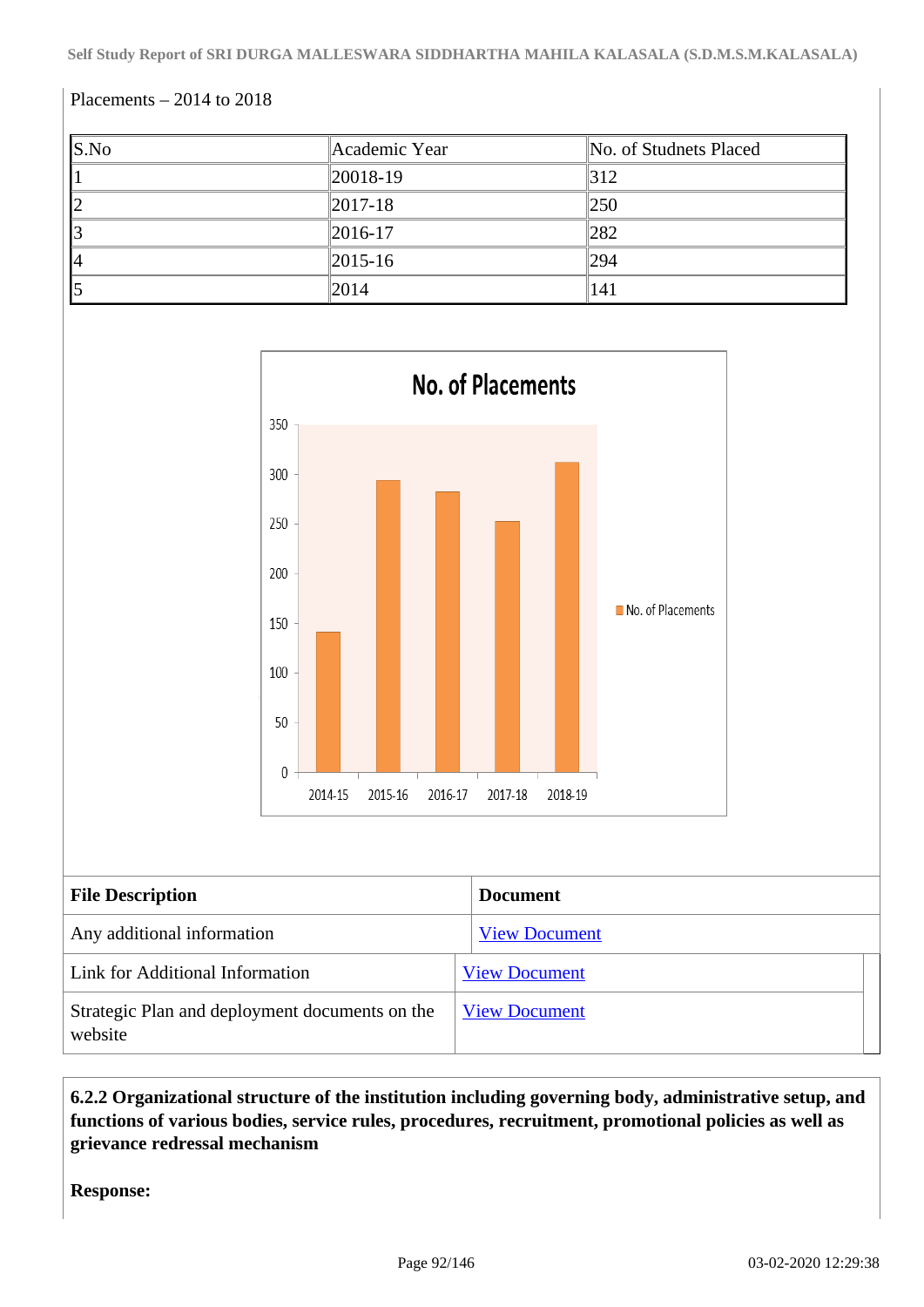The Institution has developed an organisational structure that attains autonomy, transparency, excellence and success in all functions of governance undertaken at their defined levels.



# **Governing Body:-**

 Governing body is the supreme authority in the decision making of the college, which periodically makes policies pertaining to academic and administrative matters. This body undertakes the crucial task of designing and framing institutional rules and regulations.

# **Convenor- Management Representative:-**

 The College Management adopts the principles of co-responsibility and participative decision making. The Convenor is appointed by the management as their representative who ia a facilitator between management and the institution.

### **Director:-**

 The Director is a key person between the Management and the Institution and acts as an adviser to each and every aspect of collegiate activities and matters at all levels. The Director is the chief administrator who oversees the progress of the Institution with foresight and perspective planning.

### **Principal:-**

The Principal is responsible for day-to-day academic and administrative matters in co-ordination with the Director. The Principal chairs all the statutory and non-statutory bodies such as Governing Body, Finance Committee, Academic Council, IQAC and Staff Council. The Principal plays a dynamic role in monitoring the smooth functioning of all cells and committees for interaction with various stake holders of the college such as Admissions Committee which councils the entrants and their parents, Career Guidance and Placement Cell for arranging seminars on future prospects and organizing campus drives and nominate faculty members to the Alumnae Committee. The Principal takes the faculty members into confidence in vital matters of administration and governance through their representation in various statutory and non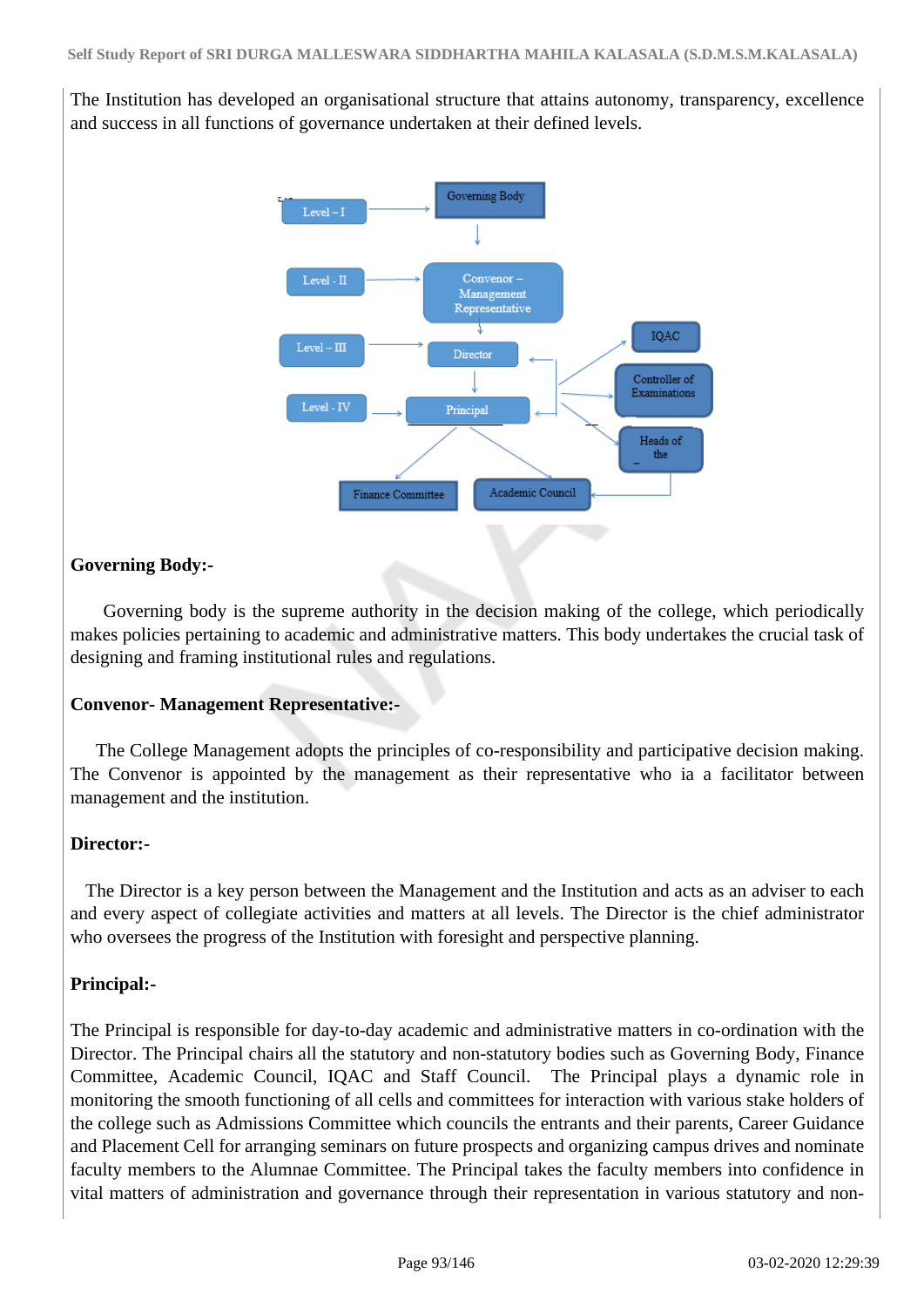statutory committees.

### **Controller of Examinations:-**

 Controller of Examinations is totally responsible for the conduct of examinations. He looks after all the activities related to the conduct of exams to result declarations by maintaining confidentiality with the assistance of two Additional Controllers.

### **Heads of The Departments:-**

 Heads of the Departments are the Chairpersons of Boards of Studies along with University Representatives, Subject Experts and Industry Experts responsible for syllabus framing. They play crucial role in allotment of work, project works, planning and organising of Seminars, Guest Lectures, Workshops, Fests, Industrial Visits, Field trips, Study Tours, Internships and Extension activities. They also monitor and give necessary suggestions for the enrichment of the teaching-learning process.

Service rules and procedures are followed for recruitment and promotions.

#### **Mechanism of Grievance Redressal:**

 The College is open to receiving any grievances from its stakeholders on the academic as well as functioning matters of the college. The Grievance Redressal mechanism is effective through the Grievance Redressal Cell which monitors over every complaint received from its stakeholders through Grievance Redressal boxes and other modes and addresses them well in time. The members of the Cell meet as and when the need arises. The complaints made are ensured of sensitivity and confidentiality. Grievances received from other Cells like Anti-ragging, Sexual Harassment, Women Empowerment are also addressed. Personal Counselling is also done through Tutor-ward System.

| <b>File Description</b>                       | <b>Document</b>      |
|-----------------------------------------------|----------------------|
| Any additional information                    | <b>View Document</b> |
| Link to Organogram of the Institution webpage | <b>View Document</b> |
| Link for Additional Information               | <b>View Document</b> |

#### **6.2.3 Implementation of e-governance in areas of operation**

- **1.Planning and Development**
- **2.Administration**
- **3.Finance and Accounts**
- **4.Student Admission and Support**
- **5.Examination**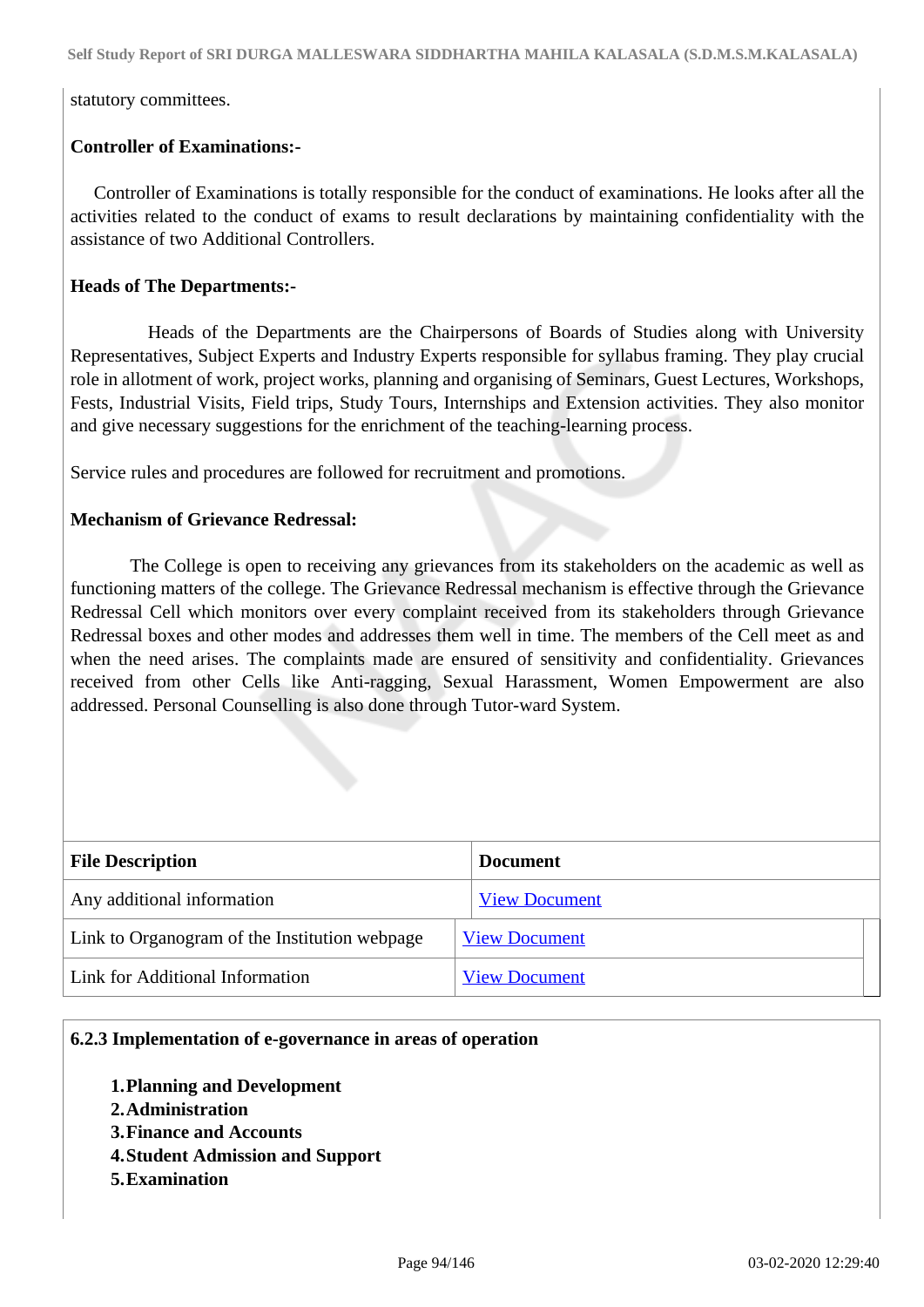**All 5 of the above**

**Any 4 of the above**

**Any 3 of the above**

**Any 2 of the above**

**Response:** All 5 of the above

| <b>File Description</b>                                                                                            | <b>Document</b>      |
|--------------------------------------------------------------------------------------------------------------------|----------------------|
| Screen shots of user interfaces                                                                                    | <b>View Document</b> |
| <b>ERP</b> Document                                                                                                | <b>View Document</b> |
| Details of implementation of e-governance in areas<br>of operation Planning and<br>Development, Administration etc | <b>View Document</b> |
| Any additional information                                                                                         | <b>View Document</b> |

# **6.2.4 Effectiveness of various bodies/cells/committees is evident through minutes of meetings and implementation of their resolutions**

### **Response:**

 The college has constituted Statutory Bodies in accordance with UGC norms and Several other committees are constituted by the Principal for effective functioning of day-to- day activities and operations of the college. All the committees have clearly defined functions. The minutes of all meetings are duly recorded and necessary action is implemented. The responsibility of implementation of proceedings is taken up by the in- charges of various committees.

All the committees will execute their work as per the prescribed procedures and plan of action.

**Activity implemented based on the minutes:**

**Getting approval to start B.Sc (Honors)**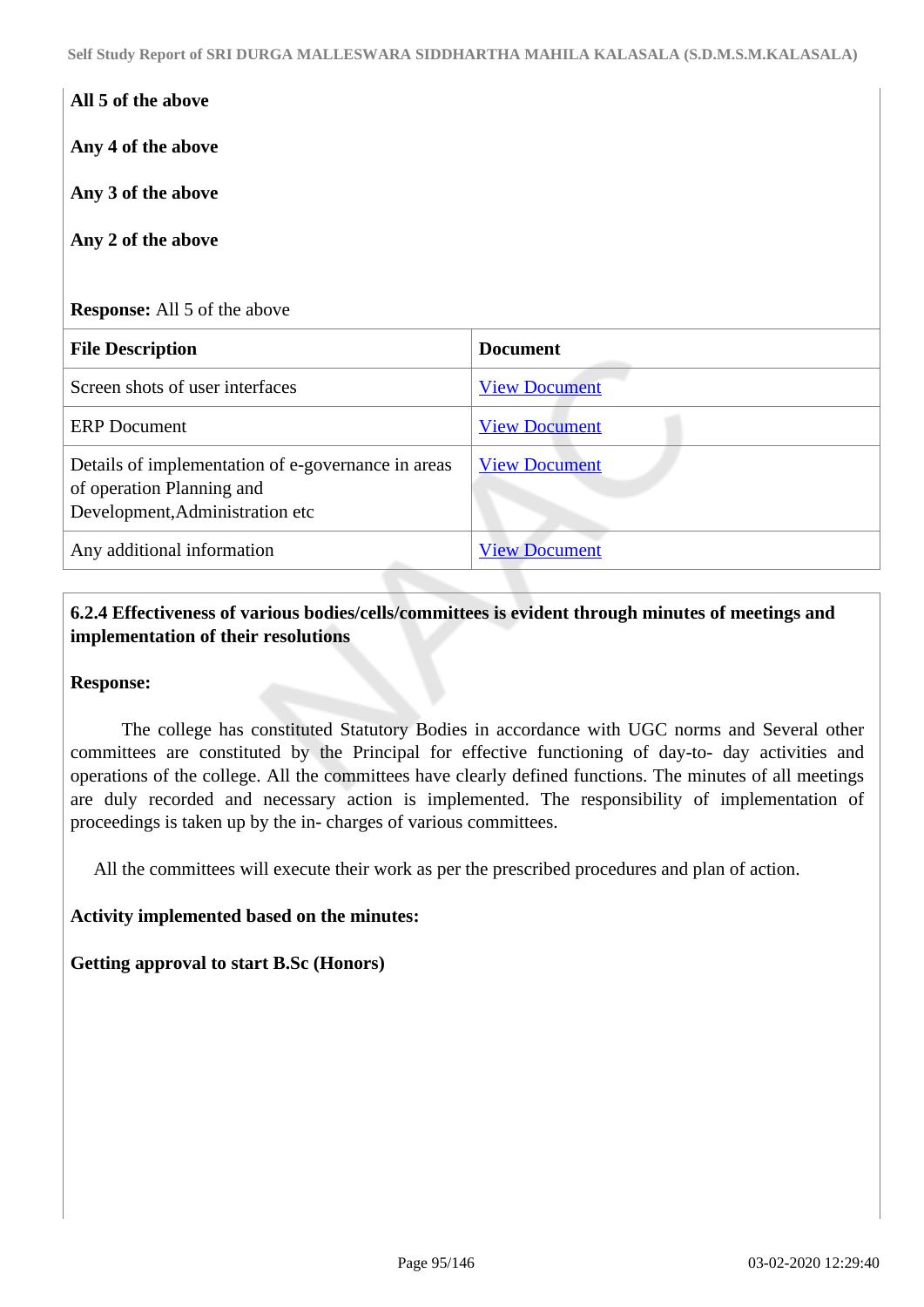

### **Departmental Meetings**

The members of the Department of Computer Science met on *3-2-2017 (Resolution No: 6)* and suggested to start B.Sc (Honors) from the academic year 2017-18 onwards. Head of the Department in discussion with the department members framed the syllabus to be incorporated.

### **Boards of Studies:**

 The Boards of Studies met on *26-3-2017 ( Resolution No: 18)* and resolved to approve syllabus proposed to start B.Sc (Honors)

### **Academic Council**

 It was unanimously resolved to approve the syllabus for implementation on *6-5-2017 (Resolution: 22).*

### **Governing Body**

 The **Governing Body** meeting held on *03-06-2017 (Resolution No: 6)* considered the recommendations of the Academic Council to introduce B.Sc (Honors) programme from the academic year 2017-18 onwards.

This resulted in the launching of the B.Sc (Honors) Programme in the college.

### **Case Study:**

All the Departments are involved in the extension activities with active participation of the students. Planning of these activities is done department-wise The decentralised and participative management is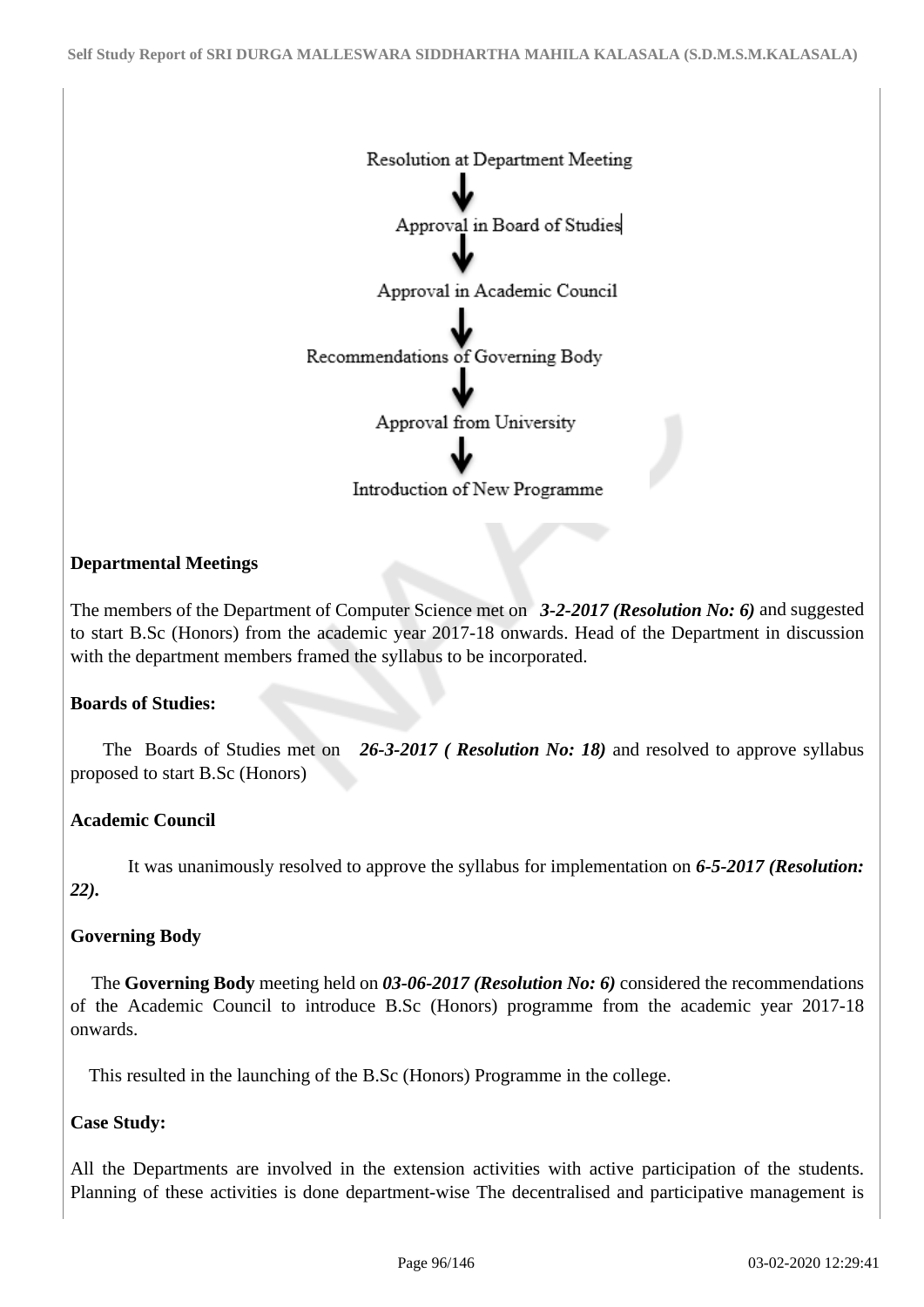evident in the conduct of extension activities in the college. As part of rendering service to the community development, the Institution aims to inculcate social awareness among students for the transfer of knowledge and skill through the rural community outreach programmes.

### **Community Outreach Programmes:**

 After receiving orders from the University the NSS Programme officers on intimation to the Principal and IQAC Co-ordinator select the area for conducting special camp and interact with the local authorities in the selected area (pre camp survey) to understand the existing problems. Accordingly plan of action is prepared inviting ideas from the NSS student leaders. Final decisions taken by the Programme Officers of the two NSS units are approved by the college authorities.

A special camp at Yanamalakuduru was conducted from 14-03-2019 to 20-03-2019 by the students of SDMSMK with the objective to interact with rural people on various social aspects and forces operative in the society. Awareness programmes on Literacy, survey on school drop outs, child labour, Health and hygiene, creation of Defecation Free Zone and Women Empowerment were organised.



# **6.3 Faculty Empowerment Strategies**

**6.3.1 The institution has effective welfare measures for teaching and non-teaching staff**

**Response:**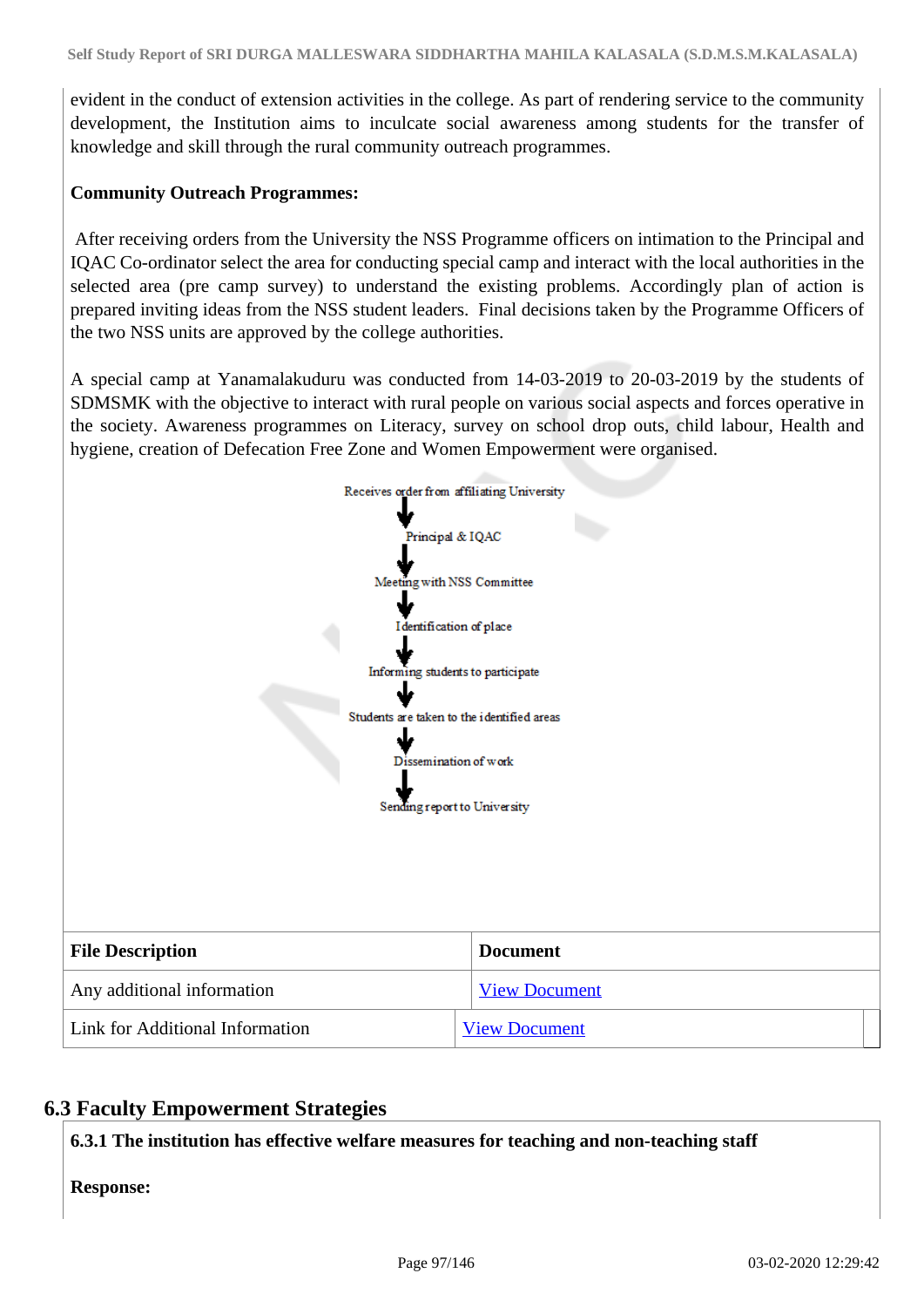The Institution provides various welfare schemes to all the teaching and non-teaching staff in recognition of their contribution towards its development and progress. It creates healthy, loyal and satisfied employees for the organization and enhances the work efficiency.

## **Provident Fund**

 The Institution extends the facility of Employer Provident Fund to the members of both Teaching and Non-Teaching staff.

## **ESI**

Employees State Insurance facility is provided by the college to both Teaching and Non-Teaching staff.

## **Medical and Health Centre:**

 This facility is available for all the Teaching and Non – Teaching staff members. Health Cards are issued by Dr.Pinnamaneni Institute of Medical Sciences and Research Foundation, a sister institution of the college to avail health care facilities.

## **Health and Medical Camps:**

The NSS and various Departments conduct Dental Camps, Eye Check-ups and Medical Camps etc., on the campus. Both teaching and non-teaching staff can avail this opportunity. Issues such as awareness on breast feeding, nutrition week, first aid, cancer, diabetes and HIV are also focussed.

### **Group Saving Linked Insurance**

 The Medical and Group Insurance is one of the welfare measures taken up by the Institution for the benefit of both Teaching and Non- Teaching employees.

### **Employment on Compassionate Grounds:**

 The Institution has provided viability of recruiting the family member of deceased employee on compassionate grounds.

### **Earned Leave**

 Earned leave is sanctioned to both Teaching and Non- Teaching staff as per Government norms for Scale Employees.

### **Special Casual Leave**

Special Casual Leave is sanctioned to both Teaching and Non-Teaching staff for unforeseen purposes.

### **Maternity Leave**

The College sanctions Maternity Leave to both Teaching and Non- Teaching staff.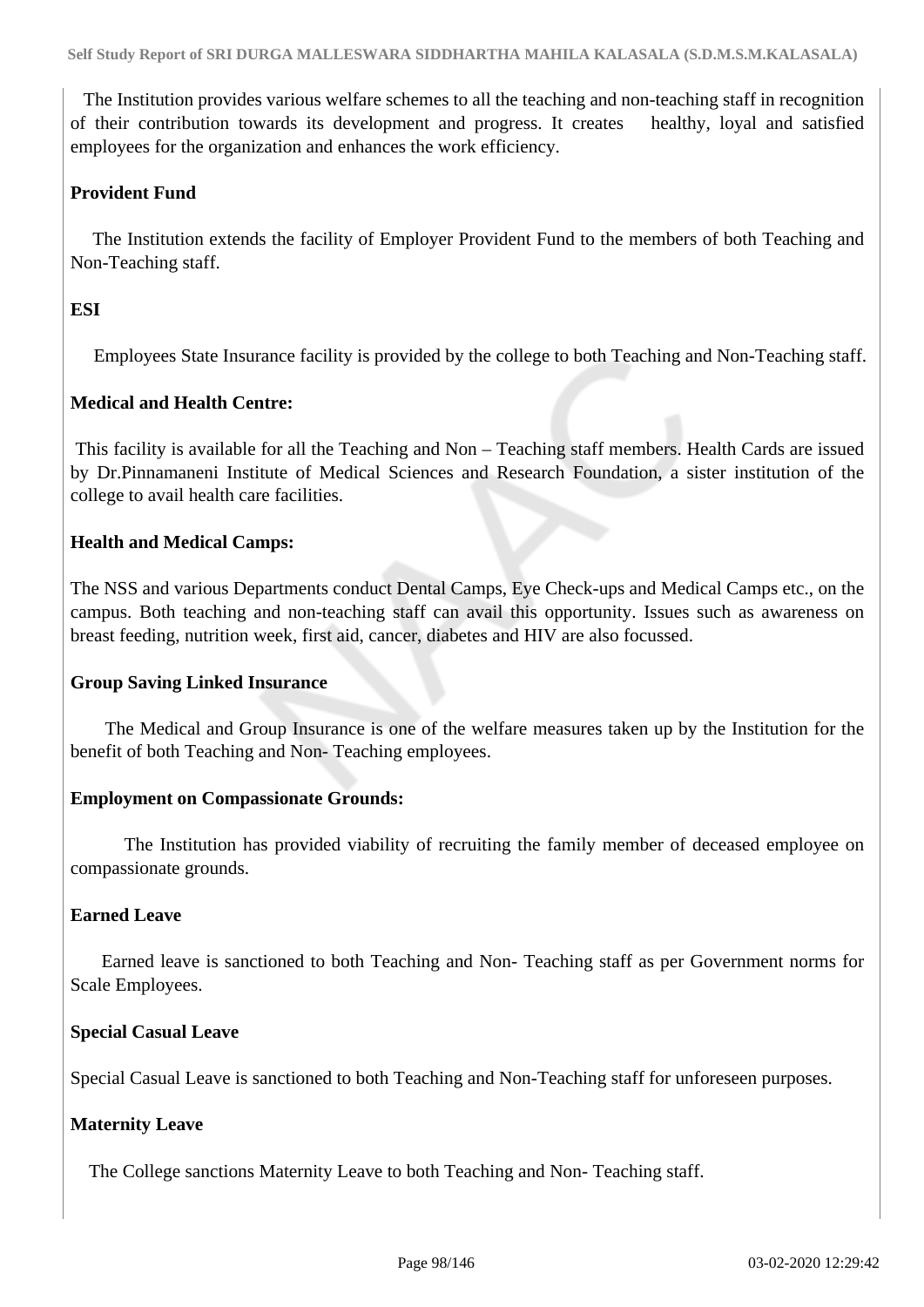### **Medical Leave**

Medical Leave is sanctioned to both Teaching and Non- Teaching staff as per Government norms.

### **Incentive for Publications**

 Seed Money is provided to the faculty to take up research projects and publish articles in the refereed journals.

### **Study Leave**

 Study Leave is sanctioned to the teaching faculty as per their request to update their knowledge and acquire higher additional degrees.

### **Financial Assistance to Professional Development:**

 Financial Assistance is provided to the staff for presenting papers in National and International seminars, participating in Faculty Development Programmes and Workshops. The grant includes payment of registration fee. Additional increments are given for securing M.Phil and Ph.D degrees.

### **Financial Assistance to the children of Faculty**

The children of teaching and non-teaching staff are given scholarships to study in the Siddhartha Academy Institutions.

### **Felicitations:**

The faculty who receive awards are felicitated with mementoes on Teachers' Day. The Teaching and nonteaching staff who have completed 25 years of service in the Institution are also felicitated on the same day.

### **Gratuity**

Every teaching & non-teaching employee will get gratuity at the time of retirement.

### **Facilities and Amenities**

- Wi-fi facility
- Well-furnished staff rooms
- Well-equipped Fitness Centre
- CC TV Cameras to ensure safety and security
- Fire safety equipment.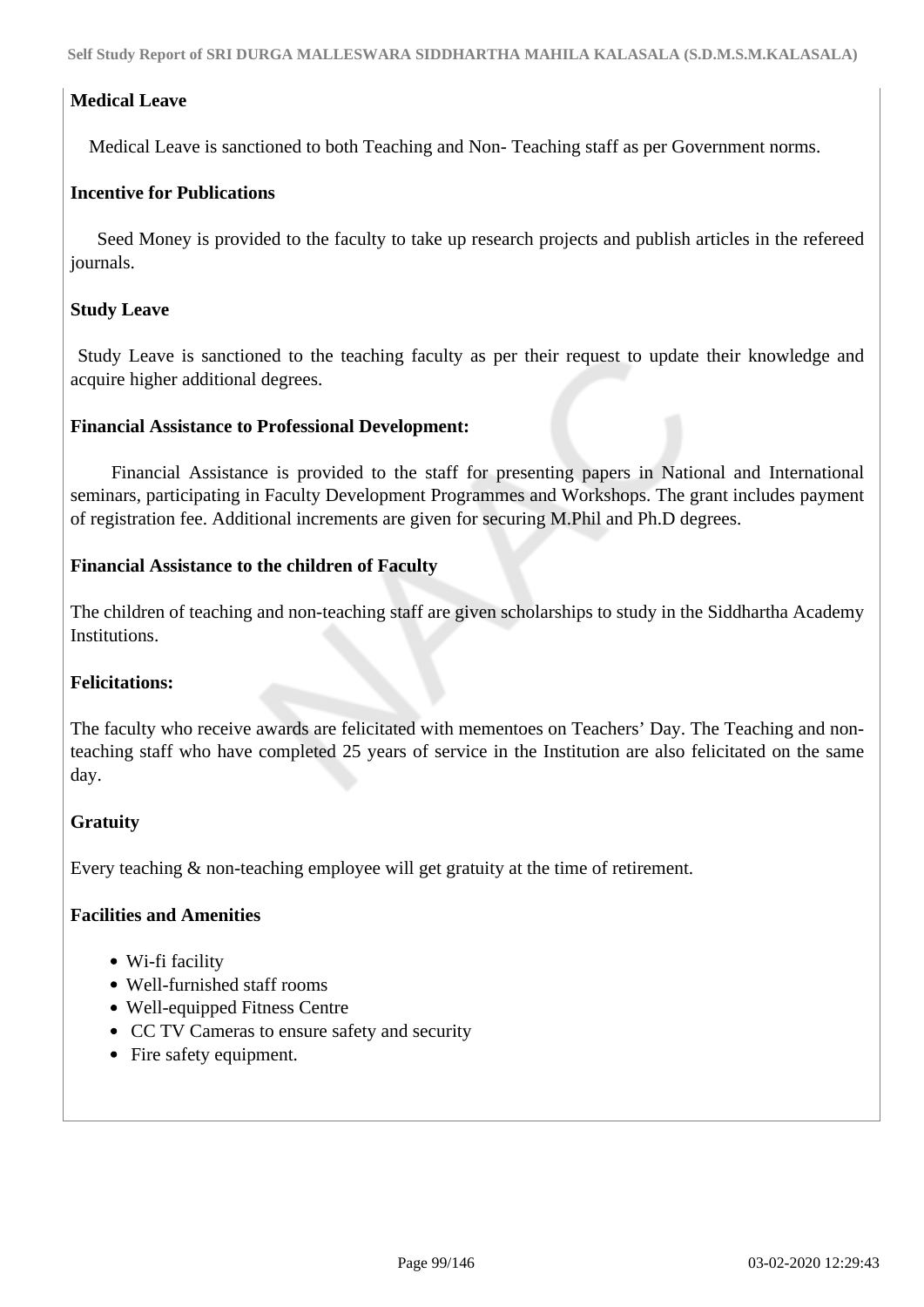| <b>File Description</b>         | <b>Document</b>      |
|---------------------------------|----------------------|
| Any additional information      | <b>View Document</b> |
| Link for Additional Information | <b>View Document</b> |

## **6.3.2 Average percentage of teachers provided with financial support to attend conferences / workshops and towards membership fee of professional bodies during the last five years**

### **Response:** 51.61

6.3.2.1 Number of teachers provided with financial support to attend conferences / workshops and towards membership fee of professional bodies year-wise during the last five years

| 2018-19 | 2017-18 | 2016-17 | 2015-16  | 2014-15 |
|---------|---------|---------|----------|---------|
| 66      | 40      | 35      | つく<br>رے | 43      |

| <b>File Description</b>                                                                                                   | <b>Document</b>      |
|---------------------------------------------------------------------------------------------------------------------------|----------------------|
| Details of teachers provided with financial support<br>to attend conferences, workshops etc during the last<br>five years | <b>View Document</b> |
| Any additional information                                                                                                | <b>View Document</b> |

# **6.3.3 Average number of professional development /administrative training programs organized by the institution for teaching and non teaching staff during the last five years**

### **Response:** 8.2

6.3.3.1 Total number of professional development / administrative training programs organized by the Institution for teaching and non teaching staff year-wise during the last five years

| 2018-19 | 2017-18 | 2016-17    | 2015-16 | 2014-15 |
|---------|---------|------------|---------|---------|
| 08      | 10      | ı n<br>1 V | 08      | 05      |

| <b>File Description</b>                                                                                                                                       | <b>Document</b> |
|---------------------------------------------------------------------------------------------------------------------------------------------------------------|-----------------|
| Details of professional development / administrative   View Document<br>training programs organized by the Institution for<br>teaching and non teaching staff |                 |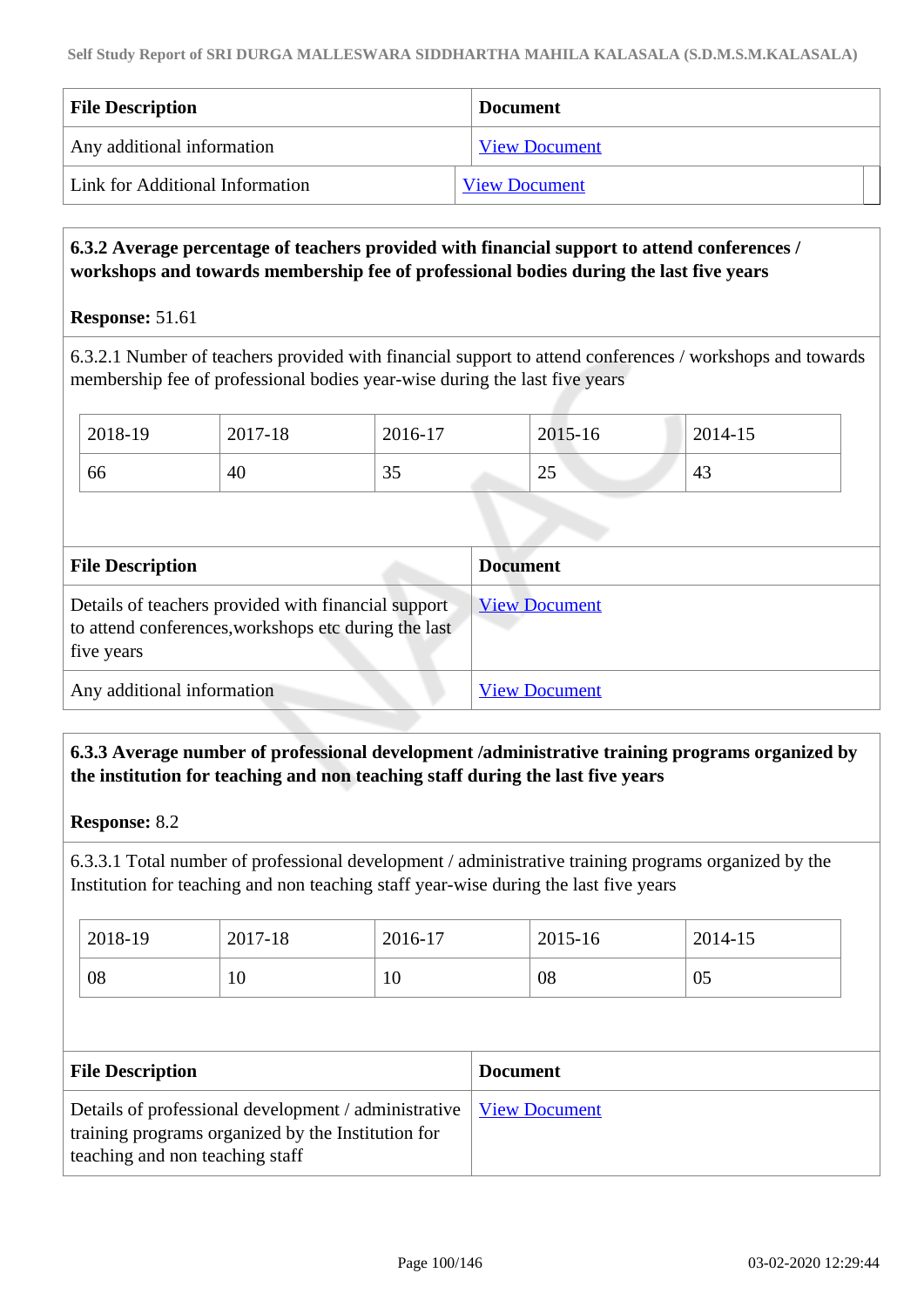# **6.3.4 Average percentage of teachers attending professional development programs viz., Orientation Program, Refresher Course, Short Term Course, Faculty Development Program during the last five years**

## **Response:** 6.52

6.3.4.1 Total number of teachers attending professional development programs, viz., Orientation Program, Refresher Course, Short Term Course, Faculty Development Programs year-wise during the last five years

| 2018-19      | 2017-18 | 2016-17 | 2015-16 | 2014-15 |
|--------------|---------|---------|---------|---------|
| $\mathbf{r}$ | 05      | 03      | 08      | $00\,$  |

| <b>File Description</b>                                                                       | <b>Document</b>      |
|-----------------------------------------------------------------------------------------------|----------------------|
| Reports of the Human Resource Development<br>Centres (UGC ASC or other relevant centers).     | <b>View Document</b> |
| <b>IQAC</b> report summary                                                                    | <b>View Document</b> |
| Details of teachers attending professional<br>development programs during the last five years | <b>View Document</b> |
| Any additional information                                                                    | <b>View Document</b> |

# **6.3.5 Institution has Performance Appraisal System for teaching and non-teaching staff**

### **Response:**

Performance Appraisal of the Institution has been standardized strictly as per the norms of the Commissionerate of Collegiate Education (CCE) to identify the abilities of the faculty. There are well defined parameters to assess the performance of Teaching and Non–Teaching staff separately. The assessment will be done at the end of every academic year. Appraisal of Teaching and Non-Teaching staff will be taken into consideration for their future promotions.

### **Faculty Appraisal System**

### **Category I**

The parameters include teacher as an individual performer in classroom lectures, seminars, tutorials, course delivery, pass percentage for courses taught, question paper setting and evaluation, use of innovative teaching methods, updating of materials, ICT etc.

# **Category II**

Contribution to co-curricular activities including NSS, NCC, ECO-CLUB, RED CROSS, RED RIBBION CLUB etc. and contribution in various committees, Boards of Studies and Academic Council.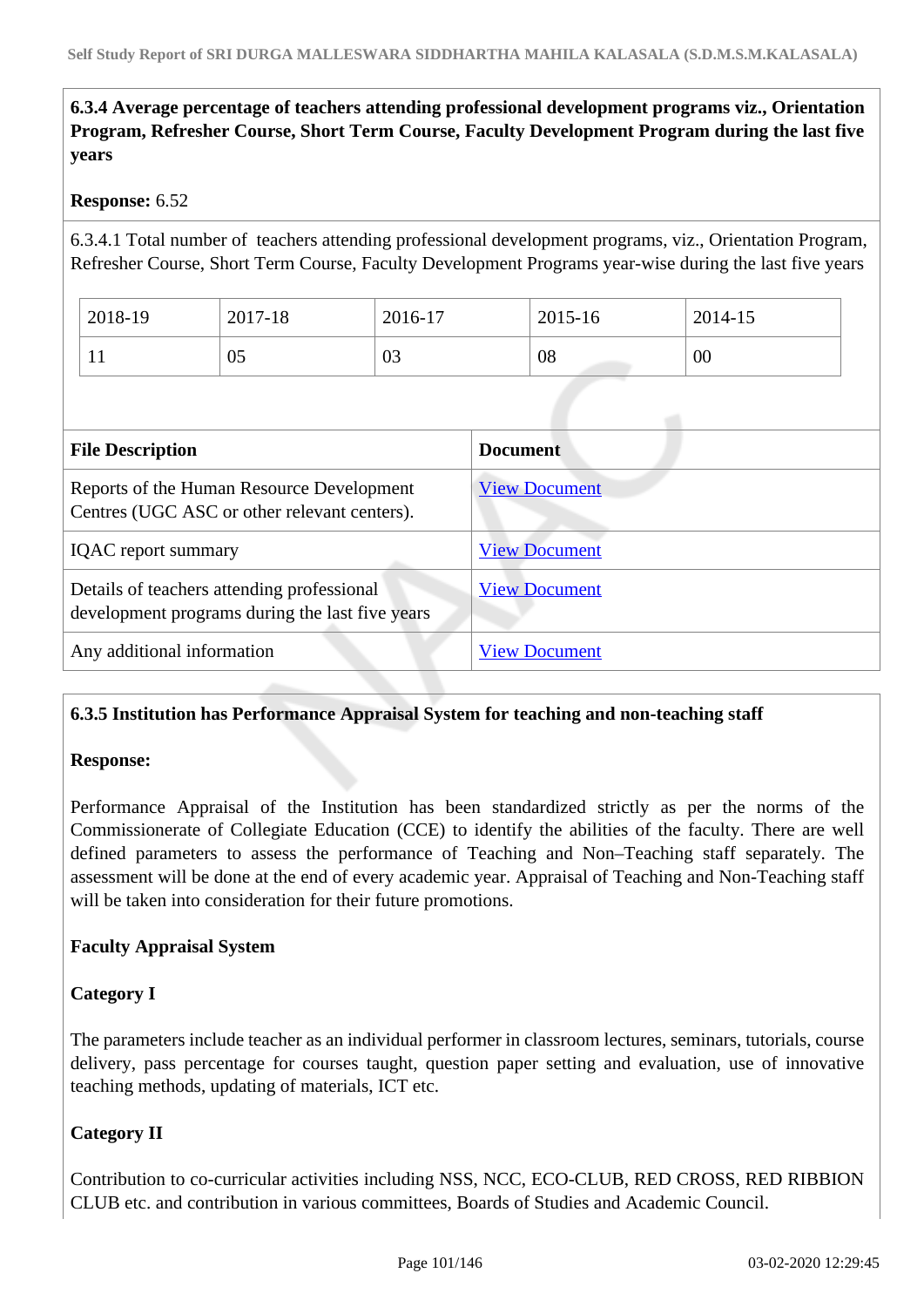# **Category III**

The research and its related contributions. This is based on the number of participations in seminars and conferences, membership in professional bodies, publications in Scopus, Indexed Journals and Chapters in Book Publications, Research Supervision, Awards and Honours.

- At the end of the academic year all the faculty members prepare and submit their self-appraisal forms to the Heads of the Departments as per the above mentioned Performance Indicators.
- Heads of the Departments after due verification submit the Appraisal Forms of the members to IQAC.
- The score of teachers is reviewed both by the Principal and IQAC Co-ordinator.
- The report will be submitted to the CCE at the end of the academic year and it will be uploaded in the CCE Website.
- The API Scores are considered for Career Advancement Scheme. Appraisal Forms of aided faculty including Librarians and Physical Directress are sent to CCE who analyses them and confers prestigious State Awards in each subject to the faculty based on API scores.
- Faculty appraisal is done through student feed back mechanism. A well drafted feed back form containing questions on knowledge base of the faculty, punctuality, commitment, communication skills etc. The feed-back forms are assessed by IQAC which analyses and identifies the strengths and weaknesses of the faculty and are submitted to the Principal and Management.

# **Non-Teaching**

Self-appraisal of Non-teaching staff is taken to assess skill, knowledge, behavioural aspects, acceptability, punctuality, work culture, attitude in maintaining relationships etc. basing on their annual performance assessment report. This exercise is carried out by the Superintendent of the Office. Feed - back from out -going students on non-teaching staff is taken and is utilized to improve administration.

 The development and achievement of the faculty are appraised by the Management to decide the annual increments and promotions of the faculty. The appraisal is also considered by the Management to give financial incentives for their increase in the research potentiality i.e. publishing articles in the refereed journals and authoring books. It helps to analyse the progress of teaching faculty.

| <b>File Description</b>         | <b>Document</b>      |
|---------------------------------|----------------------|
| Any additional information      | <b>View Document</b> |
| Link for Additional Information | <b>View Document</b> |

# **6.4 Financial Management and Resource Mobilization**

# **6.4.1 Institution conducts internal and external financial audits regularly**

### **Response:**

The College is conducting both internal and external audits regularly to bridge the gap between the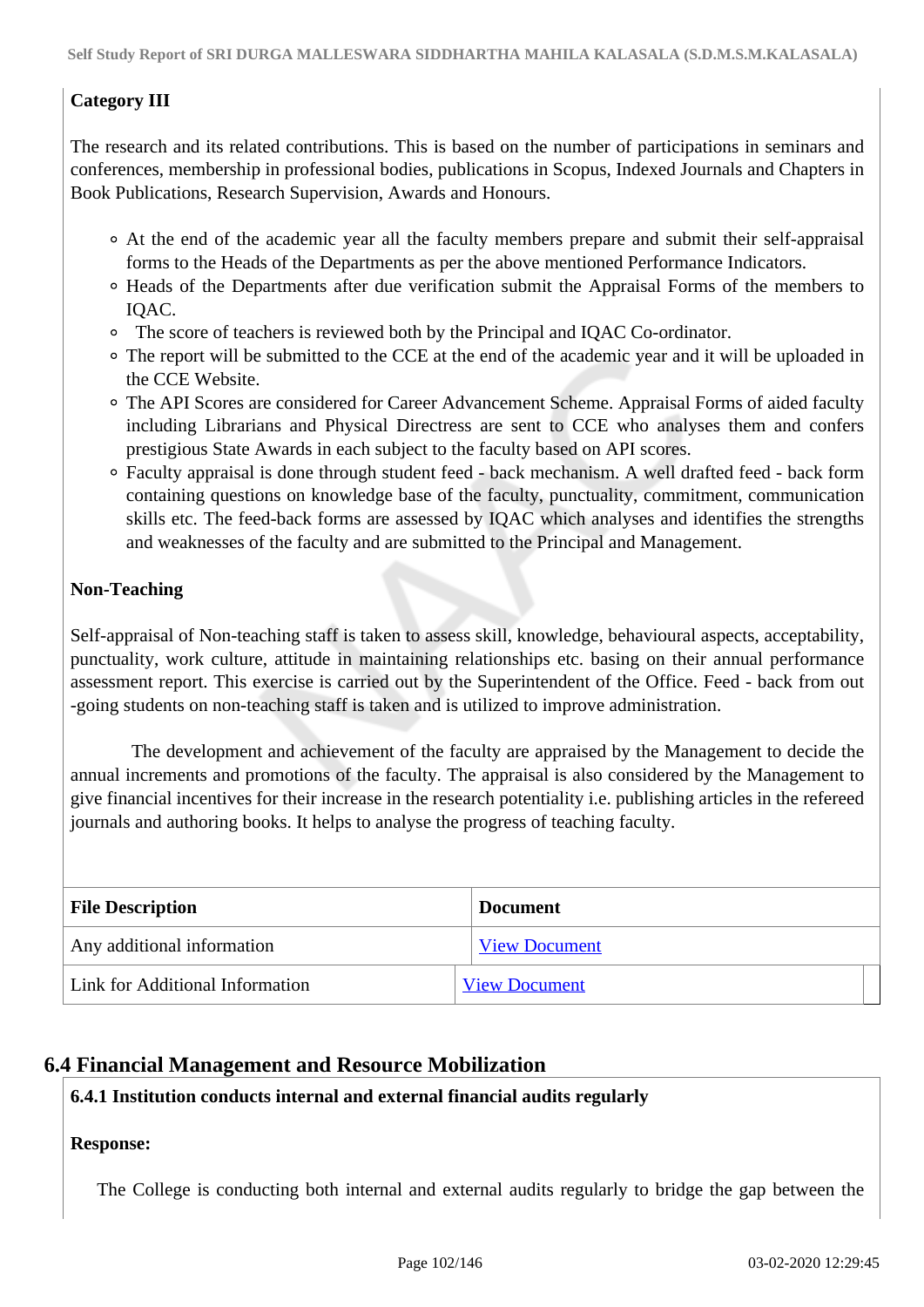Administration and the Departments to assess the effectiveness and efficiency of the financial operations of the college. The College has a clear budgeting, auditing and accounting systems for many years. The Finance Committee of the college meets annually to prepare and approve the budget for the upcoming year.

 Initially for every incidental and non-recurring expenses the concerned Departments get approval from the Principal and submit the same to the office. Approved proposal is processed by the office and the required money is allotted.

 After completion of the programme the account will be settled with proper bills, counter signed by the Heads of the Departments the Principal and the Director.

 The Accounts Officer maintains receipts and payments, accounts, cash book, cheque book; cheques issue register, vouchers and bills for all the financial matters.

## **Internal Audit:**

Internal Audit is conducted to ensure appropriate accounting policies for the management of financial resources. The College has an empowered Finance Officer to review financial statements of all the Departments regarding the receipts and payments of funds for conducting various activities like seminars, workshops, NSS, NCC, ECO Club, Cultural and other student activities. M/S Chowdary Rao, Charted Accountants of Vijayawada is appointed by the Management as internal auditors to audit the financial matters of the College at the end of the year. The audited statements are submitted to the Management annually.

### **External Audit:-**

 The External Audit is conducted by the auditors appointed by **UGC.** Random audit will be conducted by the auditors of the **Accountant General Government of India** to verify accounts relating to Government Grants and UGC Grants and their utilisation. The auditor can verify the document like bill books, cash books, ledgers and financial statements etc. The **Commissionerate of Collegiate Education** also delegates government auditor to verify the financial statements of the college. Major audit objections are not identified so far.

| <b>File Description</b>         | <b>Document</b>      |
|---------------------------------|----------------------|
| Any additional information      | <b>View Document</b> |
| Link for Additional Information | <b>View Document</b> |

# **6.4.2 Funds / Grants received from non-government bodies, individuals, Philanthropists during the last five years (not covered in Criterion III) (INR in Lakhs)**

**Response:** 43.61

6.4.2.1 Total Grants received from non-government bodies, individuals, philanthropists year-wise during the last five years (INR in Lakhs)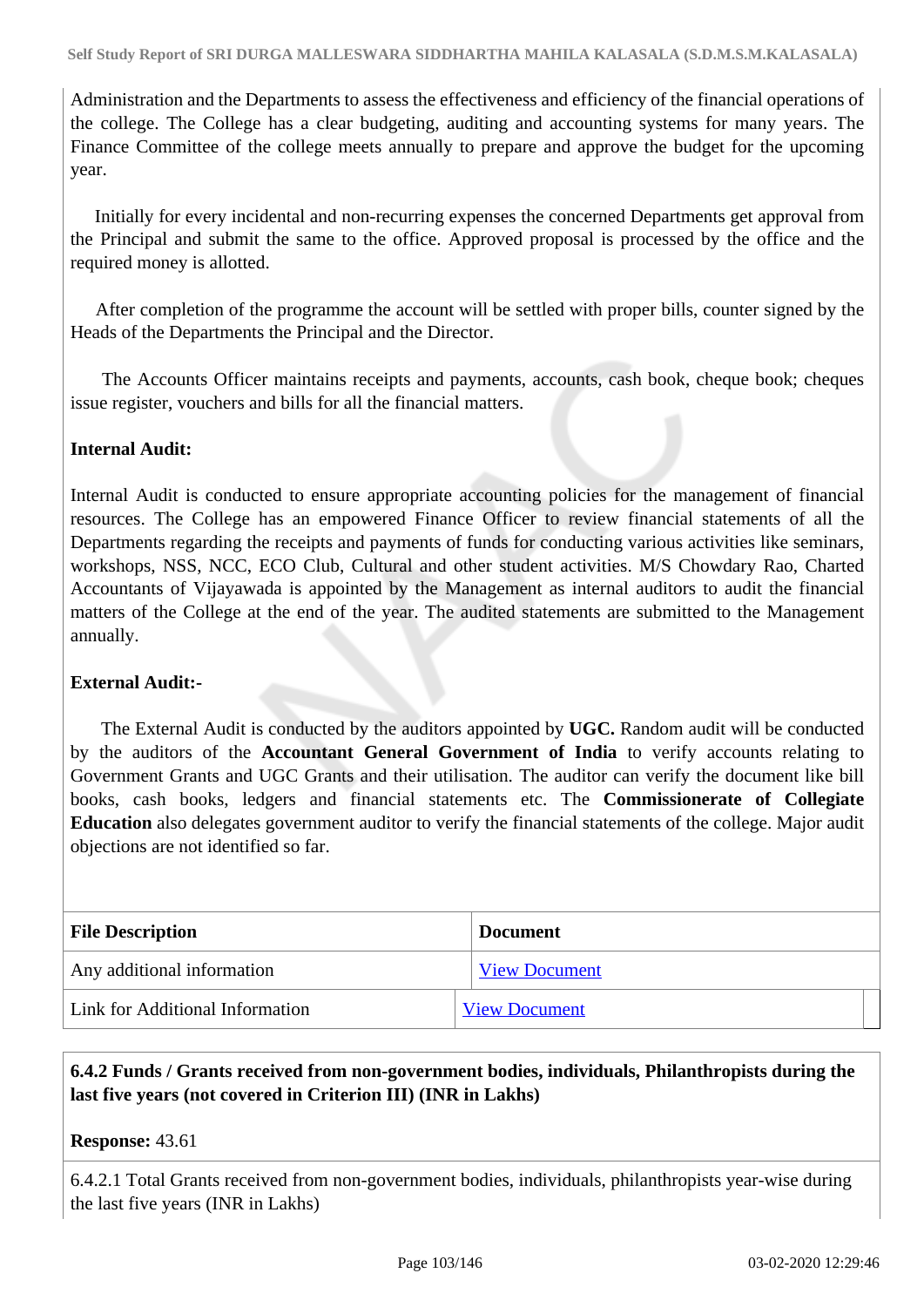| 2018-19                                                                                      | 2017-18 | 2016-17              |                 | 2015-16 | 2014-15 |
|----------------------------------------------------------------------------------------------|---------|----------------------|-----------------|---------|---------|
| 8.84                                                                                         | 5.63    | 19.08                | 4.36            |         | 5.70    |
|                                                                                              |         |                      |                 |         |         |
| <b>File Description</b>                                                                      |         |                      | <b>Document</b> |         |         |
| Details of Funds / Grants received from non-<br>government bodies during the last five years |         | <b>View Document</b> |                 |         |         |
| Annual statements of accounts                                                                |         | <b>View Document</b> |                 |         |         |

## **6.4.3 Institutional strategies for mobilisation of funds and the optimal utilisation of resources**

### **Response:**

 The Institution takes care to ensure adequate resource of funds for various quality enhancement activities with its ability to mobilise the resources. The main source of funding for the college is fees collected from the students and the funds released from Government Agencies. Wide scope is given to generate funds by enhancing teaching-learning process and to develop research activities. In addition the resources are mobilised from Government, UGC, Autonomy and Management Funds and from other philanthropists.

### **Optimal Utilisation of Resources:**

- Remuneration is provided based on the performance of teaching professionals
- Funding is provided for teaching and learning processes such as conducting Orientation Programmes, Workshops, FDPs, Seminars, and Guest Lectures.
- Funds are used for the development of infrastructure of the Institution.
- Adequate funds are used for the development of Library.
- Financial assistance is given to enhance research culture.
- Resources are provided for women empowerment.
- Funds are granted for scholarships for the welfare of the students.
- For every purchase in the Department quotations are invited and order is placed for the lowest quote. Purchase Committee authorises such activities based on requirement.

Most of the students in SDMSMK belong to rural and financially weaker sections of the society. They will be supported in terms of scholarships provided both by Government and the College. Not even a single eligible girl is left without providing financial help either in one way or the other in the form of

### **Funding from Siddhartha Academy:**

The Management provides scholarships to the economically disadvantaged students annually.

### **Helping Hand from Staff:**

The staff members also extend their helping hand to support economically backward students and pay fee.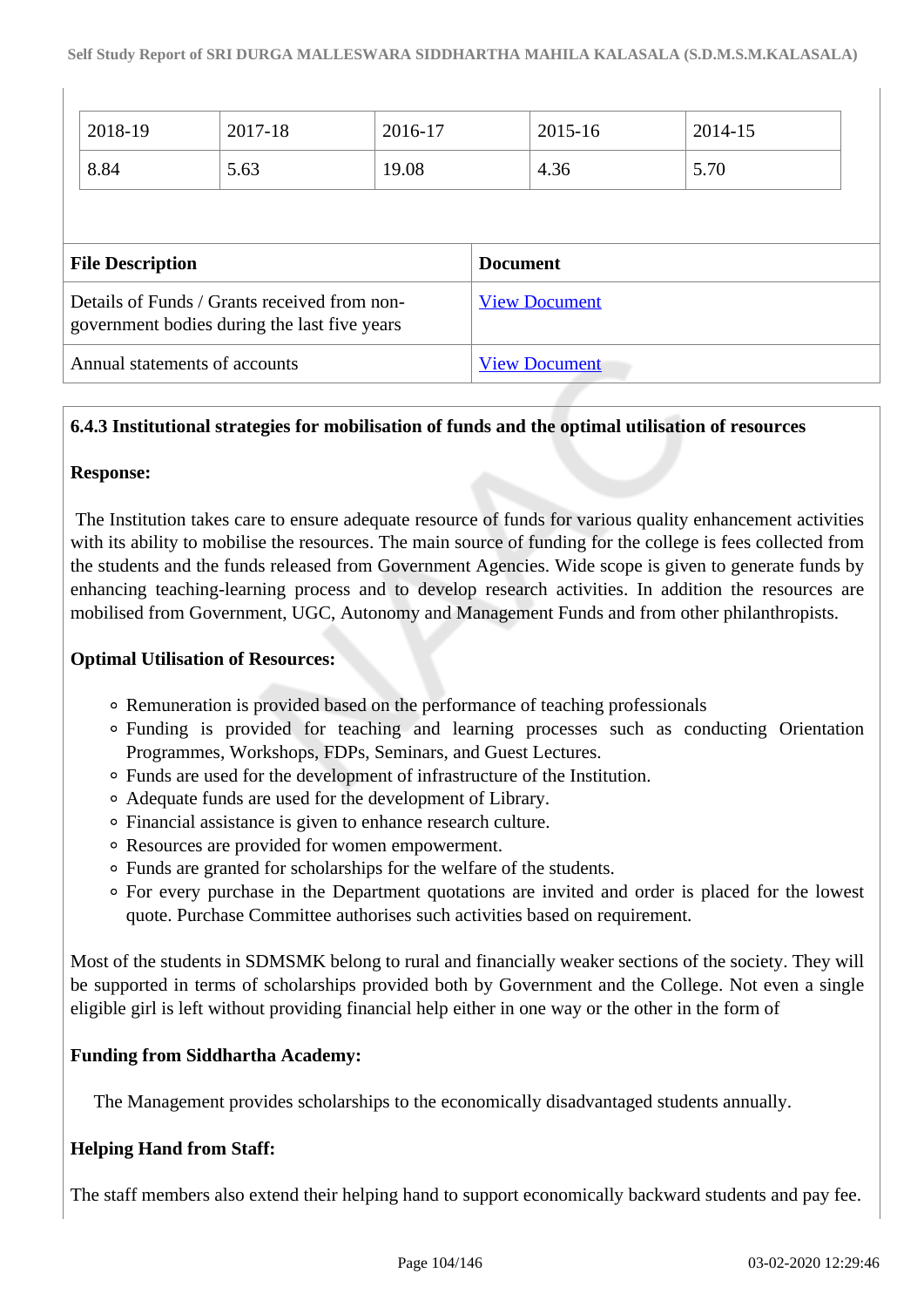# **Alumnae:**

The Alumnae Association support college activities through mobilization of funds.

### **Research:**

To encourage staff to conduct research activities, and to pay registration fee to attend workshops, seminars and publish articles the Management gives incentives.

### **EDC:**

Sri Durga Malleswara Siddhartha Mahila Kalasala conducts various Self-Development Courses. A nominal registration fee will be collected from the participants. EDC courses are open to the public.

### **Let out of Building Premises:**

 College premises and buildings are let out to various agencies to conduct competitive exams and their programmes there by generating funds.

### **Poor Student Aid Fund:**

Poor Student's Aid Box is available on the campus. The students, staff and outsiders contribute amount to this fund. It will be annually distributed to the students who are economically poor and apply for it.

### **FETE Funds:**

The Annual Fete conducted every year develops entrepreneurial skills among the students and provides them hands on experience in marketing skills. These funds are used to render helping hand to the needy and for providing a particular facility on the campus.

### **Consultancy:**

Money earned through consultancy by various Departments is utilised for departmental development.

### **Cultural Sponsorship:**

The cultural team through their performances received several sponsorships every year from various cultural organizations, banks, Rotary Club etc., which are utilized for procuring new instruments.

| <b>File Description</b>         | <b>Document</b>      |
|---------------------------------|----------------------|
| Any additional information      | <b>View Document</b> |
| Link for Additional Information | <b>View Document</b> |

# **6.5 Internal Quality Assurance System**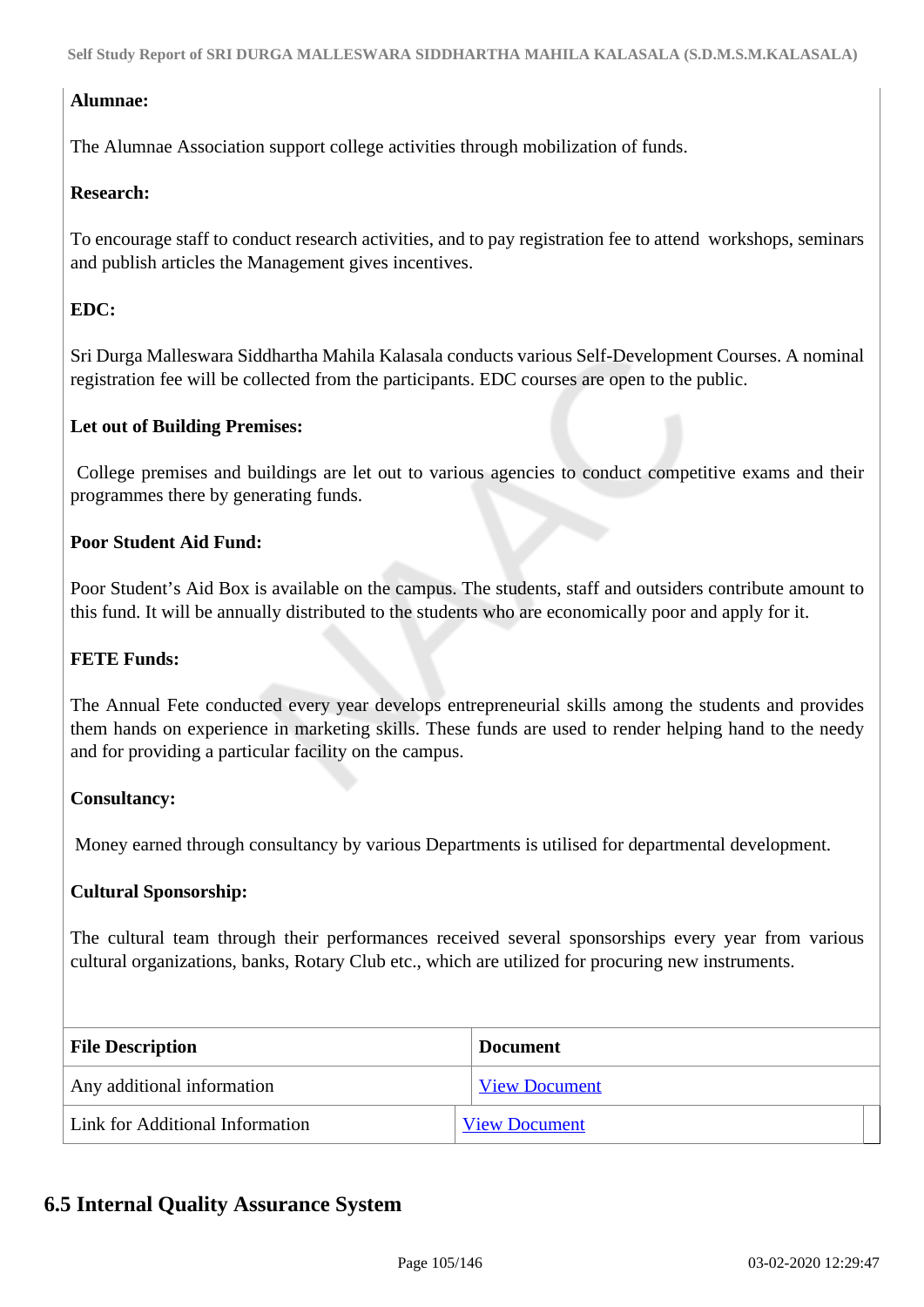# **6.5.1 Internal Quality Assurance Cell (IQAC) has contributed significantly for institutionalizing the quality assurance strategies and processes**

### **Response:**

Enhancement of Quality is a continuous process in the Institution. The IQAC plays a major role in initiating and executing innovative and need based activities that led the college to a quality zone. All activities of the IQAC are managed by the members under the guidance of the co-ordinator. The College has established a strategy to spread knowledge of any new discipline or activity through IQAC. IQAC ensures greater participation of faculty in knowledge domains. Knowledge management is also made possible by the programmes of the IQAC through cells and committees and disseminate knowledge of later developments.

The administrative unit works under the aegis of the IQAC which meets regularly to define the roles and responsibilities of each committee. Action plans are drawn out along with budget estimation and submitted for approval. The Committees carry out the activities and submit reports to the IQAC for quality check.

## **Quality Strategies of IQAC:**

- Preparation of academic and other plans to maintain quality bench marks.
- To arrange and conduct Seminars, Workshops, FDPs and Guest Lectures by the Departments.
- IQAC plays a vital role in submitting documents to NIRF and in preparing API forms
- Analyses the feedback received from the stake holders and notifies to the Departments about outcomes and suggests corrective measures.
- All the above activities undertaken by IQAC are documented.

### **IQAC Reviews Teaching and Learning Process:**

- Monitors the submission of individual lesson plans and teaching diaries every month.
- Categorises the students as per their learning levels and advises remedial coaching to the slow learners.
- Advanced learners are advised to take up challenging assignments and projects.
- The IQAC arranges student counselling sessions with the class counsellors.
- It monitors the conduct of Certificate/Value Added Courses.
- Monitors the integration of modern methods of teaching and learning.
- Gets feed back about the remedial coaching conducted by all the departments. Feed-back from faculty is used to plan prospective programmes.

 The IQAC monitors the senior faculty of every Department to guide the new faculty on components like teaching, learning, research, attendance, evaluation, feed- back, classroom management and code of conduct. Quality of newly recruited faculty is rectified if found ineffective by encouraging them for improvement.

 Quality Enhancement Strategies, Professional Development of Faculty, Innovative Teaching Practices, Motivation towards Research, Use of ICT in Classroom, Need for Enhancing Communication Skills are considered while planning the theme for FDPs. The FDPs organized by the IQAC on Information about Funding Agencies for research projects and research publications motivated the faculty towards enrolling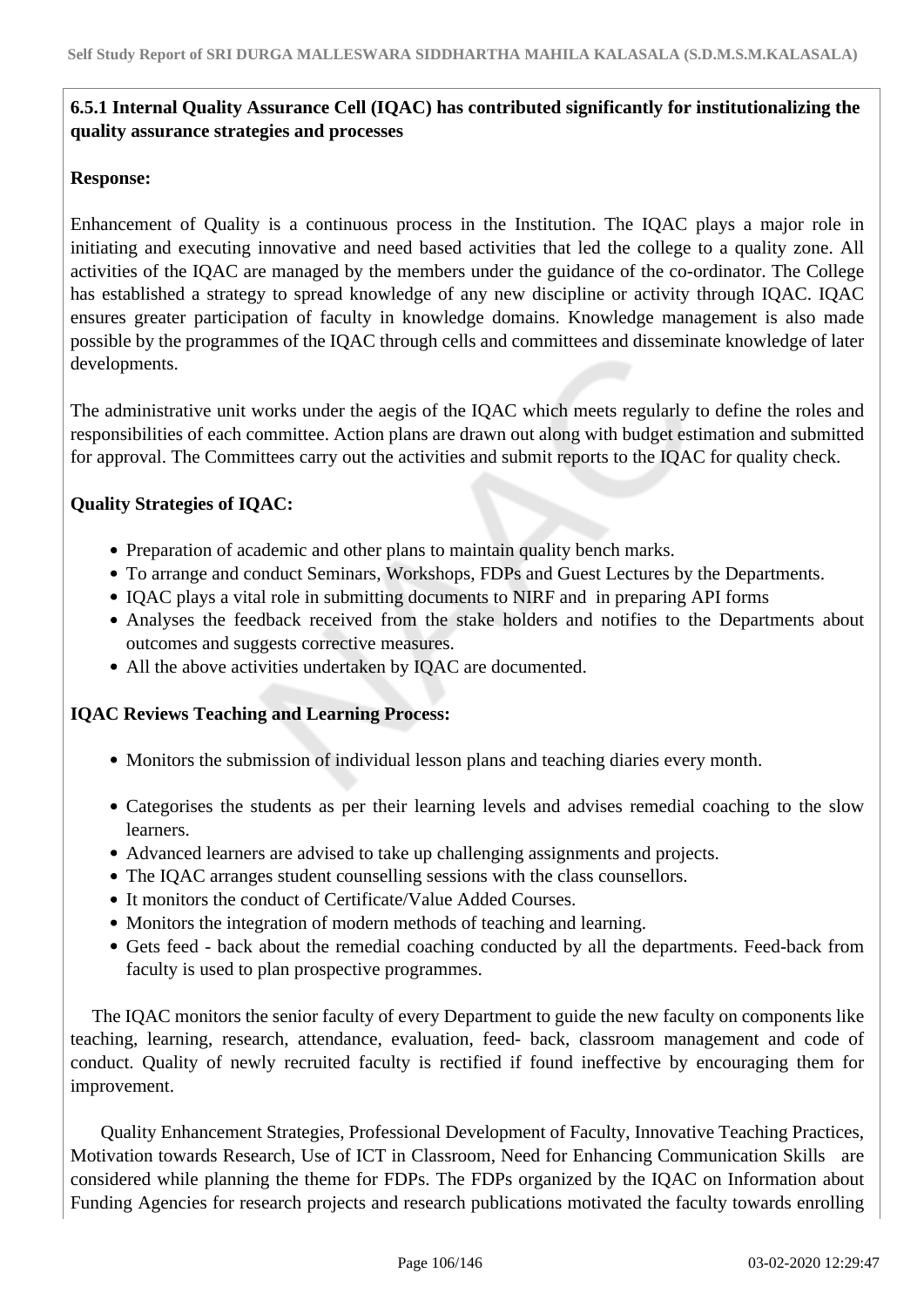for Ph.D and M.Phil degrees and enhanced the number of publications.

 IQAC strengthen the collegiate activities by legal orientation to women through Women Empowerment Cell, induction of committees and clubs to promote confidence, communication skills and research orientation, significant improvement in Speak English Drive and Health Drive on and off the campus to serve societal needs and emphasize on better services in training and placement on the campus.

| <b>File Description</b>         | <b>Document</b>      |  |
|---------------------------------|----------------------|--|
| Any additional information      | <b>View Document</b> |  |
| Link for Additional Information | <b>View Document</b> |  |

## **6.5.2 The institution reviews its teaching learning process, structures & methodologies of operations and learning outcomes at periodic intervals through IQAC set up as per norms**

### **Response:**

The IQAC reviews the teaching and learning process and methodology as per its action plan and outcomes. In the beginning of the academic year all the Departments are instructed to submit proposed Annual Plan both lecturer-wise and department-wise in the prescribed academic plan book. IQAC undertakes a periodical review of teaching and learning activities. The IQAC prepares an action plan at college level based on the plans submitted by the Departments in the beginning of the year. Hands-on-Training is provided to the students by arranging Internships, Project Works and Field Trips.

### **Review Process by IQAC:**

### **Review of Action and Academic Plan:**

Review of Action and academic plan is conducted at the beginning of each semester. It mainly aims and focuses on Departmental developments, result analysis, implementations and deviations of the plans and reasons for it. Programmes organised by the Departments include inviting eminent personalities, arrangement of conferences/workshops/seminars organised by the Departments, research contributions both by students and faculty and any other challenges. All these programmes are reviewed by IQAC to make them more effective. The Principal of the college reviews and suggests remedial measures for further improvements.

### **Evaluation of the Curriculum:**

 IQAC plays a major role in evaluating the teaching-learning process. Curriculum is revised once in three years but in some Departments once in a year as per the needs of the industry. Main changes in syllabi take place once in five years. All the Departments have changed and revised their syllabi in the year 2015-16 as per the instructions of the APSCHE. Thus, curriculum of all programmes is designed to cater the academic excellence, employability and social relevance.

### **Evaluation of learner centric activities:**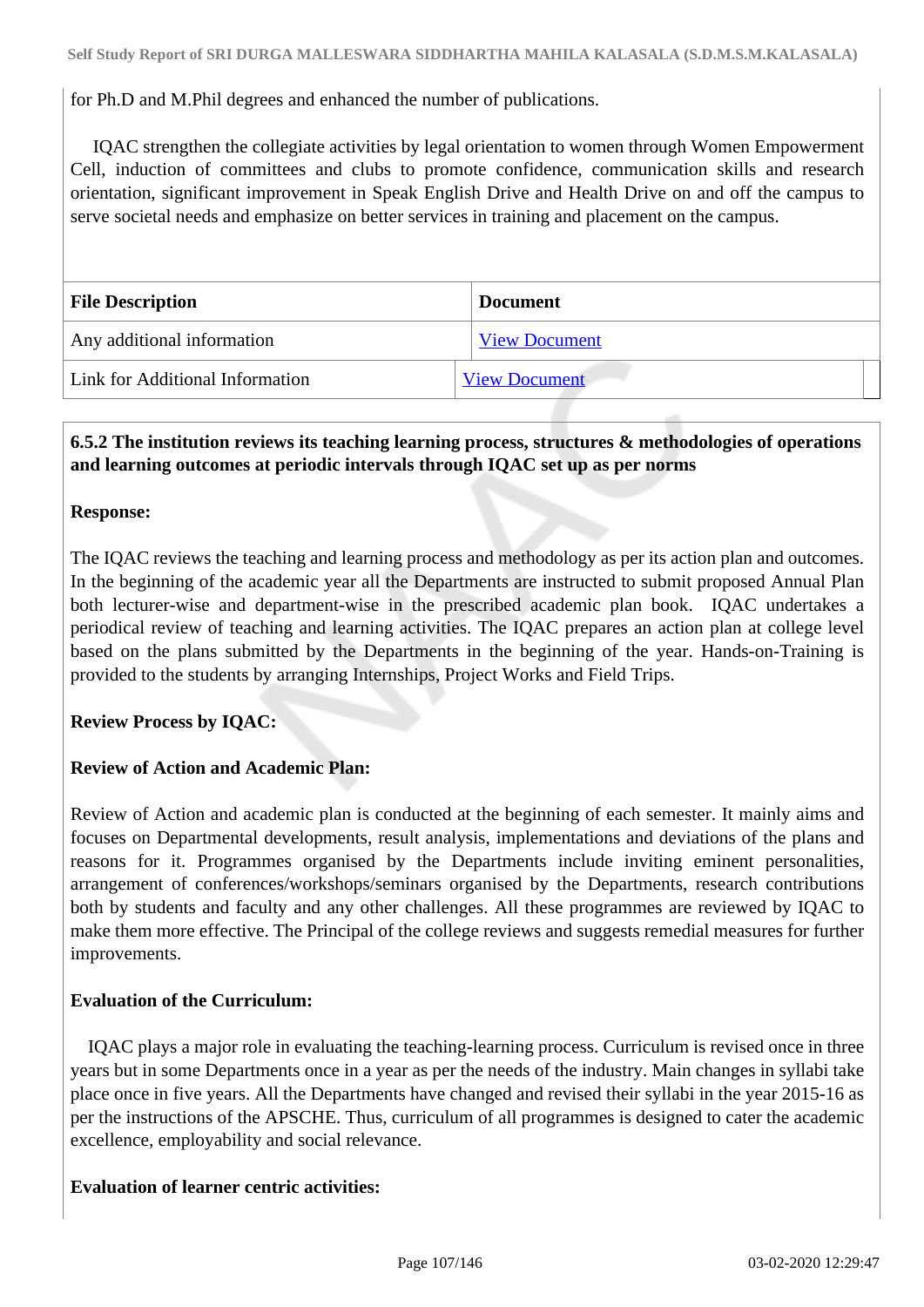Old chalk and talk method is replaced with new ICT based methods. ICT is made mandatory in teachinglearning process. The main aim of this approach is to make the students active listeners and to make the faculty the facilitators. In this latest pedagogy of teaching includes PPTs, Open Resource Videos and Video Lectures. The group discussions, interactive sessions, seminars, JAM, role plays and visual presentations are arranged to create interest and joy in the learning process.

 All these are planned and assigned by IQAC and they create an overall atmosphere of excellence in teaching and learning.

## **Evaluation of Feedback:**

 IQAC regularly collects feedback from various stake holders to evaluate the performance of the teaching and non-teaching staff as well as amenities and infrastructure of the college. Every teacher is informed about the feedback, and action will be taken in a smooth manner to settle the matter.

## **Results Analysis**

 As soon as the results are declared IQAC holds a review meeting and analyses the results comparing with the past records and prepares a detailed report. This report shows the list of students along with pass percentage of each subject lecturer-wise, subject-wise and department-wise.

 Identified Departments are suggested to improve their results and take remedial measures for improvement of their results in the upcoming years.

| <b>File Description</b>         | <b>Document</b>      |
|---------------------------------|----------------------|
| Any additional information      | <b>View Document</b> |
| Link for Additional Information | <b>View Document</b> |

### **6.5.3 Average number of quality initiatives by IQAC for promoting quality culture per year**

### **Response:** 2

6.5.3.1 Number of quality initiatives by IQAC for promoting quality year-wise for the last five years

| 2018-19 | 2017-18 | 2016-17 | 2015-16 | 2014-15 |
|---------|---------|---------|---------|---------|
|         | ັ       |         | ت       | -       |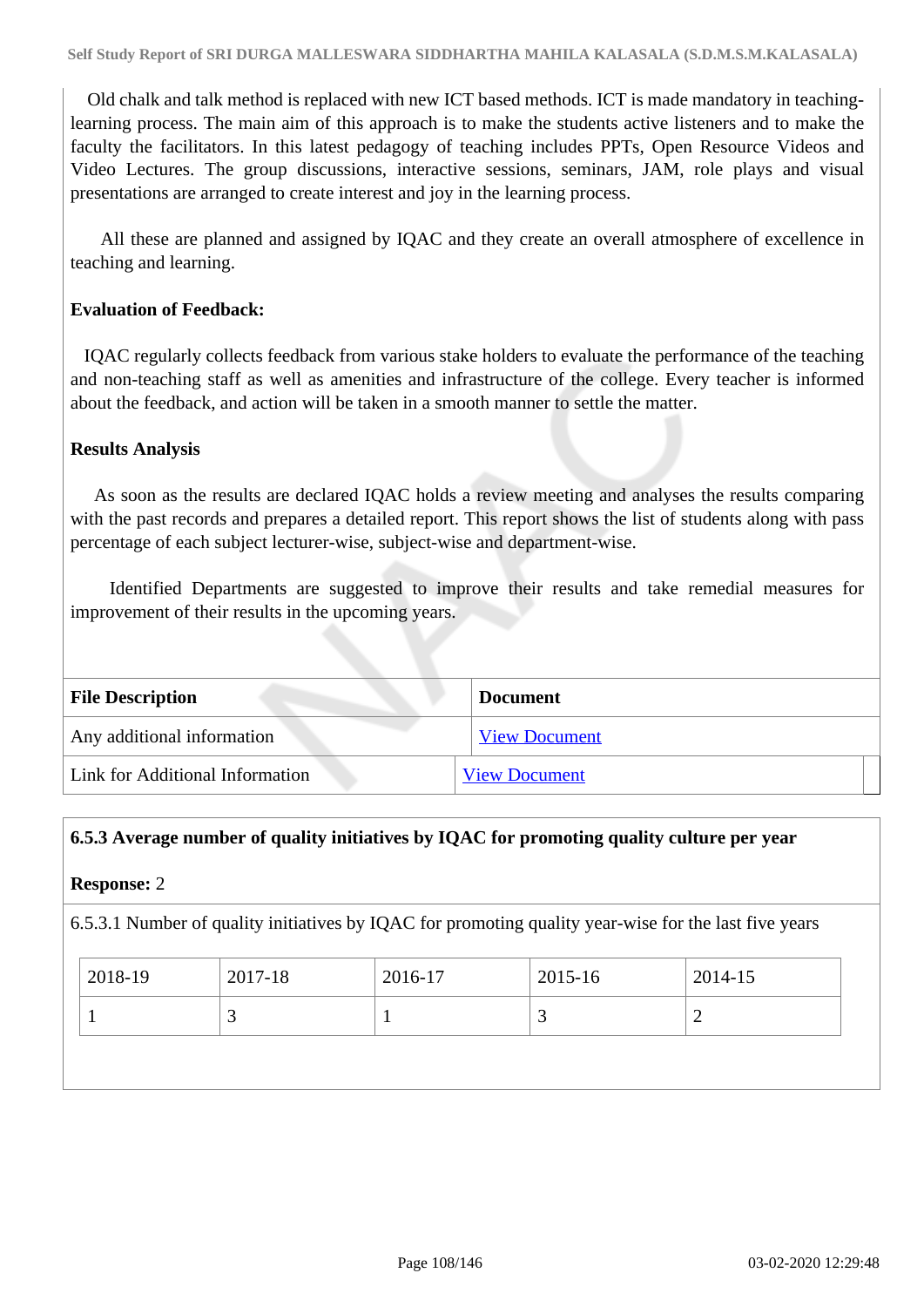| <b>File Description</b>                                                         | <b>Document</b>      |
|---------------------------------------------------------------------------------|----------------------|
| Number of quality initiatives by IQAC per year for<br>promoting quality culture | <b>View Document</b> |
| Any additional information                                                      | <b>View Document</b> |
| <b>IQAC</b> link                                                                | <b>View Document</b> |

|                                                                                                                                                                                                                                                                                                  | 1. Regular meeting of Internal Quality Assurance Cell (IQAC); timely submission of Annual<br>Quality Assurance Report (AQAR) to NAAC; Feedback collected, analysed and used for |
|--------------------------------------------------------------------------------------------------------------------------------------------------------------------------------------------------------------------------------------------------------------------------------------------------|---------------------------------------------------------------------------------------------------------------------------------------------------------------------------------|
| improvements                                                                                                                                                                                                                                                                                     |                                                                                                                                                                                 |
| 2. Academic Administrative Audit (AAA) and initiation of follow up action<br><b>3. Participation in NIRF</b>                                                                                                                                                                                     |                                                                                                                                                                                 |
| <b>4.ISO Certification</b>                                                                                                                                                                                                                                                                       |                                                                                                                                                                                 |
| 5. NBA or any other quality audit                                                                                                                                                                                                                                                                |                                                                                                                                                                                 |
|                                                                                                                                                                                                                                                                                                  |                                                                                                                                                                                 |
| Any 4 of the above                                                                                                                                                                                                                                                                               |                                                                                                                                                                                 |
|                                                                                                                                                                                                                                                                                                  |                                                                                                                                                                                 |
| Any 3 of the above                                                                                                                                                                                                                                                                               |                                                                                                                                                                                 |
|                                                                                                                                                                                                                                                                                                  |                                                                                                                                                                                 |
|                                                                                                                                                                                                                                                                                                  |                                                                                                                                                                                 |
|                                                                                                                                                                                                                                                                                                  |                                                                                                                                                                                 |
|                                                                                                                                                                                                                                                                                                  |                                                                                                                                                                                 |
|                                                                                                                                                                                                                                                                                                  |                                                                                                                                                                                 |
|                                                                                                                                                                                                                                                                                                  |                                                                                                                                                                                 |
|                                                                                                                                                                                                                                                                                                  |                                                                                                                                                                                 |
|                                                                                                                                                                                                                                                                                                  | <b>Document</b>                                                                                                                                                                 |
|                                                                                                                                                                                                                                                                                                  | <b>View Document</b>                                                                                                                                                            |
|                                                                                                                                                                                                                                                                                                  | <b>View Document</b>                                                                                                                                                            |
|                                                                                                                                                                                                                                                                                                  | <b>View Document</b>                                                                                                                                                            |
| Any 2 of the above<br>Any 1 of the above<br><b>Response:</b> Any 4 of the above<br><b>File Description</b><br>e-copies of the accreditations and certifications<br>Details of Quality assurance initiatives of the<br>institution<br>Any additional information<br>Annual reports of Institution | <b>View Document</b>                                                                                                                                                            |

 **6.5.5 Incremental improvements made during the preceding five years** *(in case of first cycle)* **Post accreditation quality initiatives** *(second and subsequent cycles)*

## **Response:**

National Assessment and Accreditation Council awarded grade 'A' to the Institution on 7th July 2013. The Peer Team suggested 10 recommendations in their report. Accordingly the College along with IQAC worked together and improved the quality of the Institution.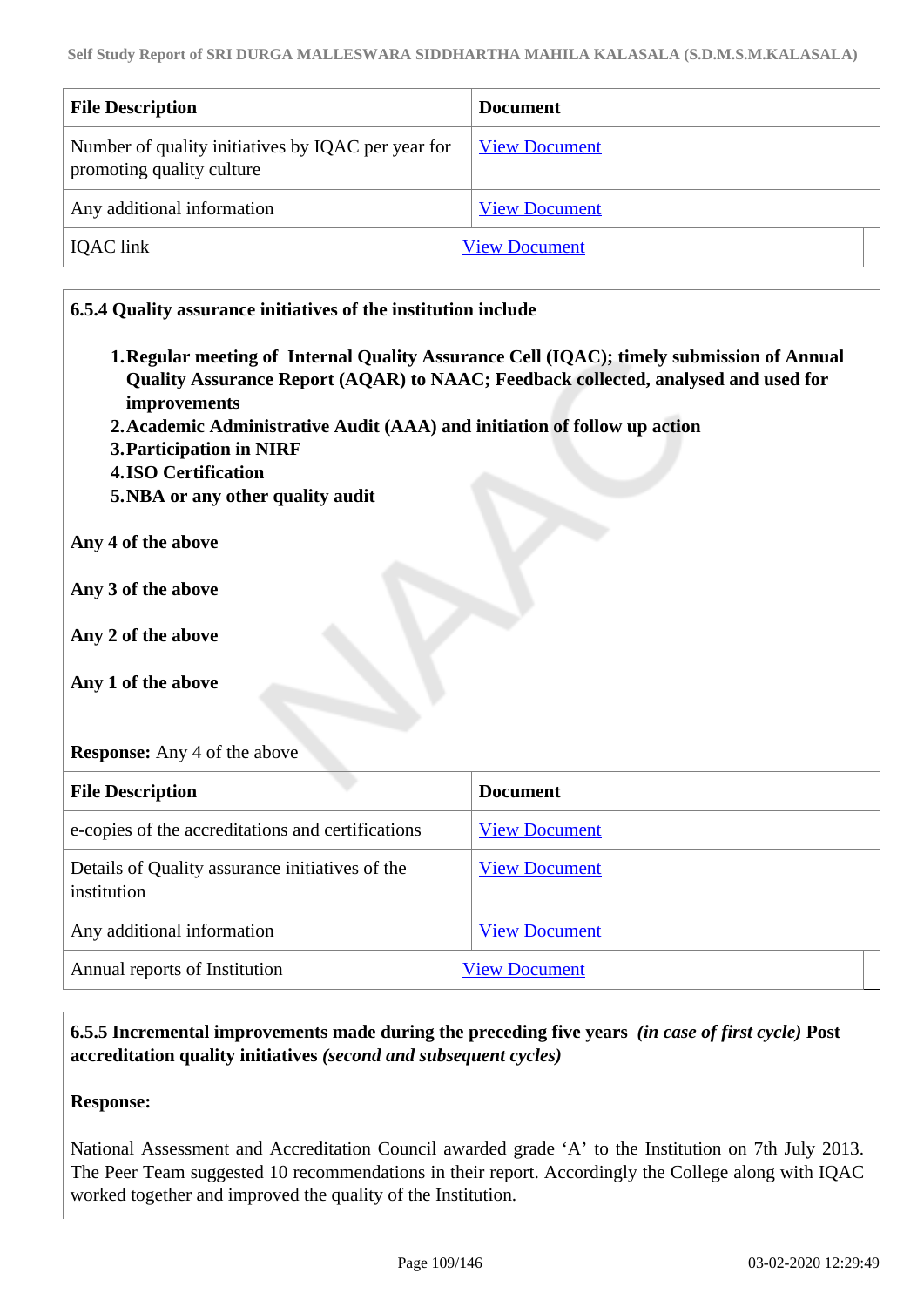| $S$ .No | <b>Points</b>                                                                                                       | <b>Action Taken</b>                                                                                                                                                                                                                                                                                                                                                           |
|---------|---------------------------------------------------------------------------------------------------------------------|-------------------------------------------------------------------------------------------------------------------------------------------------------------------------------------------------------------------------------------------------------------------------------------------------------------------------------------------------------------------------------|
|         | ICT<br>of<br>Incorporation<br>papers                                                                                | in Included ICT in curriculum and made mandatory to                                                                                                                                                                                                                                                                                                                           |
|         | curriculum of all courses recommended. all the students.                                                            |                                                                                                                                                                                                                                                                                                                                                                               |
| 12      | Self-financed<br>in<br>courses<br>keeping/ fashion and dress designinghave been introduced under EDC.<br>suggested. | mass 58 Add on and Value Based Courses have been<br>communication/company secretary ship, introduced in the curriculum. To make the students<br>travel and tourism/ animation/libraryself-sufficient various Skill- based programmes                                                                                                                                          |
|         |                                                                                                                     |                                                                                                                                                                                                                                                                                                                                                                               |
| ß       | quantitatively                                                                                                      | Library to be enriched qualitatively and Library has been enriched with INFLIBNET and N-<br>List. More Reference Books and Rare Books have<br>been purchased.                                                                                                                                                                                                                 |
|         | disadvantaged section of students.                                                                                  | Vigorous efforts may be initiated to More disadvantaged students have been given<br>prepare "enlightened intellects" from admission in the college and special remedial<br>coaching has been provided to make them<br>enlightened intellectuals. Bright and promising<br>students from disadvantaged sections are provided<br>scholarships and skill training for placements. |
|         | MIS may be introduced in true spirits.                                                                              | MIS has been introduced.                                                                                                                                                                                                                                                                                                                                                      |
| 16      | students<br>and<br>skill<br>for<br>non-teaching<br>programmes<br>recommended.                                       | Career development programmes for Career development programmes like B.Com<br>development(Honors), B.Sc (Honors) and B.Sc (Data Science)<br>staffhave been introduced to meet the industry needs.<br>Computer skill training programmes are arranged to<br>non-teaching staff.                                                                                                |
|         |                                                                                                                     | Transport facility for students suggested. The college is located in the heart of the city and<br>adequate public transport system is available.                                                                                                                                                                                                                              |
|         | more job opportunities to be explored.                                                                              | Placement cell to be strengthened and College arranged training programmes to<br>the<br>students on Communication Skills, Bank Coaching,<br>Tally, ICET etc. to suit themselves for the industry.<br>This activity is undertaken by the Placement Cell in<br>association with IQAC. As a result placements have<br>seen an increase.                                          |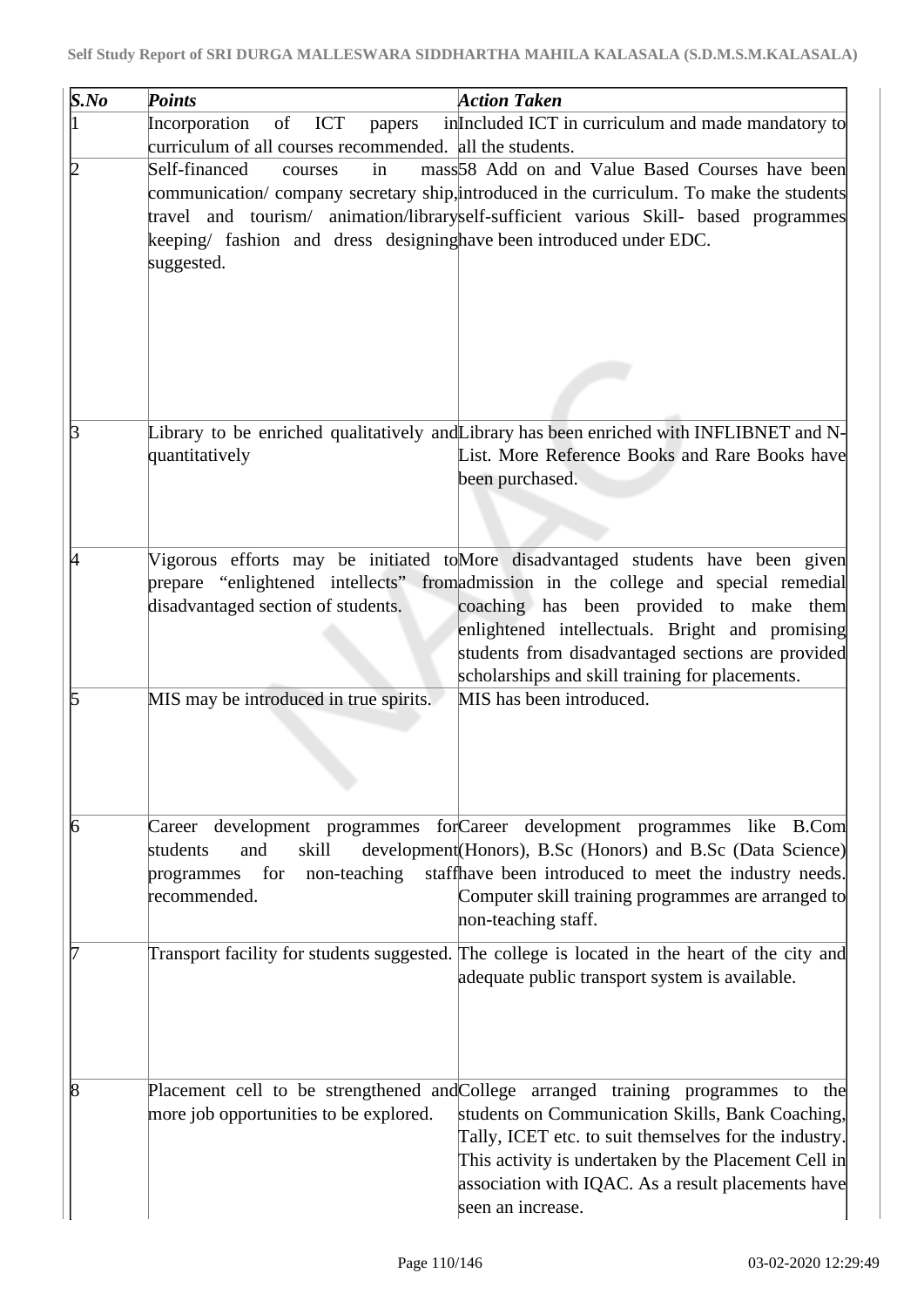| $\beta$                                                                                              |                                                                                                    | Un Aided teacher's salary may be Salary of the teachers has been revised as per                  |  |
|------------------------------------------------------------------------------------------------------|----------------------------------------------------------------------------------------------------|--------------------------------------------------------------------------------------------------|--|
|                                                                                                      | suitably revised.                                                                                  | NAAC suggestions.                                                                                |  |
| 10                                                                                                   |                                                                                                    | Formalised feedback mechanism from all Feedback from all the stakeholders has been taken         |  |
|                                                                                                      | stakeholders recommended.                                                                          | and analysed.                                                                                    |  |
|                                                                                                      |                                                                                                    |                                                                                                  |  |
|                                                                                                      |                                                                                                    |                                                                                                  |  |
|                                                                                                      |                                                                                                    |                                                                                                  |  |
|                                                                                                      |                                                                                                    |                                                                                                  |  |
|                                                                                                      | <b>Plan of the College:</b>                                                                        |                                                                                                  |  |
|                                                                                                      |                                                                                                    |                                                                                                  |  |
|                                                                                                      | <b>Further Improvements Made:</b>                                                                  |                                                                                                  |  |
|                                                                                                      |                                                                                                    |                                                                                                  |  |
|                                                                                                      | 1. Teachers are encouraged to apply for and undertake minor & major research projects by provision |                                                                                                  |  |
|                                                                                                      | of the required information, seed money and recognition.                                           |                                                                                                  |  |
|                                                                                                      |                                                                                                    | 2. Language Department has started Certificate Course in German to train the students in foreign |  |
|                                                                                                      | languages.                                                                                         |                                                                                                  |  |
|                                                                                                      | 3.ICT based teaching and learning methods have been made mandatory.                                |                                                                                                  |  |
|                                                                                                      | 4. Library is enriched with rare and reference books.                                              |                                                                                                  |  |
| 5. Cluster system has been introduced to the students in the curriculum according to the CBCS to lay |                                                                                                    |                                                                                                  |  |
|                                                                                                      |                                                                                                    | thrust on widening domains of interdisciplinary knowledge and discipline – specific knowledge.   |  |
|                                                                                                      |                                                                                                    |                                                                                                  |  |
|                                                                                                      | Student centric methods are made mandatory.                                                        |                                                                                                  |  |
|                                                                                                      |                                                                                                    |                                                                                                  |  |
|                                                                                                      |                                                                                                    |                                                                                                  |  |
| <b>File Description</b>                                                                              |                                                                                                    | <b>Document</b>                                                                                  |  |
|                                                                                                      | Any additional information                                                                         | <b>View Document</b>                                                                             |  |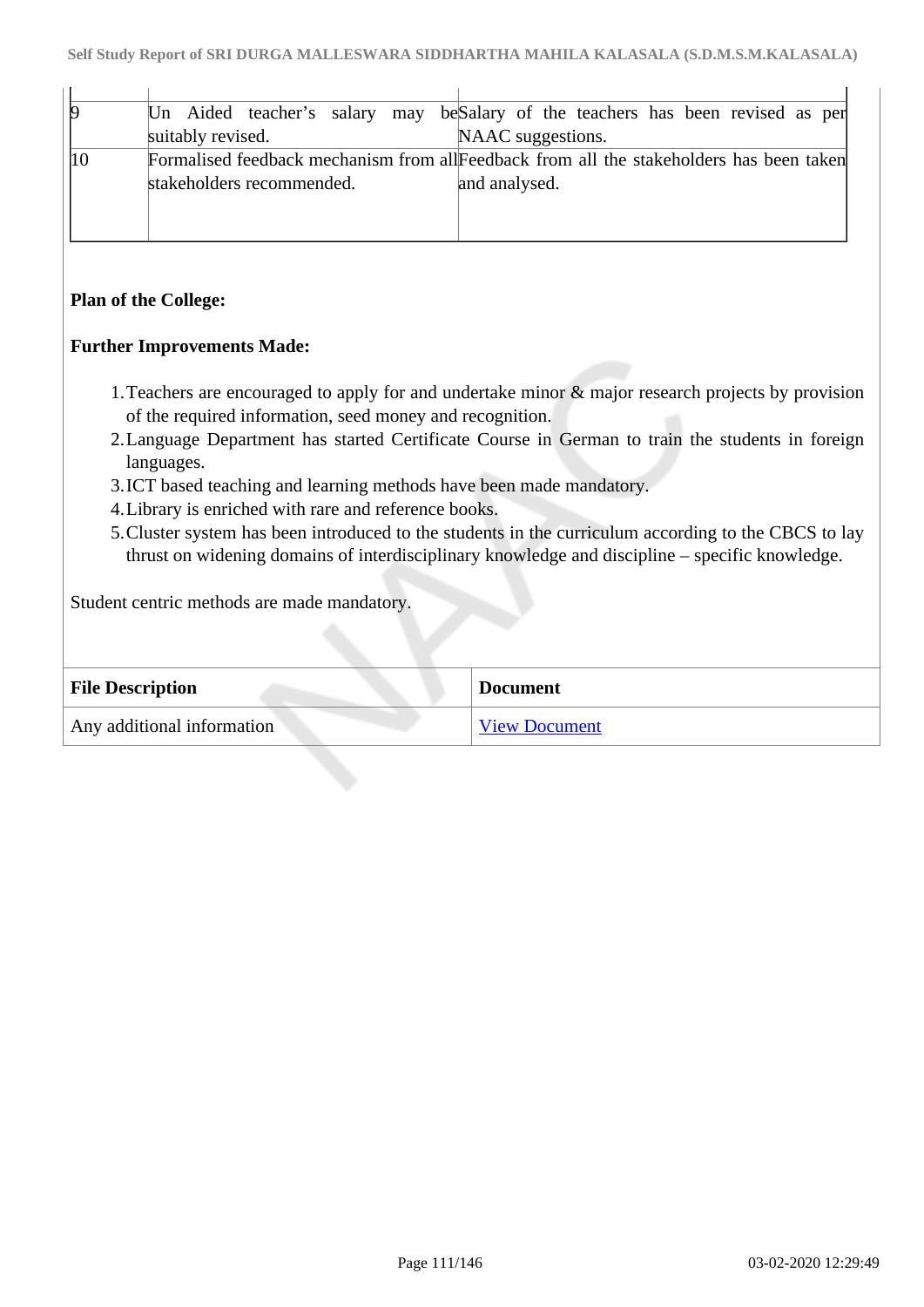## **Criterion 7 - Institutional Values and Best Practices**

## **7.1 Institutional Values and Social Responsibilities**

 **7.1.1 Number of gender equity promotion programs organized by the institution during the last five years** 

#### **Response:** 42

7.1.1.1 Number of gender equity promotion programs organized by the institution year-wise during the last five years

| 2018-19 | 2017-18 | 2016-17 | 2015-16 | 2014-15 |
|---------|---------|---------|---------|---------|
| -<br>IJ |         |         |         |         |

| <b>File Description</b>                                                                  | <b>Document</b>      |
|------------------------------------------------------------------------------------------|----------------------|
| List of gender equity promotion programs organized   View Document<br>by the institution |                      |
| Any additional information                                                               | <b>View Document</b> |

## **7.1.2 Institution shows gender sensitivity in providing facilities such as**

- **a) Safety and Security**
- **b) Counselling**
- **c) Common Room**

#### **Response:**

## *SAFETY AND SECURITY*:

- The campus is well protected with a very high boundary wall and gates. on both front and backsides.
- Security personnel appointed by the institution offer 24x7 services. At entry and exit points the coming-in and going-out of students and staff and outsiders are strictly monitored through CCTV surveillance. ID cards and attendance check restrict the unnecessary movement of the students.
- Well-guarded hostels provide security to resident scholars.
- Women Empowerment Cell plays a dynamic role in sensitizing students about safety and security.
- Mobile numbers of members of Anti-Ragging Cell including District Collector and S.P. are displayed at strategic points.
- A Self –Defence Training Program is introduced by the institution keeping in view of the safety of the girl students.
- Shakti and SHE Team members ensure complete security around the campus not only to staff and students but also to the inmates of hostels.
- There is an Anti-Ragging Squad active round the clock and not a single instance of ragging has been reported so far.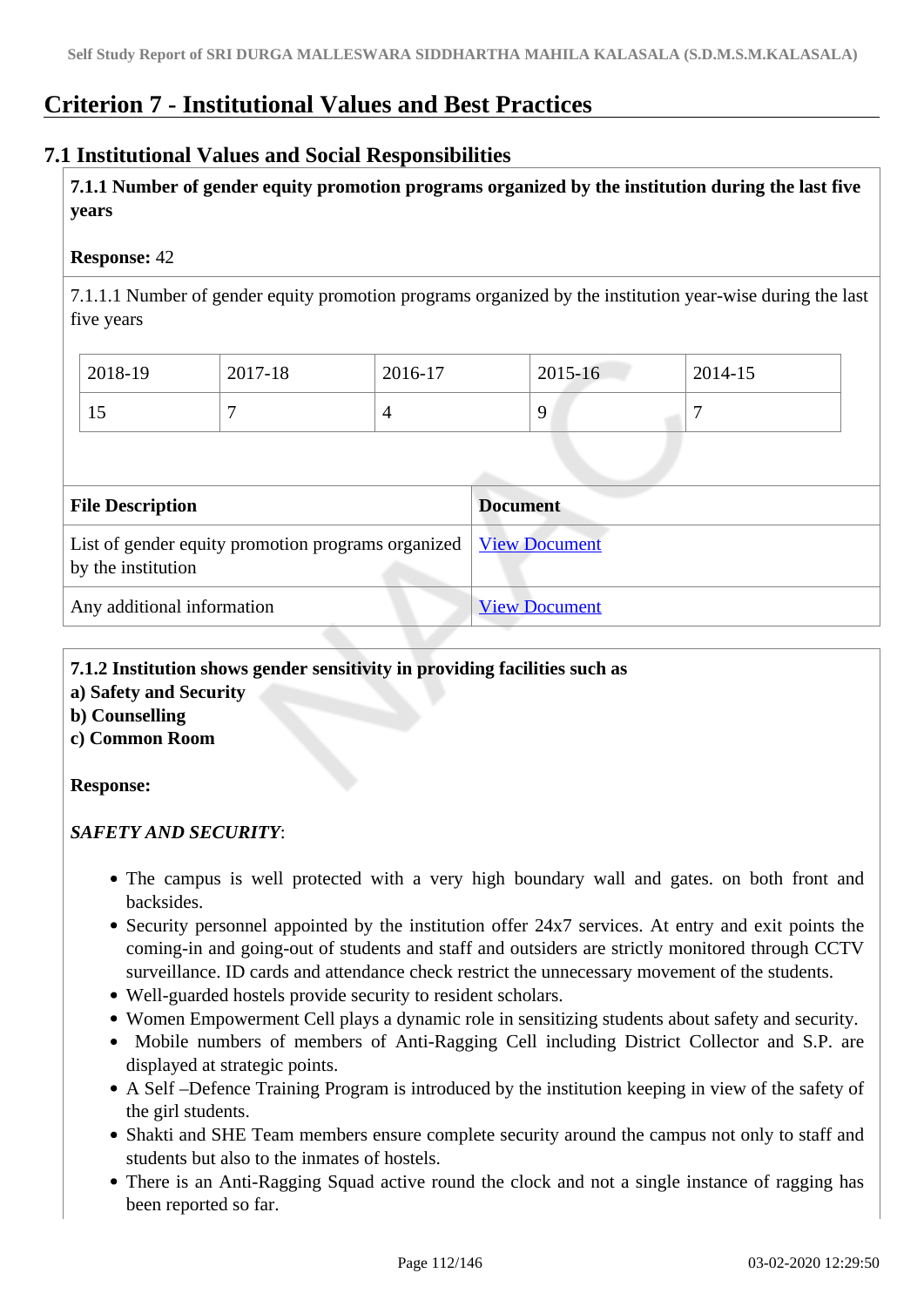- Fire Extinguishers are maintained on all floors of the College and Hostel buildings.
- A college physician is available at all hours to treat students whenever necessary. In case of emergency students are admitted in hospital with prior intimation to the parents.
- Faculty are deputed to escort students going on Field Trips, Industrial Visits, NSS Camps and Extension Activities

## **PERSONAL COUNSELLING**:

- Counselling Cell addresses personal problems of students who are in stressful situations. The counsellors address the personal crises of students. If the problem is beyond their management, students are advised to consult a part-time Psychotherapist who collaborates with the Institution.
- Women Empowerment Cell organizes several awareness programs on the issues of gender equity to enable the students to know their rights and opportunities for women empowerment.
- The Ward Tutor provides counselling on a one-to-one basis to address students' problems.
- **Grievance-Redress Cell** promptly attends to the students' request for other amenities and complaints and solves them at the earliest.

## *COMMON ROOM:*

- A Common Room and special Sickroom are maintained for students with a bed and first aid box. Sanitary Napkin Vending Machines and Incinerators are installed in college and hostels for hygienic disposal of sanitary napkins. Water coolers, books, Mirror, Health Care Centre, Magazines, TV, Caroms and Chess facilities available in the Common Room.
- Wi-Fi facility, Vehicle Parking are provided
- Scholarships sponsored by the Government and college financially support meritorious, economically backward students in addition to Poor Student Aid Fund.
- Safety measures are provided in laboratories. Fire Safety Measures on the campus are secure.
- Common facilities like RO Plant &Water Coolers, Browsing Centre, books, Cybrary, Canteen, Stationary Shop, Photocopy Centre, Post Box cater to the needs of all the staff and students.
- The internal roads near the compound wall are provided with concrete benches on either side.

| <b>File Description</b>         | <b>Document</b>      |  |
|---------------------------------|----------------------|--|
| Any additional information      | <b>View Document</b> |  |
| Link for Additional Information | <b>View Document</b> |  |

 **7.1.3 Percentage of annual power requirement of the Institution met by the renewable energy sources**

#### **Response:** 34.31

7.1.3.1 Annual power requirement met by renewable energy sources (in KWH)

Response: 80

7.1.3.2 Total annual power requirement (in KWH)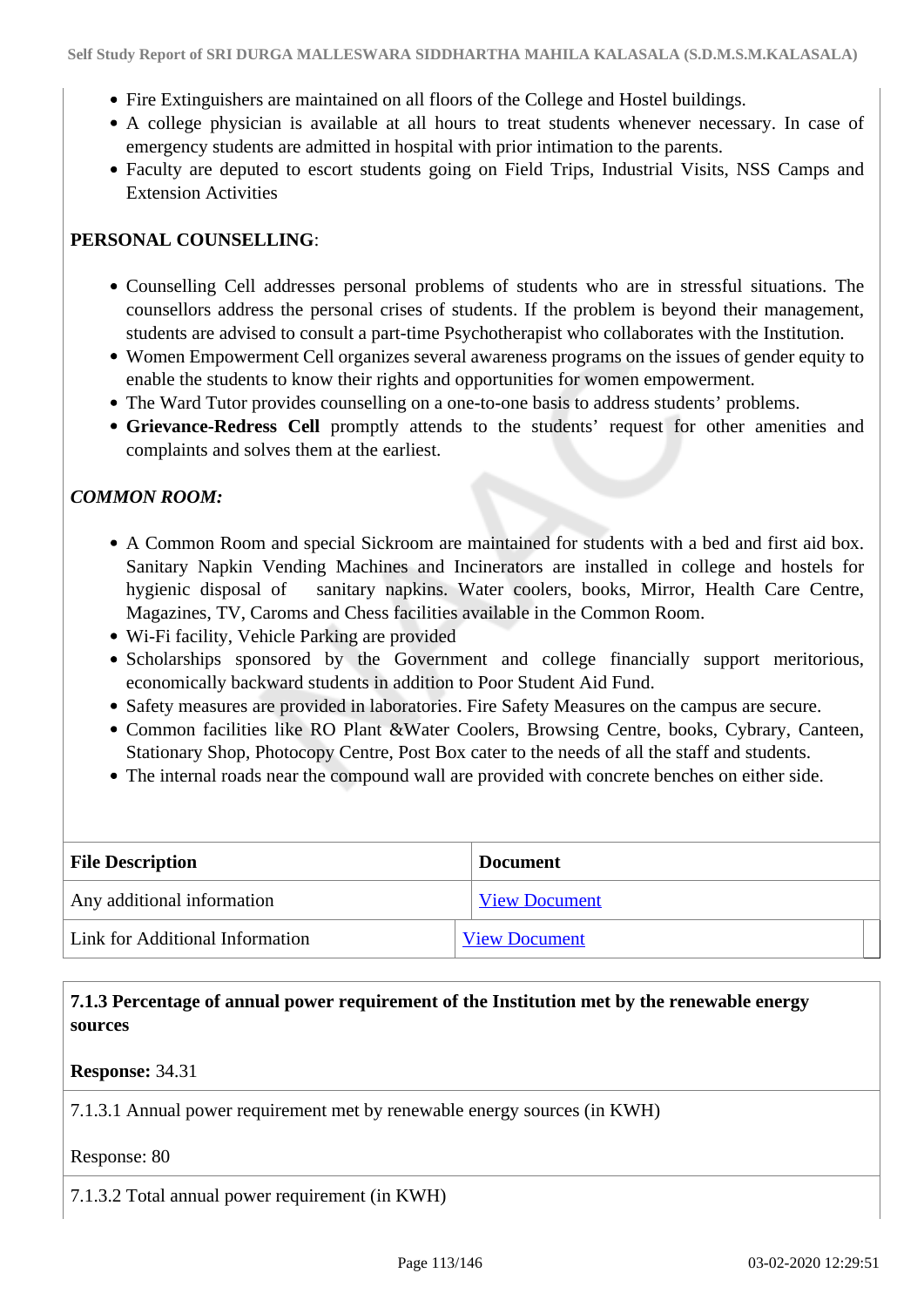**Self Study Report of SRI DURGA MALLESWARA SIDDHARTHA MAHILA KALASALA (S.D.M.S.M.KALASALA)**

| Response: 233.19                                                                   |                      |  |
|------------------------------------------------------------------------------------|----------------------|--|
| <b>File Description</b>                                                            | <b>Document</b>      |  |
| Details of power requirement of the Institution met<br>by renewable energy sources | <b>View Document</b> |  |
| Any additional information                                                         | <b>View Document</b> |  |

#### **7.1.4 Percentage of annual lighting power requirements met through LED bulbs**

#### **Response:** 68.15

7.1.4.1 Annual lighting power requirement met through LED bulbs (in KWH)

Response: 15.960

7.1.4.2 Annual lighting power requirement (in KWH)

Response: 23.420

| <b>File Description</b>                                         | <b>Document</b>      |
|-----------------------------------------------------------------|----------------------|
| Details of lighting power requirements met through<br>LED bulbs | <b>View Document</b> |
| Any additional information                                      | <b>View Document</b> |

#### **7.1.5 Waste Management steps including:**

- **Solid waste management**
- **Liquid waste management**
- **E-waste management**

#### **Response:**

The 6R policy of Rethink, Refuse, Reduce, Reuse, Recycle, Replace has been made a sustainable practice on the campus.

## **SOLID WASTE MANAGEMENT:**

• Solid Waste Management on the campus has been the centre of attention and is constructively managed to fortify sustainability. As a general rule, at uniform intervals of time, cleaning crew and Composting team of eco club collect solid waste, segregate the same. The Institution carefully monitors solid waste making sure that separate dustbins available for wet and dry wastes in the college, hostel and canteen premises. Organized waste collection is a regular practice on the campus. The Institution has taken adept measures for segregation and collection of bio degradable and non-biodegradable wastes at the points of waste accumulation. Near the south side wall

 $\overline{\phantom{a}}$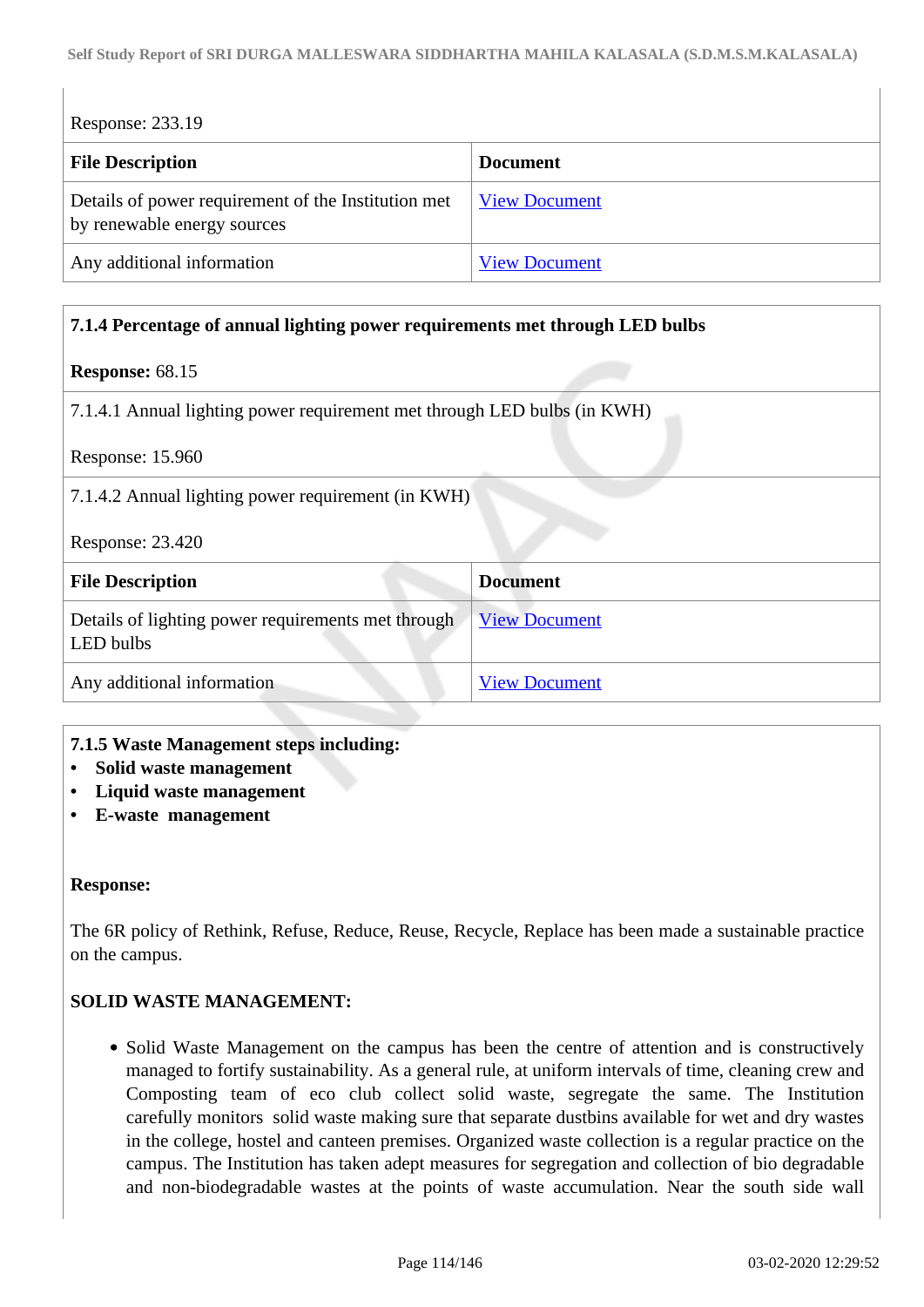concrete pits are arranged separately for biodegradable, non-biodegradable and construction wastes for large scale collection.

Solid Waste from hostel, College and canteen premises is regularly collected and segregated into bio & non bio degradable wastes by the composting team of the Eco Club. Solid Waste from the hostel is segregated Oil tins, Paper, Scrap iron, Plastic etc are handed over to recyclers. The Biodegradable kitchen and garden wastes like vegetable and fruit peels and leaves are used to make the compost. Semi-compost is utilized by the vermicomposting plant. Compost is obtained through **Pit, Heap and NADEP** style methods. NADEP method is unique for which 6'x4'x4' structure used for aerobic composting. With 1Kg dung 40Kg compost can be made. Bokashi Composting is followed to recover value from Organic Food Wastes that are banned from aerobic systems are mixed with inoculated bran. The compost and vermicompost produced are used for nourishing saplings on the campus and to generate revenue. **Neem and Pongam** seeds collected from the campus are used to make Neem and Pongam Cakes and used as natural pesticides and fertilizers. **Coconut Coir** and **Saw Dust** are used for mulching purpose.

**Garbage Enzyme**: Preparing 15 Litres /year of garbage enzyme is an innovative practice of the Institution. It is a multipurpose solution prepared and utilized for enriching the garden soil, cleaning the toilets and for other domestic usage.

Vegetable and fruit peels from the hostels are collected and used as raw material for garbage enzyme making. Garbage enzyme is being used in nutrition garden, roof top and micro-garden on the campus and has shown good result. This innovative practice is started in 2015 and is in practice.

**A Swineherd** collects food waste generated from hostels and canteen regularly.

- Cow dung is used in composting and in making **Mosquito Repellent Dhoop sticks** by mixing with solid waste such as neem leaf powder, saw dust, wrappers of garlic bulb etc.,
- **Logs** from uprooted trees are used for creating **Eco-friendly Wooden Craft** with aesthetic appeal.
- In response to the call of His Excellency, Sri. Naredra Modi, P.M. of India staff and students take Oath to maintain cleanliness and create awareness on SWACHATHA.
- **Bio-fashion Show** and **"Trash to treasure"** competitions were organized to motivate the students towards solid waste management.
- Hazardous Waste Management is also in practice. The faculty monitors the students for careful use and handling of hazardous chemicals.
- For getting first hand information on Hospital Management field trips are arranged for students to SAFE ENVIRON, Chinakakani, where Biomedical Waste Treatment facility is available. There Biomedical Waste is collected, transported and disposed on professional lines.
- Exhaust fans are installed to remove noxious gases from the laboratories.
- Fuming chamber with outlet is provided in the Chemistry Laboratory.
- **Precautionary messages** are displayed and flyers are distributed to different stake holders to avoid mishandling of devices and **burning of plastic** on the campus. It is one of the benchmarks of the Institution.

## **LIQUID WASTE MANAGEMENT:**

The Institution channelizes waste water from all the laboratories to underground channels for disposal in a scientific manner. Waste water from Chemistry Labs is directed to separate closed pits for treatment through phytoremediation using plants like *Typha, Canna* etc.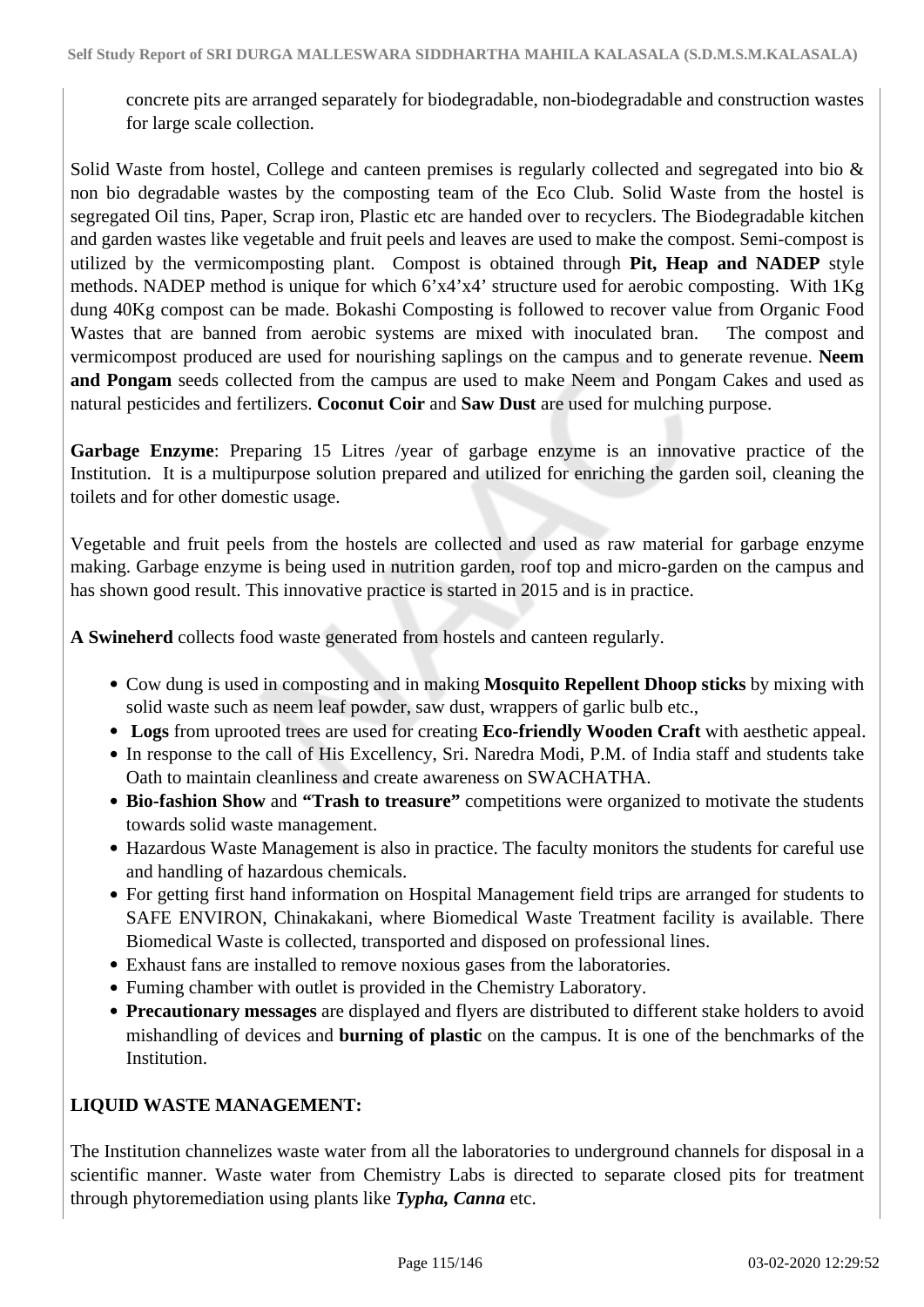## **E-WASTE MANAGEMENT:**

In order to avoid potentially harmful gases disposed from electronic gadgets the college practices safe and creative methods of e-waste disposal by organizing competitions like "health from e-waste" & exhibitions. Models are presented to motivate students and the public. E-waste collected is sent to recyclers.

There's an alternative to our throw-away society - and it's on our campus. Recycling team sprang up to recycle e-waste.

 E-waste collected sent to collection centres. A competition is organized in which e-waste is used to make useful items.

| <b>File Description</b>         | <b>Document</b>      |
|---------------------------------|----------------------|
| Any additional information      | <b>View Document</b> |
| Link for Additional Information | <b>View Document</b> |

#### **7.1.6 Rain water harvesting structures and utilization in the campus**

#### **Response:**

 The SDMSMKalasala aims at zero run-off because Water is a precious resource for which conservation is essential. To achieve this the institution has taken up measures like water literacy for sustainable water management. Students are well trained in making percolation pits to preserve rain water on the campus.

Every academic year during the rainy season Eco club members measure rain fall and test rain water for PH. Soil area on the campus is more than the cemented area facilitating permeability. Rainwater harvesting on the campus helps in recharging groundwater thereby resolving the water crisis on campus used for garden / to maintain greenery.

There are 12 percolation pits built on the campus, out of which 9 are active. Eco club members provide water security on the entire campus by helping in building and cleaning percolation pits during monsoon season.

- The ground water is recharged through rooftop rainwater harvesting. In the beginning of every academic year Eco club members clear the debris and clean the terrace and channels for harvesting rainwater into the well. There is a channel from the rooftop to collect and divert rainwater into a well on the campus. After monsoon the water level in 40 ft deep well rises upto 20ft, a noteworthy increase in water level.
- The eco-friendly rain garden is an inexpensive, simple and novel solution to adopt on the campus for conserving rain water by which ground water level automatically rises up and improves the habitat for flora and fauna naturally. Rain garden values are calculated to get awareness on conservation of rain water.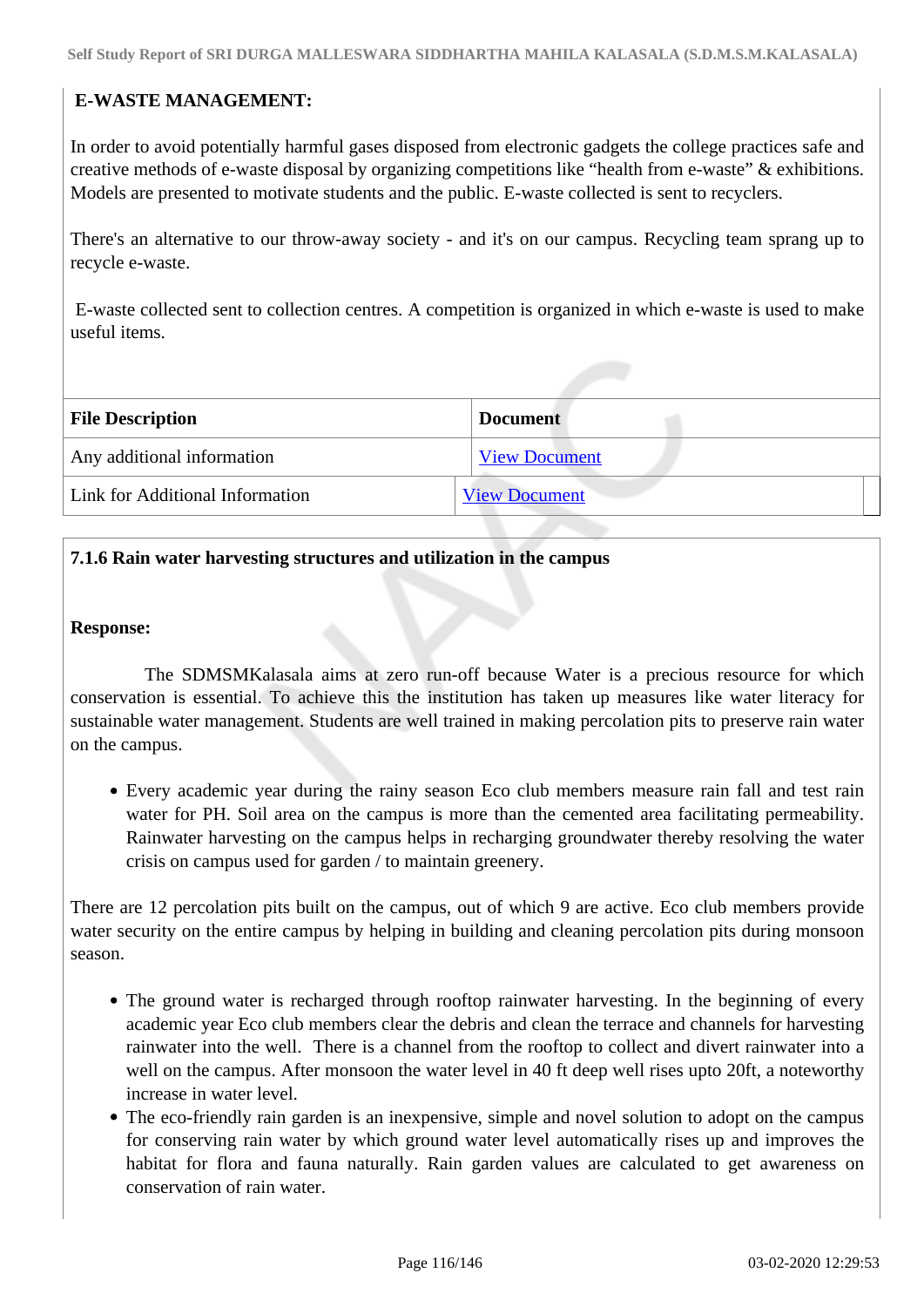- Distribution of seed balls is undertaken by Eco-club members as a pre monsoon activity at places of public gathering such as bus stand, railway station etc.
- Dispersed seed balls on nearby hillocks at *Dhanakonda* and *Yanamalakuduru* to facilitate water retention and prevent soil erosion.

**Micro irrigation** is adapted on the campus. It is the application of water at low volume and frequent interval under low pressure to plant root zone. Through this application of optimum water according to plant requirement. This is achieved by introducing advanced and sophisticated methods of irrigation viz. drip irrigation, sprinklers.

Quotations sensitizing students to ensure water security are posted at strategic points

"WATER-THE NECTAR OF LIFE-USE IT FOR YOUR LIFE- SAVE IT FOR YOUR LIFE"

"DROPS YOU SAVE ARE THE PROPS TO YOUR LIFE"

"LIFE DEPENDS ON WATER AND AVAILABILITY OF WATER DEPENDS ON YOU"

"A DROP HARVESTED IS A CROP HARVESTED"

"STOP THE DRIP TO SAVE THE DROP".

| <b>File Description</b>         | <b>Document</b>      |  |
|---------------------------------|----------------------|--|
| Any additional information      | <b>View Document</b> |  |
| Link for Additional Information | <b>View Document</b> |  |

- **7.1.7 Green Practices**
- **Students, staff using**
- **a) Bicycles**
- **b) Public Transport**
- **c) Pedestrian friendly roads**
- **Plastic-free campus**
- **Paperless office**
- **Green landscaping with trees and plants**

**Response:** 

- **1. Transportation**
- **a. Bicycles**: Among 2539 students, 144 students and 5 staff members use

Bicycles.

**b) Public transportation:** The College being close to the main road and well connected with surrounding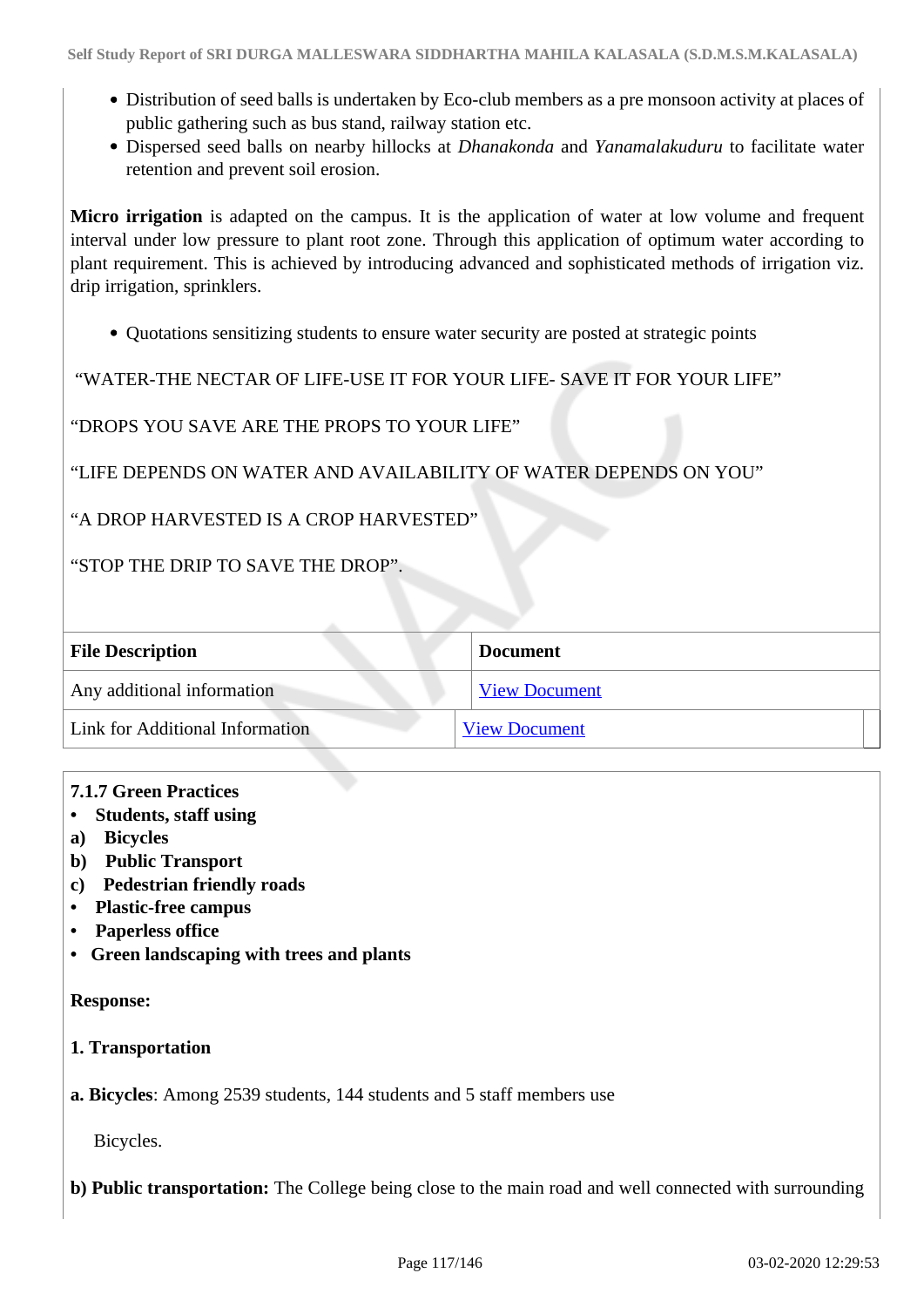suburbs, majority of the students commute by bus and shared-auto-rickshaws. Every First Monday of the month is observed as No Engine Day. 28% of the Teaching and Non-teaching staff use public transport system, 19% use auto rickshaw, 39% use two wheelers and 5% come by cars, 3% come by bi-cycles and 5% are pedestrians.

**2. Energy Conservation:** The College buildings are well-ventilated with natural lighting. High-ceiling rooms and lush greenery impart cooling effect on the campus. Two 50KW Grid Solar Roof top systems meet the energy needs of the hostels and the campus. All the three blocks of the college building, indoor stadium and hostels are connected with 18 feet wide pedestrian roads and majority rooms and corridors are well-lit with LED bulbs.

**3. Paper-free Office:** High speed Wi Fi facilitates paper free practices such as display of Questions on the screen for written quiz competitions, use of *Telegram*, What's App for communication and use of e-mail for interdepartmental communication etc. Public Address System is used to convey information to staff and students.

**4. Plastic Free Campus:** Efforts are made to minimize plastic pollution by replacing articles made up of non-bio-degradable disposable materials with bio-degradable items like banana leaves, palm leaf products paper and cloth bags.

**Education Campaign:** Relevant movies, TED talks and documentaries are screened & guest lectures on waste management and pollution are arranged for students. A petition signed by the Faculty members and students to give up plastic usage, minimize waste to protect environment  $\&$  wild life from pollution. Rallies are conducted using slogans and posters showing the dangerous impacts of plastic.

**5. Waste Management:** The College strives continuously to reduce the adverse effect of waste management on the habitat, human  $\&$  animal health and aesthetic milieu through Awareness  $\&$ Enhancement of Recycling programs.

**6. Green Landscaping:** The College is located at a stone's throw away from the commercial set up. Hence maintaining an academic ambience in a sustainable landscape is mandatory. Green campus helps in lowering stress levels. The Eco-club and the department of Botany work in association with the State Forest Department and Municipal Corporation to oversee the maintenance of bio-diversity on the premises. A rich variety of flora includes medicinal plants such as "*Azadirachta indica, Millettia pinnata, Syzygium cumini*, *Dypsis lutescens, Neolamarckia cadamba, Albizzia lebbek, Tabebuia rosea*, *Roystonea regia*, *Cocos nucifera* and *Artabotrys odoratissimus"* and fauna adding charm and life to the Eco- friendly campus. The Eco-club creates environmental awareness among students by conducting programmes like Vanam-Manam, Plantation Drive, Swachh Bharat Abhiyan and by disposing e-waste in specially erected bins at the designated collection centre to fulfil the objectives of Clean India Mission.

| <b>File Description</b>         | <b>Document</b>      |
|---------------------------------|----------------------|
| Any additional information      | <b>View Document</b> |
| Link for Additional Information | <b>View Document</b> |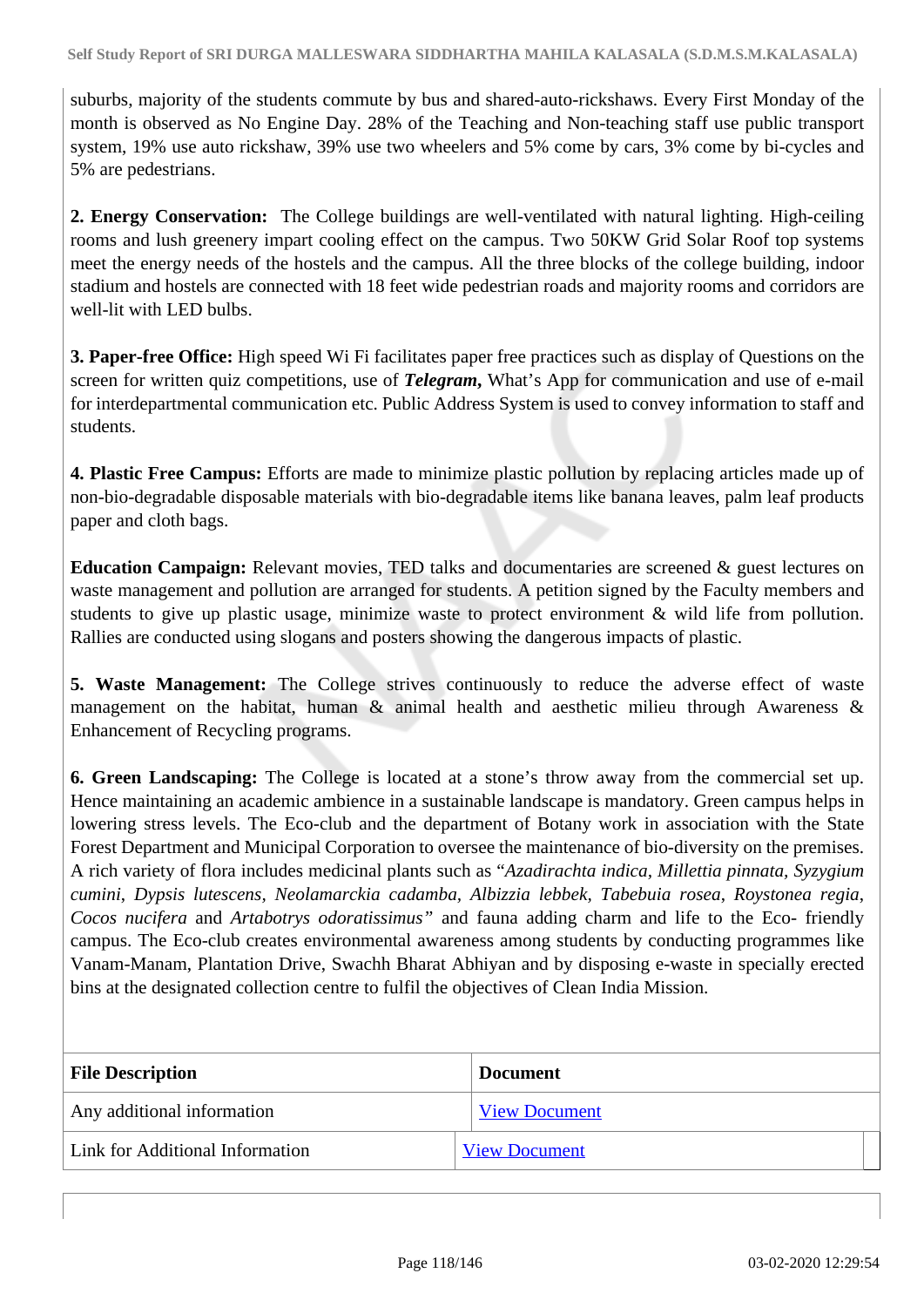## **7.1.8 Average percentage expenditure on green initiatives and waste management excluding salary component during the last five years**

## **Response:** 3.57

7.1.8.1 Total expenditure on green initiatives and waste management excluding salary component yearwise during the last five years(INR in Lakhs)

| 2018-19 | 2017-18 | 2016-17 | 2015-16       | 2014-15 |
|---------|---------|---------|---------------|---------|
| 4.93    | 1.01    | 0.45    | 2212<br>JJ.IJ | 1.11    |

| <b>File Description</b>                                                                        | <b>Document</b>      |
|------------------------------------------------------------------------------------------------|----------------------|
| Green audit report                                                                             | <b>View Document</b> |
| Details of expenditure on green initiatives and waste<br>management during the last five years | <b>View Document</b> |
| Any additional information                                                                     | <b>View Document</b> |

**7.1.9 Differently abled (Divyangjan) Friendliness Resources available in the institution:**

- **1.Physical facilities**
- **2.Provision for lift**
- **3.Ramp / Rails**
- **4.Braille Software/facilities**
- **5.Rest Rooms**
- **6.Scribes for examination**
- **7.Special skill development for differently abled students**
- **8.Any other similar facility (Specify)**
- **A. 7 and more of the above**
- **B. At least 6 of the above**
- **C. At least 4 of the above**
- **D. At least 2 of the above**

**Response:** A. 7 and more of the above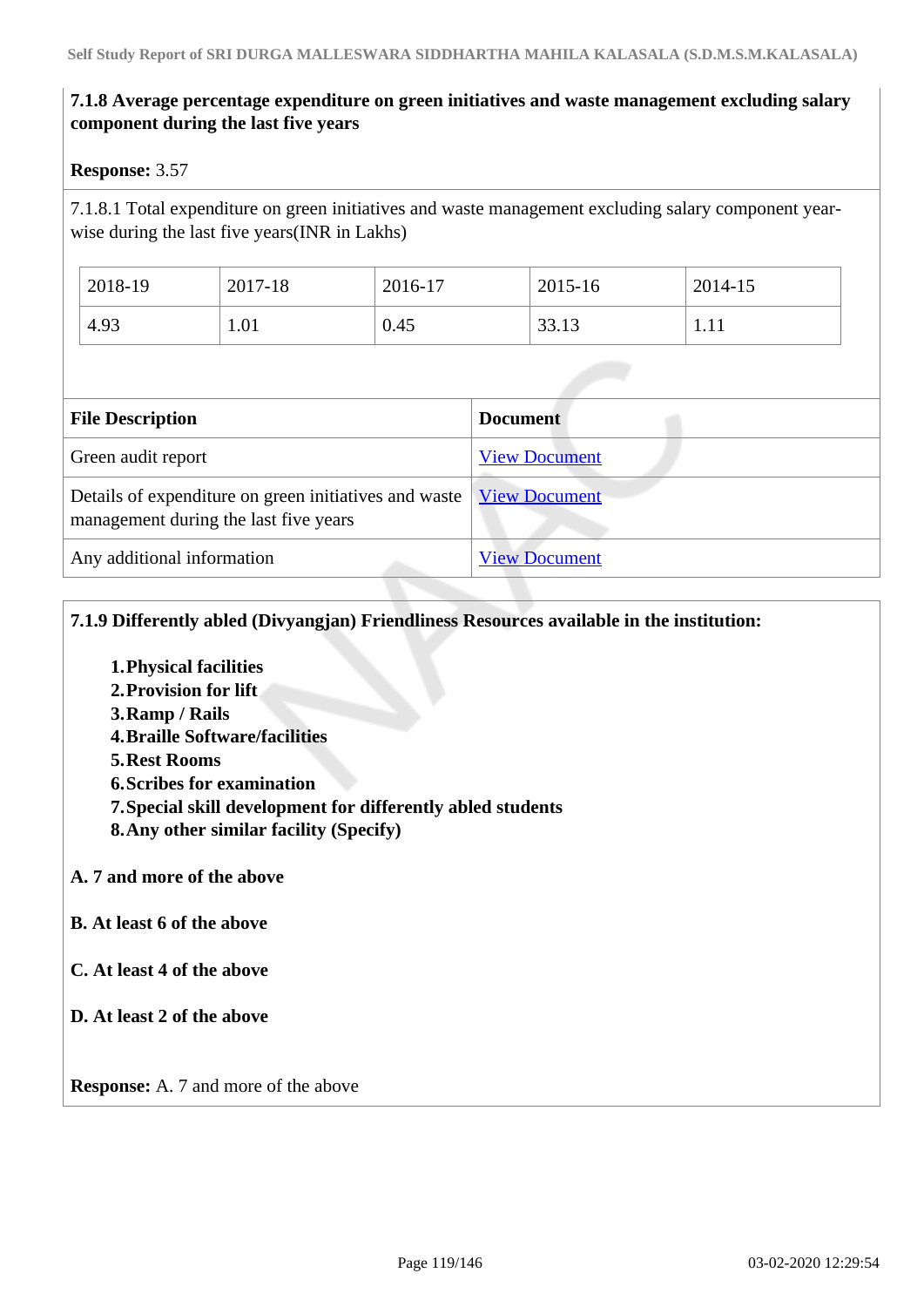| <b>File Description</b>                                  | <b>Document</b>      |
|----------------------------------------------------------|----------------------|
| Resources available in the institution for<br>Divyangjan | <b>View Document</b> |
| Any additional information                               | <b>View Document</b> |

## **7.1.10 Number of Specific initiatives to address locational advantages and disadvantages during the last five years**

## **Response:** 72

7.1.10.1 Number of specific initiatives to address locational advantages and disadvantages year-wise during the last five years

| 2018-19 | 2017-18 | 2016-17 | 2015-16 | 2014-15 |
|---------|---------|---------|---------|---------|
| JІ      | 10      |         |         | . .     |

| <b>File Description</b>                                                              | <b>Document</b>      |
|--------------------------------------------------------------------------------------|----------------------|
| Number of Specific initiatives to address locational<br>advantages and disadvantages | <b>View Document</b> |
| Any additional information                                                           | <b>View Document</b> |

## **7.1.11 Number of initiatives taken to engage with and contribute to local community during the last five years (Not addressed elsewhere)**

## **Response:** 61

7.1.11.1 Number of initiatives taken to engage with and contribute to local community year-wise during the last five years

| 2018-19 | 2017-18 | 2016-17 | 2015-16 | 2014-15 |
|---------|---------|---------|---------|---------|
| 14      | ⊥J      |         | --      | 1 T     |

| <b>File Description</b>    | <b>Document</b>      |
|----------------------------|----------------------|
| Report of the event        | <b>View Document</b> |
| Any additional information | <b>View Document</b> |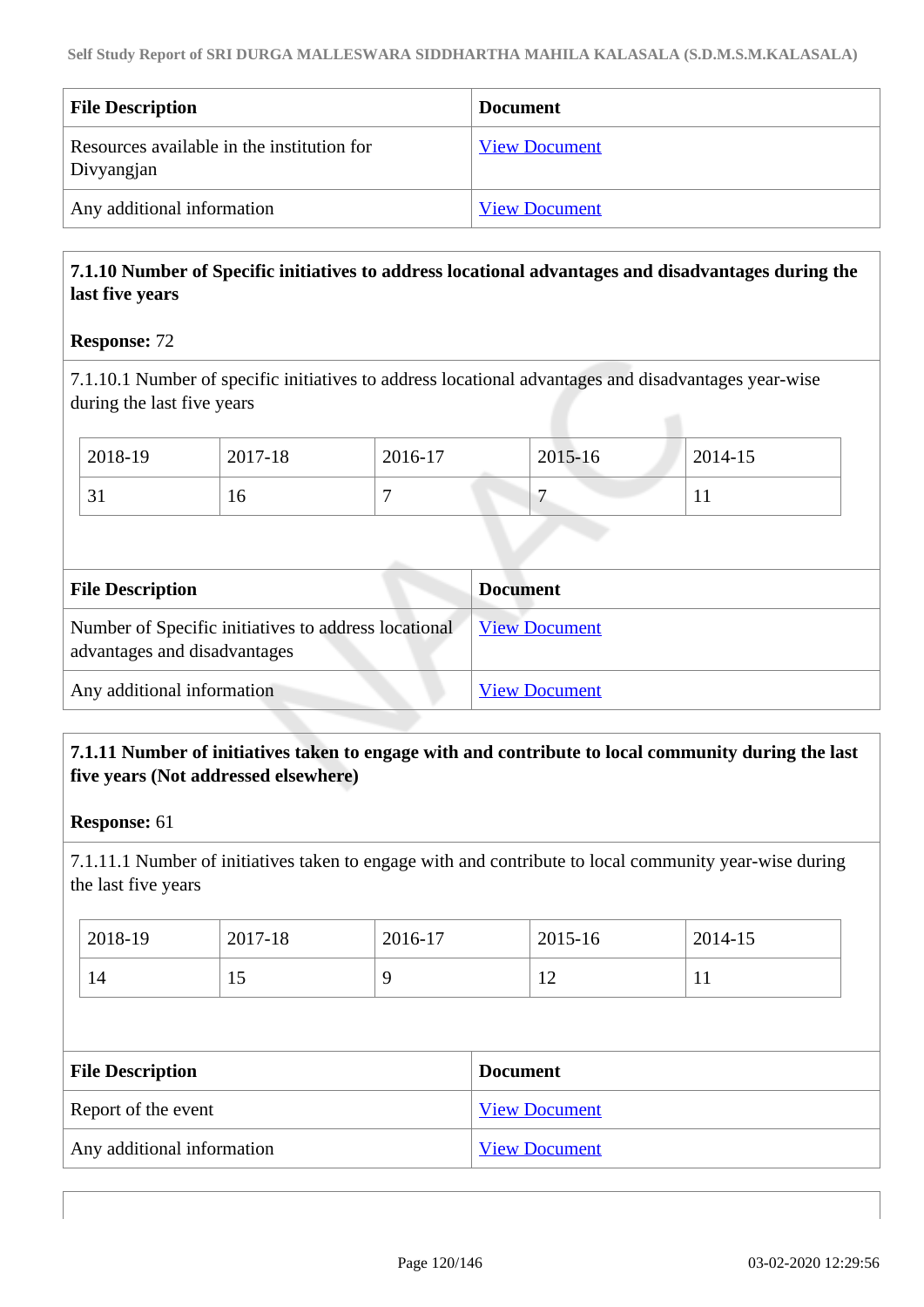## **7.1.12**

**Code of conduct handbook exists for students, teachers, governing body, administration including Vice Chancellor / Director / Principal /Officials and support staff**

## **Response:** Yes

| <b>File Description</b>                                                                                                           | <b>Document</b>      |
|-----------------------------------------------------------------------------------------------------------------------------------|----------------------|
| Any additional information                                                                                                        | <b>View Document</b> |
| URL to Handbook on code of conduct for<br>students and teachers, manuals and brochures on<br>human values and professional ethics | <b>View Document</b> |

| 7.1.13 Display of core values in the institution and on its website |                      |  |
|---------------------------------------------------------------------|----------------------|--|
| <b>Response:</b> Yes                                                |                      |  |
| <b>File Description</b>                                             | <b>Document</b>      |  |
| Any additional information                                          | <b>View Document</b> |  |
| Provide URL of website that displays core values                    | <b>View Document</b> |  |

## **7.1.14 The institution plans and organizes appropriate activities to increase consciousness about national identities and symbols; Fundamental Duties and Rights of Indian citizens and other constitutional obligations**

**Response:** Yes

| <b>File Description</b>                                                                            | <b>Document</b>      |
|----------------------------------------------------------------------------------------------------|----------------------|
| Details of activities organized to increase<br>consciousness about national identities and symbols | <b>View Document</b> |

## **7.1.15 The institution offers a course on Human Values and professional ethics**

| <b>Response:</b> Yes                                                                        |                      |  |
|---------------------------------------------------------------------------------------------|----------------------|--|
| <b>File Description</b>                                                                     | <b>Document</b>      |  |
| Any additional information                                                                  | <b>View Document</b> |  |
| Provide link to Courses on Human Values and<br>professional ethics on Institutional website | <b>View Document</b> |  |

## **7.1.16 The institution functioning is as per professional code of prescribed / suggested by statutory bodies / regulatory authorities for different professions**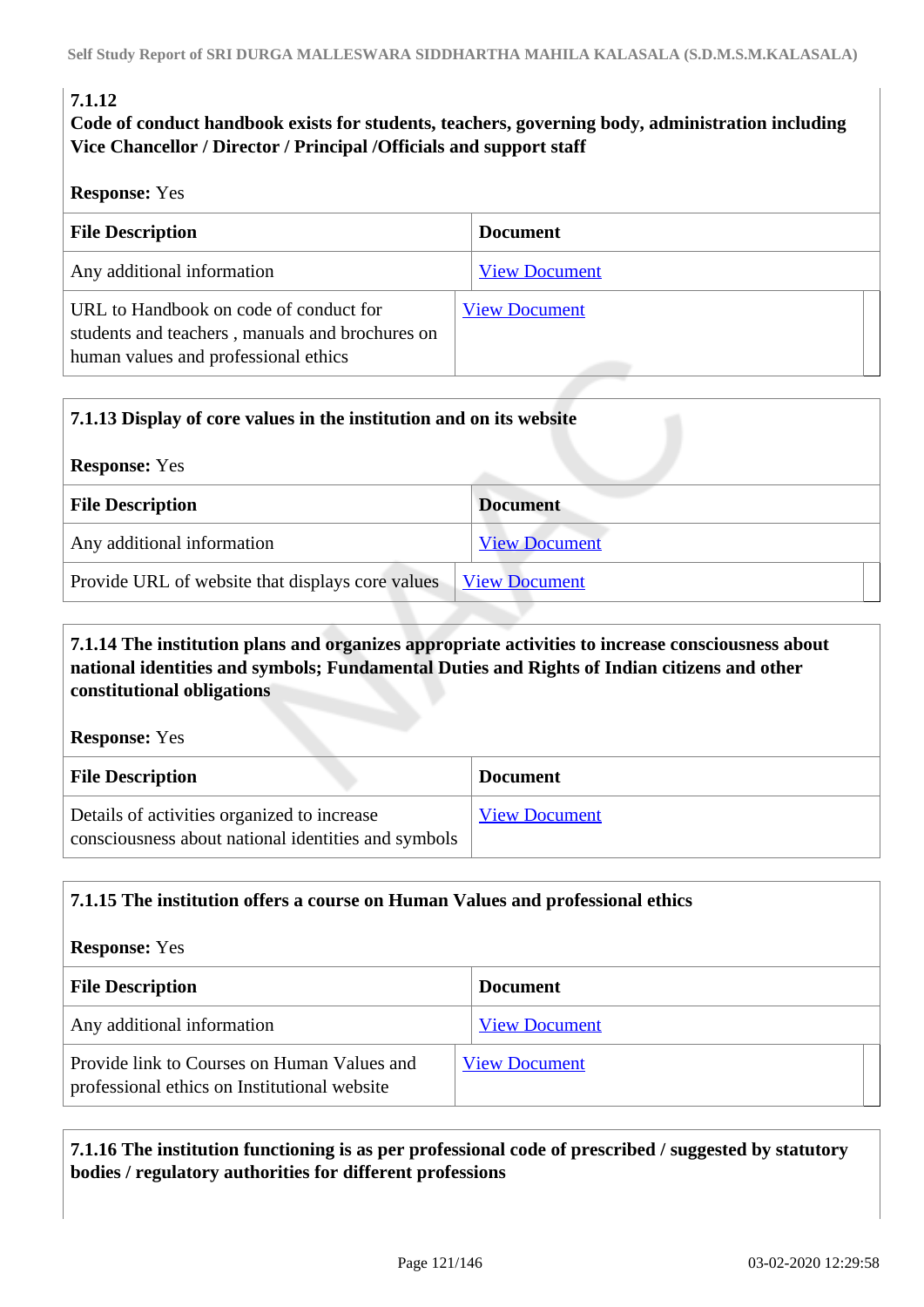**Self Study Report of SRI DURGA MALLESWARA SIDDHARTHA MAHILA KALASALA (S.D.M.S.M.KALASALA)**

| <b>Response:</b> Yes                                                                           |                      |  |
|------------------------------------------------------------------------------------------------|----------------------|--|
| <b>File Description</b>                                                                        | <b>Document</b>      |  |
| Any additional information                                                                     | <b>View Document</b> |  |
| Provide URL of supporting documents to prove<br>institution functions as per professional code | <b>View Document</b> |  |

 **7.1.17 Number of activities conducted for promotion of universal values (Truth, Righteous conduct, Love, Non-Violence and peace); national values, human values, national integration, communal harmony and social cohesion as well as for observance of fundamental duties during the last five years**

## **Response:** 65

7.1.17.1 Number of activities conducted for promotion of universal values (Truth, Righteous conduct, Love, Non-Violence and peace); national values, human values, national integration, communal harmony and social cohesion as well as for observance of fundamental duties year-wise during the last five years

| 2018-19 | 2017-18           | 2016-17 | 2015-16 | 2014-15 |
|---------|-------------------|---------|---------|---------|
| 19      | $1\bigcap$<br>1 J | 10      | ⊥ັ      | 10      |

| <b>File Description</b>                                           | <b>Document</b>      |
|-------------------------------------------------------------------|----------------------|
| List of activities conducted for promotion of<br>universal values | <b>View Document</b> |
| Any additional information                                        | <b>View Document</b> |

## **7.1.18 Institution organizes national festivals and birth / death anniversaries of the great Indian personalities**

## **Response:**

India is a land of diverse culture and amalgamation of a variety of races and religious groups which lend it a rich and varied cultural significance.

The Institution propagates the Indian Culture by organizing several events on the eve of National Festival and Martyrs' Day to inculcate the spirit of patriotism among students. On Independence Day and Republic Day our National Flag is hoisted every year. Students recite prayers from the Bhagavad Gita, the Khuran and the Bible manifesting solidarity.

Special Lectures and Seminars are arranged for students on the occasion of Constitutional Day to honor the great efforts of Dr.B.R.Ambedkar, the architect of Indian Constitution. On the occasion of Gandhi Jayanthi, staff and students pay rich tributes to Mahatma Gandhi every year. The faculty motivate students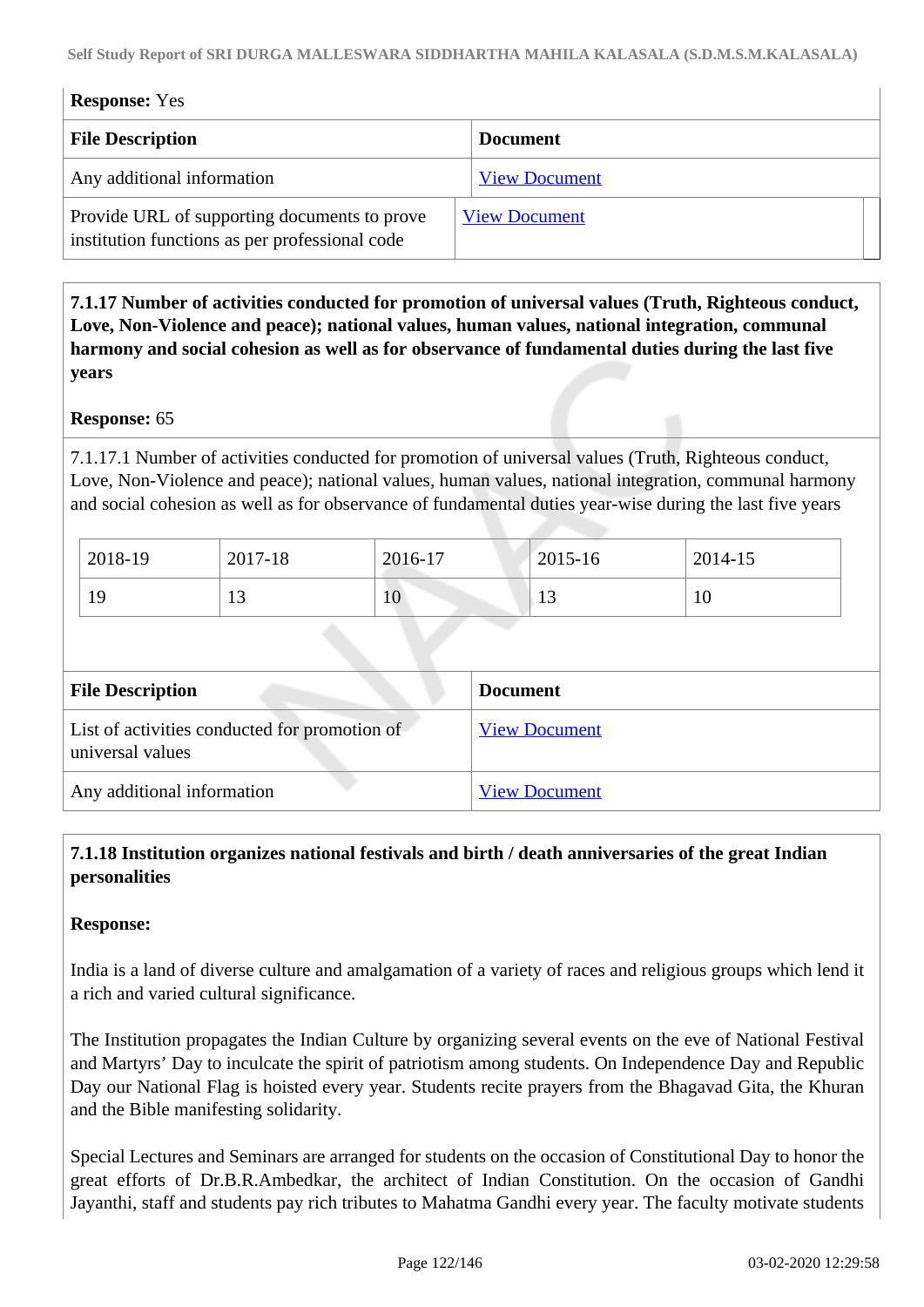with inspiring messages to evoke the value of freedom.

- On National Voters' Day rallies are conducted to emphasize the importance of enrolling students into voters list and to sensitize students and public about significance of the vote.
- On the occasion of Kargil Victory Day, Subedars G.Siva Nageswar Rao and K.Narasimha Rao were felicitated.
- A two-minute silence in memory of Indian Martyrs was observed on 30th January on Martyrs' Day. Faculty give messages highlighting the struggle of freedom fighters for making India independent.
- On the occasion of Andhra Kesari Tanguturi Prakasam Panthulu Jayanthi the Institute organized various Inter-collegiate Competitions in collaboration with the Government of Andhra Pradesh.
- Various programmes were conducted by the concerned Departments on National Days commemorating the birth and death anniversaries of eminent national personalities like Netaji Subhash Chandra Bose, Lala Lajapathi Rai, Sarojini Naidu , Swami Vivekananda, Lal Bahadur Sastry, Pingali Venkaiah, Srinivasa Ramanujan, Dr.A.P.J.Abdul Kalam etc.,
- N.C.C and N.S.S Units celebrated ARMY Day, National Defence Day, and National Security Day every year by conducting various service activities.
- Department of Telugu conducts 'Telugu Bhaasha Dinostavam' an awareness programme to glorify our culture and mother tongue every year.
- Teachers' Day is celebrated every year to commemorate Sri. Sarvepalli Radhakrishnan's Birth anniversary and to highlight the significance of teacher. Students felicitate senior staff, receive their blessings and entertain faculty.
- On the Birthday of Alluri Sita Rama Raju students and staff pay tributes and commemorate the sacrifice he rendered to free Mother India from the clutches of the British rule.
- Department of Botany celebrates Farmers' Day (Kisan Divas) by felicitating farmers and awarding them cash incentives.
- It is a regular feature to celebrate Women's Day on 8th March on the campus for enlightening students on their rights and empowerment.
- Cultural Wing of the College celebrates Theatre Day by performing Skits, Role-Plays and One-Act Plays to refine the hidden talents of students. Our students won the Golden Nandi a state level award for the one act play "URU BHANGAM".

National Festivals like Ganesh Chathurdhi, Ramzan, Sankranthi, Christmas, Diwali, Holi, Rakhi etc., are celebrated by staff and students in festive mood with great fervor and religious spirit.

## **7.1.19 The institution maintains complete transparency in its financial, academic, administrative and auxiliary functions**

## **Response:**

Transparency provides access to public on the general information and activities of the Institution and collect information about the measures undertaken.

## **Financial Transparency:**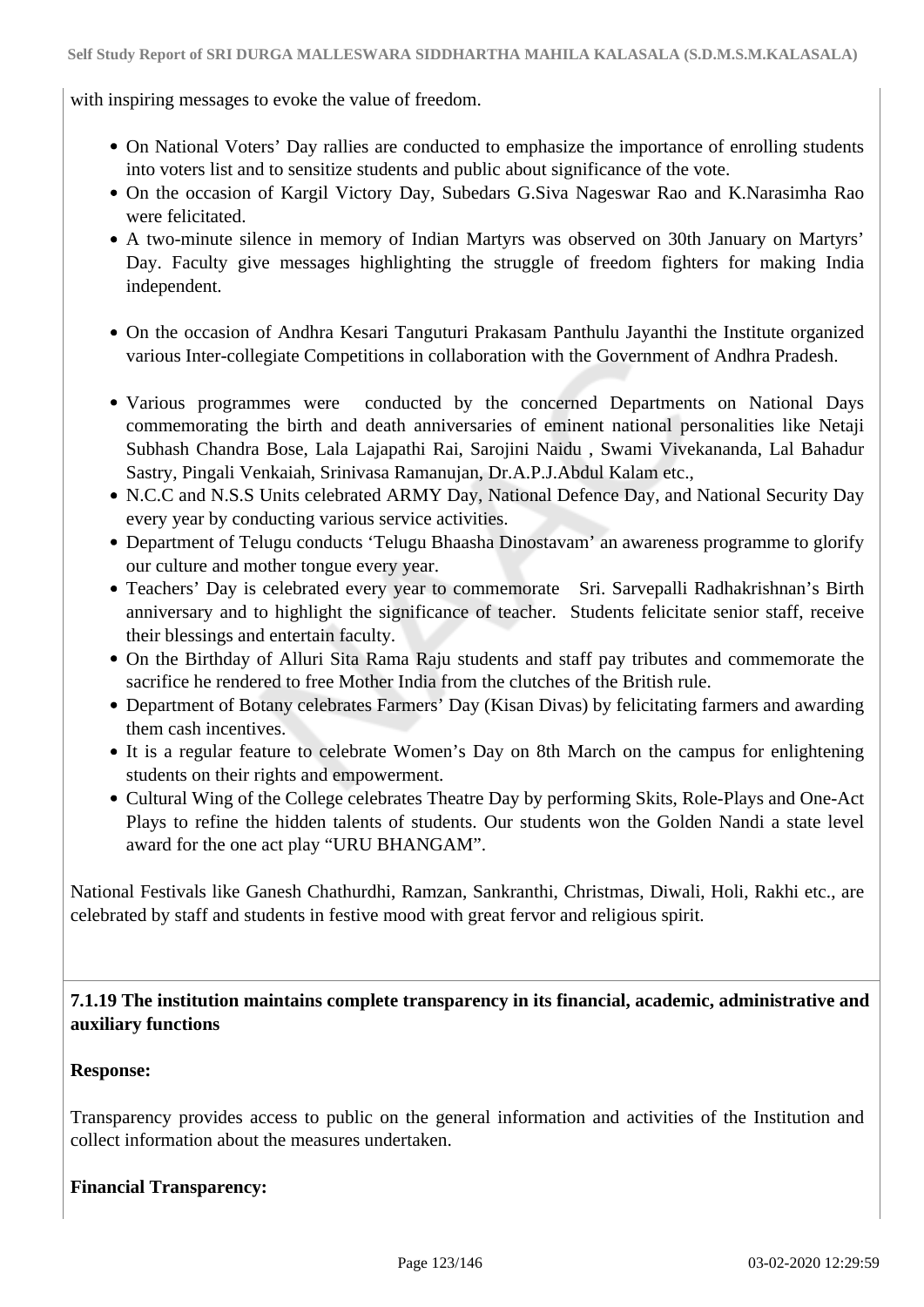Accountability is the hallmark of a well-run institution and timely access to financial data is essential to accomplish this goal.

The Institution has constituted a Finance Committee with faculty representatives to ensure 100% transparency in all its financial transactions. The budget proposed by the institution is submitted to the Finance Committee. The resolutions of the Committee on approval by the Governing Body, along with the Annual Report are submitted to the UGC. The Internal Audit of the Annual Budget is conducted by the auditors Chowdary & Rao and the External Audit is performed by the Government Auditor, Commissionerate of Collegiate Education (CCE).

- Letters of requirements from the Departments are collected in the beginning of the year.
- Budget allotment to the Departments and Library is based on the need and number of students to be benefitted.
- Purchases are made through quotations in sealed covers; order is placed for low quoted bid without compromise on quality as recommended by the Purchase Committee.
- Fee for aided programmes is charged as per Government norms.
- Payments from students are accepted only through disbursement of receipts.
- All types of financial transactions are carried out through banks.

## **Academic Transparency:**

 Academic and Administrative Audit is conducted by the Commissioner of Collegiate Education, Andhra Pradesh every year. The Report of AAA is published on Government Dashboard. Academic information is available in College Calendar and on the College Notice board. Information about programmes offered, Departmental activities and faculty profiles are updated on College Website and Prospectus.

Faculty hold discussions and chalk out a tentative schedule of the academic activities in the beginning of each semester.

- Students are provided with on-line course materials, notes of lessons, and assignments through Data Depository.
- All syllabus and model Question papers are made available in on-line (LMS) portal.
- Calendar & Handbook are made available on the college website.
- Teaching Staff submit Departmental registers in the first week of the month for attestation by the Principal and IQAC coordinator.
- Student Representatives are involved as members in committees.
- Parents are informed of their ward's attendance and progress report through SMS and Tutor Ward System in Parent-Teacher Meet.

## **Administrative Transparency:**

- The faculty recruitment takes place through notification; selection is made by the Interview Board with management members and subject experts.
- All academic and administrative works are carried out under the hierarchy comprising Secretary, Convener, Director, Principal, HODs, Faculty and Student Representatives.
- All decisions taken by the administrative bodies and Principal are made known to the Staff Council.
- Faculty Evaluation is undertaken from students by IQAC.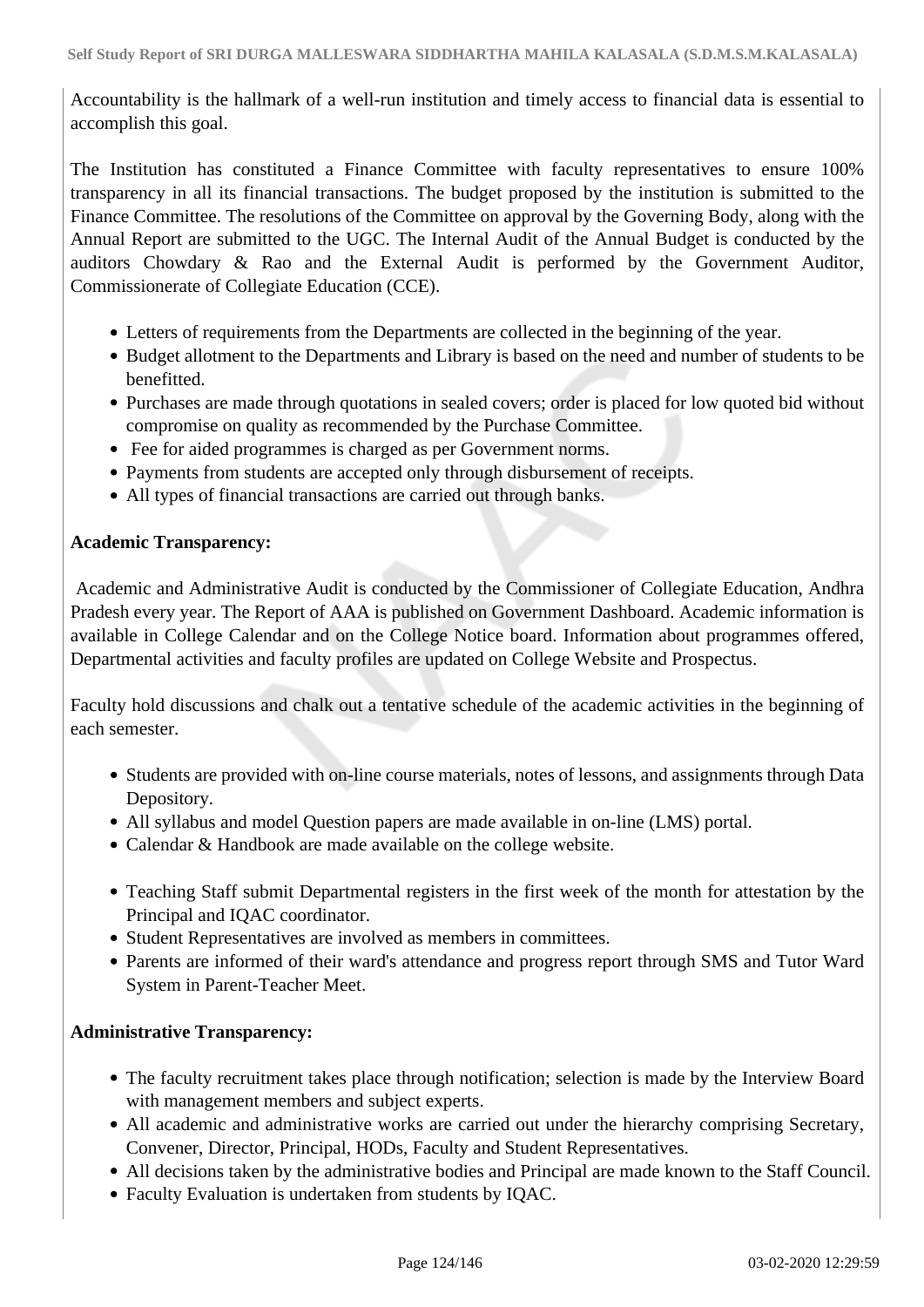## **Auxiliary functions:**

The members of Advisory committee discuss the matters related to menu, quality and hygiene in the canteen and hostel.

The two Hostels on the campus accommodate nearly 600 inmates. The members of advisory committee meet as per the need and discuss about the nutrient diet and its implementation within their budget.

## **7.2 Best Practices**

**7.2.1 Describe at least two institutional best practices (as per NAAC Format)**

**Response:** 

**BEST PRACTICE-I**

## **PRACTICE AND PROMOTION OF GO-GREEN LIFESTYLE**

"Going green" to acquire and to imbibe practices that can lead to ecologically responsible decisions, environment friendly activities which support and protect the environment and sustain its natural resources is the lifestyle adopted by the Institution over the years.

**GOAL:** Connecting the students to the environment.

## **CONTEXT**:

The journey of the Institution towards Green Lifestyle pioneered ever since the establishment of the Ecoclub on the campus as directed by the National Green Corps.

## **THE PRACTICE**:

The Institution has a well-established plan of taking up environmental challenges through implementation of activities on and off the campus with the following five teams constituting an 'environmentally disciplined force'.

**Water Management**: The Institution aims at zero run-offs through Water Literacy. Recharging the ground water through percolation pits, diverting the rain water into ground, Rain Fall Measurement and Testing pH of Rain Water, Irrigation through Sprinklers and Drip Systems are in practice. Imparting Water Wisdom through Seed Balls, Hydro-zoning and Growing Pollution Reducing Plants in Self-Watering System are some innovative methods. Loss of soil moisture is checked by mulching. Water Literacy is promoted through display of awareness slogans at water sources and conducting competitions in Literary, Theatre Arts & Fine Arts events like Mime, Poster Making, and Quiz.

A couple of Reverse Osmosis Plants on the campus provide safe drinking water. Reject water is used for dish washing and watering the plants. Drinking water coolers arranged at every floor are checked at regular intervals and potability of water is tested. 'World Water Day' is observed every year through an oath to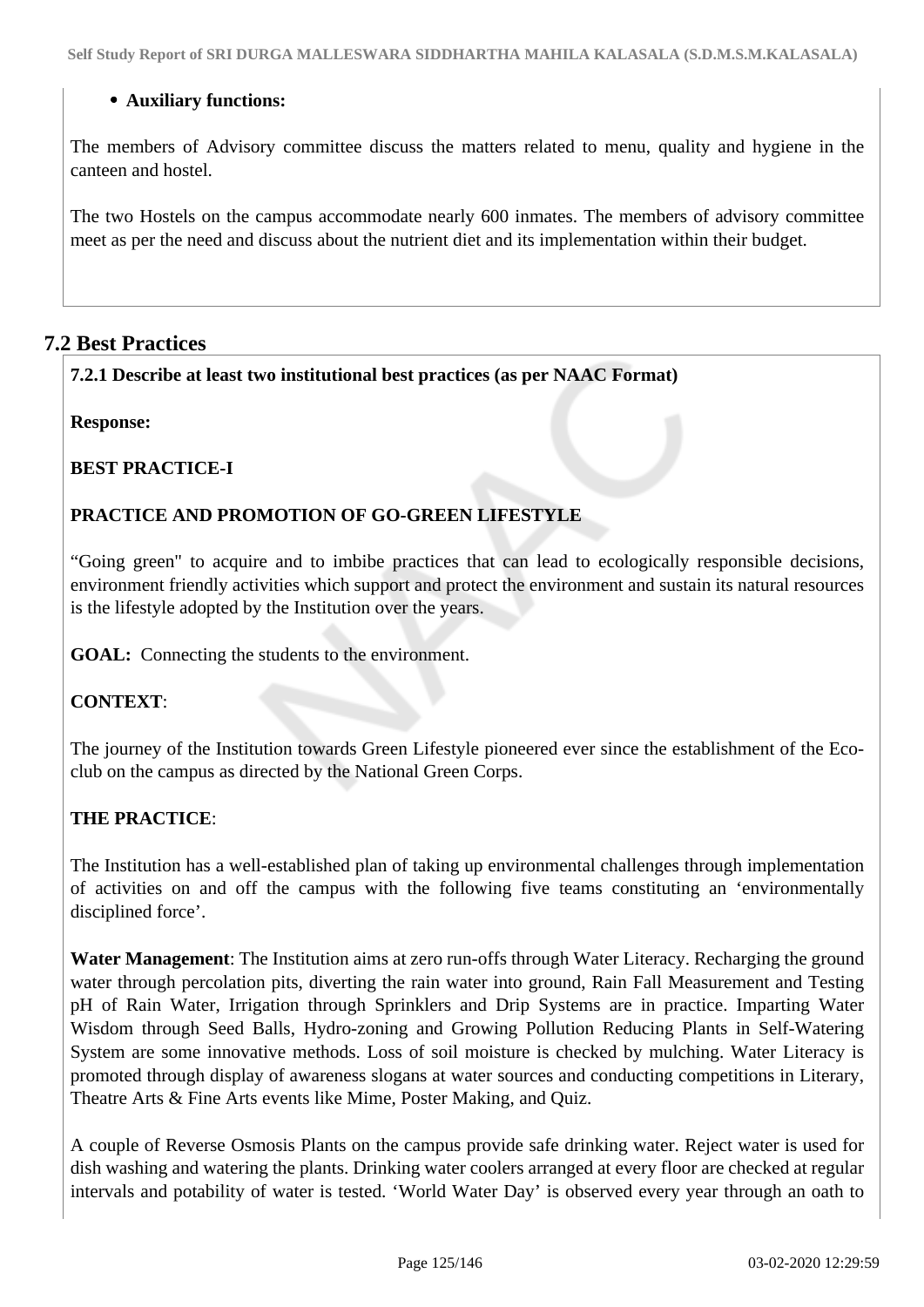abide by the principles of water conservation. .

## **Energy Management:**

32.80 % energy generated from solar system installed in the hostels provides hot water to the inmates. Enhancing sustainable resources by alternative energies such as installing a 50 KV solar power system, shifting 68.15% of lighting to LED bulbs, utilizing solar lantern for demonstration and solar lamps for illuminating walk ways are the green practices.

Sustainable commuting through Green Transport - bicycling, walking, car-pooling, bus riding and observing the first Monday of every month as '*No Engine Day'* are the green initiatives in the energy sector.

**Beautification:** Beautification is undertaken with an idea of sustaining biodiversity. Avenue trees beside the pedestrian friendly roads and a row of royal palms majestically standing by the' U' shaped college building, enhance the scenic beauty of the campus reflecting the aesthetic ambience of the institution. The greenery near the hostels refreshes the inmates providing conducive atmosphere for relaxation. Manicured patches of perennial and seasonal vegetation along with other flowering plants attracting the swarms of bees and the Kaleidoscope of butterflies add color to the green campus.

## **Biodiversity on the Campus:**

 The flowering vegetation and the areas of organic matter are good breeding and  $\bullet$ 

hibernation shelters for a variety of invertebrates.

- The butterfly garden ensures continuity of food, water, shelter and breeding places for wild life existing on the campus.
- Artificial shallow ponds serve the purpose of quenching the thirst of birds and water requirement of bees.
- Projects on labeling of flora.
- Trees of horticultural importance are grown.

**Innovative Garden Techniques** adopted are

The N**utrition Garden** laid across 388 m2 planted with plants of nutritional value.

Neem and Pongam cakes (organic fertilizers) are used to restore nutrient balance.

A **Keyhole Garden**, a two-meter-wide circular raised garden with a keyhole-shaped indentation is more productive than most home gardens being enriched with compost, manure, wood ash and other nutrientrich materials.

**Roof Garden** provides food, temperature control, architectural beauty, habitat for wild life, recreational opportunities etc.

**Micro Garden** with little soil is an innovation.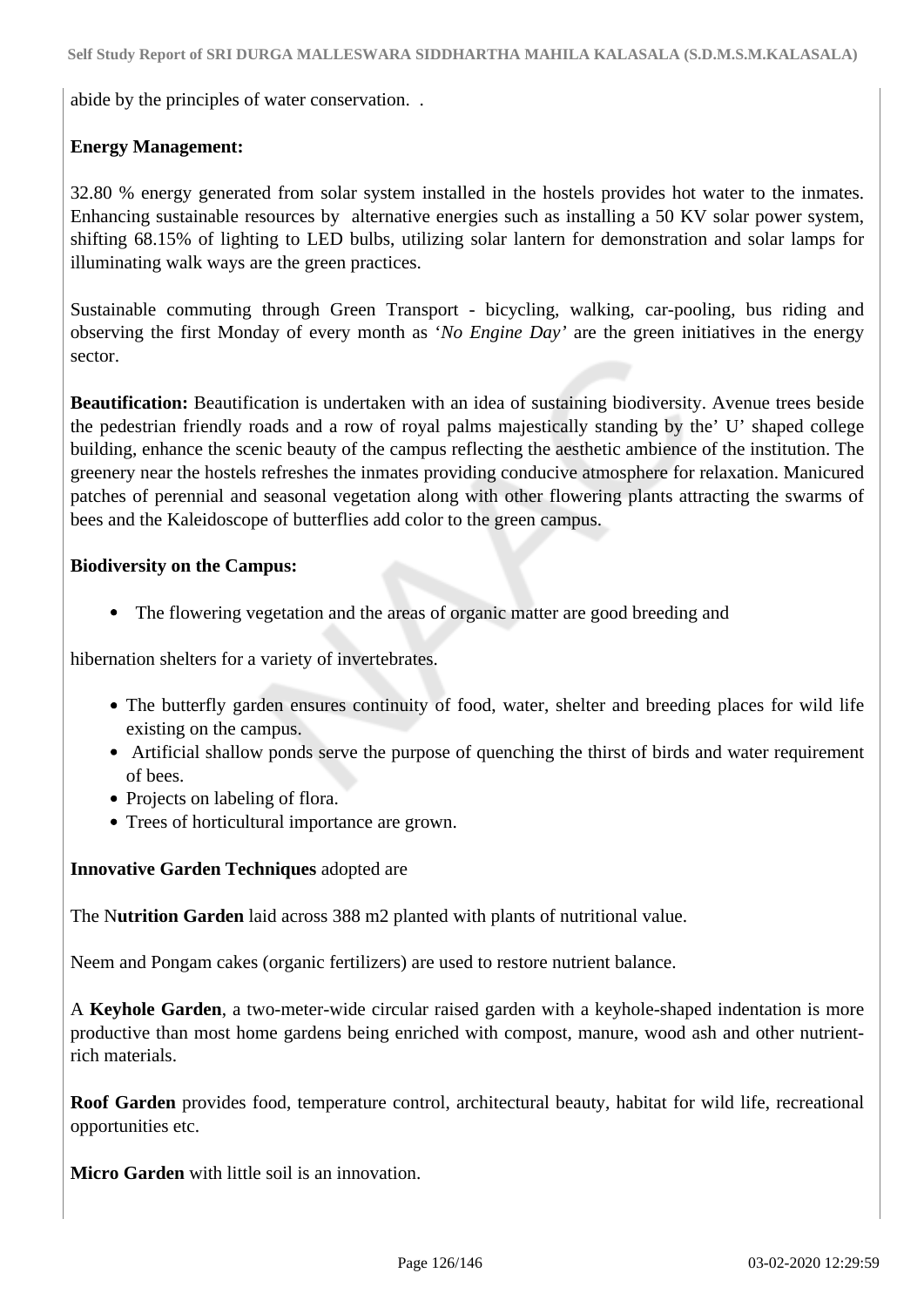In **Water-wise garden** high water consuming plants are replaced with low-water-using plants and grouped together for best results. Small ponds are arranged to grow aquatic plants of ecological and botanical importance.

An online project was conducted to estimate 'water foot print' for wise usage of water.

## **GO GREEN TO SAVE THE BLUE**

Students are encouraged through Competitions cum Exhibitions and distribution of message-oriented pamphlets by "Freshers-15" to avoid water pollution by POP and harmful colors in Ganesh idol making.

## **SOLID WASTE MANAGEMENT:**

The Institution maintains separate dustbins in the college premises for organized collection of bio and nonbiodegradable wastes. Concrete pits are arranged for this purpose. Incinerators are provided in the hostels for safe disposal of sanitary napkins.

Solid waste from the campus, kitchen waste from hostels and canteen are directed to composting pits and used as manure. Partially decomposed matter is utilized for vermicomposting.

Coconut coir, egg shells, saw dust, tea powder and dried leaves are used as mulch.

**Garbage Enzyme,** a multipurpose solution is an innovative practice of solid waste management.

The food waste from hostels and canteen is collected by a Swineherd.

A chart of daily food wastage is displayed in the dining hall to minimize wastage.

 **Mosquito repellent dhoop sticks** are prepared from the biodegradable waste. Logs of uprooted trees are turned into wooden craft.

Hazardous waste management is practised through removal of noxious gases from the laboratories using Exhaust fans and Fuming chamber, displaying precautionary messages, distributing handouts on how to avoid mishandling of devices and burning of plastic.

The Institution channelizes waste water from the laboratories to underground channels for disposal in the scientific manner-phytoremediation.

Safe and creative methods of e-waste disposal is followed through competitions on reuse of e-waste and sent to recyclers.

Films and Documentaries are screened on Major Environmental Issues.

Awareness on the Himalayan Rock Lamp is created to control of radiation from electronic gadgets.

Organizing innovative and thought provoking competitions like **Bio Fashion Show** and **Trash to Treasure**.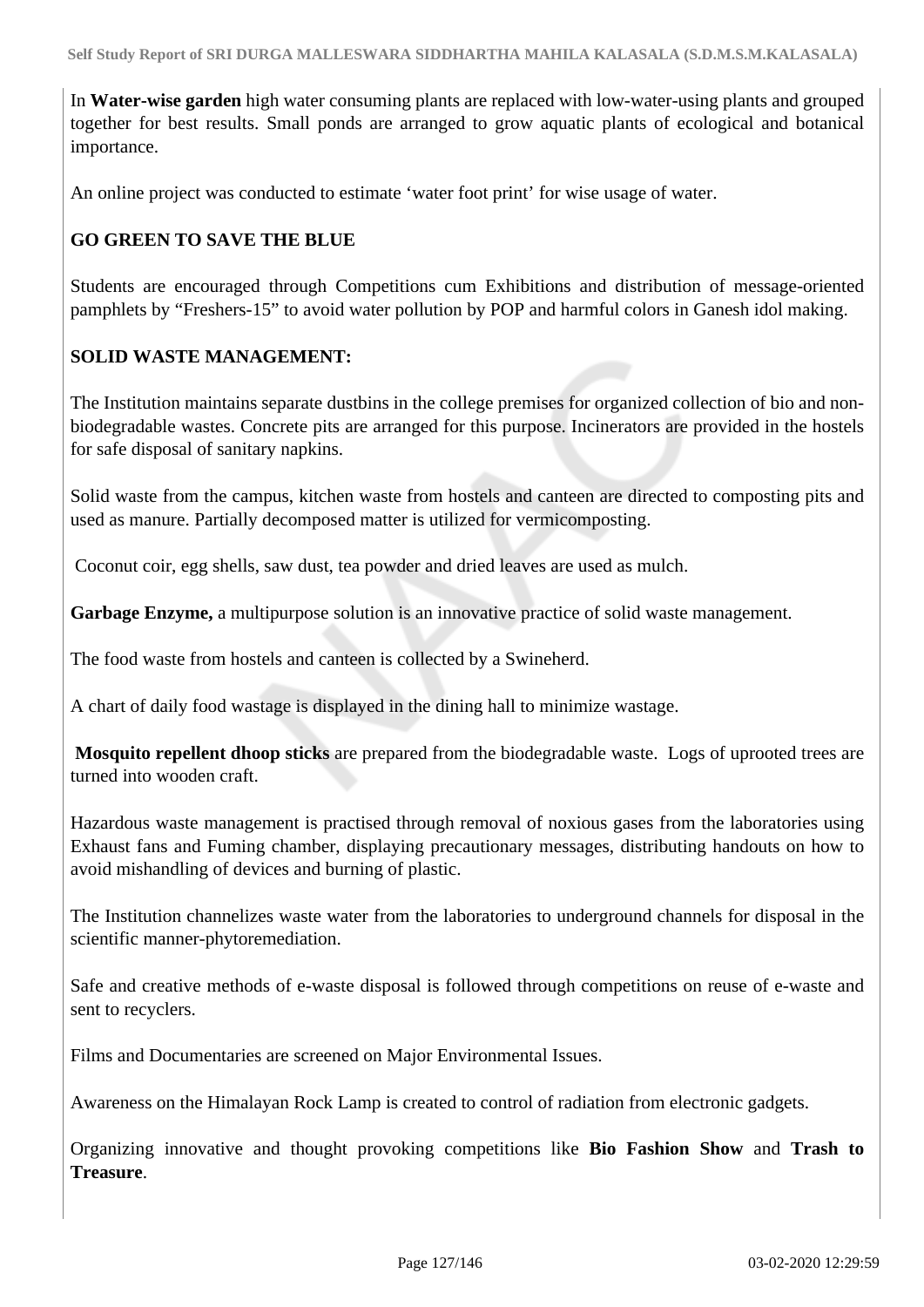## **Eco-friendly Rangoli** conducted depicting the **theme of International Years.**

Calculating carbon foot print, signing online petitions, preparing Eco-friendly Rakhi, conducting Talk show on plastic pollution and Quiz on environmental protection are regular practices.

**EVIDENCE OF SUCCESS**: The laurels and appreciations won for Green practices are

- **Best Eco-friendly College Award**-**I Prize** four times consecutively and **Best Eco-friendly College Award-II Prize** two times from Acharya Nagarjuna University.
- **Green Institution Awards-2017 & 2018** from Paryavarana Parirakshana Vedika, Vijayawada.
- A**ppreciation from the then Hon'ble Chief Minister** of **Andhra Pradesh for** the innovative practices in Solid Waste Management.
- Preparation of Garbage Enzyme received Certificate of Appreciation as the Innovative Eco-friendly Business Idea (start-up) at **Climathon Worldwide Event 2K16** organized by Y *Square Business Incubator* for Climate KIC, a body of European Union.
- Several projects are adjudged as **Best Entries.**

## **PROBLEMS ENCOUNTERED:**

- Stringent regulation of plastic use on the campus is challenging.
- Avoiding Aerated Drinks is difficult.
- The problem with 100% Rain Water Harvesting is lack of proper drainage.
- Scarcity of land is the major constraint for taking up further plantation on the campus.
- The unpredictability of climatic temperature is the cause for greater consumption of energy.

**NOTE**: Reducing the amount of natural resources consumed and trash diverted to

landfill is an important part of any green lifestyle.

#### **Best Practice-II**

## **EMPOWERING WOMEN THROUGH MULTIFARIOUS DOMAINS**

#### **Objective:**

To transform the high-spirited youth into the empowered holistic women providing contemporary and affordable education tailored to the global needs through multidimensional phenomena in consonance with the vision of the Institution.

## **The Context:**

The manifestation of gender disparity in the form of continuously declining female ratio in the last few decades, violence at domestic and societal levels and discrimination against girl child still persists in the society. Creating a positive environment from welfare to development of women to enable them to realize their full potential and freedom on equal basis with men in all spheres of life is the need of the hour. The Institution strives towards multidimensional approach for bringing this task of empowerment and quality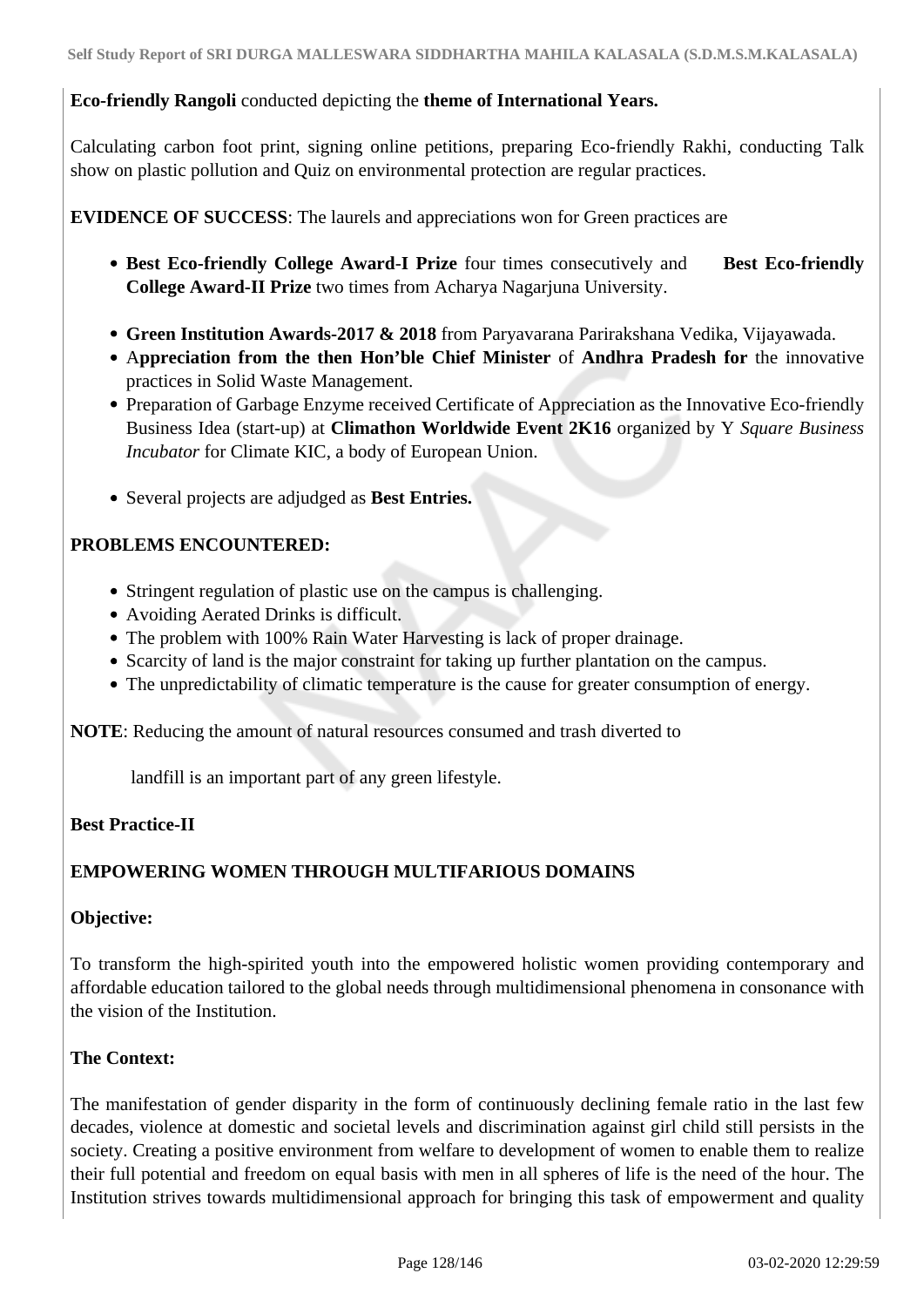enhancement on to the same platform through education.

## **The Practice:**

## **Educational Empowerment:**

The need-based curriculum and the ambience of the college enrich the learning experience of the students. Bridge Courses, Tutor-Ward System, Remedial Coaching, Projects, Co-curricular, Extra-curricular activities, various academic competitions and Field Trips make students wholesome, inquisitive and competent enough to face the challenges with courage and right attitude. Communication, Soft, Analytical and Computational Skills develop team-building spirit, decision making, interpersonal relationships and technological empowerment among students. The college provides adequate library resources to enrich knowledge and upholds culture and heritage to develop students into holistic personalities with global perspective.

**Skill Empowerment:** Add-on Courses provide experiential learning to empower students with necessary skills for employability. Exposure to various seminars and workshops, participation in a myriad of cocurricular and extra-curricular activities and multifarious competitions helps them to overcome their inhibitions and improves their levels of confidence. Lateral thinking shoots up innovative ideas and enhances their chances for placements. The value-based education makes them socially responsible citizens, efficient organizers, event managers and able leaders.

**Social Empowerment:** Women Empowerment Cell, Eco-Club and N.S.S. units sensitize students to social issues and struggles of the abused through awareness programmes, green practices and service activities to acquire empathy and eco-consciousness.

The faculty stands exemplary by adopting children from HIV affected families and by maintaining dress code of wearing handloom sarees every Saturday. NCC promotes patriotism and democratic values among students by celebrating National festivals upholding long lasting tradition and culture. Women Empowerment Cell conducts rallies and awareness programmes on Women's Rights, Gender Discrimination, Importance of Girl Child and current Social Problems. It also organized International Women Conference on Domestic Violence and attended National Women Parliament organized by the Government of Andhra Pradesh. No More Tears and Red Ribbon Club carry out service and charity oriented programmes instilling social responsibility towards the down trodden.

 The two NSS units of the college are vibrant in conducting charity activities like distribution of stationery and uniform to children of HIV affected parents; planting saplings, arranging awareness programmes on Use of Helmet, First Aid for Heart Patients, Adolescent Health and Right to Information Act, celebrating National and International Days of importance, conducting Mega Blood Donation Camps, participating in Marathon - 3K Run for Fitness, Cycle Rally for Pollution-Free Vijayawada, Janma Bhumi programme, rendering services at 'Sadacharam' programme of Kanaka Durga Temple and making short films and surveys on School Drop Outs.

 The Eco-club undertakes all possible measures for an eco-friendly and pollution-free society by conducting extension activities like Vanam-Manam, Plantation Drives, Rallies, Swachh Bharat programmes for conservation and sustainability of environment.

Through outreach programmes students are motivated to reach the unreached in special camps and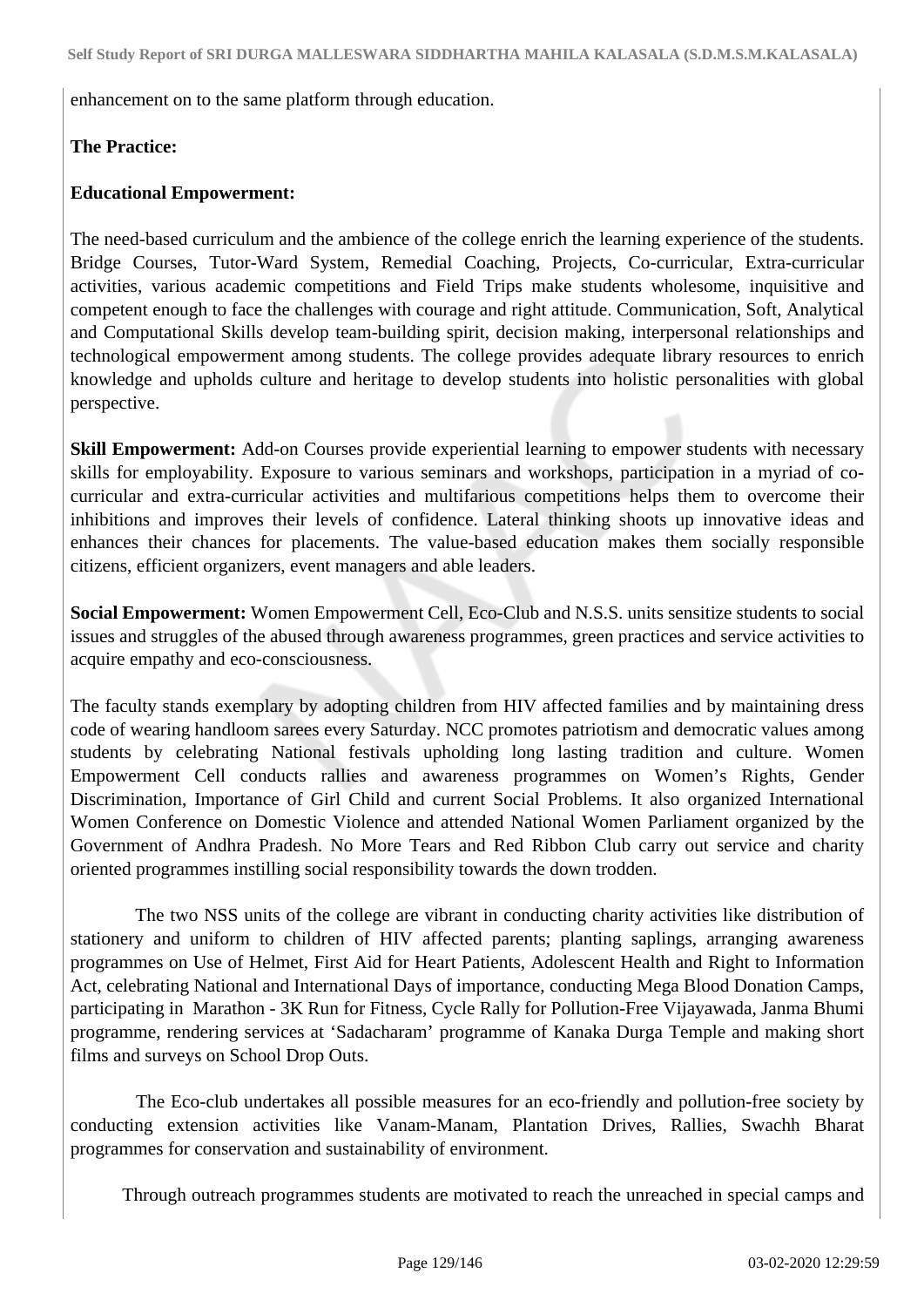charity activities. More than 20% of the staff and students pledged their eyes to Swetcha Gora Eye Bank.

**Empowerment through Employability:** The Institution has a good number of placements on record. Exposure to Personality Development Lectures and Workshops empowers the students with employability skills through Group Discussions, Resume Writing and Aptitude Development. The Career Guidance and Placement Cell organizes Workshops to make them confident to face interviews. FETE, an annual feature of the institution, cultivates team spirit, entrepreneurial and organizing skills needed for future potential leaders.

The Andhra Pradesh State Skill Development Council (APSSDC) conducts training classes online and offline to foster with the required skills needed to be empowered.

## **Empowerment through Sports:**

 The college continues to be in the forefront in empowering the students to be fit for the Intercollegiate, Inter-university, South Zone and National Tournaments in various sports and games events successfully bagging basket full of prizes.

The Institution provides excellent coaching to the aspirants in their chosen fields making Sports and Games an integral part of education with an aim to prepare future citizens who are physically and emotionally fit. Providing Fee concession, scholarships and extra marks for National Players is the generous gesture of the Management reflecting their endorsement for Women Empowerment. Inter-collegiate Tournaments, Sports Day celebrations and interaction with Sports Celebrities help students nurture right attitude to scale great heights.

## **Cultural Empowerment:**

The Cultural team is the pride of the Institution and the tower of strength. The team is reputed for its unique performance of Folk- Orchestra, Folk Dance and Theatre Arts. The team was invited to perform at TANA USA - a life time opportunity for a student artist. The team stood winners at several State /South Zone / National Inter University Youth Festivals keeping the Institution at the envious pinnacle being a strong competitor to other teams. The commendable achievement of the team is the prestigious Golden Nandi Award from the Government of Andhra Pradesh for the play "URU BHANGAM". Cultural Empowerment is attained through vigorous coaching and practice by experts in the field honing the latent talents, building up team spirit and boosting confidence as artists of repute.

 The efforts of the students are recognized and rewarded by the Management with the benefits of fee concession, scholarships etc.

**Faculty Empowerment:** The dedicated and committed faculty enrich their academic excellence attending faculty development programmes on and off the campus, sparing quality time for learning resources and keeping pace with the advanced technology in pedagogy. 4 staff members received Best Teacher Awards from the State Government. 29 members of the faculty and 765 students completed online courses (MOOCs).

## **Evidence of Success:**

In spite of majority of students opting for undergraduate programmes being the filtrate of professional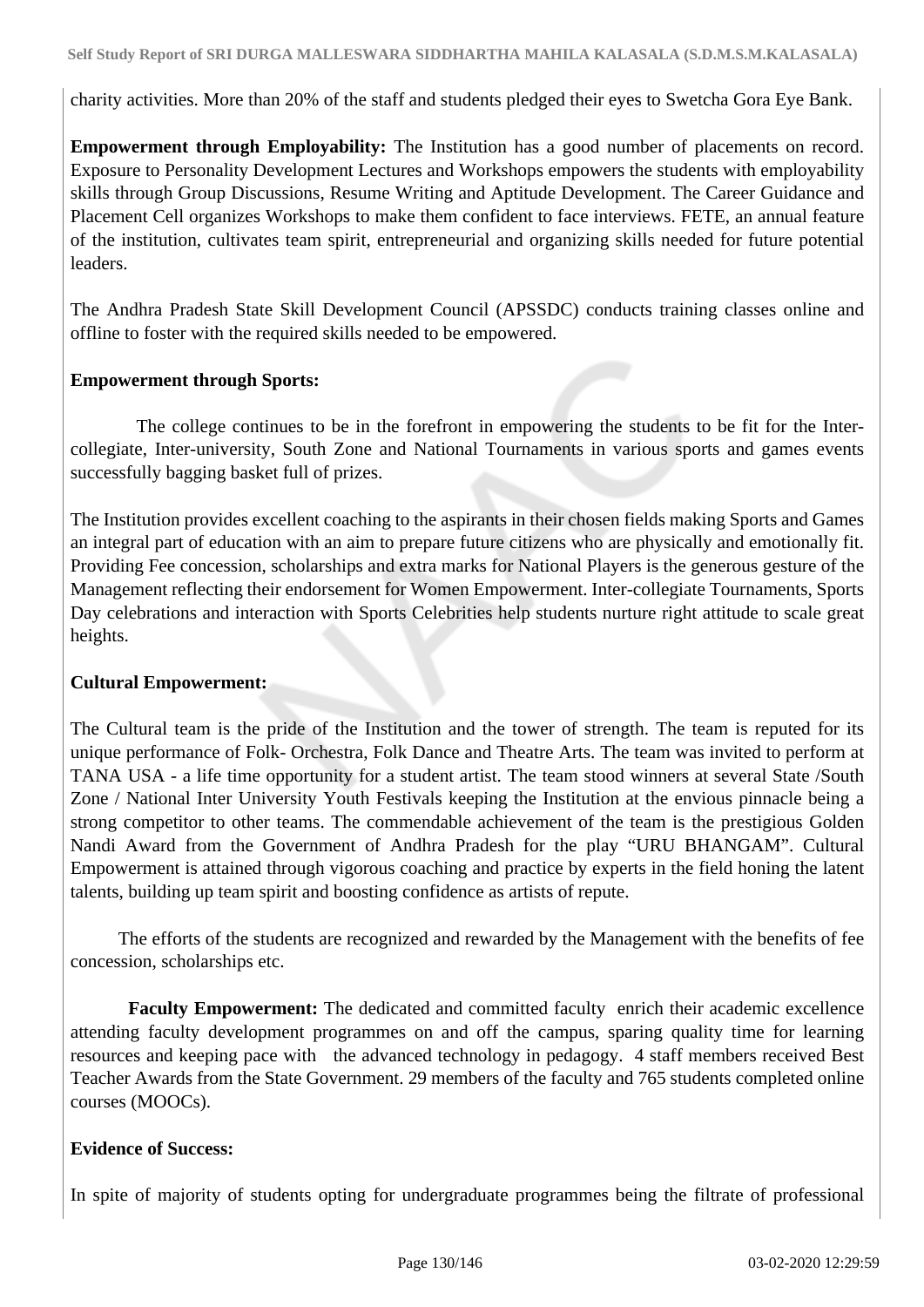courses, the faculty render maximum efforts to maintain the pass percentage 85%-90%.

Majority of the students being first generation learners the students' progress towards higher education with meritorious ranks in the entrance examinations.

The foundation laid at the undergraduate level through projects, internships, hands on training, workshops and seminars helps them to acquire the required skills and build a better career.

Students bringing laurels in curricular and extra -curricular activities is the mark of evidence for the platform provided by the Institution to nurture their hidden talents and latent abilities.

The Institution attracting multi- national companies for placement drive and the placement record prove its stride towards skill empowerment.

## **Outcome:**

The Alumnae of the Institution turned out to be administrators, entrepreneurs, industrialists, academicians etc., both in Government and private sectors in the country and abroad. They also hold key positions in the society in social welfare organizations, Pollution Control Board, Pharmaceutical Laboratories, Health Care Institutions, Banking and Agricultural Sectors, Chartered Accountants, political arena etc.

The Institution also contributes sports champions and cultural professionals to the country winning rewards for the Institution making it a proud mark among the higher education institutions with unique recognition.

## **Problems Encountered:**

The major problems identified by the Institution hindering the noble task of empowering young girls are economically unsupportive family background, lack of fundamental concepts at the level of primary and secondary education, socio-cultural and religious barriers due to lack of self -motivation, drive and exposure in the mindset of women, lack of focus and goal, deep- rooted superstitious beliefs in the society towards discrimination of girl child and indiscriminate and improper use of social media.

## **Note:**

Careful planning and execution of activities reflect in the emergence of physically fit, emotionally composed, intellectually competent, eco-conscious and social-minded women.

"Women empowerment isn't about making women stronger. Women are already strong; it's about changing the way the world perceives that strength."

## **Best Practice-III**

## **COMMUNITY OUT REACH PROGRAMMES**

To impart holistic education the institution encorages students to participate in such activities.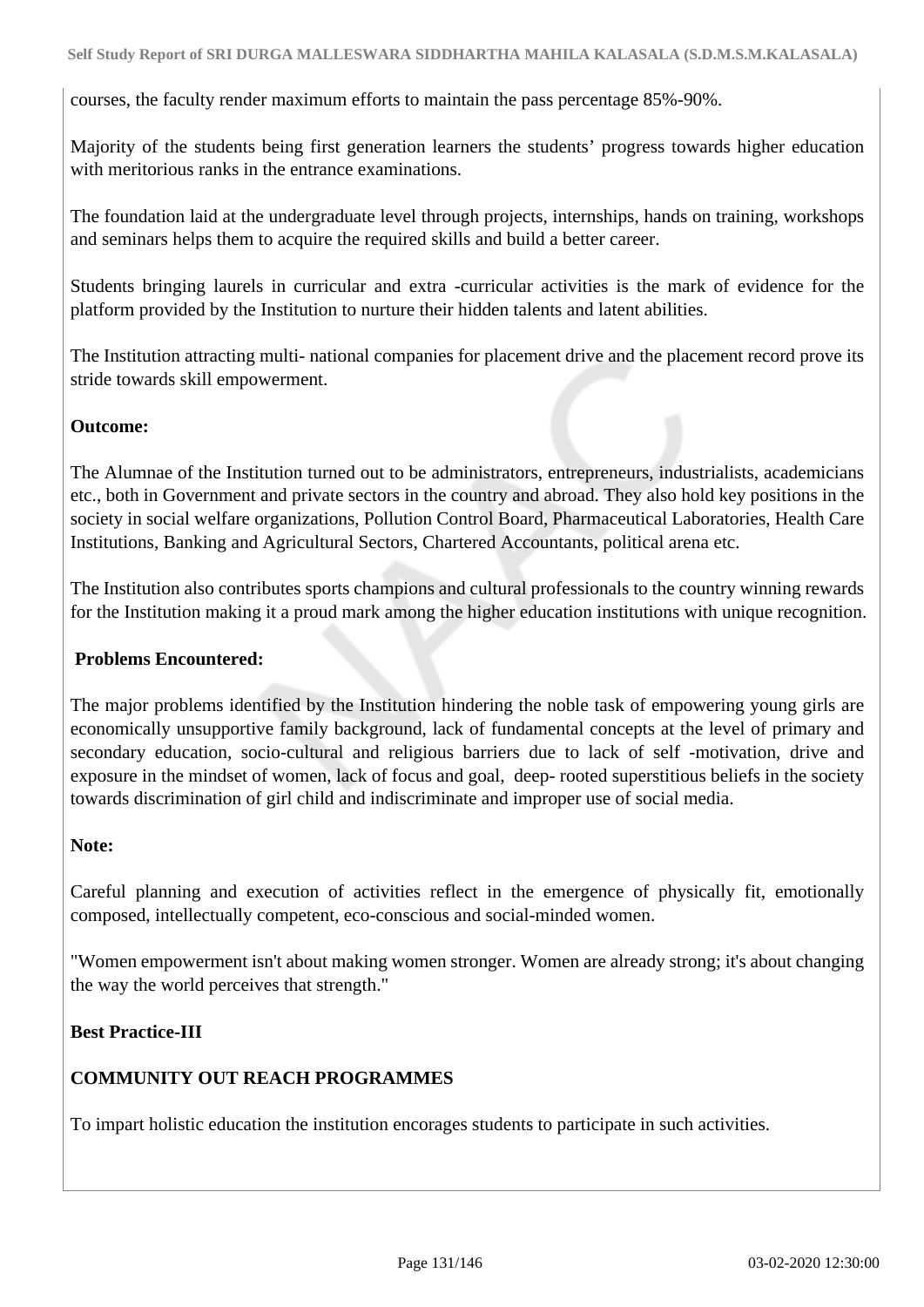| <b>File Description</b>         | <b>Document</b>      |
|---------------------------------|----------------------|
| Any additional information      | <b>View Document</b> |
| Link for Additional Information | <b>View Document</b> |

## **7.3 Institutional Distinctiveness**

 **7.3.1 Describe/Explain the performance of the institution in one area distinctive to its vision, priority and thrust**

## **Response:**

## **CULTURAL EMPOWERMENT AS A TOOL FOR EXCELLENCE**

 We humans are ultra-cultural and our biology, genes and brains have long been shaped by cultural evolution. Worldwide research confirms that cultural participation through programmes and activities, contributes to –connectedness of people, promotion of well-being, empowerment of citizens, identity formations, social cohesion, value and behaviour change, community development and overall satisfaction with life. It is also now established that culturally empowered youth blossom into global citizens and hence 'Culture Based Education' is presently recognized worldwide as a pedagogical approach.

 SDMS Mahila Kalasala, has long realized the relevance and importance of culture in education. Its Vision is – *To transform young women into integrated, empowered and holistic women leaders with sound physical, mental and spiritual faculties……...* But transforming emotionally wild adolescent girls, into well educated, cultured, skilled and graceful women of substance is an onerous task, which the management had strived to fulfil by inculcating discipline, values and culture, along with education. The Cultural Association of the college, under the benevolent management of Siddhartha Academy of General and Technical Education, took on the task of creating awareness amongst students about their cultural heritage and training them on the fast fading traditional art forms of folk music, folk dance and theatre of Andhra Pradesh.

 What started as an extra-curricular activity for internal college programmes, soon blossomed into a defining feature of campus culture. This has happened with the constant facilitation of the management, unwavering dedication of the cultural coordinators and the immense enthusiasm of the students. What is fascinating is that, this campus culture got so embedded, that teachers and students were able to take these ancient traditional knowledge and skills forward across generations of students over the years. This has led to excellence at the national level and a streak of winning, heralding a glorious era in the history of the college.

 The list of achievements of the teams of students in cultural events over the decades requires a fullfledged portfolio to detail them. However, a brief list is as follows –

 In the **Inter-University Competitions** conducted by the **Ministry of Youth Affairs, Government of India,** the achievements since 2006 are –

South Zone Inter-University Youth Festival - **Winners -13 times**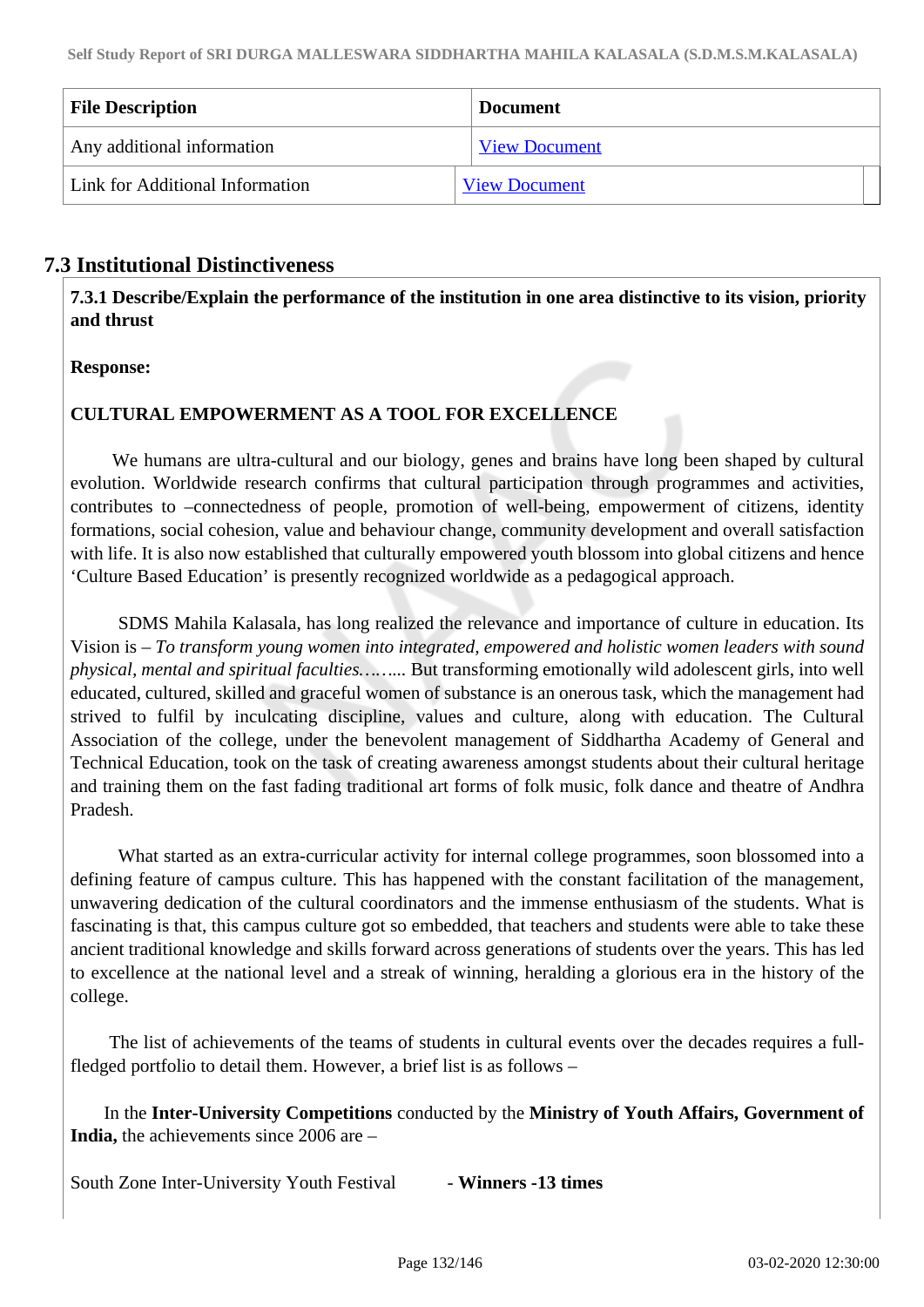| National Inter-University Youth Festival                                               | - Winners-9 times   |
|----------------------------------------------------------------------------------------|---------------------|
| Selected for South-Asian Inter-University                                              |                     |
| Youth Fest (SAUFEST)                                                                   | $-2$ times          |
| <b>Other Achievements -</b>                                                            |                     |
| <b>AP State Youth Festival</b>                                                         | - Winners - 3 times |
| Other State Government, City and College Competitions $-$ > 20 championships           |                     |
| Public performances by Invitation $-$ > 200 over the years                             |                     |
| These performances by special invitation, were conducted on many a grand event -       |                     |
| <b>At International Forums -</b>                                                       |                     |
| Telugu Association of North America (TANA) - Detroit, USA - 2015                       |                     |
| International Seminar in English, Acharya Nagarjuna University - 2014                  |                     |
| Parpancha Telugu Maha Sabhalu, Vijayawada -2014                                        |                     |
| World Tourism Day -2013                                                                |                     |
| <b>At National Forums -</b>                                                            |                     |
| National Women's Hockey Tournament, Gachibowli Stadium, Hyderabad (2014)               |                     |
| National Economic Association Meet, Acharya Nagarjuna University (2017)                |                     |
| National Athletics Meets, Vijayawada (2015 & 2016)                                     |                     |
| National Rose Festival, Vijayawada (2017)                                              |                     |
| At State Forums -                                                                      |                     |
| Govt. of A.P. - Nandi Natakothsavalu                                                   |                     |
| Tourism Dept.-Silparamam - At Hyderabad, Tirupati and Visakhapatnam Venues             |                     |
| - Visakha Utsav & Vizianagaram Utsav                                                   |                     |
| Performances on TV Channels – Doordarshan – 3 and other channels - $> 10$ performances |                     |
| At Vijayawada City Forums -                                                            |                     |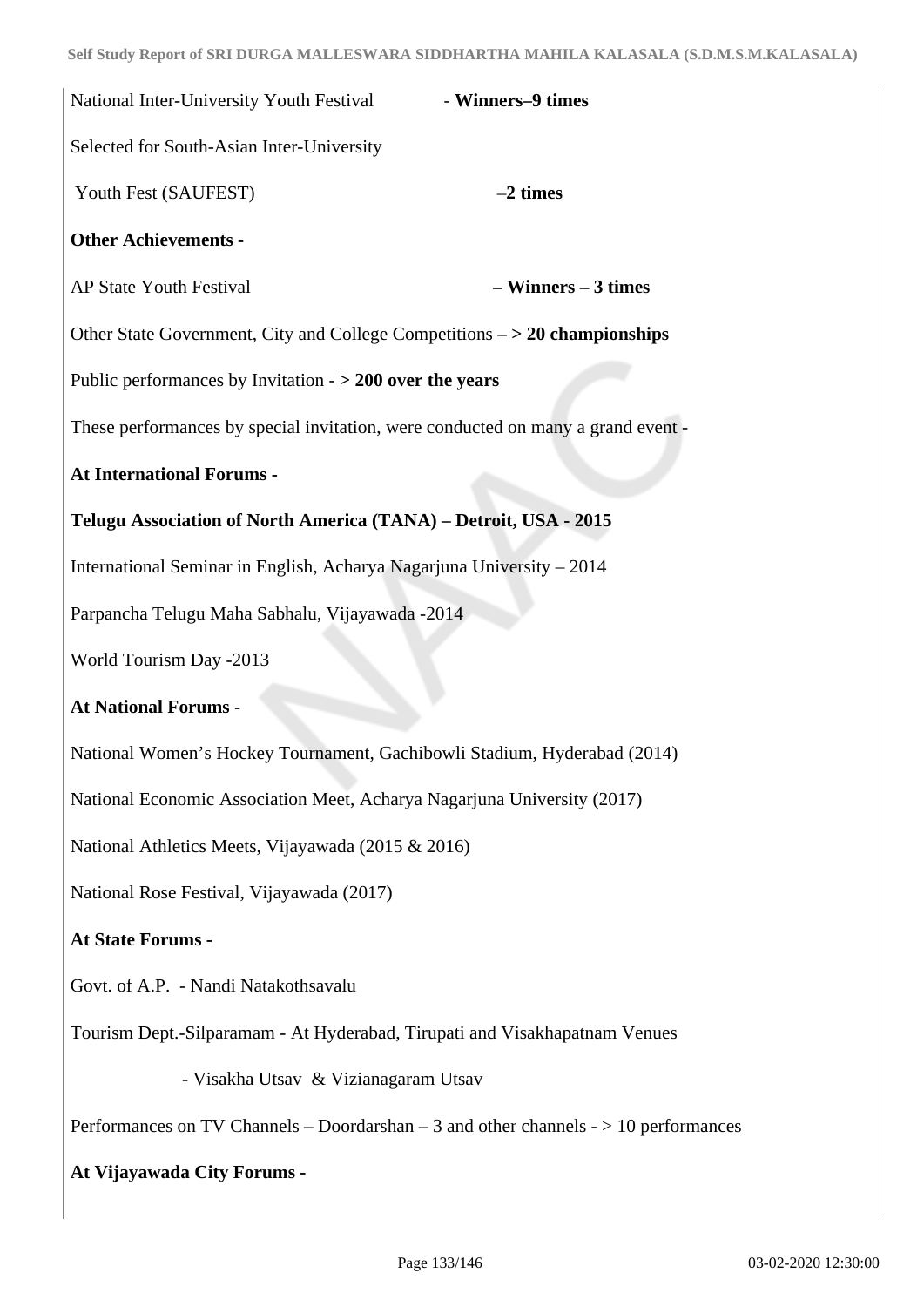World Music Day – Hailand -2013

Republic Day Celebrations – 2012, 2013, 2014

Traffic Awareness Day – 3 Years

Rotary Club – District 3020 Meet – 2 Years

TANA – 2011 and 2014

Sankranti Sambaralu – Hailand and Many other venues – Over the years

Happy Sunday – Street performances by many teams – Vijayawada, 2016

 Not only in Performing Arts, the students also regularly excel in Fine Arts Competitions winning many – Local, District, State and University level Competitions in -

Clay Modelling, Drawing, Painting, Rangoli, Deepostav, Collage, Poster Making etc.

 The feather in the cap is undoubtedly the **"Golden Nandi Award"** from the Government of Andhra Pradesh, conferred to the best drama presentation. The team won the award for their portrayal of the mythological play *Uru Bhangam,* written by Sri. Bhasa Kavi in the 3rd century BC. Inspire of the time constraints that the students face, because of special invitations and demand, they performed this play 10 times across the state to standing ovation from theatre enthusiasts and general public.

 All these unique and high calibre cultural performances have kept the college in constant limelight in the media and had brought numerous laurels, making the management, university and the city of Vijayawada proud. It is awe inspiring to watch young girls play **traditional percussion instruments** with such vigour and expertise, as drum beating has always been a male preserve from ancient times.

 As the heritage of ours is endangered and the technological revolutions have altered the cultural landscape and lifestyle of our youth, it is time to be cherished, nurtured and be proud of. The practitioners of these age old art forms and the instruments used were sourced from very remote villages that have stood still in time. They were brought to the campus as gurus to train the students in the original, authentic skills of folk art forms such as - Tappeta Gullu, Erukula Pata, Gusadi, Dappu, Lambadi, Garadi, etc. However, it is the finesse given to these performances by the cultural coordinators, which had turned them into award winning performances as well as the most popular and lively. The Cultural Association of the college also hosts a unique museum with >100 different folk instruments and theatre artefacts.

 Thus, Cultural excellence has become the distinctive feature of the Institution and the vision of the management has been transformed into a successful mission.

 However, the Cultural Association of the college doesn't intend to sit on its laurels and its future plans include an extensive study on folk and tribal art forms of AP and how the students can help the Government of AP and the NGOs in making these art forms commercially viable, while maintaining their purity and sustain themselves without patronage, for generations to come.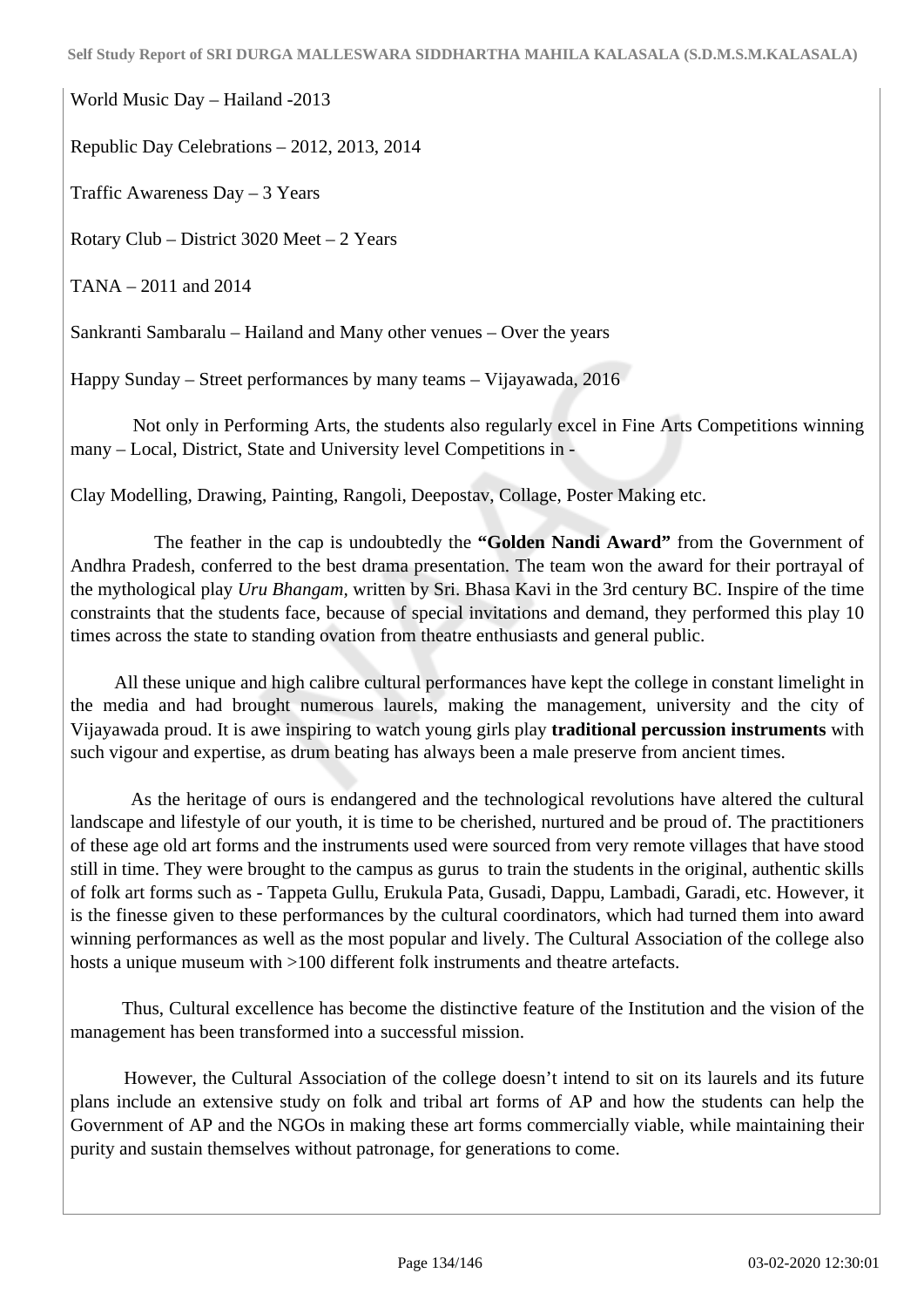**Self Study Report of SRI DURGA MALLESWARA SIDDHARTHA MAHILA KALASALA (S.D.M.S.M.KALASALA)**

| <b>File Description</b>         | <b>Document</b>      |
|---------------------------------|----------------------|
| Any additional information      | <b>View Document</b> |
| Link for Additional Information | <b>View Document</b> |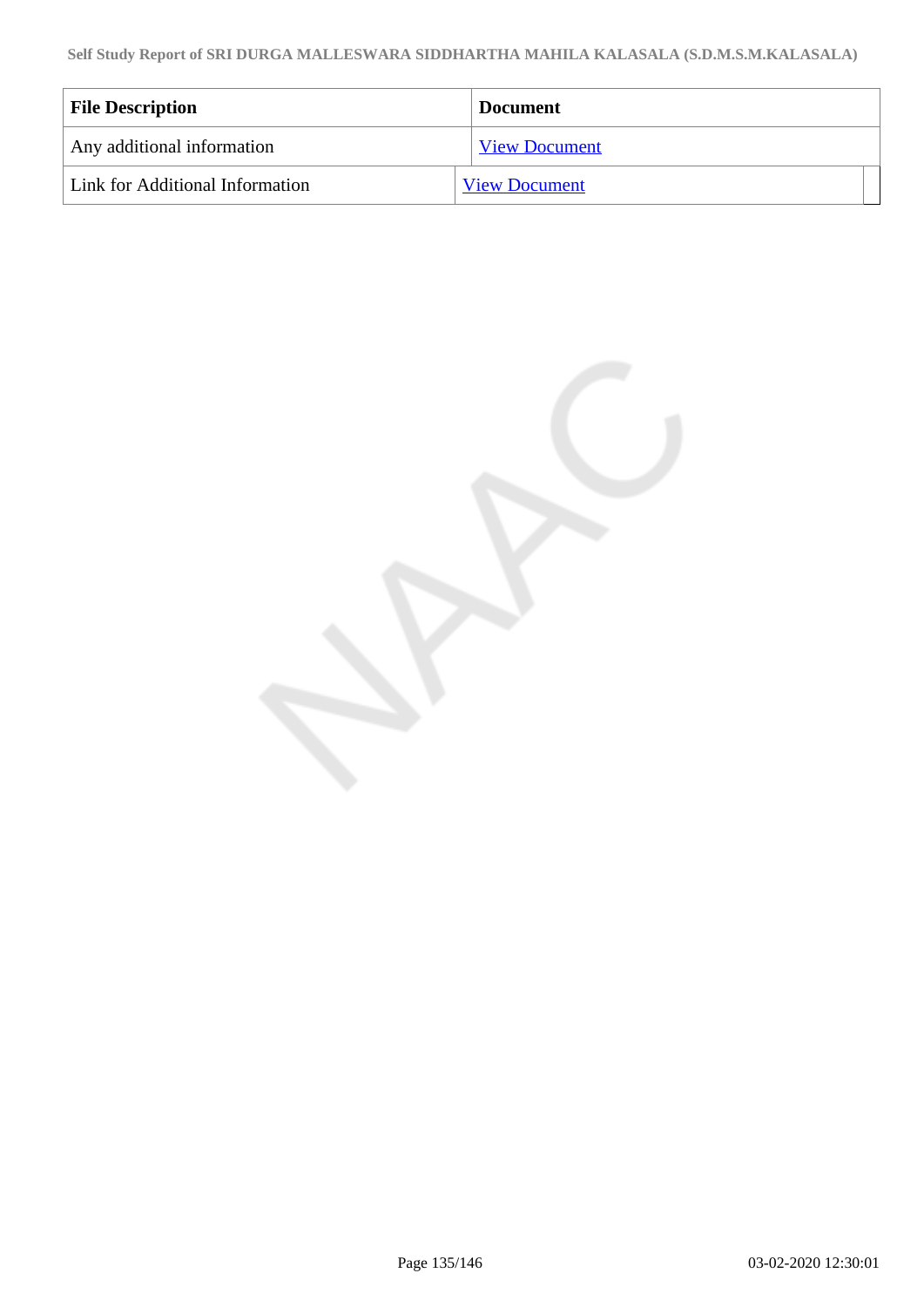# **5. CONCLUSION**

## **Additional Information :**

The governance structure of SDMSMK evolves out of its mission, vision and organisational strategy and abides by values, ethics, policies, rules, regulations, performance management, transparency and accountability. The governance functions with an objective to impart quality education and empower young women with values and professional skills to get successfully placed in their chosen fields.

The college provides an academically rich environment to students by offering many courses to pursue online facilitating virtual teaching and real learning.

The college obtains MOUs with organizations like AP State Skill Development Corporation to train students in professional and entrepreneurial skills which have great impact on students' placements. Further training help students to improve their communication and technical skills to be placed in Infosys, Capgemini, Deloitte, TCS, WIPRO, ILM etc.,

 The institution provides students several opportunities to 'Earn while you learn' on campus. Teaching-Learning-updating is an on-going activity and enriching experience for staff and students to advance and succeed in life.

#### **EMINENT AWARDS RECEIVED:**

- The *Eminent Institution Award- 2018* from, Inner wheel Club of Vijayawada Mid Town District 302 for support during voluntary Cancer Screening Camp- October, 2018.
- *Life Saver Award* from *Lions District 316D* Blood Bank for providing Blood through *Blood donation Camp*, August, 2018.
- **LIFE SAVIOUR AWARD** from the Indian Red Cross Society, Krishna District Branch, for donating 260 units of blood to the needy for the year 2018-19.
	- **Prestigious GOLDEN NANDI AWARD from the Govt. of Andhra Pradesh for the year 2018-19 at Eluru for securing I PLACE in One Act Play Competitions organized by the State Govt.**
	- **Award for Excellent volunteering 2017** for, the International Association of Lions Clubs District 316 D for cooperation and support during General Health Camp.
- Cultural team got selected **TWICE** for **South Asian Youth Festival** and also proved their talent at **TANA, Detroit, USA** (2015-16).
- **THE FIRST BEST N.S.S. UNIT AWARD** from Acharya Nagarjuna University in 2010-11.
- **FOUR FIRST BEST ECO-FRIENDLY COLLEGE AWARDs** from Acharya Nagarjuna University in 2009-10, 2010-11, 2011-12 & 2012-13.
- **THE FIRST BEST LIBRARY AWARD** from Acharya Nagarjuna University in 2012-13

# **Concluding Remarks :**

The institution has become a Landmark in women's education being a vibrant forerunner maintaining genial relationship with all its stakeholders to realize its mission focussed through the vision of empowering women.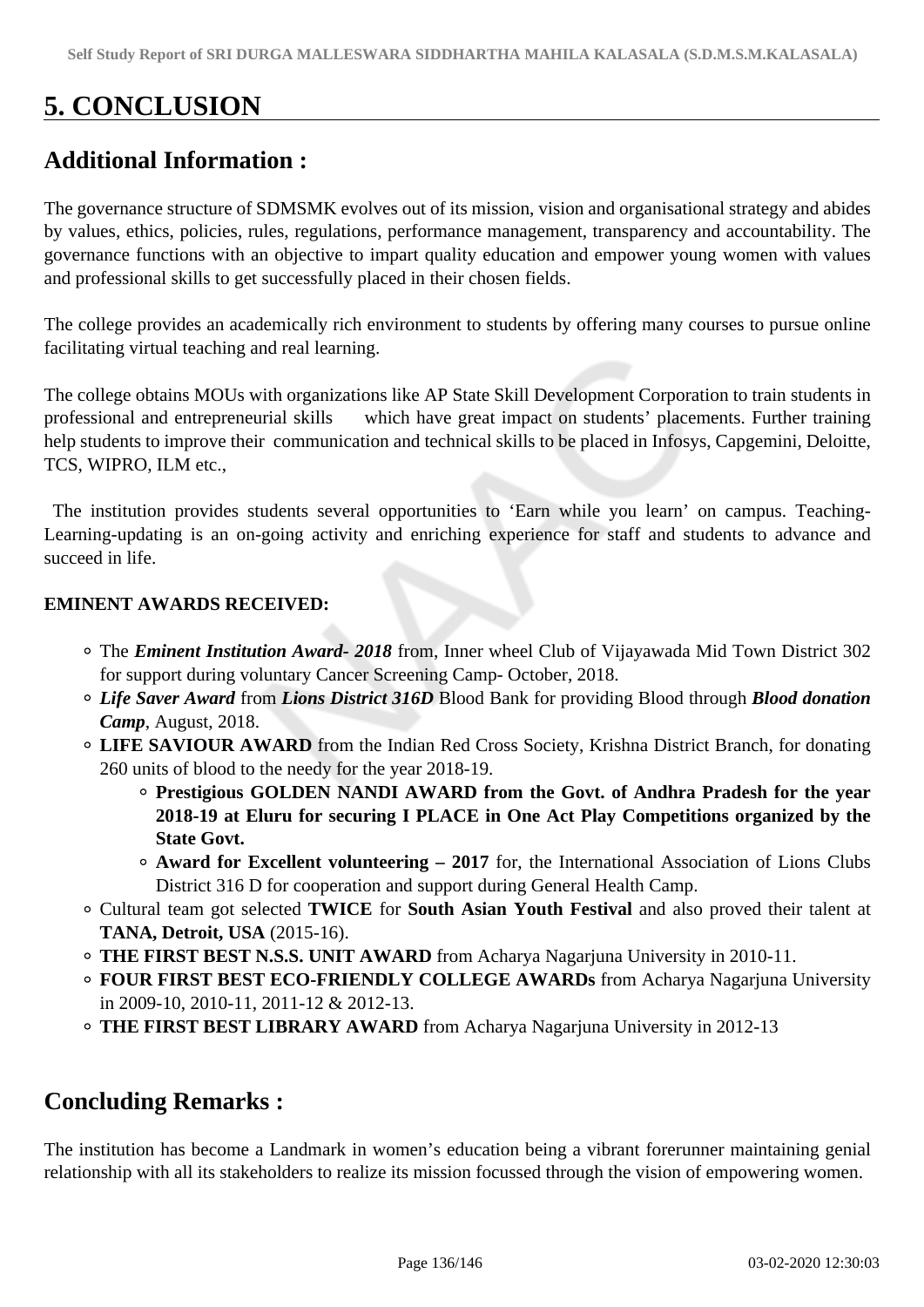Nearly four decades of committed hard work to uplift the lives of young girls from the disadvantaged sections of the society resulted in qualifying them for a better living with intellectual, moral and spiritual development through higher education.

The alumnae settled in coveted jobs and successful business ventures carry on the legacy of discipline, inner strength and service to society and made a mark on the national and international arenas keeping alive the traditions and values of the institution.

 Improved and well-maintained Infrastructure, environmental and energy conscious eco-friendly campus with well - groomed vegetation makes learning refreshing and conducive.

The institution has executed the suggestions specified by stakeholders and accrediting authorities in their feedback and updated the curriculum to improve the job prospects of the students. The policies, procedures, CBSC system, electives, online courses, add-on courses, field trips, co-curricular & extra-curricular activities, teaching learning methods and appropriate use of ICT tools help immensely in improving their professional skills to procure placements. Training through MOUs and Consultancy is strengthened. Extension activities mould them into better citizens with values and responsibilities towards society.

The institution grants scholarships and cash awards to the meritorious and deserving in Academics, Sports and Cultural and extends financial aid to the needy. The unending support of the management for promoting and sustaining the cultural heritage of the region made the institutional flag fly high at the national and international levels. The reputed national sports stars contributed by the institution, evidence the efforts of the institution in shaping the girl students fit for the society.

At SDMSMK high levels of values and accountability are maintained. The institution continuously strives to render students quality education with ethical values to develop them in to holistic individuals with empathy and social consciousness. The institution endeavors with renewed vigor to attain the status of 'unprecedented' college for excellence.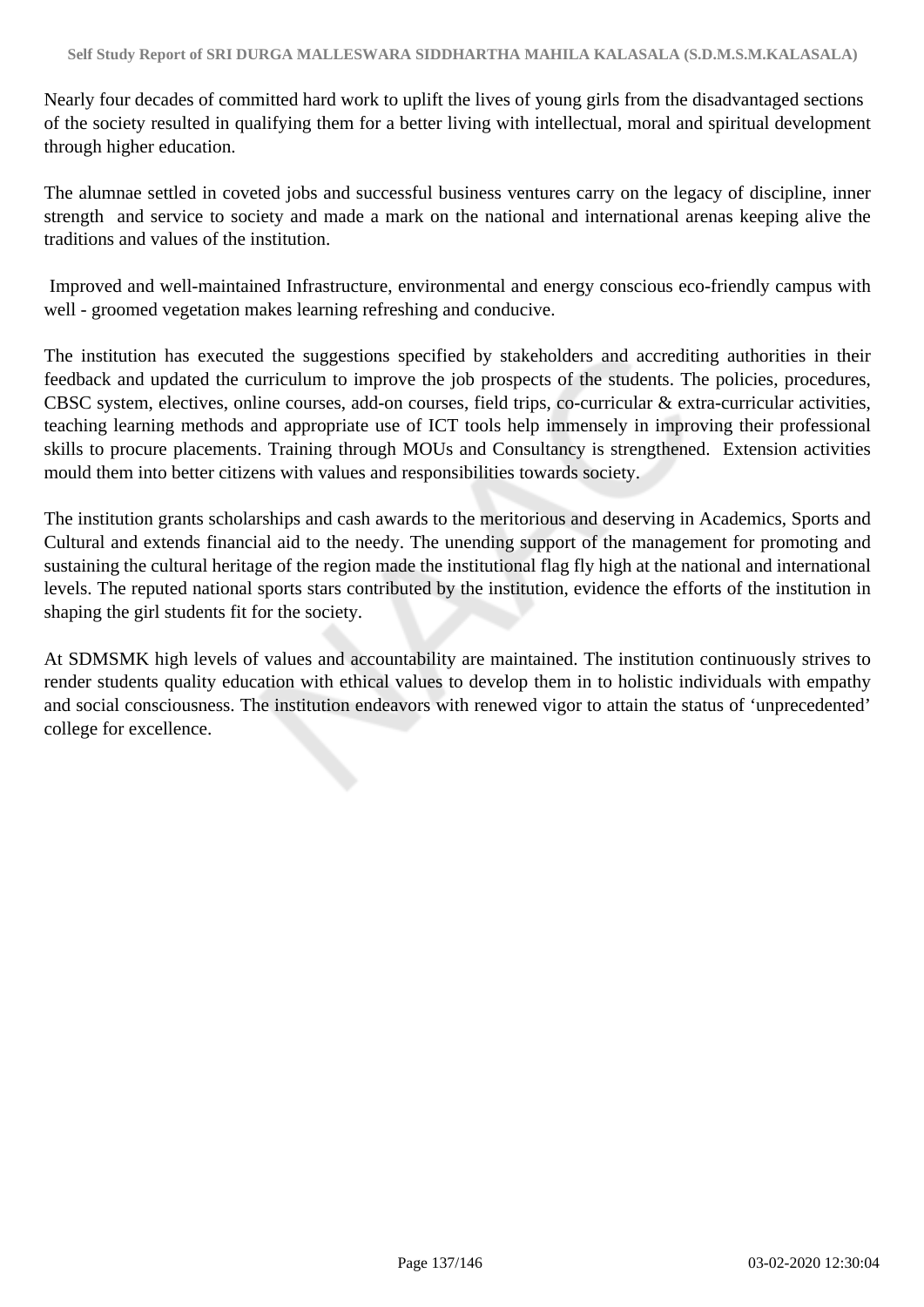# **6.ANNEXURE**

## **1.Metrics Level Deviations**

|       | Metric ID Sub Questions and Answers before and after DVV Verification                                   |                                                                                                                                   |                |                |                  |                |                                                                                                                                                                                         |
|-------|---------------------------------------------------------------------------------------------------------|-----------------------------------------------------------------------------------------------------------------------------------|----------------|----------------|------------------|----------------|-----------------------------------------------------------------------------------------------------------------------------------------------------------------------------------------|
| 1.3.2 | Number of value-added courses imparting transferable and life skills offered during the last five years |                                                                                                                                   |                |                |                  |                |                                                                                                                                                                                         |
|       |                                                                                                         | Answer before DVV Verification : 58<br>Answer after DVV Verification: 57<br>Remark: Provided link has not accessible.             |                |                |                  |                | 1.3.2.1. Number of value-added courses are added within the last five years                                                                                                             |
| 2.1.2 |                                                                                                         | Demand Ratio(Average of last five years)                                                                                          |                |                |                  |                |                                                                                                                                                                                         |
|       |                                                                                                         | 2.1.2.1. Number of seats available year-wise during the last five years<br>Answer before DVV Verification:                        |                |                |                  |                |                                                                                                                                                                                         |
|       |                                                                                                         | 2018-19                                                                                                                           | 2017-18        | 2016-17        | 2015-16          | $2014 - 15$    |                                                                                                                                                                                         |
|       |                                                                                                         | 1054                                                                                                                              | 965            | 828            | 792              | 730            |                                                                                                                                                                                         |
|       |                                                                                                         | Answer After DVV Verification:                                                                                                    |                |                |                  |                |                                                                                                                                                                                         |
|       |                                                                                                         | 2018-19                                                                                                                           | 2017-18        | 2016-17        | 2015-16          | 2014-15        |                                                                                                                                                                                         |
|       |                                                                                                         | 1054                                                                                                                              | 967            | 828            | 792              | 730            |                                                                                                                                                                                         |
| 2.2.3 |                                                                                                         | Percentage of differently abled students (Divyangjan) on rolls                                                                    |                |                |                  |                |                                                                                                                                                                                         |
|       |                                                                                                         | 2.2.3.1. Number of differently abled students on rolls<br>Answer before DVV Verification: 03<br>Answer after DVV Verification: 02 |                |                |                  |                | Remark : DVV has made the changes as per provided disability certificates by HEI.                                                                                                       |
| 2.4.4 |                                                                                                         |                                                                                                                                   |                |                |                  |                | Percentage of full time teachers who received awards, recognition, fellowships at State, National,<br>International level from Government, recognised bodies during the last five years |
|       |                                                                                                         | from Government recognised bodies year-wise during the last five years<br>Answer before DVV Verification:                         |                |                |                  |                | 2.4.4.1. Number of full time teachers receiving awards from state /national /international level                                                                                        |
|       |                                                                                                         | 2018-19                                                                                                                           | 2017-18        | 2016-17        | 2015-16          | 2014-15        |                                                                                                                                                                                         |
|       |                                                                                                         | 03                                                                                                                                | 02             | 01             | 01               | $\overline{0}$ |                                                                                                                                                                                         |
|       |                                                                                                         | Answer After DVV Verification:                                                                                                    |                |                |                  |                |                                                                                                                                                                                         |
|       |                                                                                                         | 2018-19                                                                                                                           | 2017-18        | 2016-17        | 2015-16          | 2014-15        |                                                                                                                                                                                         |
|       |                                                                                                         | 03                                                                                                                                | $\overline{0}$ | $\overline{0}$ | $\boldsymbol{0}$ | $\overline{0}$ |                                                                                                                                                                                         |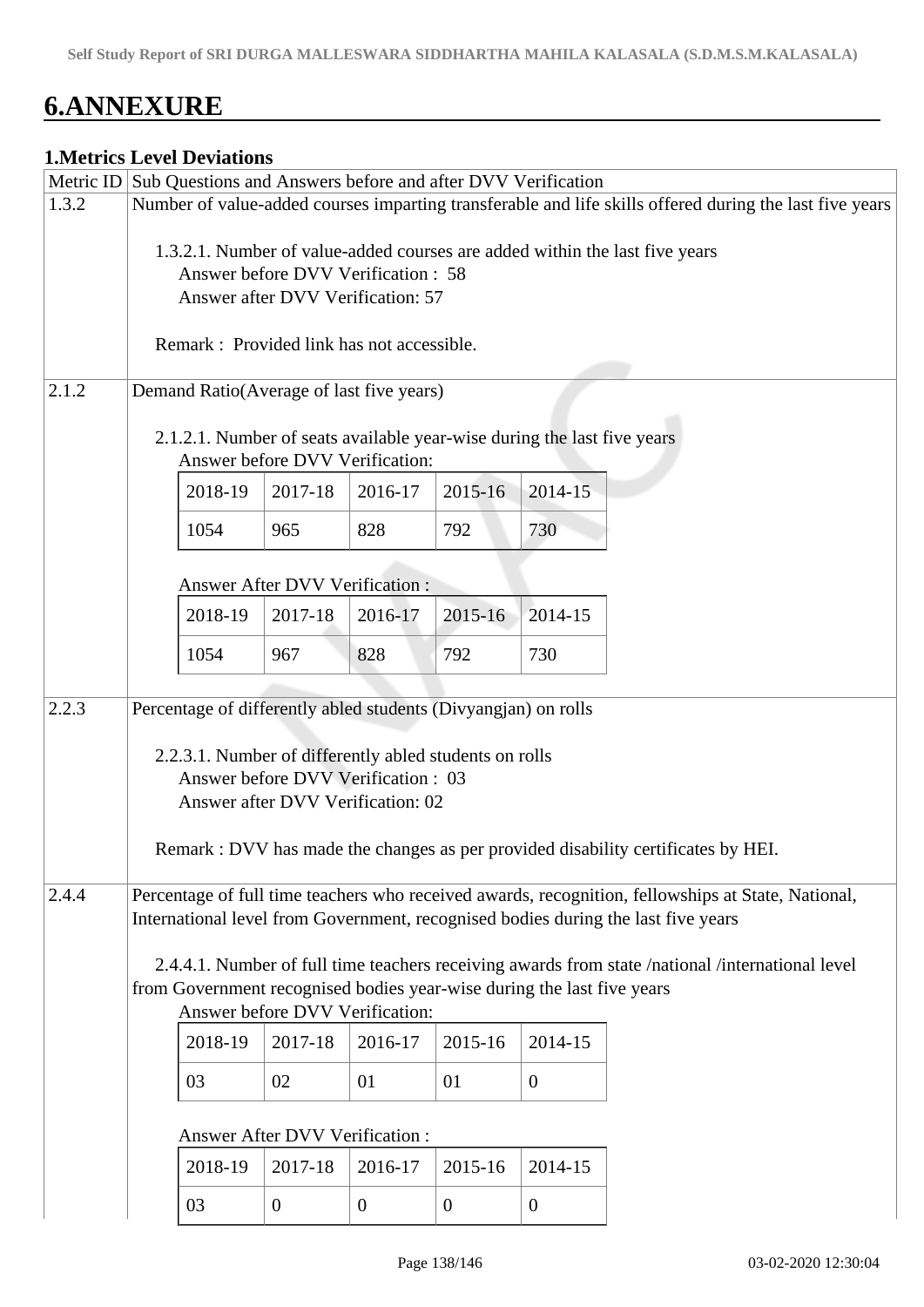| 3.2.1 | Lakhs) |                                                          |                                       |                                 |         |         | Grants for research projects sponsored by the non-government sources such as industry, corporate<br>houses, international bodies, endowments, Chairs in the institution during the last five years (INR in |
|-------|--------|----------------------------------------------------------|---------------------------------------|---------------------------------|---------|---------|------------------------------------------------------------------------------------------------------------------------------------------------------------------------------------------------------------|
|       |        | during the last five years(INR in Lakhs)                 |                                       | Answer before DVV Verification: |         |         | 3.2.1.1. Total Grants for research projects sponsored by the non-government sources such as<br>industry, corporate houses, international bodies, endowments, Chairs in the institution year-wise           |
|       |        | 2018-19                                                  | 2017-18                               | 2016-17                         | 2015-16 | 2014-15 |                                                                                                                                                                                                            |
|       |        | 3.68                                                     | 1.01                                  | 0.35                            | 0.32    | 4.48    |                                                                                                                                                                                                            |
|       |        |                                                          | <b>Answer After DVV Verification:</b> |                                 |         |         |                                                                                                                                                                                                            |
|       |        | 2018-19                                                  | 2017-18                               | 2016-17                         | 2015-16 | 2014-15 |                                                                                                                                                                                                            |
|       |        | 3.68                                                     | 1.01                                  | 0.35                            | 0.32    | 0.28    |                                                                                                                                                                                                            |
|       |        | non-government for 2014-15 provided by HEI.              |                                       |                                 |         |         | Remark : DVV made the changes as per list of total Grants for research projects sponsored by the                                                                                                           |
| 3.3.2 |        | Academia Innovative practices during the last five years |                                       |                                 |         |         | Number of workshops/seminars conducted on Intellectual Property Rights (IPR) and Industry -                                                                                                                |
|       |        |                                                          |                                       | Answer before DVV Verification: |         |         | 3.3.2.1. Number of workshops/seminars conducted on Intellectual Property Rights (IPR) and<br>Industry-Academia Innovative practices year-wise during the last five years                                   |
|       |        | 2018-19                                                  | 2017-18                               | 2016-17                         | 2015-16 | 2014-15 |                                                                                                                                                                                                            |
|       |        | 27                                                       | 22                                    | 12                              | 15      | 15      |                                                                                                                                                                                                            |
|       |        |                                                          | Answer After DVV Verification:        |                                 |         |         |                                                                                                                                                                                                            |
|       |        | 2018-19                                                  | 2017-18                               | 2016-17                         | 2015-16 | 2014-15 |                                                                                                                                                                                                            |
|       |        | 11                                                       | 03                                    | 03                              | 02      | 02      |                                                                                                                                                                                                            |
|       |        |                                                          |                                       |                                 |         |         | Remark : DVV has not consider those workshops/seminars which has not conducted on<br>Intellectual Property Rights (IPR) and Industry - Academia Innovative practices.                                      |
| 3.3.3 |        | last five years                                          |                                       |                                 |         |         | Number of awards for innovation won by institution/teachers/research scholars/students during the                                                                                                          |
|       |        | scholars/students year-wise during the last five years   |                                       | Answer before DVV Verification: |         |         | 3.3.3.1. Total number of awards for innovation won by institution/teachers/research                                                                                                                        |
|       |        | 2018-19                                                  | 2017-18                               | 2016-17                         | 2015-16 | 2014-15 |                                                                                                                                                                                                            |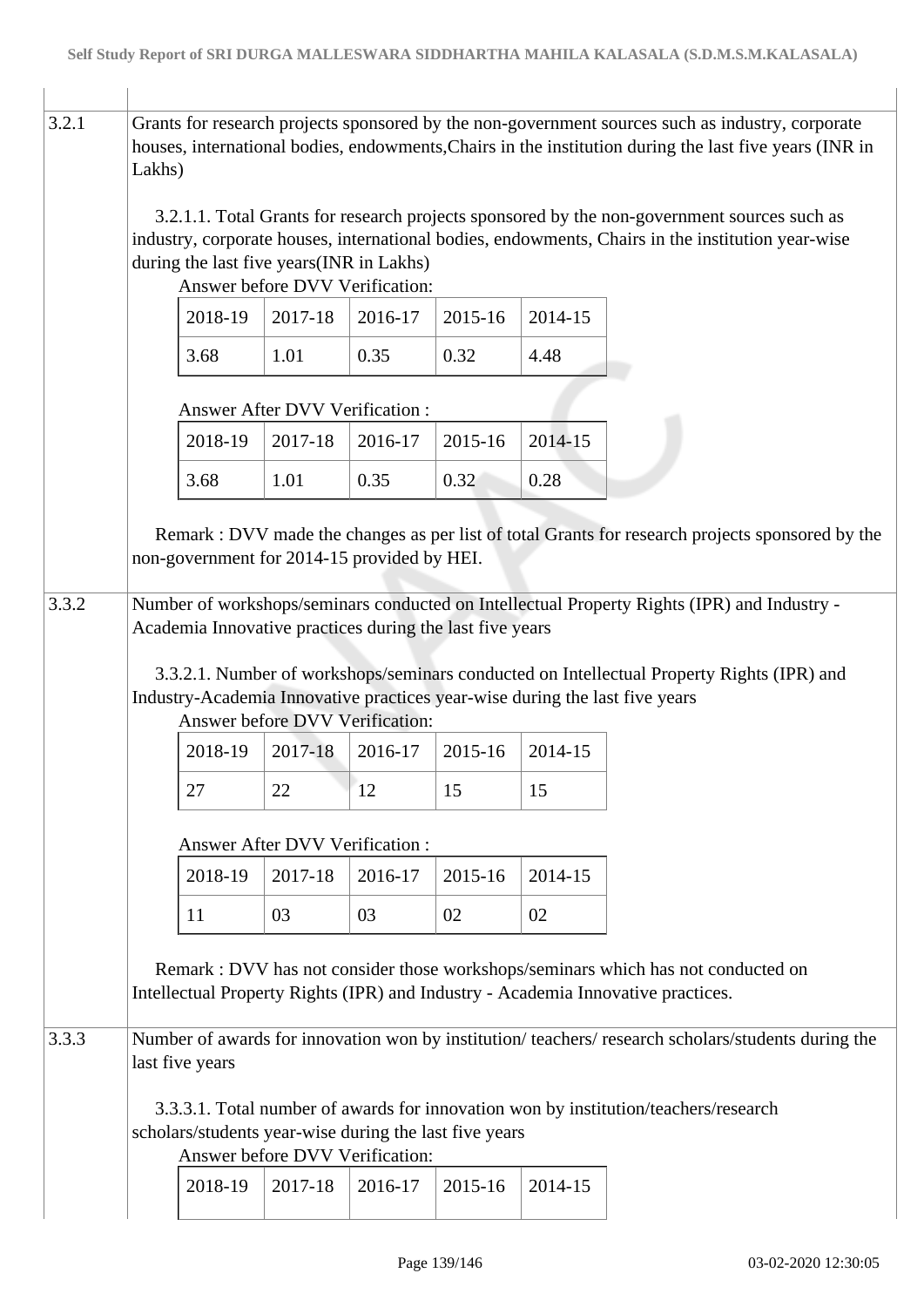|       |       | 34                                                                                                                                                                                       | 36                                        | 26           | 17             | 10             |  |
|-------|-------|------------------------------------------------------------------------------------------------------------------------------------------------------------------------------------------|-------------------------------------------|--------------|----------------|----------------|--|
|       |       |                                                                                                                                                                                          | <b>Answer After DVV Verification:</b>     |              |                |                |  |
|       |       | 2018-19                                                                                                                                                                                  | 2017-18                                   | 2016-17      | 2015-16        | 2014-15        |  |
|       |       | 14                                                                                                                                                                                       | 9                                         | $\mathbf{1}$ | $\overline{0}$ | $\overline{2}$ |  |
|       |       | Remark : DVV has not considered certificate of appreciation.                                                                                                                             |                                           |              |                |                |  |
|       |       |                                                                                                                                                                                          |                                           |              |                |                |  |
| 3.4.5 | years | Number of research papers per teacher in the Journals notified on UGC website during the last five                                                                                       |                                           |              |                |                |  |
|       |       | 3.4.5.1. Number of research papers in the Journals notified on UGC website during the last five                                                                                          |                                           |              |                |                |  |
|       | years |                                                                                                                                                                                          | Answer before DVV Verification:           |              |                |                |  |
|       |       | 2018-19                                                                                                                                                                                  | 2017-18                                   | 2016-17      | 2015-16        | 2014-15        |  |
|       |       | 24                                                                                                                                                                                       | 12                                        | 3            | $\overline{2}$ | $\overline{0}$ |  |
|       |       |                                                                                                                                                                                          |                                           |              |                |                |  |
|       |       | 2018-19                                                                                                                                                                                  | Answer After DVV Verification:<br>2017-18 | 2016-17      | 2015-16        | 2014-15        |  |
|       |       | 23                                                                                                                                                                                       | 9                                         | $\mathbf{1}$ | $\overline{2}$ | $\theta$       |  |
|       |       |                                                                                                                                                                                          |                                           |              |                |                |  |
| 3.6.2 |       | Number of awards and recognition received for extension activities from Government /recognised<br>bodies during the last five years                                                      |                                           |              |                |                |  |
|       |       |                                                                                                                                                                                          |                                           |              |                |                |  |
|       |       | 3.6.2.1. Total number of awards and recognition received for extension activities from<br>Government /recognised bodies year-wise during the last five years                             |                                           |              |                |                |  |
|       |       |                                                                                                                                                                                          | Answer before DVV Verification:           |              |                |                |  |
|       |       | 2018-19                                                                                                                                                                                  | 2017-18                                   | 2016-17      | 2015-16        | 2014-15        |  |
|       |       | 8                                                                                                                                                                                        | 6                                         | 6            | 5              | 2              |  |
|       |       |                                                                                                                                                                                          | Answer After DVV Verification:            |              |                |                |  |
|       |       | 2018-19                                                                                                                                                                                  | 2017-18                                   | 2016-17      | 2015-16        | 2014-15        |  |
|       |       | 5                                                                                                                                                                                        | $\overline{4}$                            | 3            | $\overline{2}$ | $\mathbf{1}$   |  |
| 3.6.3 |       | Number of extension and outreach Programs conducted in collaboration with Industry, Community                                                                                            |                                           |              |                |                |  |
|       | years | and Non- Government Organizations through NSS/ NCC/ Red Cross/ YRC etc., during the last five                                                                                            |                                           |              |                |                |  |
|       |       |                                                                                                                                                                                          |                                           |              |                |                |  |
|       |       | 3.6.3.1. Number of extension and outreach Programs conducted in collaboration with Industry,<br>Community and Non- Government Organizations through NSS/ NCC/ Red Cross/ YRC etc., year- |                                           |              |                |                |  |
|       |       | wise during the last five years                                                                                                                                                          |                                           |              |                |                |  |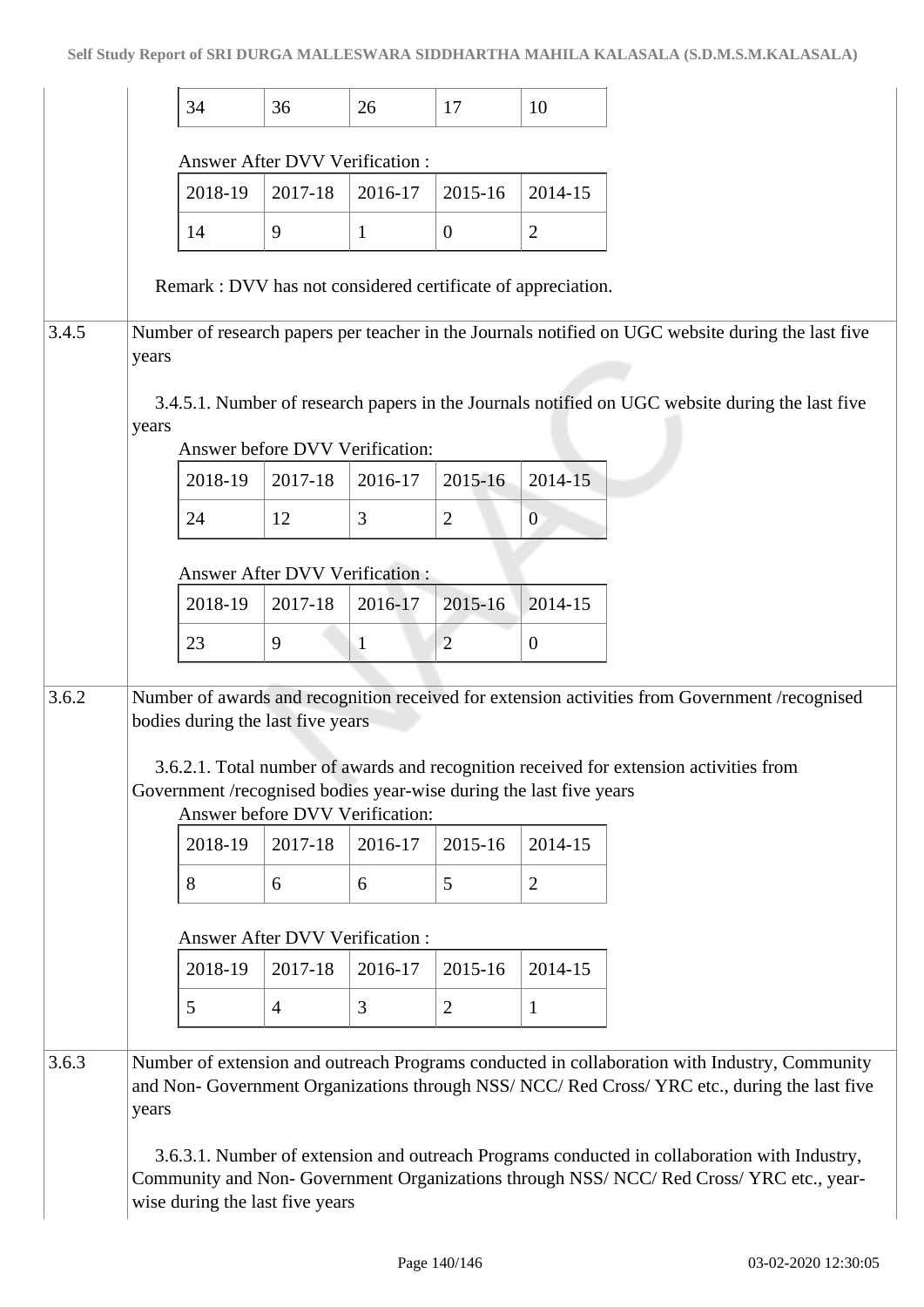| 2018-19                                                                                                                                                                                                                                                                                                                                                                                                                                                                                           | 2017-18                                    | 2016-17 | 2015-16 | 2014-15 |
|---------------------------------------------------------------------------------------------------------------------------------------------------------------------------------------------------------------------------------------------------------------------------------------------------------------------------------------------------------------------------------------------------------------------------------------------------------------------------------------------------|--------------------------------------------|---------|---------|---------|
| 60                                                                                                                                                                                                                                                                                                                                                                                                                                                                                                | 27                                         | 40      | 36      | 21      |
|                                                                                                                                                                                                                                                                                                                                                                                                                                                                                                   | Answer After DVV Verification :            |         |         |         |
| 2018-19                                                                                                                                                                                                                                                                                                                                                                                                                                                                                           | 2017-18                                    | 2016-17 | 2015-16 | 2014-15 |
| 50                                                                                                                                                                                                                                                                                                                                                                                                                                                                                                | 14                                         | 30      | 28      | 14      |
| Average percentage of students participating in extension activities with Government Organisations,<br>Non-Government Organisations and programs such as Swachh Bharat, Aids Awareness, Gender<br>Issue, etc. during the last five years<br>3.6.4.1. Total number of students participating in extension activities with Government<br>Organisations, Non-Government Organisations and programs such as Swachh Bharat, Aids<br>Awareness, Gender Issue, etc. year-wise during the last five years |                                            |         |         |         |
| 2018-19                                                                                                                                                                                                                                                                                                                                                                                                                                                                                           | Answer before DVV Verification:<br>2017-18 | 2016-17 | 2015-16 | 2014-15 |
| 1649                                                                                                                                                                                                                                                                                                                                                                                                                                                                                              | 990                                        | 1766    | 1266    | 1271    |
|                                                                                                                                                                                                                                                                                                                                                                                                                                                                                                   | <b>Answer After DVV Verification:</b>      |         |         |         |
| 2018-19                                                                                                                                                                                                                                                                                                                                                                                                                                                                                           | 2017-18                                    | 2016-17 | 2015-16 | 2014-15 |
| 1235                                                                                                                                                                                                                                                                                                                                                                                                                                                                                              | 800                                        | 1463    | 1265    | 1071    |
| Number of functional MoUs with institutions of National/International importance, Other<br>Institutions, Industries, Corporate houses etc., during the last five years (only functional MoUs with<br>ongoing activities to be considered)<br>3.7.3.1. Number of functional MoUs with institutions of national, international importance, other<br>universities, industries, corporate houses etc. year-wise during the last five years (only functional                                           |                                            |         |         |         |
| MoUs with ongoing activities to be considered)                                                                                                                                                                                                                                                                                                                                                                                                                                                    | Answer before DVV Verification:            |         |         |         |
| 2018-19                                                                                                                                                                                                                                                                                                                                                                                                                                                                                           | 2017-18                                    | 2016-17 | 2015-16 | 2014-15 |
| 24                                                                                                                                                                                                                                                                                                                                                                                                                                                                                                | 22                                         | 11      | 7       | 17      |
|                                                                                                                                                                                                                                                                                                                                                                                                                                                                                                   | Answer After DVV Verification :            |         |         |         |
| 2018-19                                                                                                                                                                                                                                                                                                                                                                                                                                                                                           | 2017-18                                    | 2016-17 | 2015-16 | 2014-15 |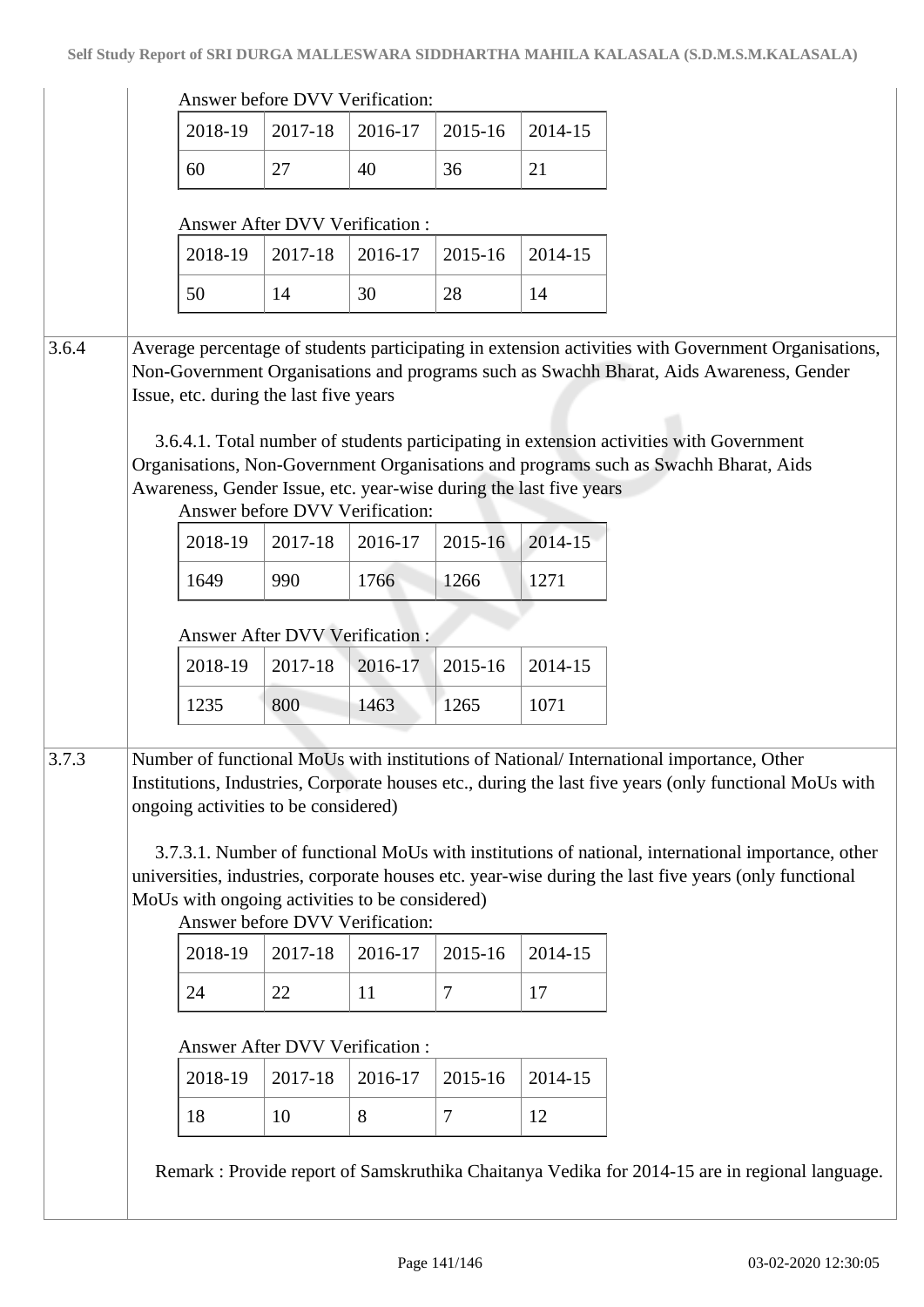| 4.2.6 |                                                                                                                                                                 | Percentage per day usage of library by teachers and students |                                       |                                                                           |         |             |                                                                                                                                                                                              |  |  |
|-------|-----------------------------------------------------------------------------------------------------------------------------------------------------------------|--------------------------------------------------------------|---------------------------------------|---------------------------------------------------------------------------|---------|-------------|----------------------------------------------------------------------------------------------------------------------------------------------------------------------------------------------|--|--|
|       | 4.2.6.1. Number of teachers and students using library per day over last one year<br>Answer before DVV Verification : 315<br>Answer after DVV Verification: 426 |                                                              |                                       |                                                                           |         |             |                                                                                                                                                                                              |  |  |
|       |                                                                                                                                                                 |                                                              |                                       | on 04/02/2019, 05/02/2019, 06/02/2019, 07/02/2019 and 08/02/2019.         |         |             | Remark : DVV has made the changes as per average of teacher and students using library per day                                                                                               |  |  |
| 4.4.1 |                                                                                                                                                                 |                                                              |                                       | excluding salary component, as a percentage during the last five years    |         |             | Average Expenditure incurred on maintenance of physical facilities and academic support facilities                                                                                           |  |  |
|       |                                                                                                                                                                 |                                                              |                                       | Answer before DVV Verification:                                           |         |             | 4.4.1.1. Expenditure incurred on maintenance of physical facilities and academic support<br>facilities excluding salary component year-wise during the last five years (INR in Lakhs)        |  |  |
|       |                                                                                                                                                                 | 2018-19                                                      | 2017-18                               | 2016-17                                                                   | 2015-16 | 2014-15     |                                                                                                                                                                                              |  |  |
|       |                                                                                                                                                                 | 51.1                                                         | 33.4                                  | 38.6                                                                      | 36.3    | 27.5        |                                                                                                                                                                                              |  |  |
|       |                                                                                                                                                                 |                                                              | Answer After DVV Verification :       |                                                                           |         |             |                                                                                                                                                                                              |  |  |
|       |                                                                                                                                                                 | 2018-19                                                      | 2017-18                               | 2016-17                                                                   | 2015-16 | $2014 - 15$ |                                                                                                                                                                                              |  |  |
|       |                                                                                                                                                                 | 47.1                                                         | 29.5                                  | 35.2                                                                      | 33.4    | 24.1        |                                                                                                                                                                                              |  |  |
|       |                                                                                                                                                                 |                                                              |                                       | of physical facilities and academic support facilities duly signed by CA. |         |             | Remark : DVV has made the changes as per provided extract of total expenditure of maintenance                                                                                                |  |  |
| 5.1.1 |                                                                                                                                                                 | during the last five years                                   |                                       |                                                                           |         |             | Average percentage of students benefited by scholarships and freeships provided by the Government                                                                                            |  |  |
|       |                                                                                                                                                                 |                                                              | year-wise during the last five years  | Answer before DVV Verification:                                           |         |             | 5.1.1.1. Number of students benefited by scholarships and freeships provided by the Government                                                                                               |  |  |
|       |                                                                                                                                                                 | 2018-19                                                      | 2017-18                               | 2016-17                                                                   | 2015-16 | 2014-15     |                                                                                                                                                                                              |  |  |
|       |                                                                                                                                                                 | 1595                                                         | 1238                                  | 863                                                                       | 818     | 775         |                                                                                                                                                                                              |  |  |
|       |                                                                                                                                                                 |                                                              | <b>Answer After DVV Verification:</b> |                                                                           |         |             |                                                                                                                                                                                              |  |  |
|       |                                                                                                                                                                 | 2018-19                                                      | 2017-18                               | 2016-17                                                                   | 2015-16 | 2014-15     |                                                                                                                                                                                              |  |  |
|       |                                                                                                                                                                 | 1595                                                         | 1235                                  | 862                                                                       | 818     | 775         |                                                                                                                                                                                              |  |  |
|       |                                                                                                                                                                 |                                                              |                                       | scholarships and freeships for 2016-17, 2017-18 provided by HEI.          |         |             | Remark : DVV made the changes as per list of total number of Students Beneficiaries benefited by                                                                                             |  |  |
| 5.2.3 |                                                                                                                                                                 |                                                              |                                       |                                                                           |         |             | Average percentage of students qualifying in State/National/International level examinations during<br>the last five years (eg: NET/ SLET/ GATE/ GMAT/ CAT/ GRE/ TOEFL/ Civil Services/State |  |  |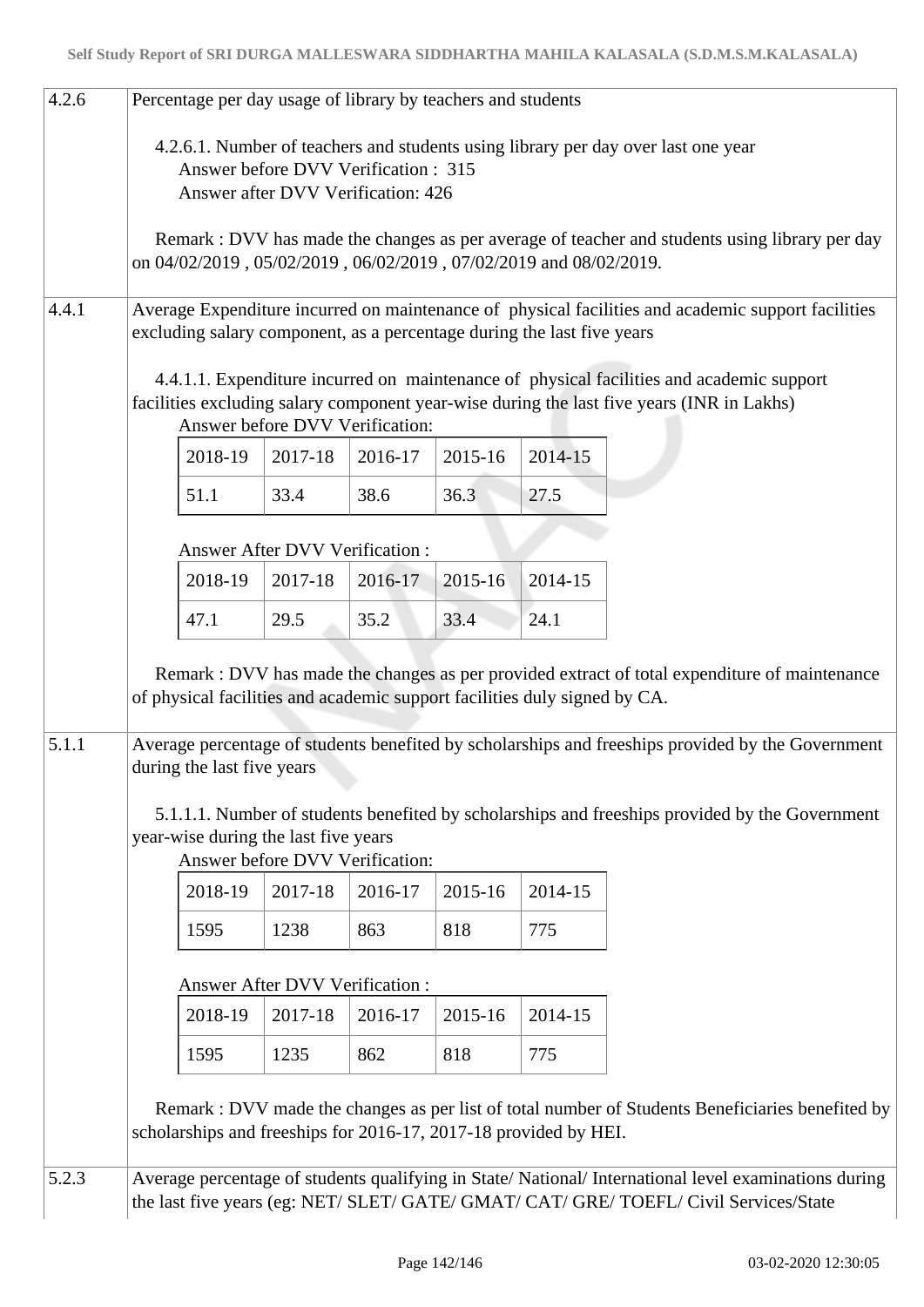government examinations)

 5.2.3.1. Number of students qualifying in state/ national/ international level examinations (eg: NET/ SLET/ GATE/ GMAT/ CAT/ GRE/ TOEFL/ Civil services/ State government examinations) year-wise during the last five years

Answer before DVV Verification:

|  | $2018-19$   2017-18   2016-17   2015-16   2014-15 |  |
|--|---------------------------------------------------|--|
|  |                                                   |  |

#### Answer After DVV Verification :

|  | $2018-19$   2017-18   2016-17   2015-16   2014-15 |  |
|--|---------------------------------------------------|--|
|  |                                                   |  |

 5.2.3.2. Number of students appearing in state/ national/ international level examinations (eg: NET/SLET/GATE/GMAT/CAT, GRE/TOEFL/ Civil Services/State government examinations) yearwise during the last five years

Answer before DVV Verification:

|  | 2018-19   2017-18   2016-17   2015-16   2014-15 |  |
|--|-------------------------------------------------|--|
|  |                                                 |  |

#### Answer After DVV Verification :

|  | 2018-19   2017-18   2016-17   2015-16   2014-15 |  |
|--|-------------------------------------------------|--|
|  |                                                 |  |

 Remark : DVV has not considered provided appointment letters and screenshot. Qualifying certificates of Ch.Suvarchala Devi , Bhagya Lakshmi for 2018-19 are in regional language.

5.3.1 Number of awards/medals for outstanding performance in sports/cultural activities at national/international level (award for a team event should be counted as one) during the last five years

> 5.3.1.1. Number of awards/medals for outstanding performance in sports/cultural activities at national/international level (award for a team event should be counted as one) year-wise during the last five years

Answer before DVV Verification:

|  | $2018-19$   2017-18   2016-17   2015-16   2014-15 |    |  |  |
|--|---------------------------------------------------|----|--|--|
|  | 20                                                | 29 |  |  |

#### Answer After DVV Verification :

|  |   | $2018-19$   2017-18   2016-17   2015-16   2014-15 |  |
|--|---|---------------------------------------------------|--|
|  | ت |                                                   |  |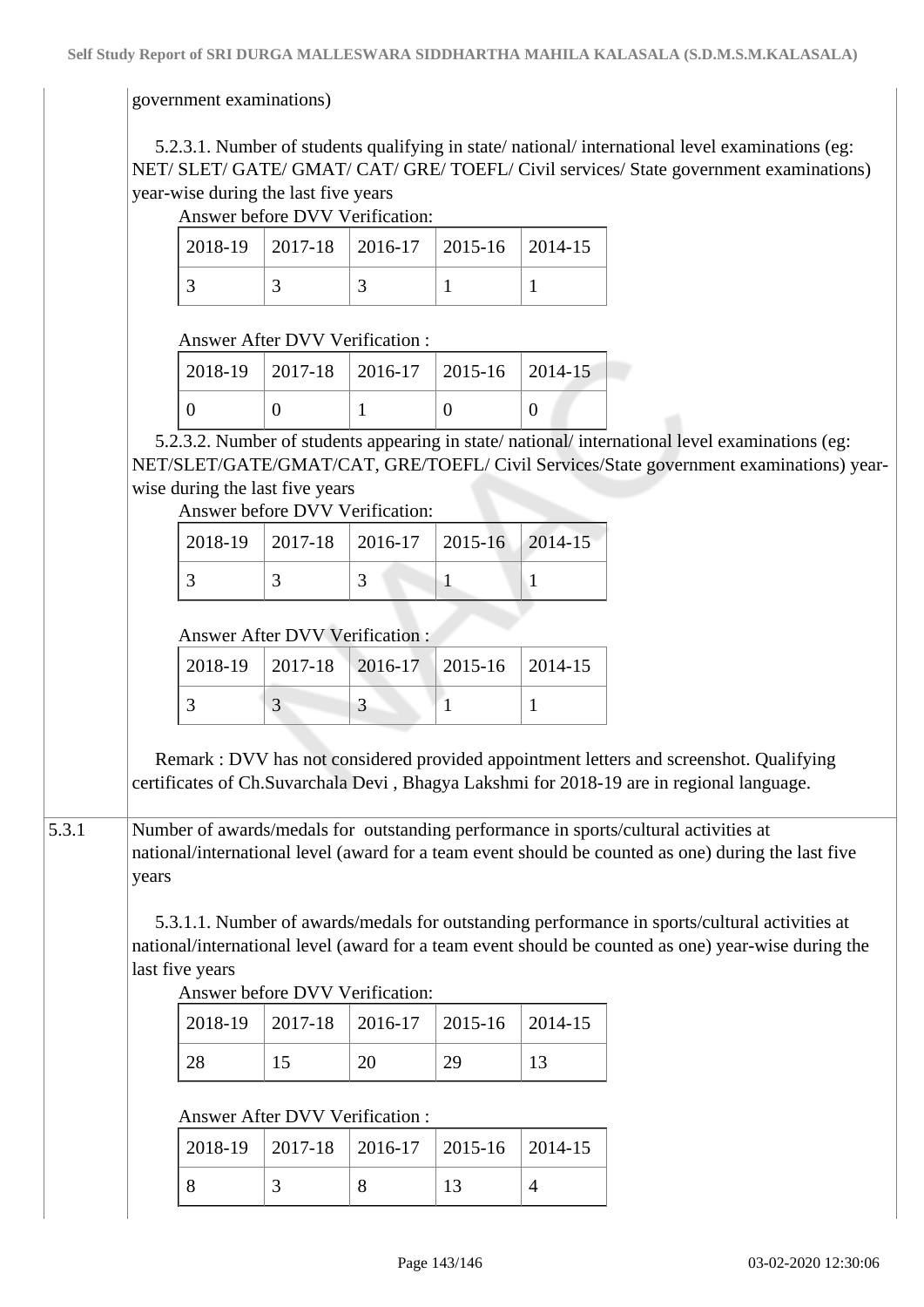|       |                                                                                                                                                                             |               |                                                                              |               | inter-university-zonal tournament and certificate of participation. |               | Remark : DVV has not considered inter-university national youth festival, inter-university-zonal,                                                                                                                                                                                                                                                                                                     |  |
|-------|-----------------------------------------------------------------------------------------------------------------------------------------------------------------------------|---------------|------------------------------------------------------------------------------|---------------|---------------------------------------------------------------------|---------------|-------------------------------------------------------------------------------------------------------------------------------------------------------------------------------------------------------------------------------------------------------------------------------------------------------------------------------------------------------------------------------------------------------|--|
| 6.3.3 | Average number of professional development /administrative training programs organized by the<br>institution for teaching and non teaching staff during the last five years |               |                                                                              |               |                                                                     |               |                                                                                                                                                                                                                                                                                                                                                                                                       |  |
|       |                                                                                                                                                                             |               | Answer before DVV Verification:                                              |               |                                                                     |               | 6.3.3.1. Total number of professional development / administrative training programs organized<br>by the Institution for teaching and non teaching staff year-wise during the last five years                                                                                                                                                                                                         |  |
|       |                                                                                                                                                                             | 2018-19       | 2017-18                                                                      | 2016-17       | 2015-16                                                             | 2014-15       |                                                                                                                                                                                                                                                                                                                                                                                                       |  |
|       |                                                                                                                                                                             | 11            | 12                                                                           | 12            | 09                                                                  | 08            |                                                                                                                                                                                                                                                                                                                                                                                                       |  |
|       |                                                                                                                                                                             |               | Answer After DVV Verification:                                               |               |                                                                     |               |                                                                                                                                                                                                                                                                                                                                                                                                       |  |
|       |                                                                                                                                                                             | 2018-19       | 2017-18                                                                      | 2016-17       | 2015-16                                                             | 2014-15       |                                                                                                                                                                                                                                                                                                                                                                                                       |  |
|       |                                                                                                                                                                             | 08            | 10                                                                           | 10            | 08                                                                  | 05            |                                                                                                                                                                                                                                                                                                                                                                                                       |  |
| 6.3.4 | years<br>last five years                                                                                                                                                    | 2018-19<br>88 | Answer before DVV Verification:<br>2017-18<br>39                             | 2016-17<br>34 | 2015-16<br>26                                                       | 2014-15<br>30 | Average percentage of teachers attending professional development programs viz., Orientation<br>Program, Refresher Course, Short Term Course, Faculty Development Program during the last five<br>6.3.4.1. Total number of teachers attending professional development programs, viz., Orientation<br>Program, Refresher Course, Short Term Course, Faculty Development Programs year-wise during the |  |
|       | <b>Answer After DVV Verification:</b>                                                                                                                                       |               |                                                                              |               |                                                                     |               |                                                                                                                                                                                                                                                                                                                                                                                                       |  |
|       |                                                                                                                                                                             | 2018-19       | 2017-18                                                                      | 2016-17       | 2015-16                                                             | 2014-15       |                                                                                                                                                                                                                                                                                                                                                                                                       |  |
|       |                                                                                                                                                                             | 11            | 05                                                                           | 03            | 08                                                                  | 00            |                                                                                                                                                                                                                                                                                                                                                                                                       |  |
|       | programs.                                                                                                                                                                   |               |                                                                              |               |                                                                     |               | Remark : DVV has not consider those teachers who has participated in less than five day duration                                                                                                                                                                                                                                                                                                      |  |
| 6.4.2 |                                                                                                                                                                             |               | years (not covered in Criterion III) (INR in Lakhs)                          |               |                                                                     |               | Funds / Grants received from non-government bodies, individuals, Philanthropists during the last five                                                                                                                                                                                                                                                                                                 |  |
|       |                                                                                                                                                                             |               | during the last five years (INR in Lakhs)<br>Answer before DVV Verification: |               |                                                                     |               | 6.4.2.1. Total Grants received from non-government bodies, individuals, philanthropists year-wise                                                                                                                                                                                                                                                                                                     |  |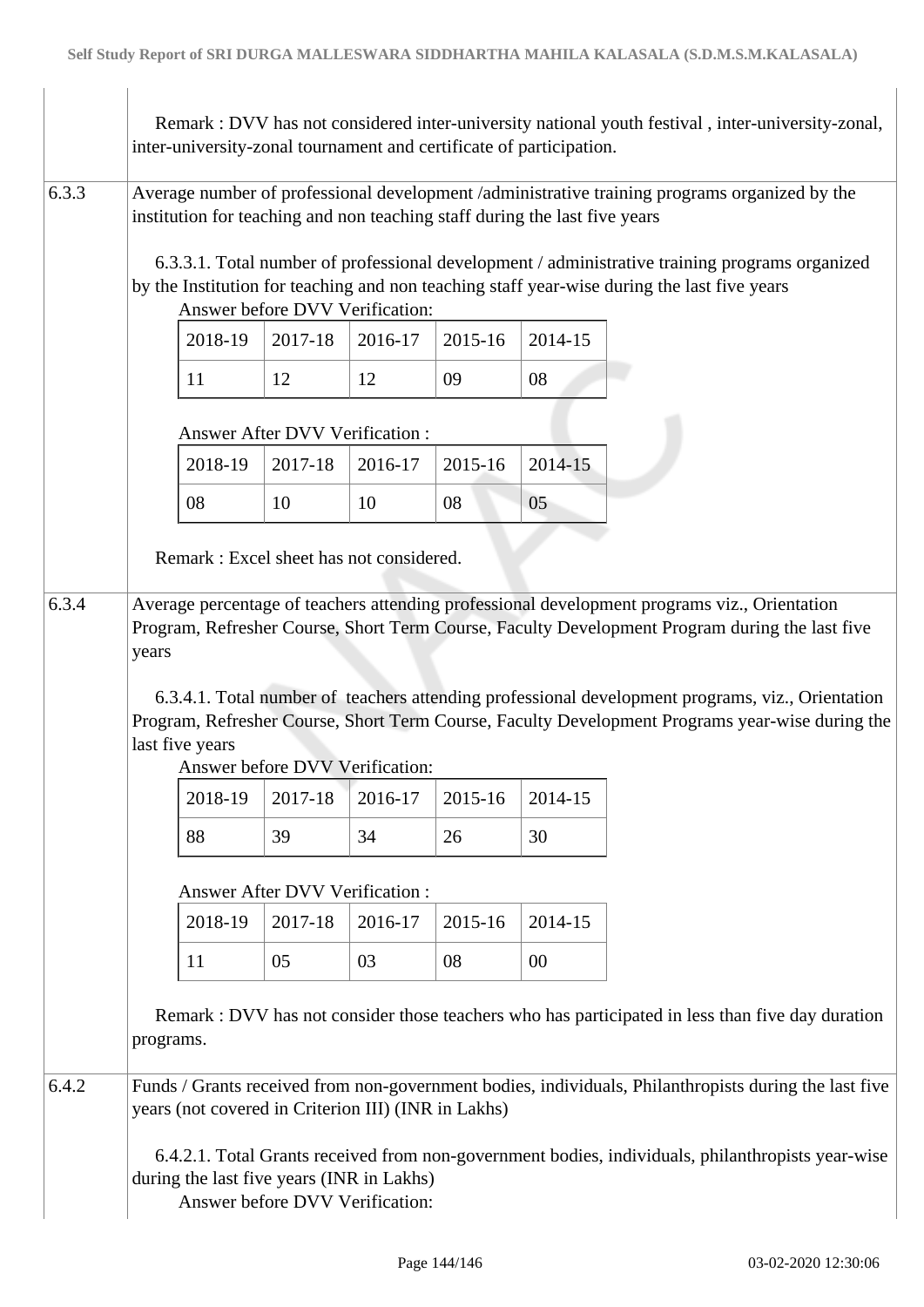|        |                                                                                                                                                             | 2018-19 | 2017-18                                                                                                                                                                                               | 2016-17        | 2015-16 | 2014-15        |  |  |  |
|--------|-------------------------------------------------------------------------------------------------------------------------------------------------------------|---------|-------------------------------------------------------------------------------------------------------------------------------------------------------------------------------------------------------|----------------|---------|----------------|--|--|--|
|        |                                                                                                                                                             | 8.84    | 5.63                                                                                                                                                                                                  | 19.10          | 4.36    | 5.70           |  |  |  |
|        |                                                                                                                                                             |         | Answer After DVV Verification :                                                                                                                                                                       |                |         |                |  |  |  |
|        |                                                                                                                                                             | 2018-19 | 2017-18                                                                                                                                                                                               | 2016-17        | 2015-16 | 2014-15        |  |  |  |
|        |                                                                                                                                                             | 8.84    | 5.63                                                                                                                                                                                                  | 19.08          | 4.36    | 5.70           |  |  |  |
| 6.5.3  |                                                                                                                                                             |         | Average number of quality initiatives by IQAC for promoting quality culture per year                                                                                                                  |                |         |                |  |  |  |
|        | years                                                                                                                                                       |         | 6.5.3.1. Number of quality initiatives by IQAC for promoting quality year-wise for the last five<br>Answer before DVV Verification:                                                                   |                |         |                |  |  |  |
|        |                                                                                                                                                             | 2018-19 | 2017-18                                                                                                                                                                                               | 2016-17        | 2015-16 | 2014-15        |  |  |  |
|        |                                                                                                                                                             | 24      | 26                                                                                                                                                                                                    | 16             | 15      | 21             |  |  |  |
|        |                                                                                                                                                             |         |                                                                                                                                                                                                       |                |         |                |  |  |  |
|        |                                                                                                                                                             | 2018-19 | Answer After DVV Verification :<br>2017-18                                                                                                                                                            | 2016-17        | 2015-16 | 2014-15        |  |  |  |
|        |                                                                                                                                                             |         |                                                                                                                                                                                                       |                |         |                |  |  |  |
|        |                                                                                                                                                             |         | 3                                                                                                                                                                                                     | 1              | 3       | $\overline{2}$ |  |  |  |
| 7.1.1  | Number of gender equity promotion programs organized by the institution during the last five                                                                |         |                                                                                                                                                                                                       |                |         |                |  |  |  |
|        | years                                                                                                                                                       |         |                                                                                                                                                                                                       |                |         |                |  |  |  |
|        | 7.1.1.1. Number of gender equity promotion programs organized by the institution year-wise<br>during the last five years<br>Answer before DVV Verification: |         |                                                                                                                                                                                                       |                |         |                |  |  |  |
|        |                                                                                                                                                             | 2018-19 | 2017-18                                                                                                                                                                                               | 2016-17        | 2015-16 | 2014-15        |  |  |  |
|        |                                                                                                                                                             | 16      | 9                                                                                                                                                                                                     | 5              | 10      | $\overline{7}$ |  |  |  |
|        |                                                                                                                                                             |         | <b>Answer After DVV Verification:</b>                                                                                                                                                                 |                |         |                |  |  |  |
|        |                                                                                                                                                             | 2018-19 | 2017-18                                                                                                                                                                                               | 2016-17        | 2015-16 | 2014-15        |  |  |  |
|        |                                                                                                                                                             | 15      | 7                                                                                                                                                                                                     | $\overline{4}$ | 9       | 7              |  |  |  |
| 7.1.10 | years                                                                                                                                                       |         | Number of Specific initiatives to address locational advantages and disadvantages during the last five<br>7.1.10.1. Number of specific initiatives to address locational advantages and disadvantages |                |         |                |  |  |  |
|        |                                                                                                                                                             |         | year-wise during the last five years<br>Answer before DVV Verification:                                                                                                                               |                |         |                |  |  |  |
|        |                                                                                                                                                             | 2018-19 | 2017-18                                                                                                                                                                                               | 2016-17        | 2015-16 | 2014-15        |  |  |  |
|        |                                                                                                                                                             | 35      | 18                                                                                                                                                                                                    | 11             | 10      | 12             |  |  |  |
|        |                                                                                                                                                             |         |                                                                                                                                                                                                       |                |         |                |  |  |  |